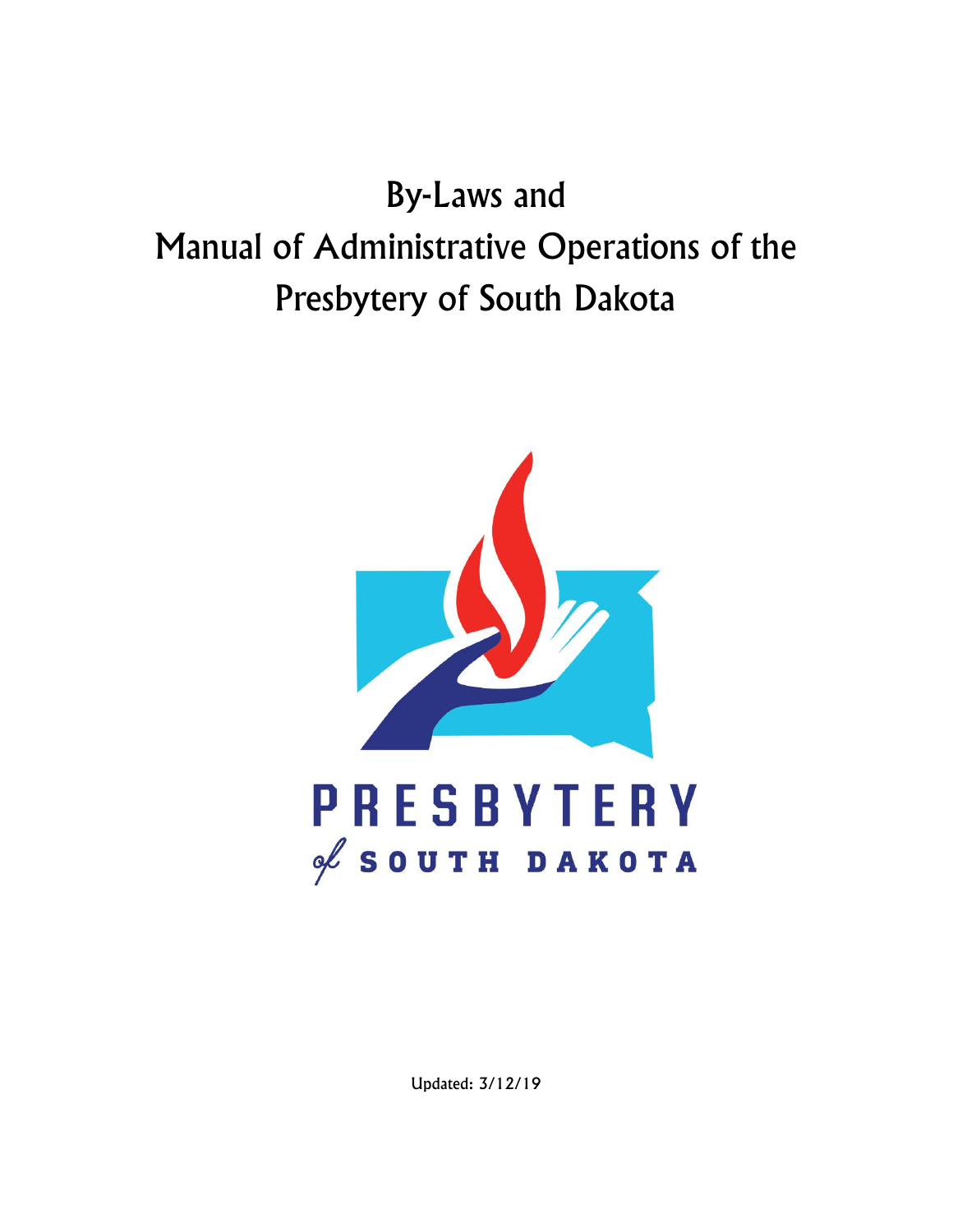## **Table of Contents**

| <b>ARTICLE VI - ADMINISTRATION AND COORDINATION  15</b> |  |
|---------------------------------------------------------|--|
|                                                         |  |
|                                                         |  |
|                                                         |  |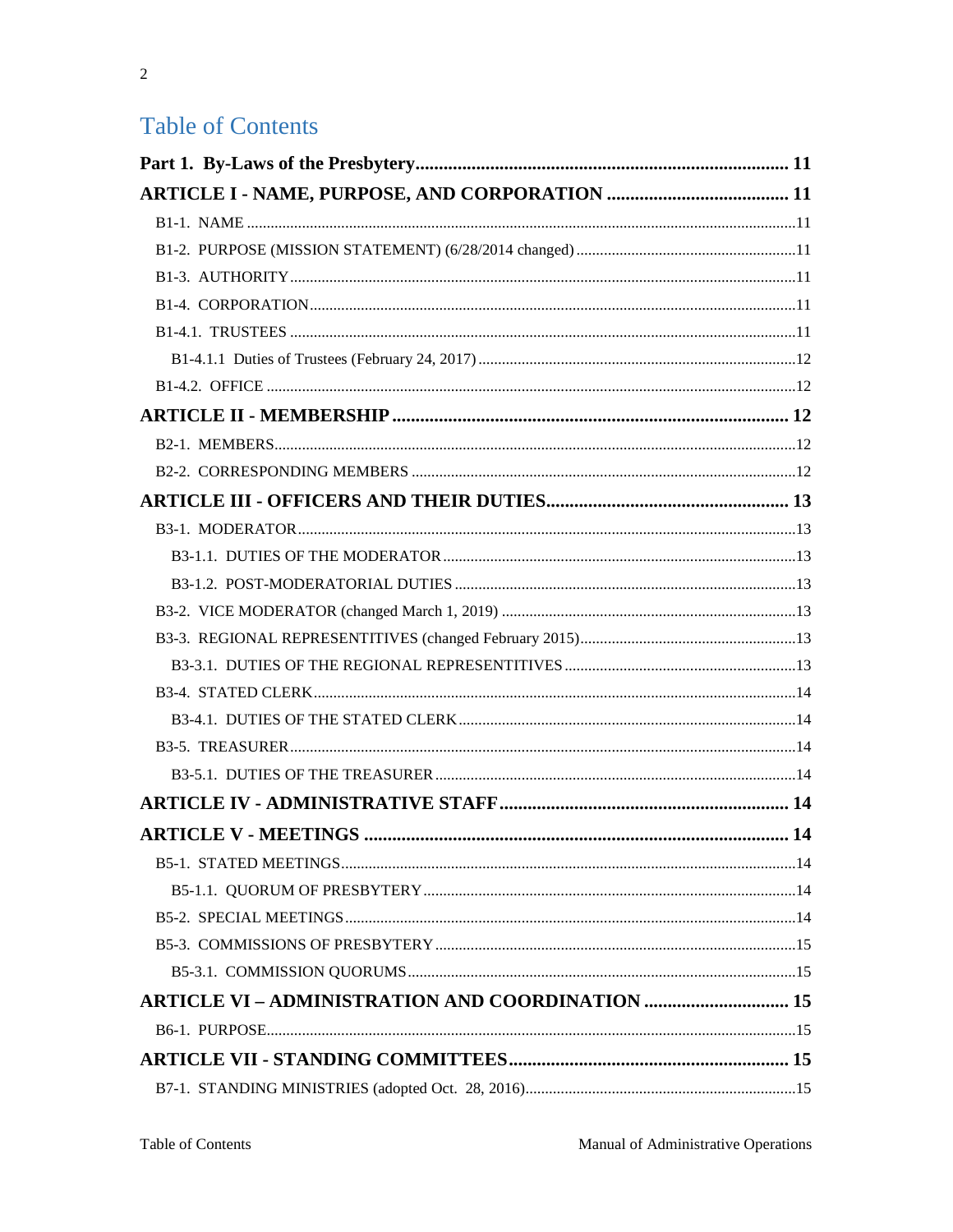| <b>ARTICLE VIII - PERMANENT JUDICIAL COMMISSION  16</b>                |  |
|------------------------------------------------------------------------|--|
|                                                                        |  |
|                                                                        |  |
|                                                                        |  |
|                                                                        |  |
|                                                                        |  |
|                                                                        |  |
|                                                                        |  |
|                                                                        |  |
|                                                                        |  |
|                                                                        |  |
|                                                                        |  |
| P2-2 PRESBYTERY OFFICE MANAGER POSITION DESCRIPTION (March 1, 2019) 22 |  |
|                                                                        |  |
|                                                                        |  |
|                                                                        |  |
|                                                                        |  |
|                                                                        |  |
|                                                                        |  |
|                                                                        |  |
|                                                                        |  |
|                                                                        |  |
| P3-2.1. TEACHING ELDER AND RULING ELDER NECROLOGY ROLL 31              |  |
|                                                                        |  |
|                                                                        |  |
|                                                                        |  |
|                                                                        |  |
|                                                                        |  |
|                                                                        |  |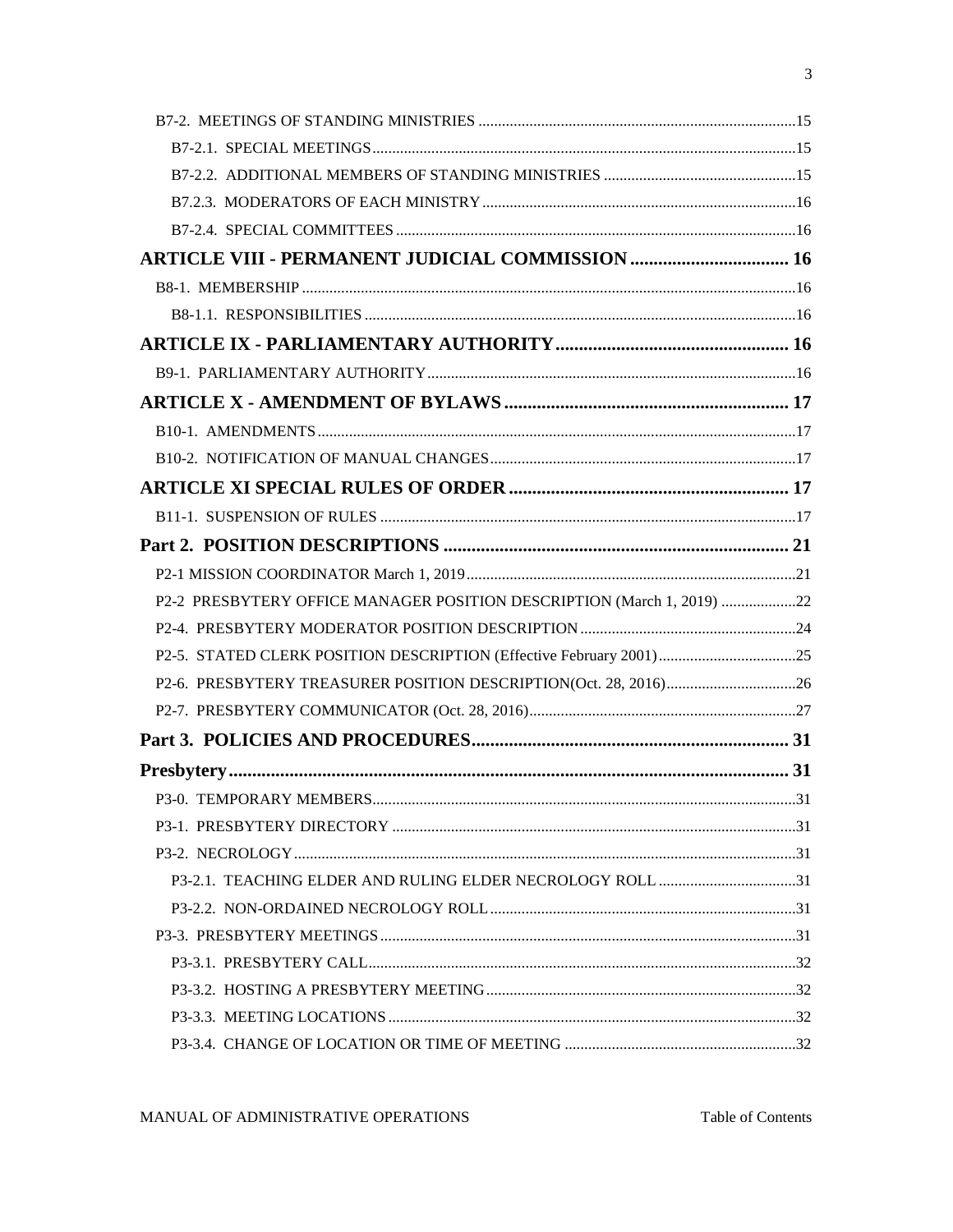| P3-3.14. MILEAGE AND EXPENSE REIMBURSEMENT FOR PRESBYTERY MEETINGS34 |  |
|----------------------------------------------------------------------|--|
|                                                                      |  |
|                                                                      |  |
|                                                                      |  |
|                                                                      |  |
|                                                                      |  |
|                                                                      |  |
|                                                                      |  |
|                                                                      |  |
|                                                                      |  |
| P3-4.2.2. SPECIAL COMMITTEES OF ADMINISTRATION AND COORDINATION 36   |  |
| P3-4.3. RESPONSIBILITIES OF ADMINISTRATON AND COORDINATION 36        |  |
|                                                                      |  |
|                                                                      |  |
|                                                                      |  |
|                                                                      |  |
|                                                                      |  |
|                                                                      |  |
|                                                                      |  |
|                                                                      |  |
|                                                                      |  |
|                                                                      |  |
|                                                                      |  |
|                                                                      |  |
|                                                                      |  |
|                                                                      |  |
|                                                                      |  |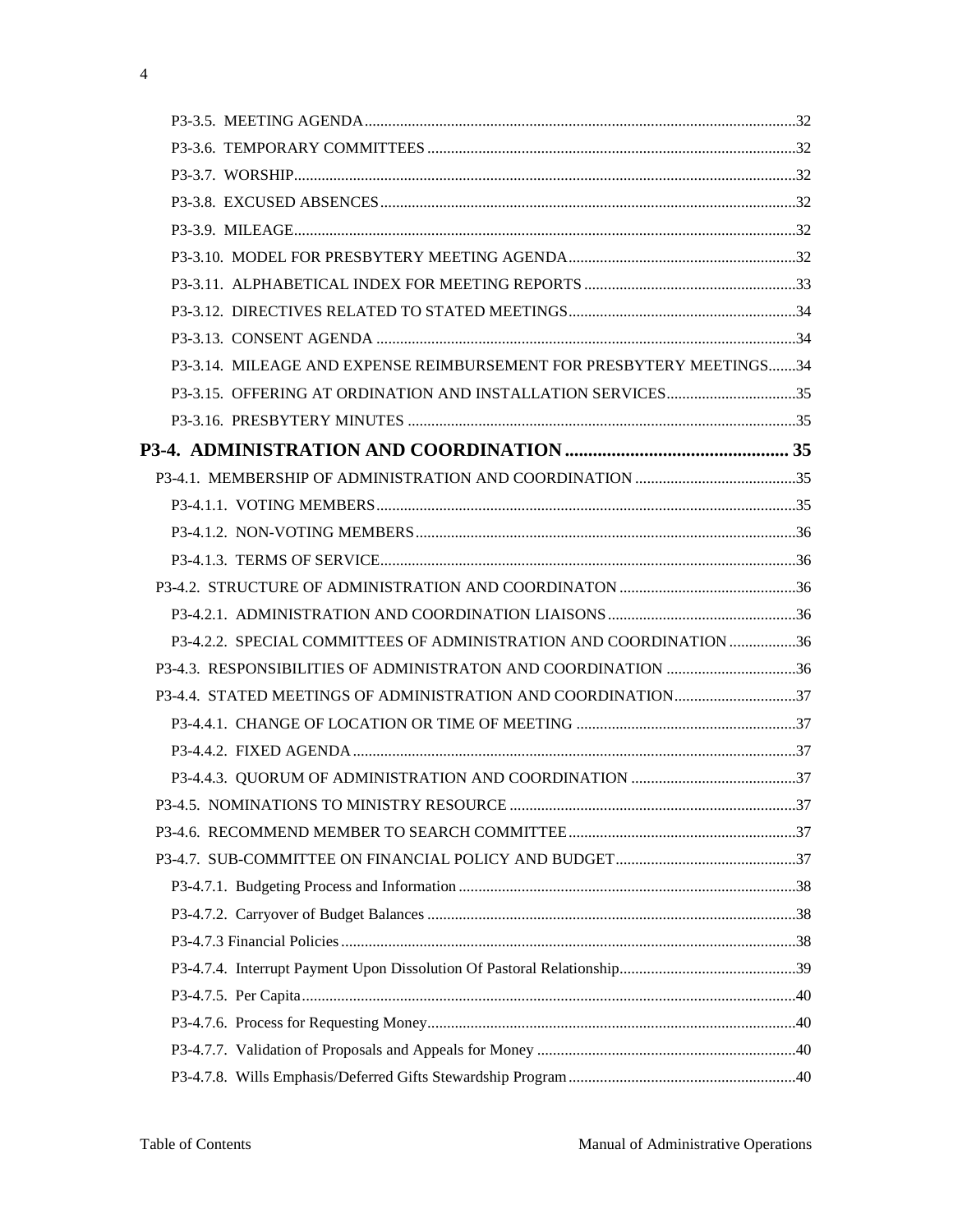| P3-4.11.3. Sale of Congregational Property in Special Cases (Effective October 1973) 51 |  |
|-----------------------------------------------------------------------------------------|--|
|                                                                                         |  |
|                                                                                         |  |
| P3-5.1. ADDITIONAL MEMBERS OF STANDING MINISTRIES (Oct. 28, 2016) 52                    |  |
|                                                                                         |  |
|                                                                                         |  |
|                                                                                         |  |
| P3-5.5. QUORUM FOR SPECIAL MEETINGS OF CONGREGATIONAL AND PASTORAL CARE                 |  |
|                                                                                         |  |
|                                                                                         |  |
|                                                                                         |  |
|                                                                                         |  |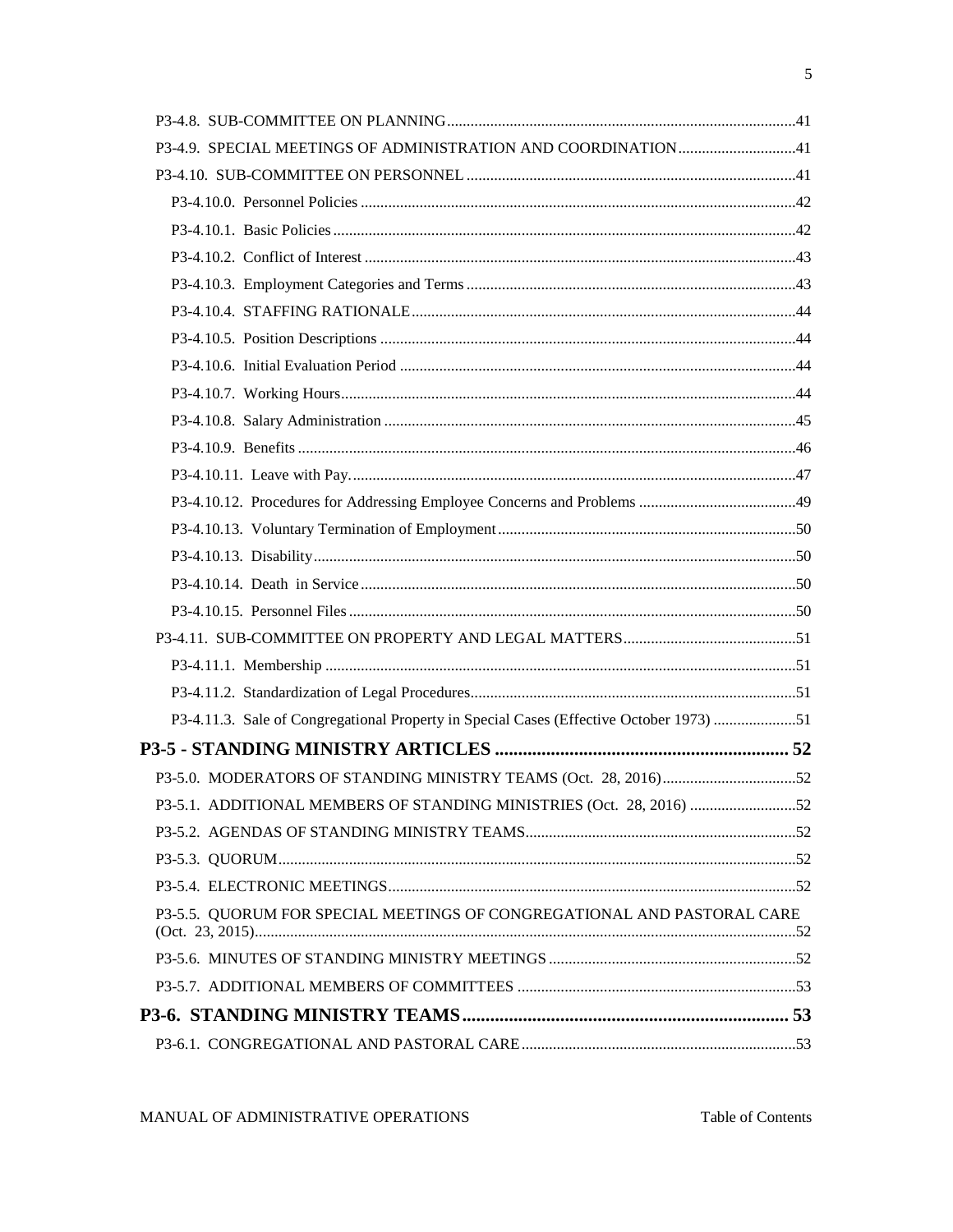| P3-9.1.2. Emergency Loans and Grants for Teaching Elders and Surviving Spouses 58               |  |
|-------------------------------------------------------------------------------------------------|--|
|                                                                                                 |  |
|                                                                                                 |  |
|                                                                                                 |  |
| P3-9.1.6. Policy Regarding Sexual Misconduct by Those Involved in Ministry59                    |  |
|                                                                                                 |  |
|                                                                                                 |  |
|                                                                                                 |  |
|                                                                                                 |  |
|                                                                                                 |  |
|                                                                                                 |  |
|                                                                                                 |  |
|                                                                                                 |  |
|                                                                                                 |  |
|                                                                                                 |  |
| P3-9.1.17. Sabbatical Leave Policy for Teaching Elders in South Dakota Presbytery (2/22/2008)64 |  |
|                                                                                                 |  |
|                                                                                                 |  |
|                                                                                                 |  |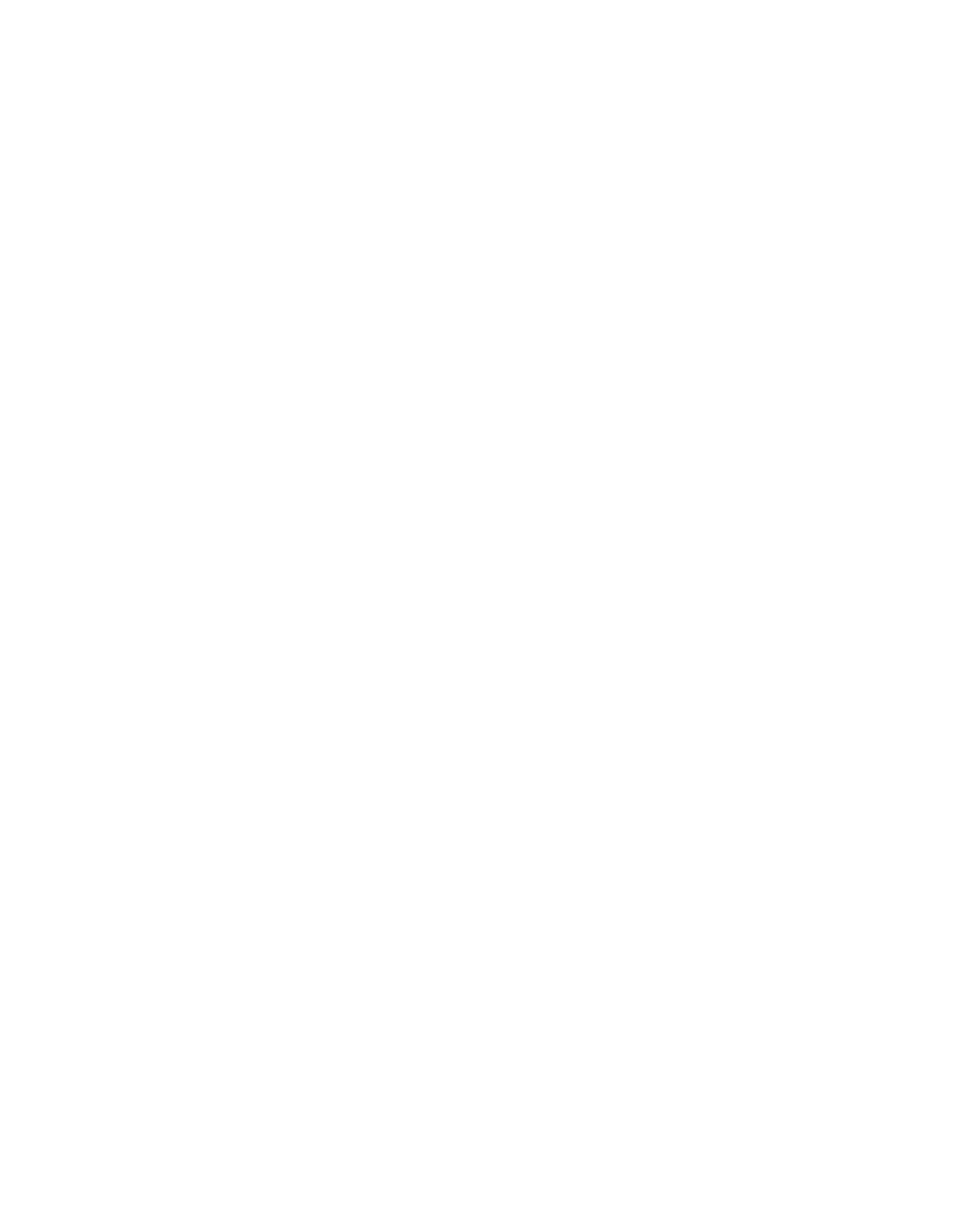# By-Laws



Updated: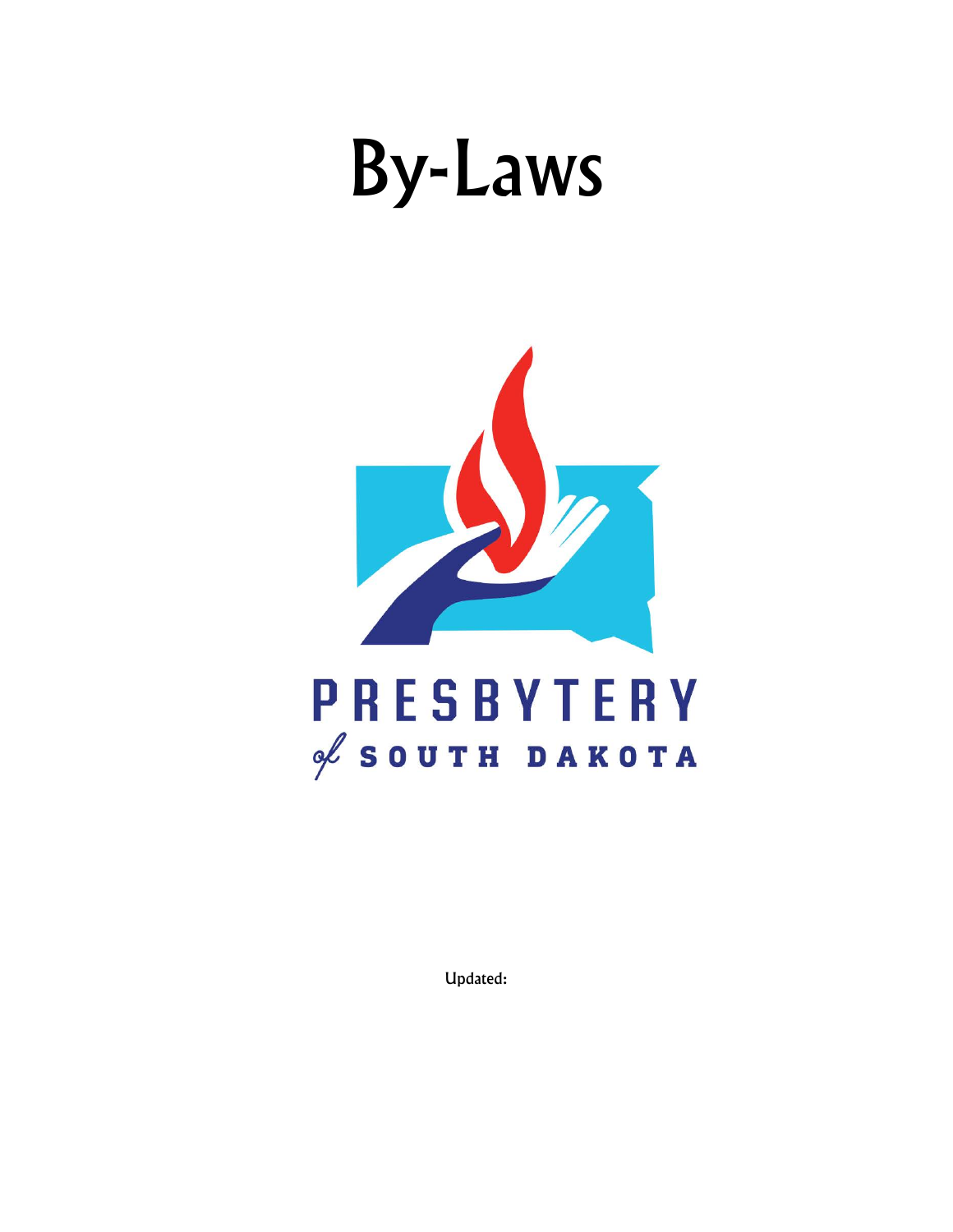## PRESBYTERY OF SOUTH DAKOTA BYLAWS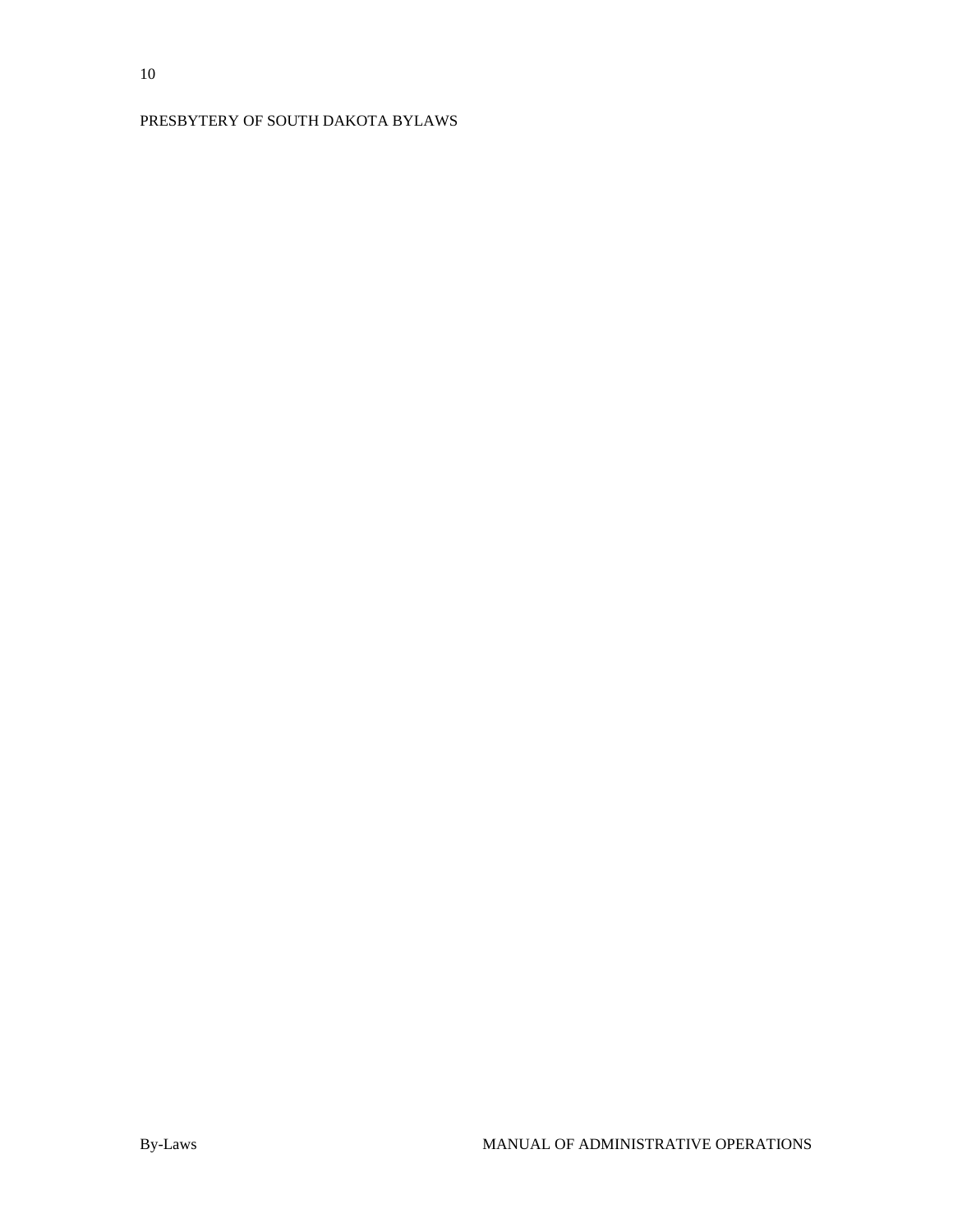## <span id="page-10-0"></span>**Part 1. By-Laws of the Presbytery**

## <span id="page-10-1"></span>**ARTICLE I - NAME, PURPOSE, AND CORPORATION**

#### <span id="page-10-2"></span>**B1-1. NAME**

<span id="page-10-3"></span>The Presbytery shall be known as the Presbytery of South Dakota of the Synod of Lakes and Prairies of the Presbyterian Church (U.S.A.)

#### **B1-2. PURPOSE (MISSION STATEMENT) (6/28/2014 changed)**

<span id="page-10-4"></span>The Presbytery of South Dakota exists to establish, equip and encourage congregations to do the work of Jesus Christ.

#### **B1-3. AUTHORITY**

<span id="page-10-5"></span>The Presbytery of South Dakota shall have the responsibility and authority as prescribed in the *Book of Order* (G-3.0301)

#### **B1-4. CORPORATION**

The Presbytery of South Dakota is incorporated under the laws of the State of South Dakota. The Presbytery of South Dakota is a corporate expression of the Presbyterian Church (U.S.A.) in the state of South Dakota consisting of all its particular congregations and teaching elders within the boundaries of the State of South Dakota with the exception of any particular congregations and teaching elders within Big Sioux Township of Union County and any who are members of the Presbytery of Dakota.

#### <span id="page-10-6"></span>**B1-4.1. TRUSTEES**

The trustees of the corporation are the elected members of Administration and Coordination (A&C) of the Presbytery of South Dakota. The officers of the corporation shall be the moderator of A&C (president), the Stated Clerk (secretary), and the treasurer of the Presbytery of South Dakota. Ex officio members of A&C are not voting members of the trustees. The trustees are amenable to Presbytery and have no inherent authority on their own, but exercise only that authority delegated to them by the Manual of Operations and the actions of the Presbytery of South Dakota. **(February 24, 2017)**

11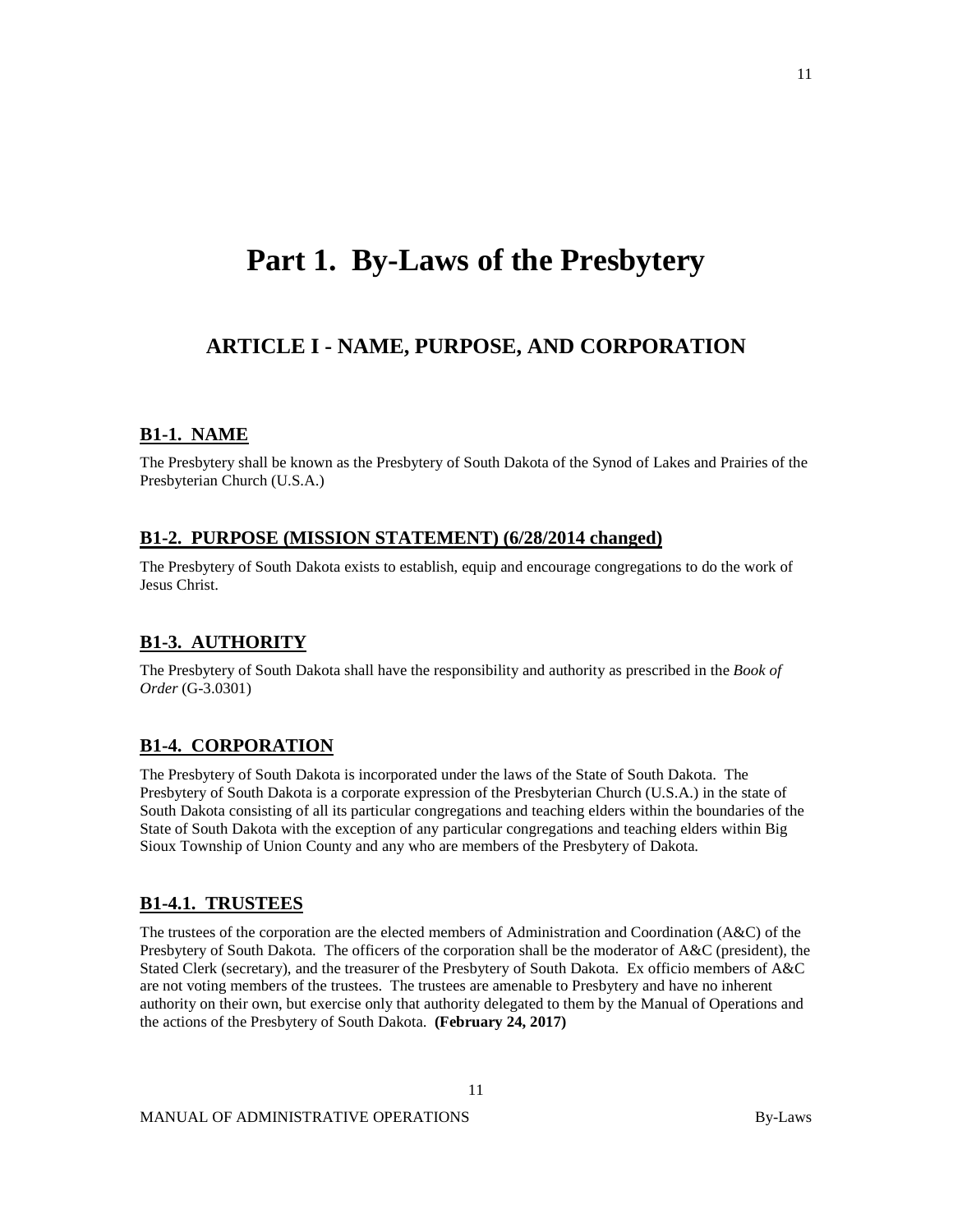## <span id="page-11-0"></span>**B1-4.1.1 Duties of Trustees (February 24, 2017)**

- a. Nomination of members to serve on the Presbytery Ministry Resource
- b. General oversight and endorsement of major real property changes by congregations and all entities of the Presbytery to include the following actions: to receive, hold, encumber, manage, and transfer property, real or personal, for and at the direction of the Presbytery, and execution of whatever legal documents may be needed to effect such transactions (G-4.0101)
- c. Provide for insurance on all real property and liability insurance for the Presbytery entities and its officers
- d. Oversight of the filing (through the Presbytery Stated Clerk) of corporate reports as may be required by the State of South Dakota or other government entities
- e. Oversight of all legacies, bequests, and gifts of any nature, real or personal, given, devised, or bequeathed to the Presbytery and to use, manage, and convey the same under direction and instruction of the Presbytery and in accordance with instructions of the donor.
- f. General supervision of the Presbytery Treasurer
- g. General oversight of the stated clerk
- h. Provide for financial oversight, management, accounting, annual financial review, and audits (as needed) for all Presbytery funds
- i. Prepare an annual budget for adoption by the Presbytery
- j. Be responsible for stewardship of Presbytery funds and special offerings, remitting them as required by their stated purpose
- k. Approve vouchered expenses up to the amount budgeted
- l. Approve transfer of excess funds from one budget line item to another
- m. Such other tasks as Presbytery may assign

## <span id="page-11-1"></span>**B1-4.2. OFFICE**

<span id="page-11-2"></span>There shall be a single Presbytery of South Dakota Office which shall be the headquarters office for all matters representing the Presbyterian Church (U.S.A.) in the state of South Dakota as required by state law and shall be known as the Presbytery Office. If it is necessary for the stated clerk to maintain a separate office, the stated clerk shall arrange for these services and there should be an annual review.

## **ARTICLE II - MEMBERSHIP**

## <span id="page-11-3"></span>**B2-1. MEMBERS**

The membership of the Presbytery of South Dakota shall be as defined and prescribed in the *Book of Order* (G-3.0306).

When the presbytery meets, each congregation shall be represented by a ruling elder commissioned by the session with the following provisions:

Congregations with membership over 500 shall be represented as follows:

501-1000 –two ruling elders

1001-1500—three ruling elders

## <span id="page-11-4"></span>**B2-2. CORRESPONDING MEMBERS**

Teaching or ruling elders in good standing in other bodies of the Presbyterian Church (U.S.A.) or in any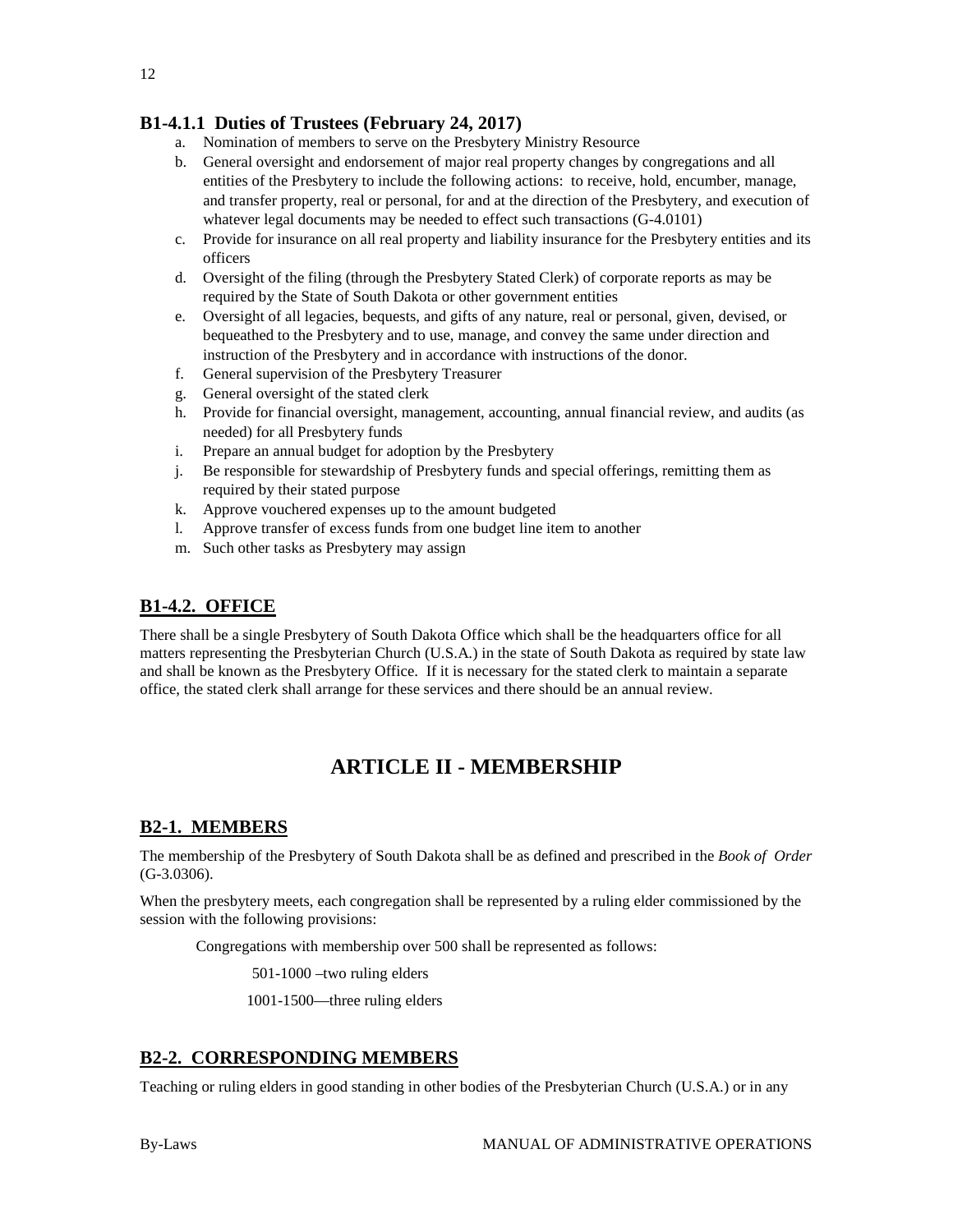<span id="page-12-0"></span>other Christian church, who are present at any meeting of Presbytery, may be invited to sit as corresponding members, with voice but without vote.

## **ARTICLE III - OFFICERS AND THEIR DUTIES**

The officers of the corporation shall be the Moderator of Presbytery (president), the Vice-Moderator (vicepresident), the Stated Clerk (secretary), and the Treasurer of the Presbytery of South Dakota. Upon election each officer must resign from all other ministries of the presbytery and shall serve as *ex officio* members of A&C as non-voting members of the presbytery trustees

## <span id="page-12-1"></span>**B3-1. MODERATOR**

A Moderator of the Presbytery of South Dakota shall be elected at the annual meeting and shall assume office upon installation at the close of that meeting. The term of office shall be for one year or until the successor shall have been named. The moderator shall be ineligible to serve two successive terms. (March 1, 2019)

#### <span id="page-12-2"></span>**B3-1.1. DUTIES OF THE MODERATOR**

Duties of the moderator are listed in the Presbytery Moderator Position Description, P2-4.

#### <span id="page-12-3"></span>**B3-1.2. POST-MODERATORIAL DUTIES**

Immediately upon relinquishing office, the moderator shall become a member of and the moderator of the Administration and Coordination Ministry of the Presbytery of South Dakota for a term of one year and a member of Administration and Coordination the following year.

## <span id="page-12-4"></span>**B3-2. VICE MODERATOR (changed March 1, 2019)**

A Vice Moderator of the Presbytery of South Dakota shall be elected at the annual meeting and shall assume the position at the close of the meeting. The duties of the Vice Moderator shall be to serve in the absence of the moderator or when requested to do so by the moderator. The Vice Moderator shall perform such other duties as assigned by the moderator. The Vice Moderator position shall be for one year. If the office of Moderator shall become vacant, the Vice Moderator shall assume that office for the remainder of the term. Ordinarily the Vice Moderator will be nominated to serve as the Moderator of the Presbytery of South Dakota the following year.

<span id="page-12-5"></span>The Vice Moderator is nominated by the nominating committee, is an ex-officio member of Administration and Coordination without vote, and is expected to attend the National Moderators' Meeting.

#### **B3-3. REGIONAL REPRESENTITIVES (changed February 2015)**

The moderator shall appoint Regional Representatives, one from each geographic quarter of the presbytery, to serve for one year beginning with the annual meeting of Presbytery.

13

#### <span id="page-12-6"></span>**B3-3.1. DUTIES OF THE REGIONAL REPRESENTITIVES**

The duties of the Regional Representatives shall be to serve when requested to do so by the moderator.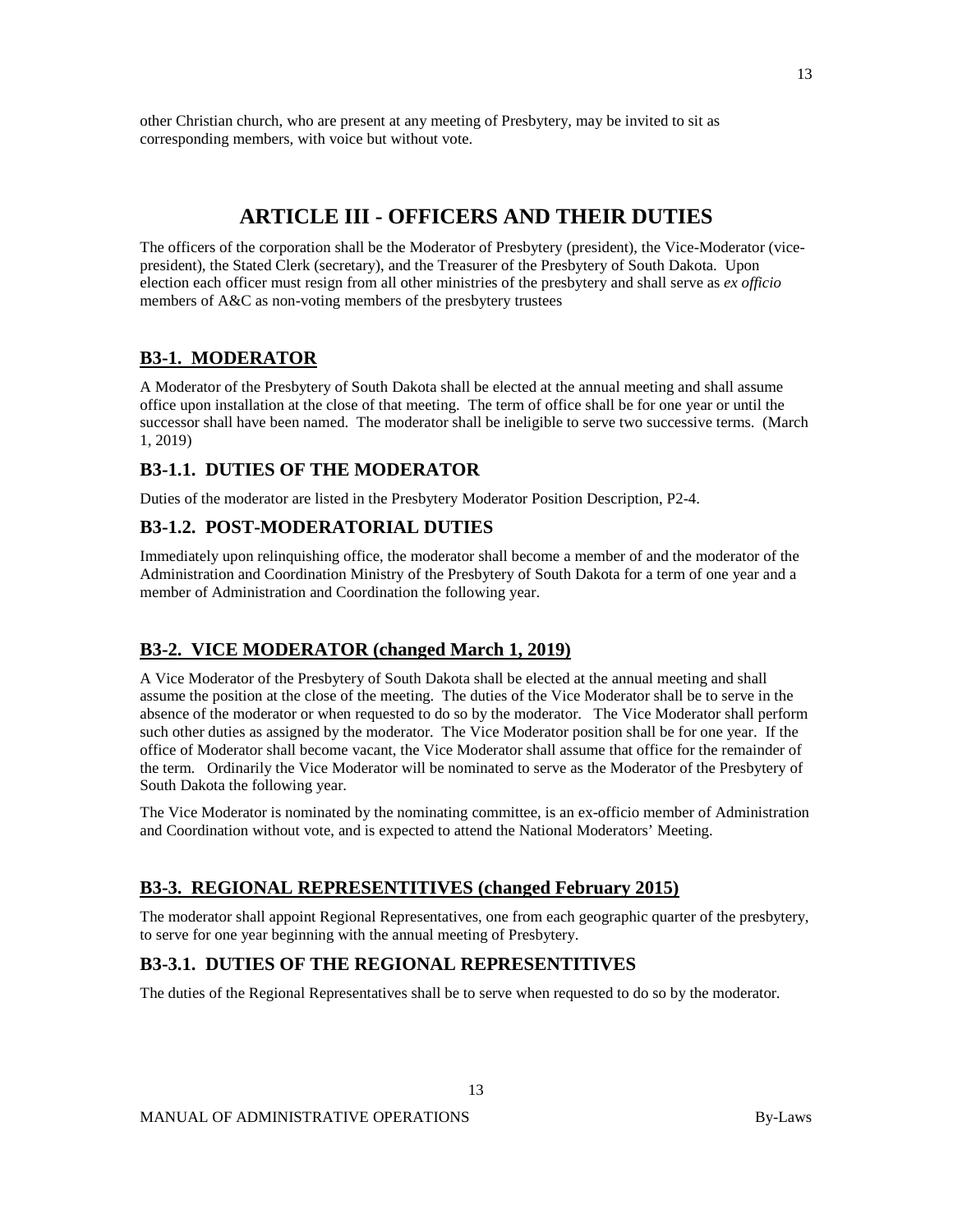## <span id="page-13-0"></span>**B3-4. STATED CLERK**

The Presbytery of South Dakota shall elect a stated clerk for a term of three years and Presbytery may reelect the stated clerk to additional terms if it so desires. A review and evaluation of the stated clerk's performance shall be made annually by Presbytery Administration and Coordination's Personnel Sub-Committee, which shall also make a recommendation concerning the stated clerk's salary to A&C. Presbytery shall determine this salary upon recommendation from Presbytery A&C.

## <span id="page-13-1"></span>**B3-4.1. DUTIES OF THE STATED CLERK**

The stated clerk shall perform all the duties of the office described in *Book of Order* G-3.0104 and G-3.0305. In addition, the stated clerk shall perform the duties as listed in the Stated Clerk Position Description, P2-5.

## <span id="page-13-2"></span>**B3-5. TREASURER**

The Presbytery of South Dakota shall elect a Treasurer for a term of three years who shall also be the treasurer of the trustees of the Presbytery of South Dakota. Presbytery may elect the treasurer to additional terms if it so desires.

## <span id="page-13-3"></span>**B3-5.1. DUTIES OF THE TREASURER**

<span id="page-13-4"></span>Duties of the treasurer are found in the Presbytery Treasurer Position Description, P2-6.

## **ARTICLE IV - ADMINISTRATIVE STAFF**

<span id="page-13-5"></span>In conformity with *Book of Order* G-3.0106, Presbytery may employ administrative staff as it may desire. All staff shall be accountable to Presbytery through Administration and Coordination.

## **ARTICLE V - MEETINGS**

## <span id="page-13-6"></span>**B5-1. STATED MEETINGS**

The presbytery shall hold three stated meetings each year that shall ordinarily be held during the last full week of February, June, and October, with the June meeting to include a Saturday.

## <span id="page-13-7"></span>**B5-1.1. QUORUM OF PRESBYTERY**

<span id="page-13-8"></span>The quorum of Presbytery shall be any three teaching elders and the ruling elder members present, provided that at least three congregations are represented by ruling elders (*Book of Order* G-3.0304).

## **B5-2. SPECIAL MEETINGS**

Special meetings of the Presbytery of South Dakota may be called in accordance with the provisions of *Book of Order* G-3.0304. Ordinarily all business matters coming to the Presbytery of South Dakota for consideration shall be presented at a stated meeting. Only when delay in waiting for a stated meeting causes hardship for a congregation or a person should arrangements be made for a special meeting.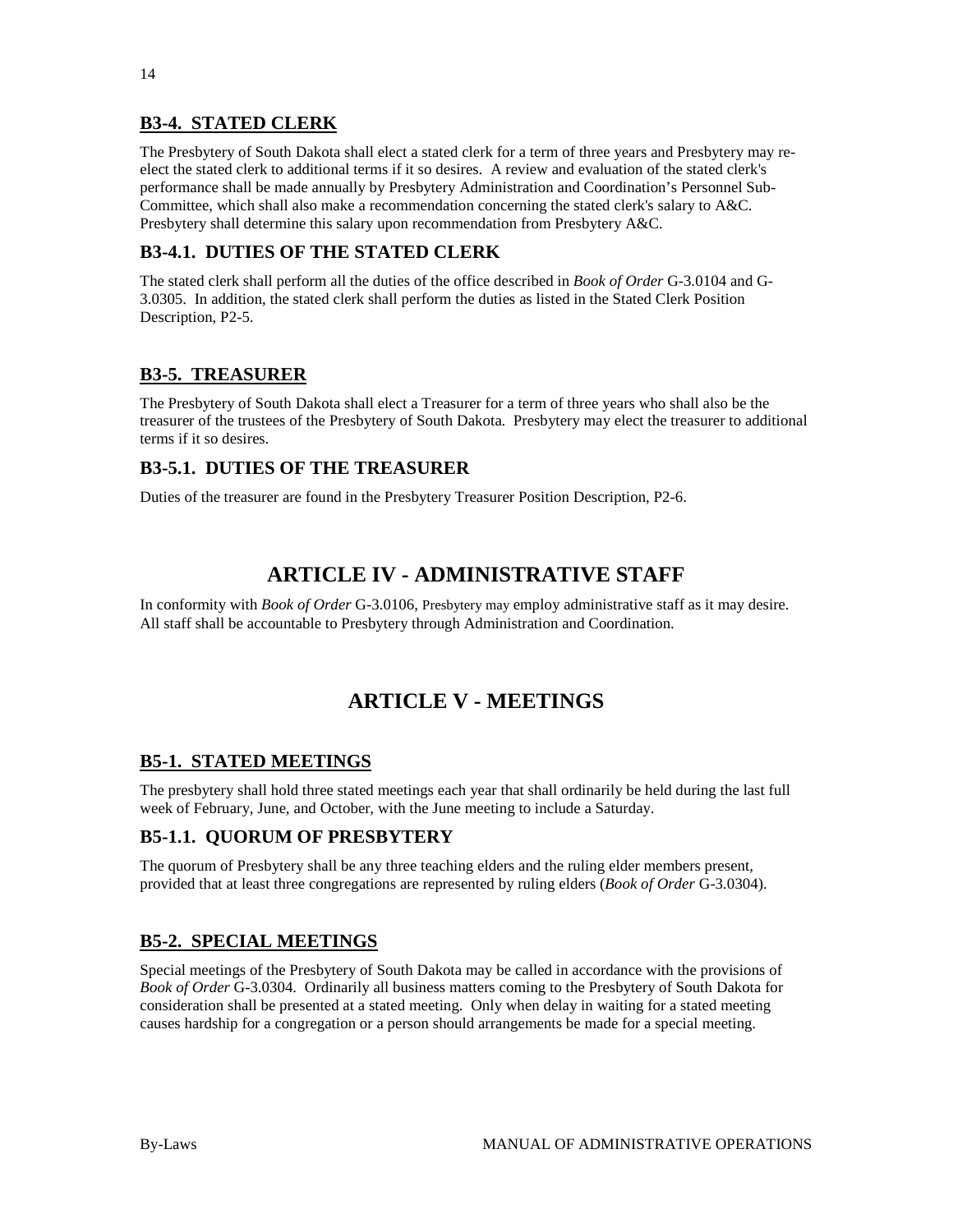## <span id="page-14-0"></span>**B5-3. COMMISSIONS OF PRESBYTERY**

An administrative commission of Presbytery, to be appointed by the Presbytery Moderator, shall be composed of ruling elders and teaching elders in numbers as nearly equal as possible and sufficient to accomplish its work, but with no fewer than three members.

#### <span id="page-14-1"></span>**B5-3.1. COMMISSION QUORUMS**

<span id="page-14-2"></span>A quorum of an administrative commission shall be a majority of the appointed/elected members provided that one-third of the teaching elder members and one-third of the ruling elder members are present.

## **ARTICLE VI – ADMINISTRATION AND COORDINATION**

#### <span id="page-14-3"></span>**B6-1. PURPOSE**

<span id="page-14-4"></span>Presbytery shall elect a council, known as Administration and Coordination, that shall be the trustees of the Presbytery of South Dakota and that shall coordinate the mission and program of Presbytery.

## **ARTICLE VII - STANDING COMMITTEES**

#### <span id="page-14-5"></span>**B7-1. STANDING MINISTRIES (adopted Oct. 28, 2016)**

Presbytery mission and ministry shall be implemented by the following standing ministries:

- A. Administration and Coordination
- B. Commission for Camping and Faith Formation
- C. Congregational and Pastoral Care
- D. Ministry Development and Education
- E. Ministry Resource

In an effort for all voices to be heard, it is encouraged but not mandated, that one member of each ministry of the Presbytery of South Dakota be nominated and elected to Administration and Coordination.

Each ministry shall develop guidelines approved by the presbytery that shall be used by the ministry to do its work. Each ministry is to approach its responsibilities in keeping with the goals and associated objectives of the presbytery.

## <span id="page-14-6"></span>**B7-2. MEETINGS OF STANDING MINISTRIES**

Each standing ministry shall set its stated meetings with no less than two annually. Conference telephone calls or real time conferencing may be arranged as stated meetings. Within budgetary limitations, additional stated meetings may be arranged as necessary.

## <span id="page-14-7"></span>**B7-2.1. SPECIAL MEETINGS**

The moderators of the standing committees have the authority to call special meetings.

#### <span id="page-14-8"></span>**B7-2.2. ADDITIONAL MEMBERS OF STANDING MINISTRIES**

(Oct. 28, 2016)

15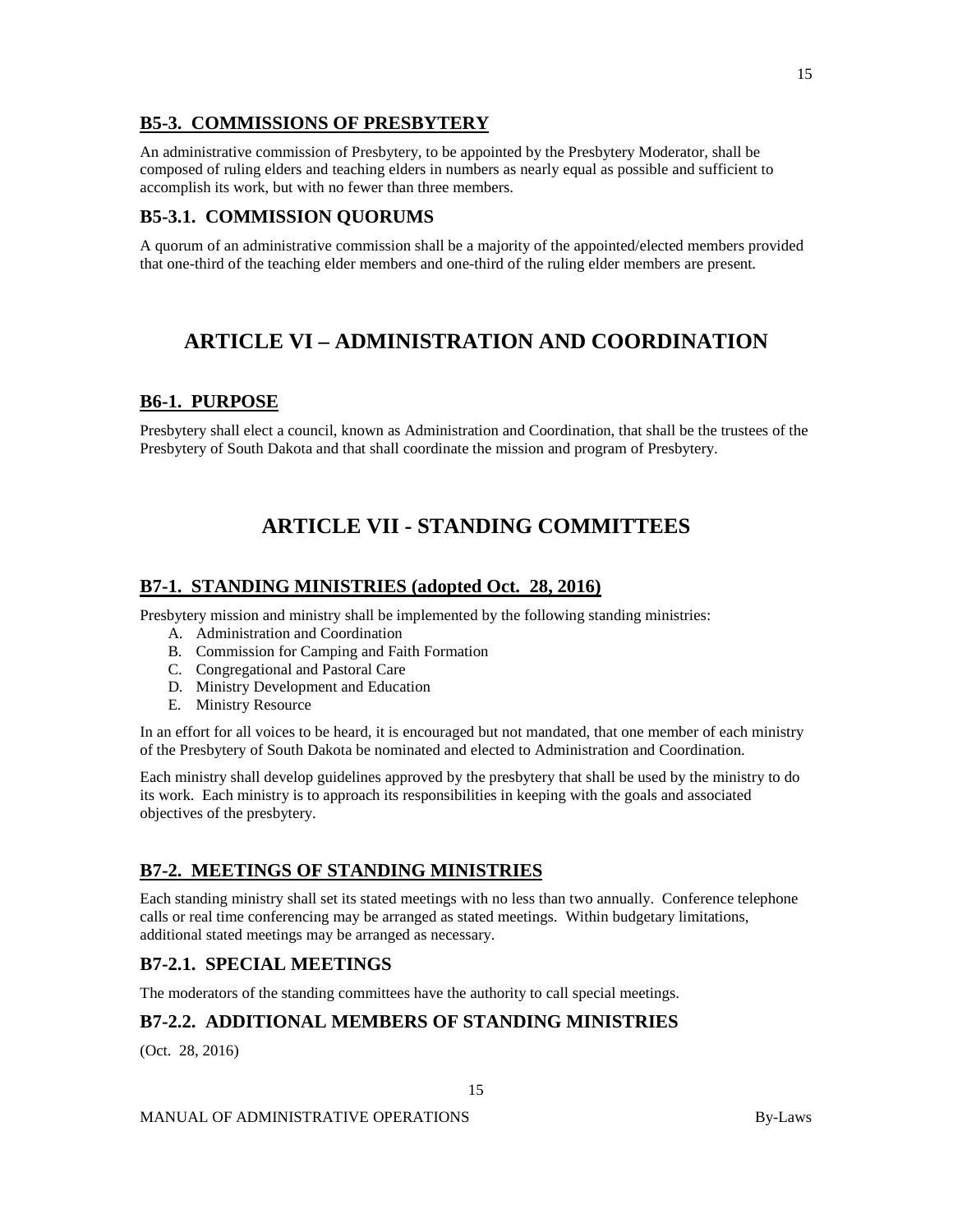A standing ministry of the Presbytery of South Dakota or its moderator may co-opt persons (ordained or non-ordained) to assist in its assignments. Such appointments shall be reported to the next stated meeting of Presbytery by each ministry. Co-opted persons are to be appointed to specific tasks, are temporary, and are without vote on the ministry. The need and length of their service shall be dependent upon the specific task for which they have been co-opted and evaluated and approved by each standing ministry or its moderator on an annual basis.

## <span id="page-15-0"></span>**B7.2.3. MODERATORS OF EACH MINISTRY**

(Oct. 28, 2016)

Prior to elections at Presbytery each ministry, with the exception of Administration and Coordination, is responsible for nominating its own moderator from within their membership, to be confirmed by the Presbytery, to serve for a term of one year, and is renewable for the length of their term on that ministry.

## <span id="page-15-1"></span>**B7-2.4. SPECIAL COMMITTEES**

Standing committees may recommend to Presbytery special committees within their areas of responsibility. When approved, the moderator of the standing committee shall appoint the members and moderator of the special committee. The members of the special committee shall be reported to Presbytery through the Ministry Resource committee.

<span id="page-15-2"></span>The moderator of Presbytery, the moderator of the Congregational and Pastoral Care ministry, and the stated clerk are responsible for appointing an investigative committee or a committee of counsel if or when needed.

## **ARTICLE VIII - PERMANENT JUDICIAL COMMISSION**

## <span id="page-15-3"></span>**B8-1. MEMBERSHIP**

A Permanent Judicial Commission shall have nine members consisting of at least four ruling elders and at least four teaching elders elected in three classes of three members each. The classes serve six-year terms with one class elected every two years. No person who has served on the permanent judicial commission for a full term of six years shall be eligible for re-election until four years have elapsed after the expired six-year term. The permanent judicial commission shall meet and elect from its members a moderator and a clerk. (*Book of Order* D-5.0201).

## <span id="page-15-4"></span>**B8-1.1. RESPONSIBILITIES**

<span id="page-15-5"></span>The permanent judicial commission for the presbytery shall have the responsibilities and follow the procedures as directed in the *Book of Order* "Rules of Discipline" (D section).

## **ARTICLE IX - PARLIAMENTARY AUTHORITY**

## <span id="page-15-6"></span>**B9-1. PARLIAMENTARY AUTHORITY**

The rules contained in the current edition of *Robert's Rules of Order* shall govern Presbytery in all cases in which they are applicable and in which they are not inconsistent with the *Constitution of the Presbyterian Church (U.S.A.).*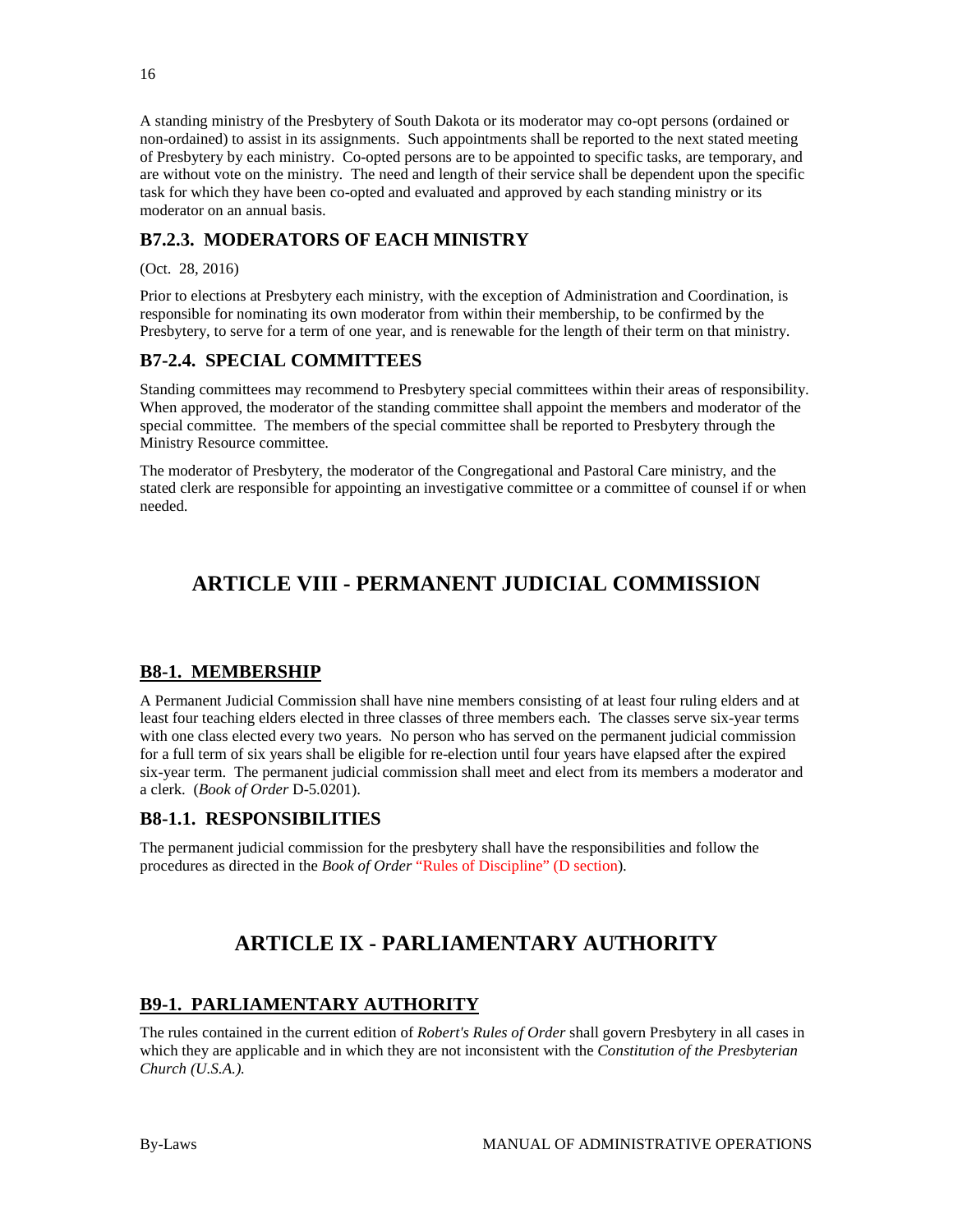## **ARTICLE X - AMENDMENT OF BYLAWS**

#### <span id="page-16-1"></span><span id="page-16-0"></span>**B10-1. AMENDMENTS**

The Bylaws may be amended at any stated meeting of the Presbytery of South Dakota by a two thirds vote provided the proposed amendment was presented at the preceding stated meeting or by the Administration and Coordination and included in the pre-meeting mailing of the meeting in which the action is to be taken.

## <span id="page-16-2"></span>**B10-2. NOTIFICATION OF MANUAL CHANGES**

<span id="page-16-3"></span>The Presbytery of South Dakota shall annually remit changes in the "Manual of Administrative Operations" made as a result of the actions of Presbytery to its sessions and Synod.

## **ARTICLE XI SPECIAL RULES OF ORDER**

## <span id="page-16-4"></span>**B11-1. SUSPENSION OF RULES**

To suspend a rule of order shall require a three-fourths vote of the members present and voting at that time, and such suspension shall apply for that meeting only.

17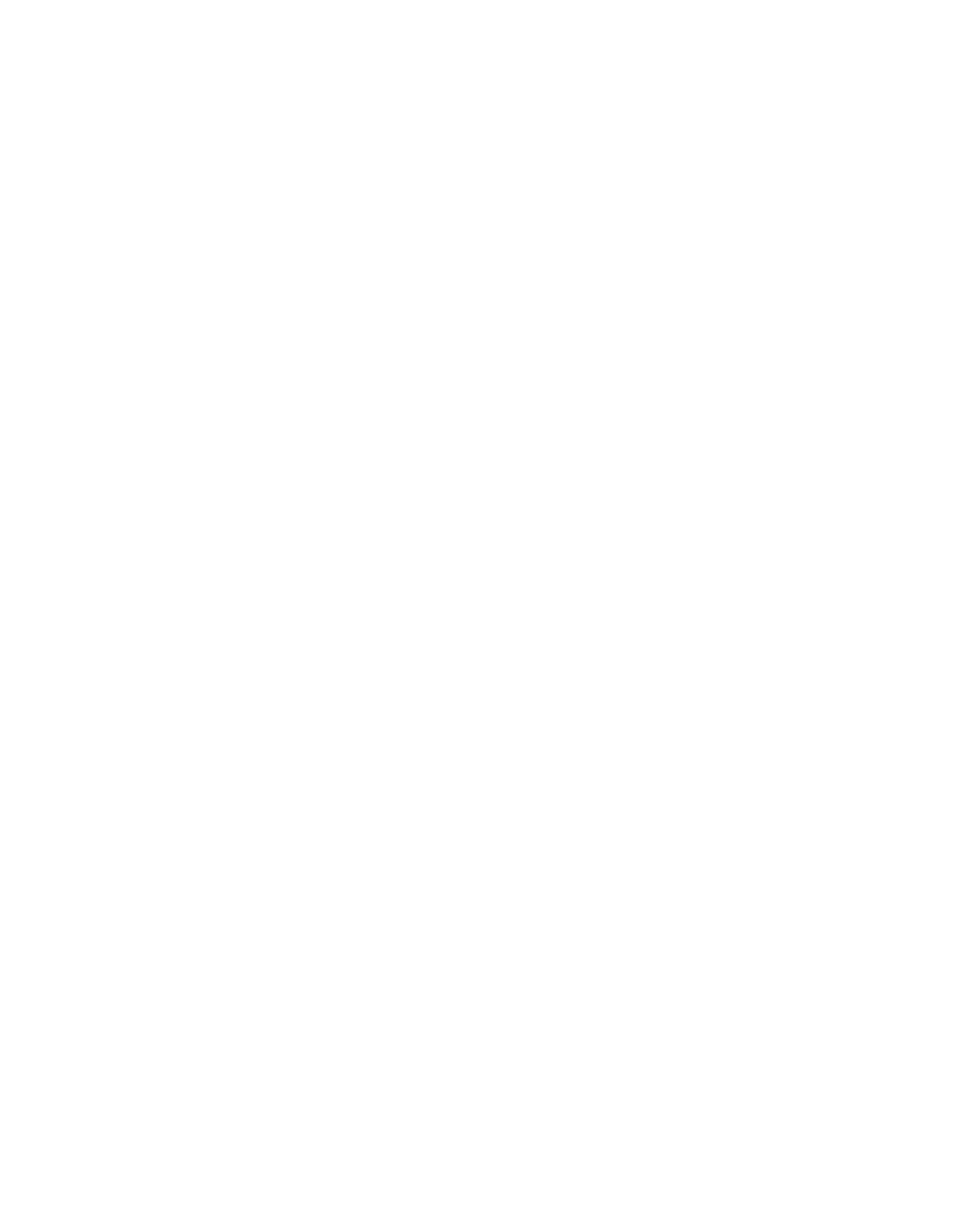# Personnel Policies



Updated: 3/12/2019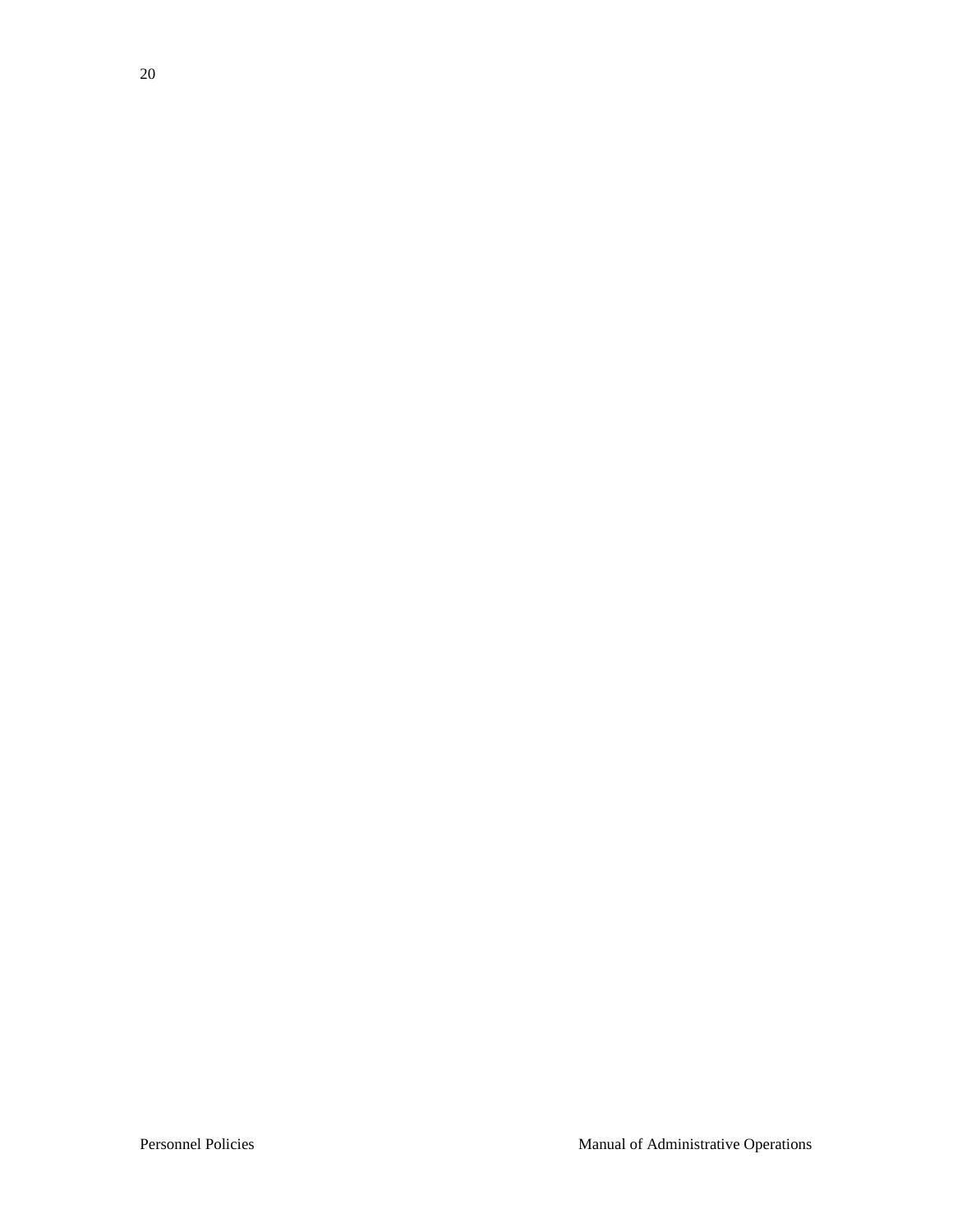## <span id="page-20-0"></span>**Part 2. POSITION DESCRIPTIONS**

#### <span id="page-20-1"></span>**P2-1 MISSION COORDINATOR March 1, 2019**

#### A. TITLE

Mission Coordinator (20 hours/week)

#### B. PURPOSE

To provide stability, agility, creativity, and continuity in the Presbytery's daily and long-range mission and ministry. The Mission Coordinator will work with the leadership of the presbytery, holding the presbytery's vision before the collective body, and providing the coordination, nurture, and encouragement necessary to promote the ministry and mission of the presbytery through its officers, ministries, congregations, and members.

#### C. QUALIFICATIONS

1. A personal and joyful commitment to God through Jesus Christ and dedication to Christ's Church;

2. A commitment to the Reformed heritage and tradition of the Presbyterian Church (U.S.A.); presently a member of the Presbyterian Church (U.S.A.) and ordained as ruling or teaching elder;

3. Strong commitment to the polity and program of the Presbyterian Church (U.S.A.) and well acquainted with the Book of Confessions and the Book of Order;

4. A sense of being called to serve Christ's church in the capacity of a Presbytery leader;

5. A passion for the Presbytery and its member congregations;

6. An ability to see "the big picture" and to think both within and outside the box, as appropriate, in order to enable the presbytery to discern God's call and purpose for the future and direction of the Presbytery;

7. A passion for building relationships and networks between pastors and congregations, and with the Presbytery;

8. A listening ear and a pastor's heart for the concerns and needs of the congregations;

9. Open to the guidance of the Spirit; and

10. Strong communication, relational, delegating, collaborative, and conflict-resolution skills, as well as proven qualities of competency, confidentiality, conscientiousness, enthusiasm, good judgment, alertness, timeliness, and accuracy.

#### D. STYLE OF OPERATION

1. Empowers individuals and groups through a climate of collegiality and partnership;

2. Demonstrates and promotes trust, concern, support, encouragement, and respect for all persons and groups within the Presbytery;

MANUAL OF ADMINISTRATIVE OPERATIONS Personnel Policies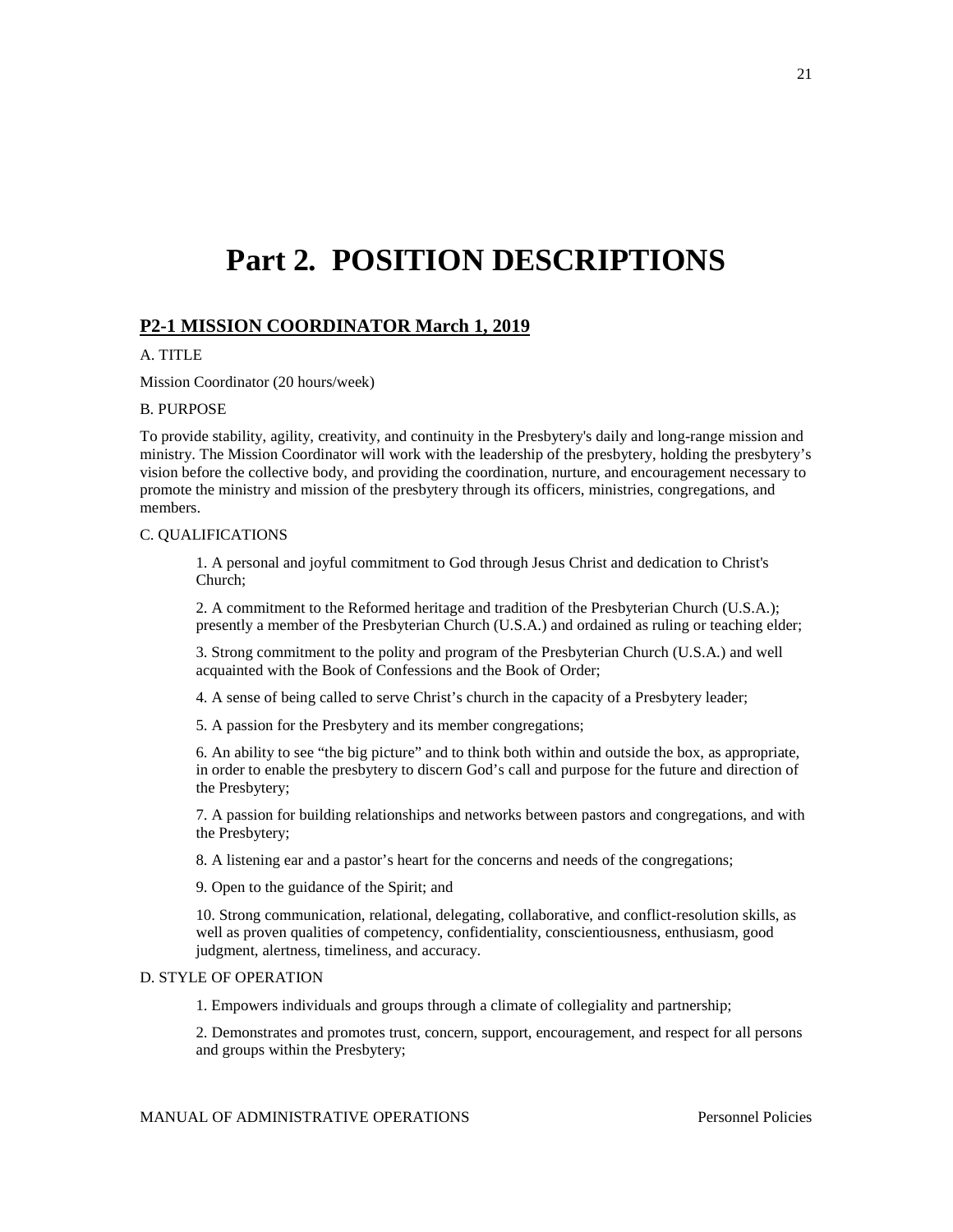3. An attitude of openness and responsiveness in working with others; and

4. Open, friendly, and patient in the midst of the many demands that will be made upon him/her by various groups and persons with which s/he must work.

#### E. ACCOUNTABILITY AND RELATIONSHIPS

1. Called and employed by the Presbytery and accountable to the Presbytery through the Presbytery's Administrative Coordination Ministry and its Personnel Sub-Committee.

2. An active participant in the Synod of Lakes and Prairies' Presbyter Forum, representing the interests and welfare of the Presbytery within those bodies, and interpreting the work of those bodies to the Presbytery.

3. Annual continuing education is required, with the understanding that participation in denominational leadership gatherings is not to be considered continuing education.

#### F. RESPONSIBILITIES

The duties of the Mission Coordinator are as follows:

- 1. Facilitate communications among Presbytery ministries and ministry moderators by:
	- a. Coordinating and participating in monthly moderators' calls
	- b. Attending and participating (ex-officio) in ministry meetings, as necessary
	- c. Coordinating annual gatherings of ministries
- 2. Facilitate visioning and long-range planning in the Presbytery and manage accountabilities for POSD mission initiatives
- 3. Help identify people's gifts and offer suggestions to the Ministry Resource team
- 4. General oversight of the budget in cooperation with the Treasurer and the Budget & Finance Subcommittee, including approval of reimbursement vouchers when requested by appropriate ministry moderators.
- 5. Make connections that strengthen the Presbytery's mission by:
	- a. Building relationships with congregations and their leaders in a way that sets a positive tone for the ministry and mission of the Presbytery. This includes:
		- i. Helping to coordinate regional gatherings of congregations
		- ii. Serving as a resource person for the mission work of congregations
		- iii. Being a resource for the Ministry Response Team, seeing to the provision of training and support for its work.
	- b. Building relationships at all levels of the Presbyterian Church (including Synod and OGA) and identifying resources that can be applied at the congregational level;
	- c. Building relationships with ecumenical and interfaith partners.
- 6. Work with the Presbytery Communicator to empower individuals, congregations, and ministries to tell their stories and spread the word about the exciting things happening in the Presbytery.
- 7. Oversee the operations of the Presbytery office, including supervising the Presbytery Office Manager. When necessary, the Mission Coordinator will have limited authority to make shortterm decisions in consultation with moderators of the ministries involved.
- <span id="page-21-0"></span>8. Be a resource and support for all commissions and ministries of the presbytery.

## **P2-2 PRESBYTERY OFFICE MANAGER POSITION DESCRIPTION (March 1, 2019)**

A. TITLE: Office Manager (28 hours per week, non-exempt)

B. PURPOSE: To provide secretarial and administrative services to the Presbytery officers and staff, Presbytery A&C, ministries, and task forces as needed.

22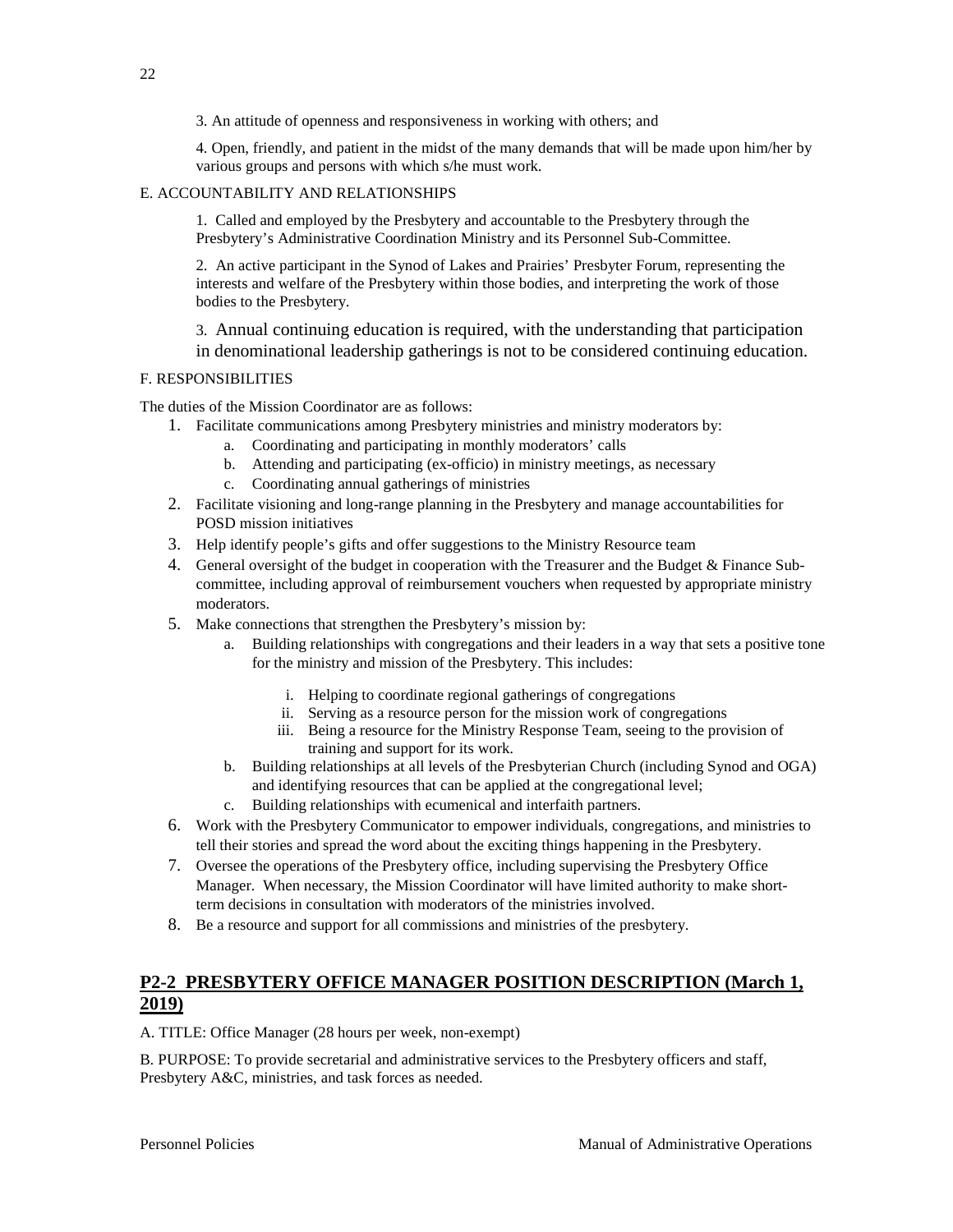C. ACCOUNTABILITY: The office manager is accountable to the Mission Coordinator and Personnel Sub-Committee of Administration and Coordination.

#### D. RESPONSIBILITIES:

1. Manage the work of the office seeing to the workflow, the scheduling of meetings, and the use of the office and conference rooms.

2. Receive visitors and provide a listening ear for people of the presbytery.

3. Answer the phone, providing information when available. If additional information is needed, direct the caller to the appropriate person.

4. Sort mail daily, tracking and responding to pieces requiring immediate attention.

5. Organize and maintain files of the presbytery.

6. Work with Communication Subcommittee and staff to maintain calendar and website.

7. Maintain an appropriate amount of office supplies and purchase as needed.

8. Make sure that all office equipment is properly maintained.

9. Schedule conference calls as requested.

10. Copy and distribute materials as requested.

11. Prepare reports, as needed for A&C and Presbytery meetings.

12. Enter information from the current Church Information Forms to ensure that each church's information is current in the presbytery database.

13. Update presbytery directory as needed.

14. Send out planning calendar order requests to members of presbytery in the spring, and track responses. Calendars should be ordered in time to have them available at the summer presbytery meeting. Once planning calendars have arrived, sort them by church/individual, create payment invoices, and collect payments.

15. Maintain computer address list for mailings.

16. Photocopy and deposit all checks received.

17. Assign checks to the appropriate line item and enter deposit information into the Google spreadsheet.

18. As mission donation checks are received, update the matching gifts spreadsheet if appropriate.

19.Review invoices to ensure that all charges are accurate and code to the appropriate account.

20. Scan vouchers and invoices and place in the voucher folder on the computer as they are received.

21. Send all vouchers and invoices to the appropriate moderator and Treasurer for their approval  $\&$ signature by end of the day on Wednesday.

22. Once approved, signed and returned, add all vouchers and invoices, to the Google payment request spreadsheet. All payment requests need to be added to the spreadsheet by end of day on Thursday.

23. Participate in the weekly synod financial conference call on Thursday mornings.

24. Prepare materials for registration and serve as Presbytery registrar at Presbytery meetings.

25. Track all individual donations (mileage, meals, etc.) during the year and send donation letters at the beginning of the following year for tax purposes.

MANUAL OF ADMINISTRATIVE OPERATIONS Personnel Policies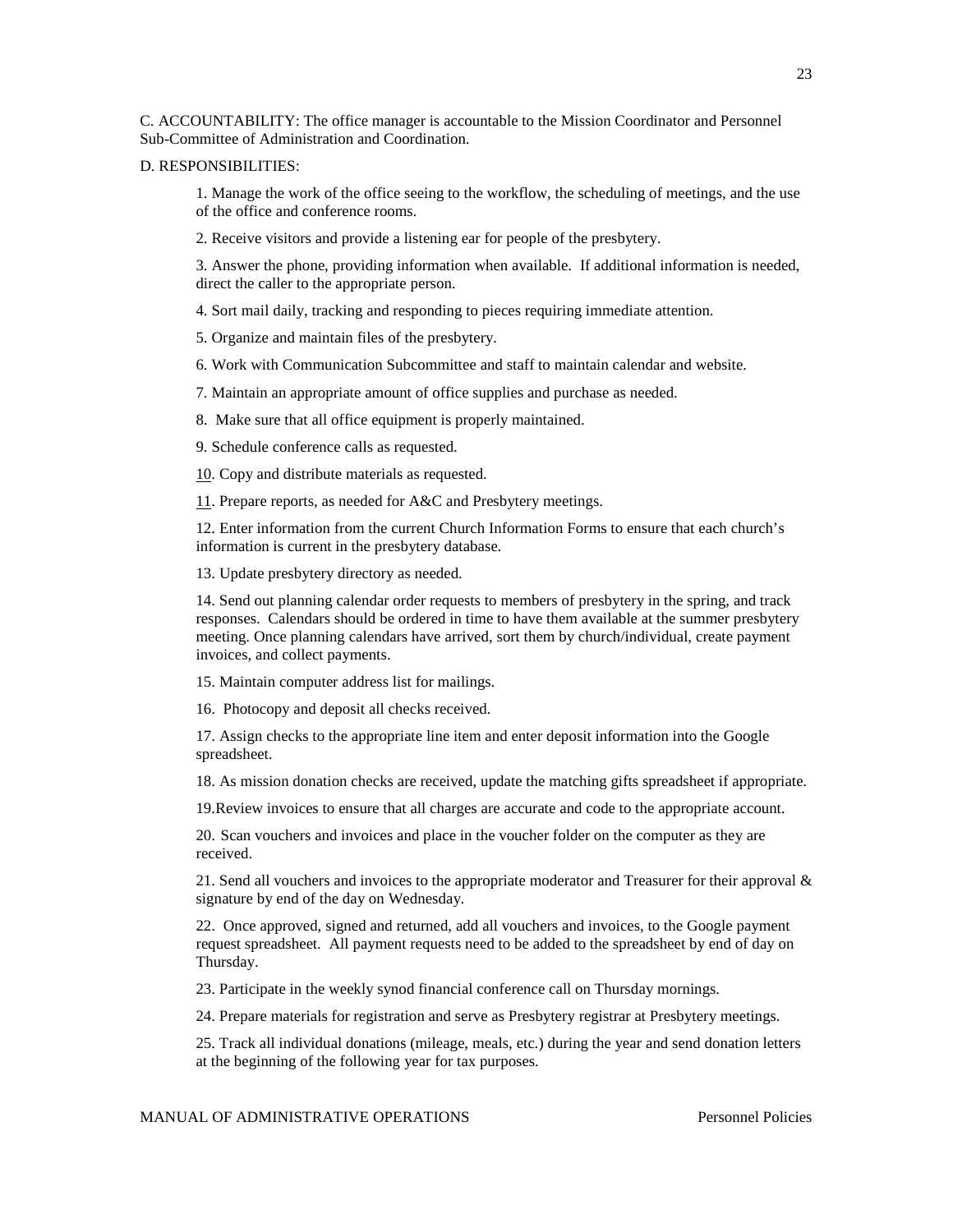26. Maintain a file of church remittance and pledge forms and enter all checks received into the Google deposit spreadsheet.

27. Help auditors as necessary.

28. Order meals for all meetings scheduled at the Presbytery office, as requested.

29. In consultation with the Mission Coordinator, approve and sign contracts and leases as they relate to the day to day operations of the Presbytery Office. (office lease not included in this provision)

30. Other duties as needed and as time allows.

<span id="page-23-0"></span>E. EVALUATION: The Personnel Sub-Committee of Administration and Coordination shall do an annual review.

## **P2-4. PRESBYTERY MODERATOR POSITION DESCRIPTION**

#### A. TITLE

Moderator of the Presbytery of South Dakota

#### B. PURPOSE

 To fulfill the duties of the Moderator of the Presbytery of South Dakota as defined by the *Constitution of the Presbyterian Church (U.S.A.)* and the Presbytery of South Dakota's "Manual of Administrative Operations."

#### C. ACCOUNTABILITY

The moderator shall in all cases be accountable to the Presbytery of South Dakota, the body that elected her or him.

#### D. SPECIFIC DUTIES

1. Appoint four regional representatives to assist with regional needs and resources

2. Moderate all meetings of the Presbytery of South Dakota. This is to include services of ordination or installation of ministers of the Word and Sacrament. If the moderator is unable to moderate a specific meeting, arrangements shall be made for the vice-moderator or a regional representative to moderate the meeting.

3. Serve as the ceremonial representative of the Presbytery of South Dakota at ecumenical, civil, Presbytery or congregational activities to which the Presbytery of South Dakota is asked to send a representative. If the moderator is unable to attend a specific activity, arrangements shall be made for the vice-moderator to represent the presbytery.

4. Serve as an official legal representative for the Presbytery of South Dakota, along with the stated clerk and the moderator of Administration and Coordination (representing the trustees of the Presbytery of South Dakota).

5. Serve as ex officio member without vote on all standing ministries and program ministries, except on the Presbytery's Ministry Resource team.

7. Appoint installation commissions between meetings of Presbytery (Approved 10/22/99).

8. Plan Presbytery worship in coordination with Administration and Coordination and the Presbytery host.

#### E. TERM

The person is to be elected to a one-year term. The person may not ordinarily succeed herself/himself as Moderator of the Presbytery of South Dakota. The Moderator of the Presbytery of South Dakota shall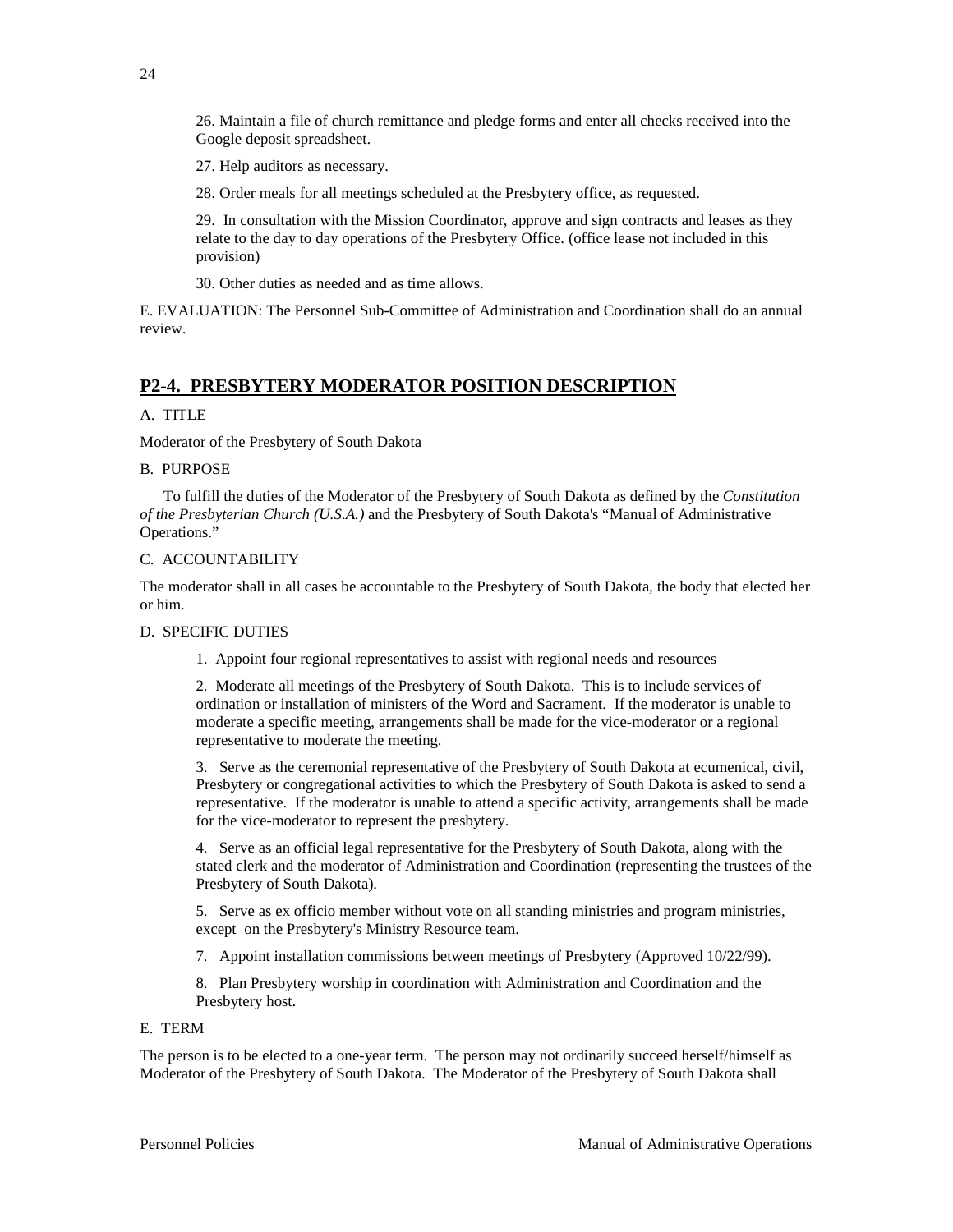<span id="page-24-0"></span>ordinarily become the moderator of Administration and Coordination after his/her term as Presbytery Moderator has expired.

## **P2-5. STATED CLERK POSITION DESCRIPTION (Effective February 2001)**

#### A. TITLE:

Stated Clerk (half-time, exempt, without benefits)

#### B. PURPOSE:

Fill the duties of the stated clerk as defined by the *Constitution of the Presbyterian Church (U.S.A.)* and the "Manual of Administrative Operations of the Presbytery of South Dakota."

#### C. ACCOUNTABILITY:

As an elected officer of the Presbytery of South Dakota, the stated clerk is accountable to the Presbytery of South Dakota through the personnel sub-committee.

#### D. SPECIFIC RESPONSIBILITIES OF THE STATED CLERK

- 1. Constitutional/Parliamentary Interpretation
	- a. Give counsel and advice in matters of Presbyterian law, polity, as well as proper processes and procedures
	- b. Ordinarily serve as parliamentarian at meetings of Presbytery and Presbytery's Administration and Coordination
- 2. Meetings of Presbytery
	- a. Send timely notice of all Presbytery stated and special meetings, including agenda, to all ministers, clerks of session, commissioners, inquirers, and candidates
	- b. Direct the work of a recording clerk, if any
	- c. Prepare the agendas and make other arrangements for the stated meetings of Presbytery in cooperation with Administration and Coordination's Sub-Committee on Planning (Feb. 28, 2014)
	- 3. Meetings of Presbytery Administration and Coordination
		- a. Be secretary for Presbytery's Administration and Coordination
		- b. Prepare the agendas and make other arrangements for the stated meetings of Presbytery's Administration and Coordination in consultation with the Presbytery Moderator and the moderator of Administration and Coordination.
	- 4. Communications
		- a. Communicate in writing the actions of the presbytery and the presbytery council to all parties affected by that action
		- b. Refer any communications addressed to the Presbytery of South Dakota to the appropriate ministry team
		- c. Receive all resignations from officers, moderators, and committee members and refer these to the Ministry Resource
	- 5. Maintenance of Records, Rolls and Directories
		- a. Direct the preparation, mailing and gathering of the annual review report form for all recognized categories of ministers in the presbytery and forward this information to the committee on ministry
		- b. Maintain records of service and in cooperation with Ministry Resource's moderator, rolls of potential and eligible nominees for election/re-elections
		- c. Maintain necrology on non-elder member rolls
		- d. Insure the publication of an annual Presbytery directory

25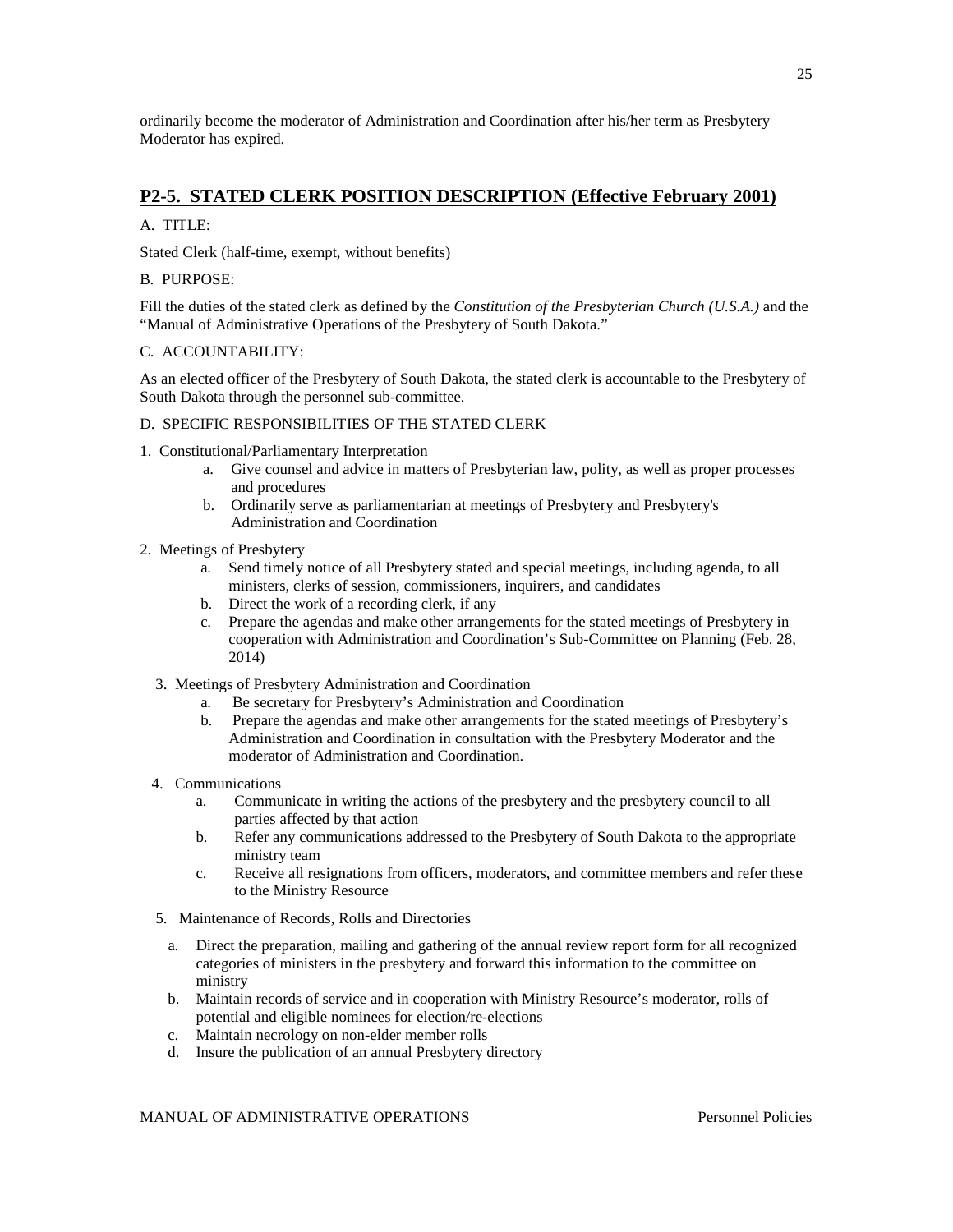- e. Maintain an up-to-date register of the presbytery
- f. Preserve all documents of historical value to the presbytery
- g. Transfer members from the membership rolls of dissolved churches when requested or delete members from the membership rolls upon their death or after having been on the roll of Presbytery for one year. Members will be notified by letter prior to removal. (Feb. 28, 2014)
- h. Request and monitor the submission of congregation's annual reports to Presbytery and General Assembly, prepare Presbytery's annual reports to General Assembly, and present to Presbytery a summary statistical report for the preceding year. (Feb. 28, 2014)

#### 6. Staff Services

- a. Annually review the "Manual of Administrative Operations" and report to the committee on Administration and Coordination any recommendations for proposed amendments
- b. Perform other duties within the scope of the position

#### E. EVALUATION

In addition to an annual review conducted by the personnel sub-committee, there will be a comprehensive review prior to being nominated for a new term.

#### F. TERM

<span id="page-25-0"></span>The stated clerk is elected for a three-year term in accordance with guidelines adopted by the presbytery and is eligible for successive terms of office.

## **P2-6. PRESBYTERY TREASURER POSITION DESCRIPTION(Oct. 28, 2016)**

#### A. TITLE

#### Treasurer

B. PURPOSE The person in this position shall serve as the Treasurer of the corporation in accordance with state and federal laws and the policies established adopted by the Presbytery of South Dakota in order carry out sound fiduciary practices.

#### C. ACCOUNTABILITY

The treasurer is accountable to the Presbytery of South Dakota through Administration and Coordination (A&C) and the sub-committee on Financial Policy and Budget Sub-Committee. The treasurer shall be covered by a surety bond at the expense of the presbytery.

The person serves in only this role and resigns from other commitments for the presbytery upon election.

#### D. RESPONSIBILITIES

- 1. Provide consultation for the establishment of financial systems and procedures.
- 2. Sign checks and authorize transfers when needed.
- 3. Consult regularly with the bookkeeper to determine cash position.
- 4. Prepare annual cash position statements for the presbytery's review.

5. Manage all Presbytery of South Dakota investments, maintaining a record of all transactions for review.

- 6. Receive and review monthly financial reports and provide analysis and interpretation to A&C.
- 7. Serve ex-officio in A&C in support of the Financial Policy and Budget Sub-Committee.

8. Approve all vouchers submitted for payment, verifying account number, proper approval, and appropriateness of expenses.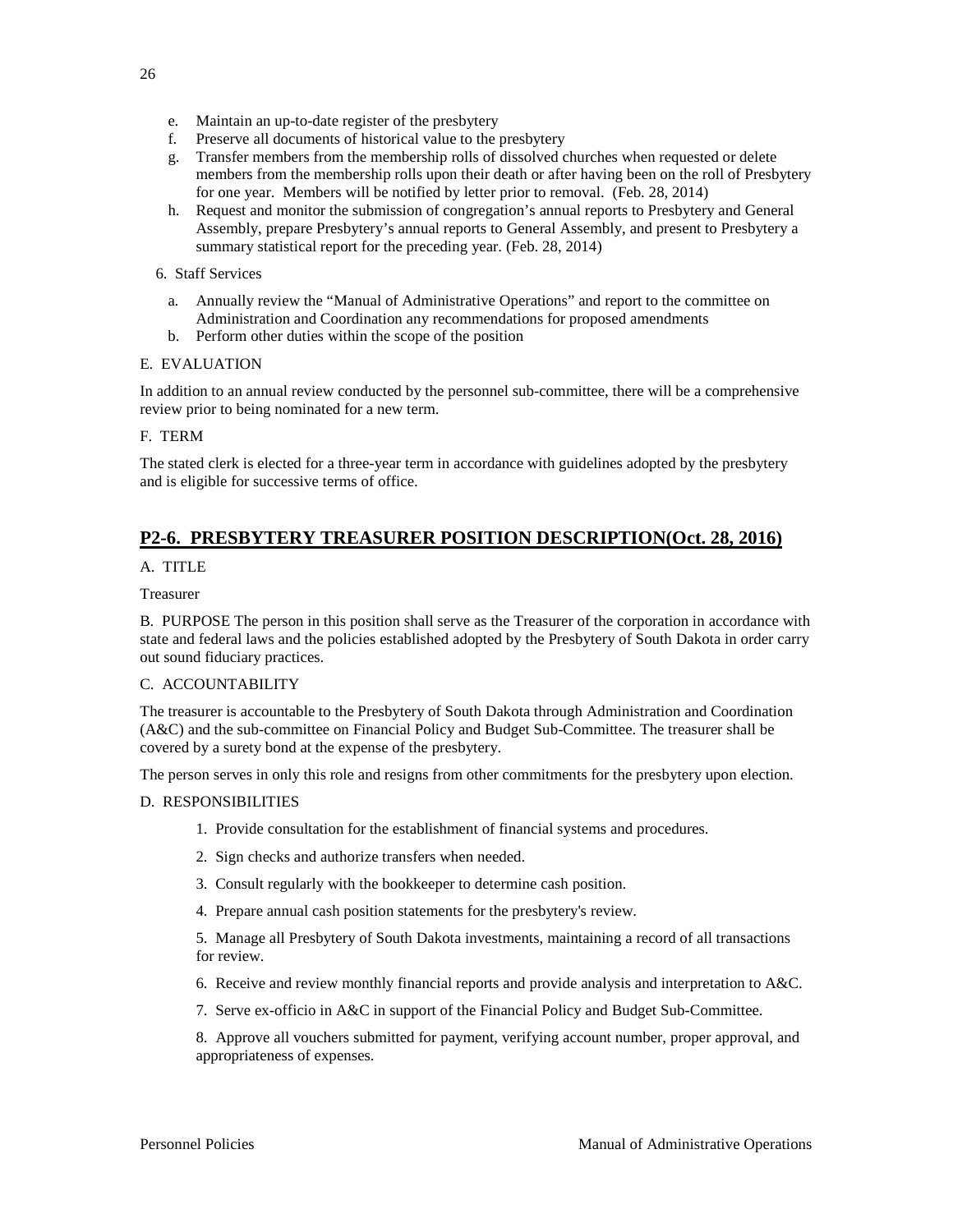9. Prepare vouchers for Presbytery and A&C accounts that are line item approved—obtaining authorized signatures.

- 10. Help auditors as necessary.
- 11. Prepare a treasurer's report for Presbytery meeting.
- 12. Uphold the financial policies of the Presbytery of South Dakota

13. Discuss concerns/questions regarding the above with A&C's Financial Policy and Budget Sub-Committee.

#### E. EVALUATION

In addition to an annual review conducted by the personnel sub-committee, there will be a comprehensive review prior to being nominated for a new term.

#### F. TERM

<span id="page-26-0"></span>This position is an elected three-year term. She/he may be re-elected as often as the Presbytery of South Dakota chooses.

## **P2-7. PRESBYTERY COMMUNICATOR (Oct. 28, 2016)**

#### A. TITLE

Presbytery Communicator

#### B. PURPOSE

To communicate stories of mission and ministry happening around the Presbytery of South Dakota through a variety of media, in order to connect our congregations, promote a spirit of unity, and inspire renewal throughout the Presbytery.

#### C. ACCOUNTABILITY

The Presbytery Communicator is called and employed by the Presbytery and is accountable to the Presbytery through the Administration and Coordination Ministry and its Communications Sub-committee.

#### D. RESPONSIBILITIES

The duties of the Presbytery Communicator are as follows:

- 1. Collect stories and photos from around the presbytery to share through various media
- 2. Design and publish the monthly (email) and bi-monthly (print) POSD newsletter
- 3. Implement and maintain a cohesive design package for all POSD communications
- 4. Develop and maintain the POSD website and social media communications
- 5. Participate in monthly moderators' calls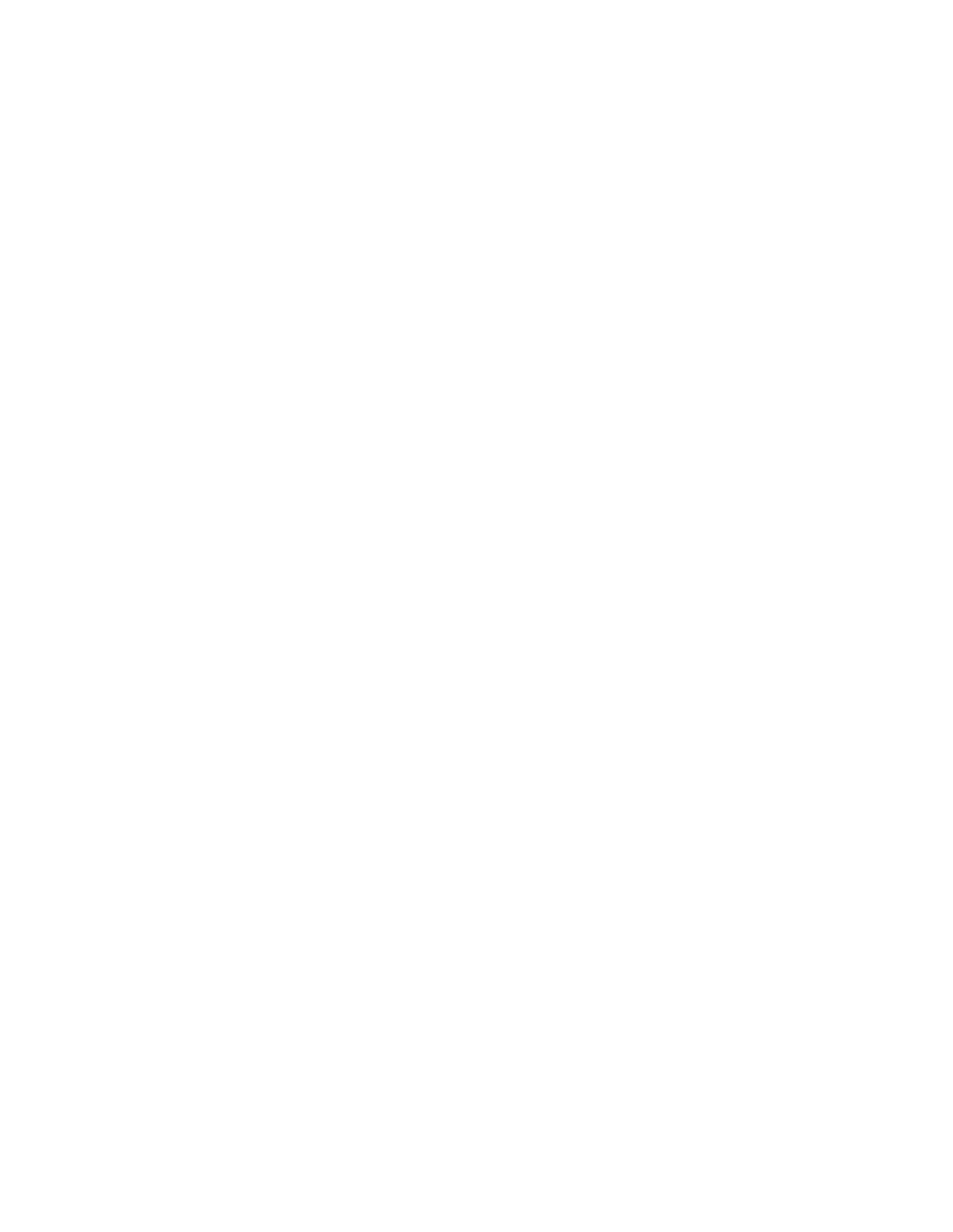# Manual of **Operations**



MANUAL OF ADMINISTRATIVE OPERATIONS Manual Part 3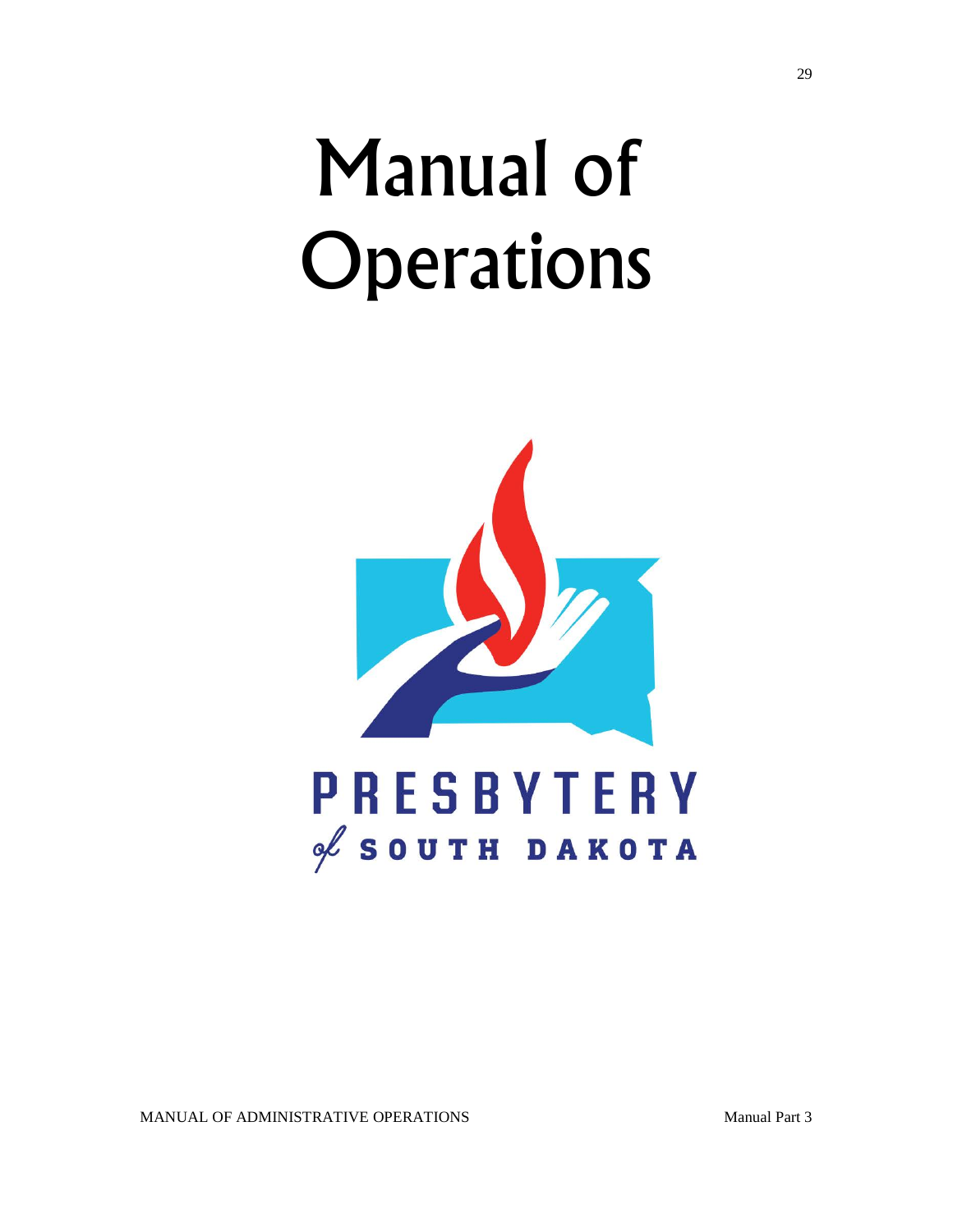Updated: 3/12/2019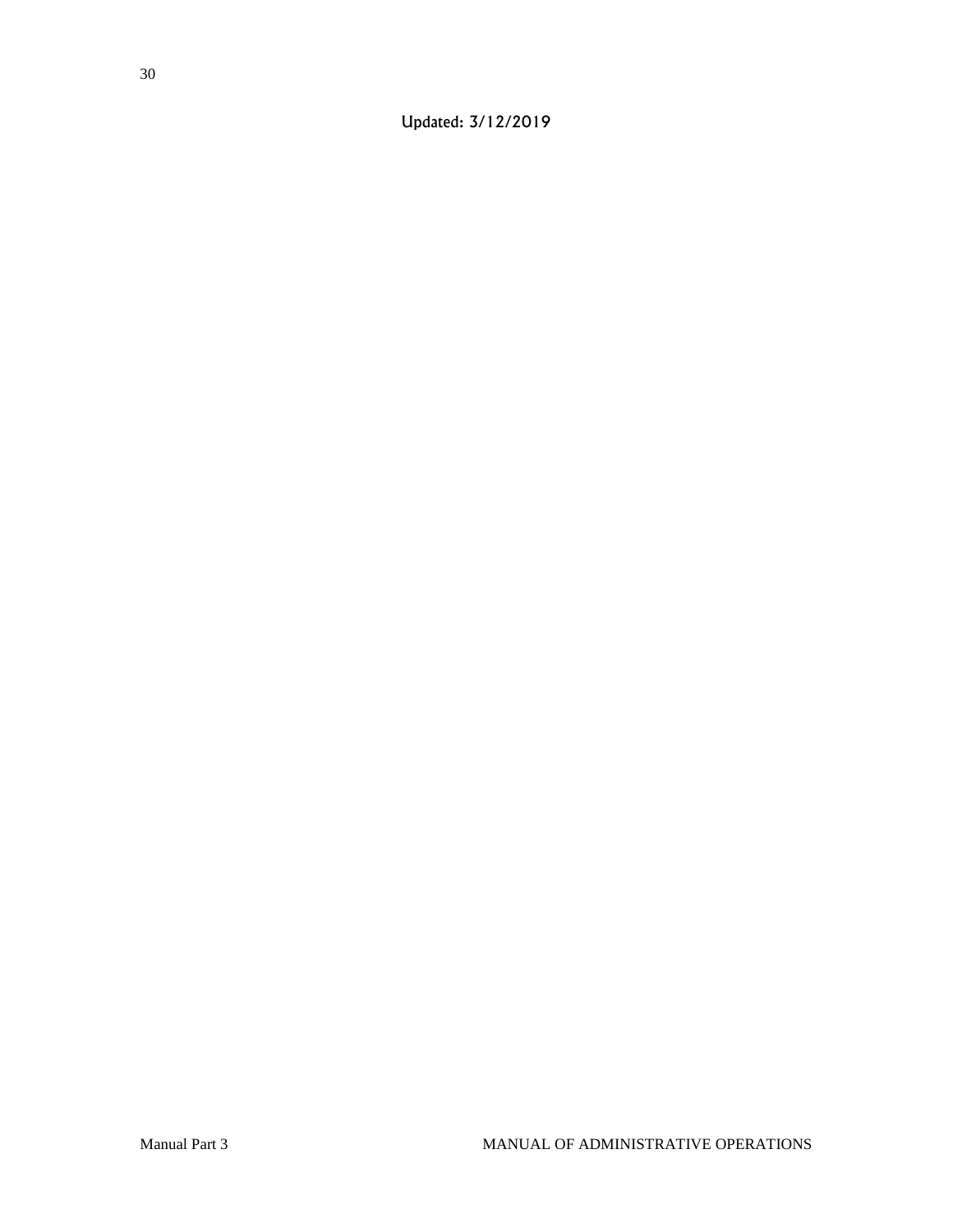# <span id="page-30-1"></span><span id="page-30-0"></span>**Part 3. POLICIES AND PROCEDURES**

## **Presbytery**

## <span id="page-30-2"></span>**P3-0. TEMPORARY MEMBERS**

Persons qualifying under either of the following provisions shall be enrolled as temporary members during the time of such qualifications:

- **A.** Each ruling elder elected an officer, a moderator of a standing committee, a member of Administration and Coordination, Presbytery Vice-Moderator, Presbytery Administrator, and a ruling elder moderating a session (per P3-9.1.9) shall be enrolled as a member of the Presbytery of South Dakota for the term of office whether or not commissioned by his/her session (*Book of Order*, G-3-0301).
- B. Ministers of other Christian denominations, serving in this presbytery, who have become members under the provisions of *Book of Order (*G-2.0506).

## <span id="page-30-3"></span>**P3-1. PRESBYTERY DIRECTORY**

The directory shall include names, addresses, and telephone numbers of: officers; staff; camps; members of Administration and Coordination and sub-committees; members of all Presbytery committees/commissions; Presbyterian Women of the Presbytery of South Dakota Coordinating Team; Youth Council; churches--their pastors with spouse's first name, their clerks of session, their commissioners to Presbytery; commissioners, youth advisory delegate and alternate to Synod ; youth advisory delegates and alternate to Synod; young adult advisory delegate and alternate to General Assembly; representatives to Synod, General Assembly and ecumenical groups; and the permanent judicial commission.

## <span id="page-30-4"></span>**P3-2. NECROLOGY**

## <span id="page-30-5"></span>**P3-2.1. TEACHING ELDER AND RULING ELDER NECROLOGY ROLL**

Information of the death of teaching elders and ruling elders shall be gathered for a necrology roll of the Presbytery of South Dakota for presentation at the annual stated meeting.

## <span id="page-30-6"></span>**P3-2.2. NON-ORDAINED NECROLOGY ROLL**

Sessions may request the recognition of non-ordained members on the necrology roll for outstanding service and Christian witness in their particular congregations to be reported to the annual stated meeting of the Presbytery of South Dakota.

## <span id="page-30-7"></span>**P3-3. PRESBYTERY MEETINGS**

**Definition:** A properly called meeting of presbytery is any meeting for which notice is given in a manner that substantially complies with the provisions below or which is a postponement of such meeting.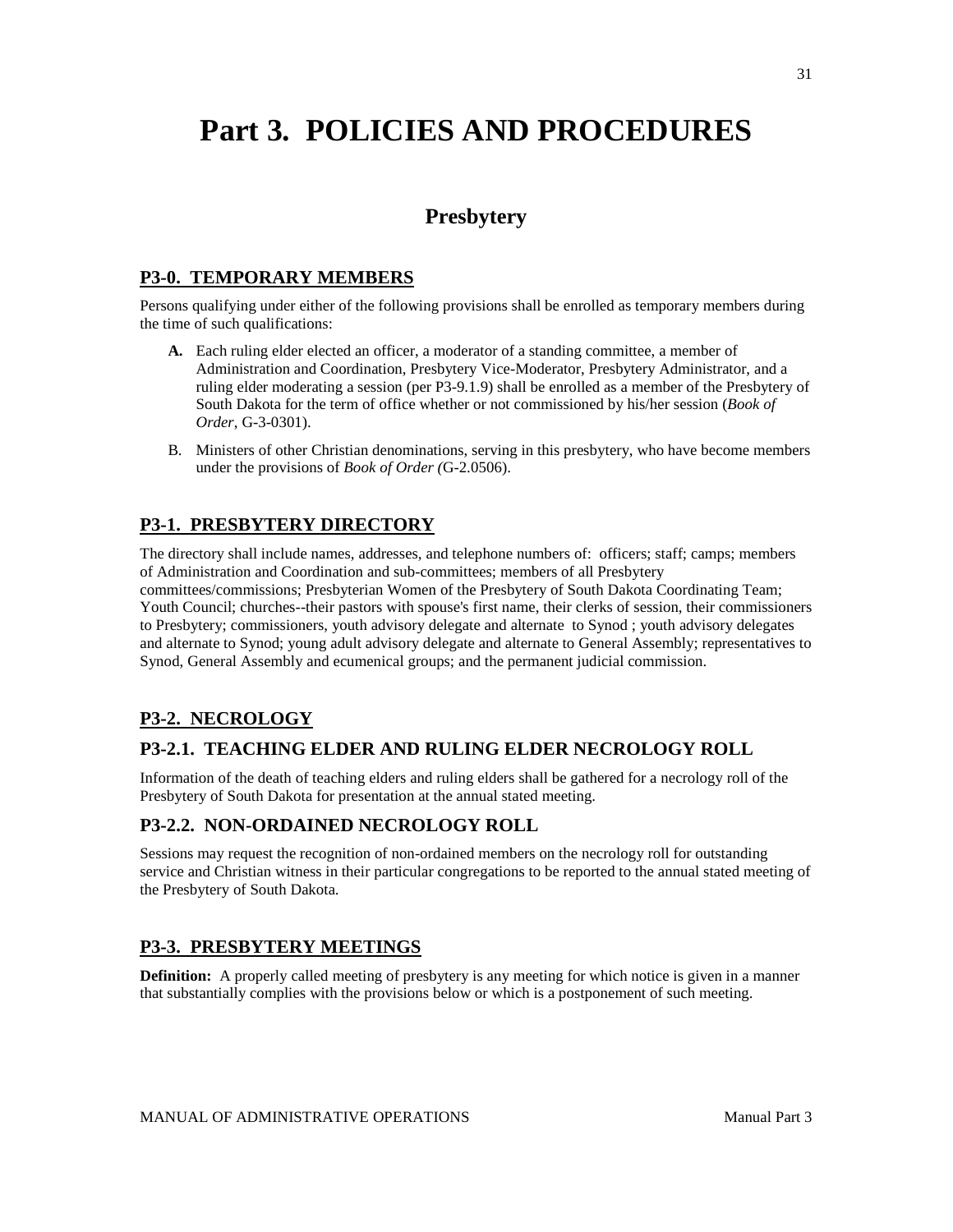## <span id="page-31-0"></span>**P3-3.1. PRESBYTERY CALL**

The written call for a Presbytery meeting shall be sent approximately six weeks prior to the Presbytery meeting. A written call for a special meeting of Presbytery shall ordinarily be sent at least two weeks ten days in advance of the meeting. Notice of meeting shall be sent by mail and/or email according to the preferences expressed by the members, commissioners, and congregations.

## <span id="page-31-1"></span>**P3-3.2. HOSTING A PRESBYTERY MEETING**

Guidelines for hosting a meeting of Presbytery are available from the stated clerk.

## <span id="page-31-2"></span>**P3-3.3. MEETING LOCATIONS**

Administration and Coordination shall solicit invitations from congregations to host the stated meetings of the Presbytery of South Dakota and shall set the place of meetings at least one year in advance. Those locations shall be published when selected and announced again at the preceding meeting of presbytery. If necessary, the moderator of Presbytery in consultation with the stated clerk and moderator of Administration and Coordination shall have the discretionary power of changing the meeting location.

## <span id="page-31-3"></span>**P3-3.4. CHANGE OF LOCATION OR TIME OF MEETING**

The moderator of Presbytery in consultation with the stated clerk and moderator of Administration and Coordination shall have the discretion discretionary power of postponing a stated meeting of the Presbytery of South Dakota for one week. The call to the stated meeting shall include and constitute the call of the postponed meeting.

## <span id="page-31-4"></span>**P3-3.5. MEETING AGENDA**

The proposed agenda for a stated meeting shall be prepared under the direction of Administration and Coordination and be presented to Presbytery for its consideration.

## <span id="page-31-5"></span>**P3-3.6. TEMPORARY COMMITTEES**

At each stated meeting of Presbytery, the moderator shall appoint a Committee on Mileage if needed.

## <span id="page-31-6"></span>**P3-3.7. WORSHIP**

Each stated meeting agenda shall include worship. A communion service shall be held annually. The presbytery moderator is responsible for the planning of worship in consultation with Administration and Coordination Subcommittee on Planning and the host congregation.

## <span id="page-31-7"></span>**P3-3.8. EXCUSED ABSENCES**

Teaching and ruling elder members of Presbytery absent from all or part of stated meetings requesting to be excused shall be so listed by the stated clerk or they shall be reported as absent. Retired teaching elders when absent shall be excused.

## <span id="page-31-8"></span>**P3-3.9. MILEAGE**

Mileage for meetings of Presbytery shall be paid according to the rate and guidelines found in Mileage and Expense Reimbursement Policy, P3-3.14 and P3-7.

Mileage for committee/commission volunteers carrying out committee/commission responsibilities shall be \$.375 per mile. (Feb. 28, 2014)

## <span id="page-31-9"></span>**P3-3.10. MODEL FOR PRESBYTERY MEETING AGENDA**

The one-day meeting of the Presbytery of South Dakota ordinarily shall begin at 10:00 a.m. and adjourn at 5:00 p.m. Two-day meetings ordinarily shall begin at 1:00 p.m. 12:00 p.m. on the next day. The stated meetings are to begin promptly at the designated hour with registration one-hour prior.

The Administration and Coordination Ministry is authorized to adjust the stated meetings to complete the planned agenda.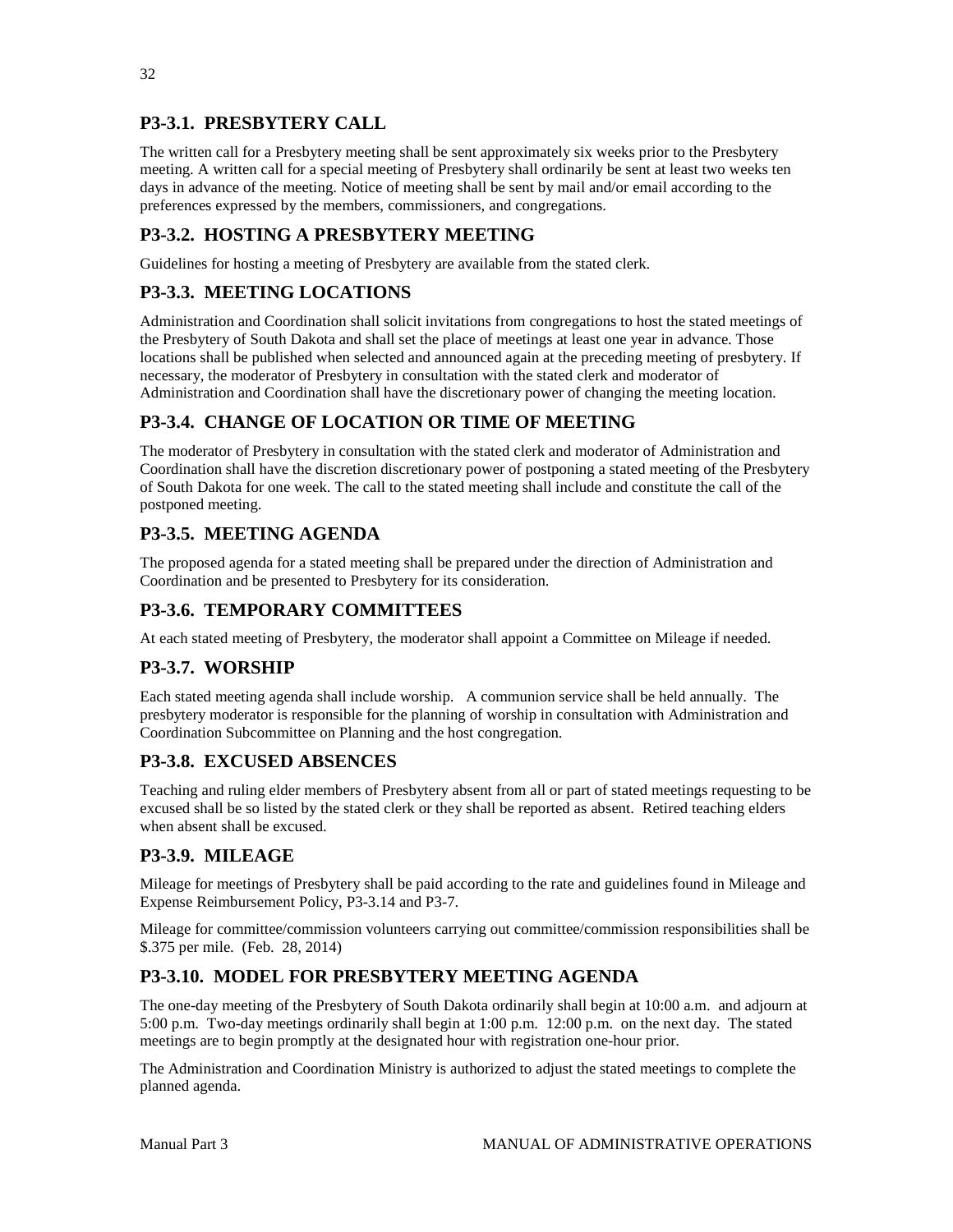The sequence of agenda items is ordinarily as follows with the times determined by the stated clerk in consultation with Presbytery's Administration and Coordination and the Moderator of Presbytery:

Call to Order Worship (The meeting is incorporated into worship) Roll Call (quorum established) Approval of Agenda Introductory Business Reports from Officers and Staff Initial Report of Ministry Resource team Special Reports (Report of Administration and Coordination, Synod, GA Council) Reports from Standing Committees Reports from Other Presbytery Agencies/Representatives (Assoc. of Christian Churches, Presbyterian Women, etc.) Report of Ministry Resource team New, Miscellaneous, Unfinished Business Installation of Officers as necessary Report of Mileage Adjournment and Closing Prayer

The necrology report will also be given at the annual stated meeting in June.

Reports of Presbytery standing committees will normally be scheduled on a rotating basis. Adjustments are made to accommodate special or extensive reports or guest speakers. When possible, guest speakers will be scheduled in the morning hours.

An offering is to be received at each meeting of Presbytery. The fall and spring meeting offerings are to be used for mission determined by Administration and Coordination and the annual meeting offering is to be used for seminary students.

## <span id="page-32-0"></span>**P3-3.11. ALPHABETICAL INDEX FOR MEETING REPORTS**

Written reports and papers to the meetings of the Presbytery of South Dakota shall have on the top of the first page a letter of the alphabet for identification in accordance with the alphabetical identification listings below:

- A Officers of the Presbytery of South Dakota
	- A1 Moderator
	- A2 Stated Clerk
	- A3 Treasurer
- B Mission Coordinator
- C Consent Agenda
- D Administration and Coordination
- E Commission for Camping and Faith Formation
- F Congregational and Pastoral Care
- G Ministry Resource
- H Ministry Development and Education
- I PJC
- J
- K Korean Commission
- L Youth Committee
- M
- N
- $\Omega$
- P Presbyterian Women of the Presbytery of South Dakota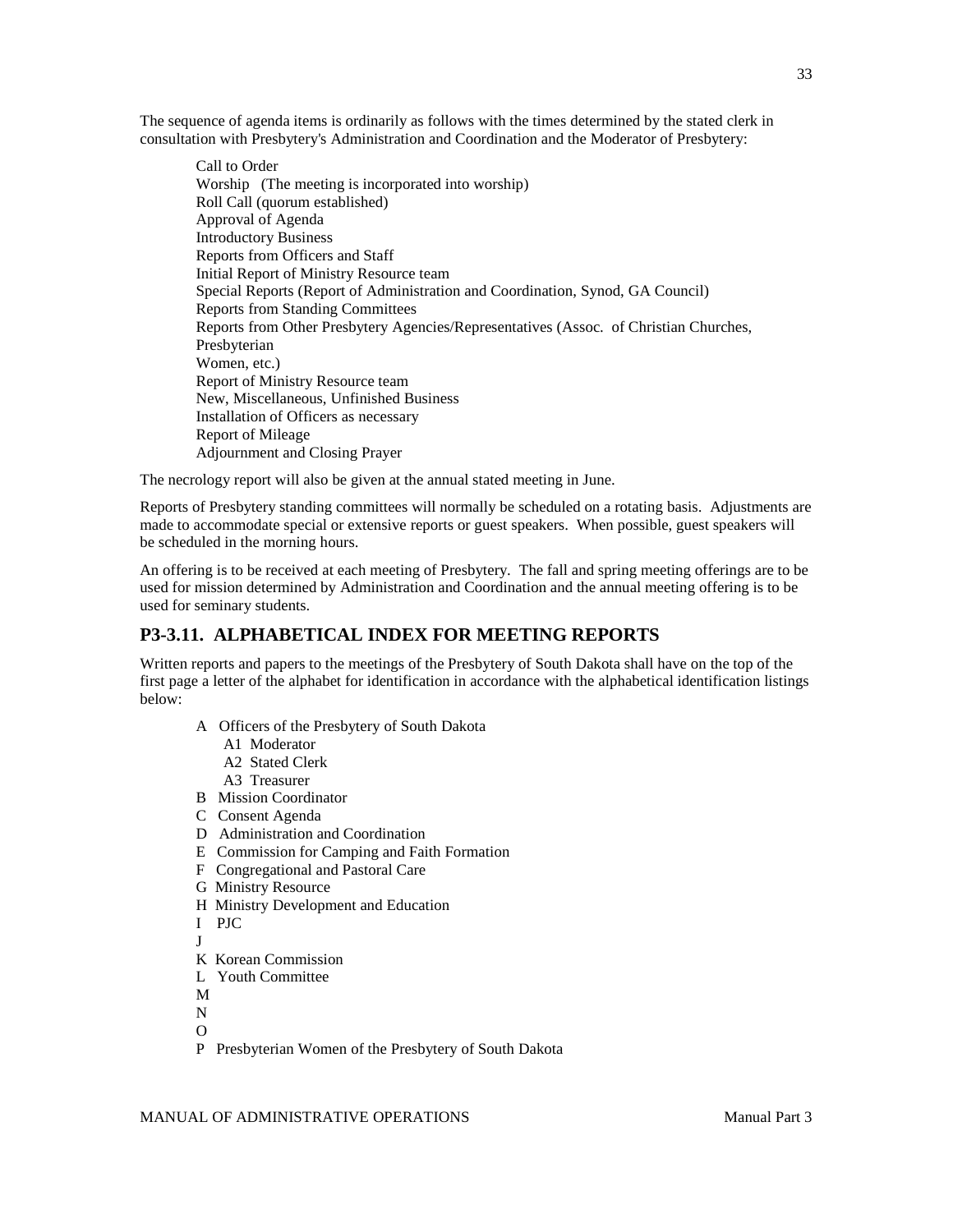Q

- R Task Forces
- S Administrative Commissions
- T Congregational Communications
- U General Assembly
- V Synod of Lakes & Prairies
- Z General and Others

## <span id="page-33-0"></span>**P3-3.12. DIRECTIVES RELATED TO STATED MEETINGS**

A. All reports for presentation to the Presbytery of South Dakota:

- 1. Must be in writing;
- 2. Should be in the hands of the stated clerk's office twenty-one days prior to the meeting for duplication and pre-mailing; and
- 3. Should be on the report table at least one-half hour prior to the convening time and in sufficient numbers for distribution if reports are brought to the meeting.

Failure to meet the above stipulations may cause forfeiture of docketed time on the agenda. Any member of the Presbytery of South Dakota may request that the report be transferred to "new business" at the end of the agenda to allow time for its study.

B. All new business for the Presbytery of South Dakota stated meeting shall be in the hands of the stated clerk within two hours after the convening of the first session of the meeting.

- C. Members of the Presbytery of South Dakota are asked to respect the privileges of the floor which are:
	- 1. To identify themselves and their congregation
	- 2. To, in debate, alternate pro and con on the motion
	- 3. To speak no more than twice on the same question
	- 4. To "move the previous question" only when recognized and in turn to speak
	- 5. To use the public address system that shall be provided at all meetings of the Presbytery of South Dakota.

## <span id="page-33-1"></span>**P3-3.13. CONSENT AGENDA**

The council or its designee may propose a consent agenda to be used to dispose of routine business at stated meetings of the presbytery.

Any item on the consent agenda may be withdrawn without debate or vote upon the request of any member. The withdrawn items will be dealt with at their regularly scheduled time.

Items remaining on the consent agenda will be adopted by Presbytery in an omnibus motion prior to the consideration of reports from standing committees.

## <span id="page-33-2"></span>**P3-3.14. MILEAGE AND EXPENSE REIMBURSEMENT FOR PRESBYTERY MEETINGS**

Mileage

shall be computed at the rate of fourteen cents per mile round trip and an additional two cents per mile for each additional commissioner or member passenger.

Private aircraft travel reimbursement shall be at the Presbytery of South Dakota established mileage rate for the number of automobile miles.

Meals and housing expenses for attendance at meetings of the Presbytery of South Dakota shall not be reimbursed. Expense reimbursement and mileage shall be paid on the same basis as for other members of Presbytery to those serving validated ministries within the Presbytery of South Dakota, inquirers and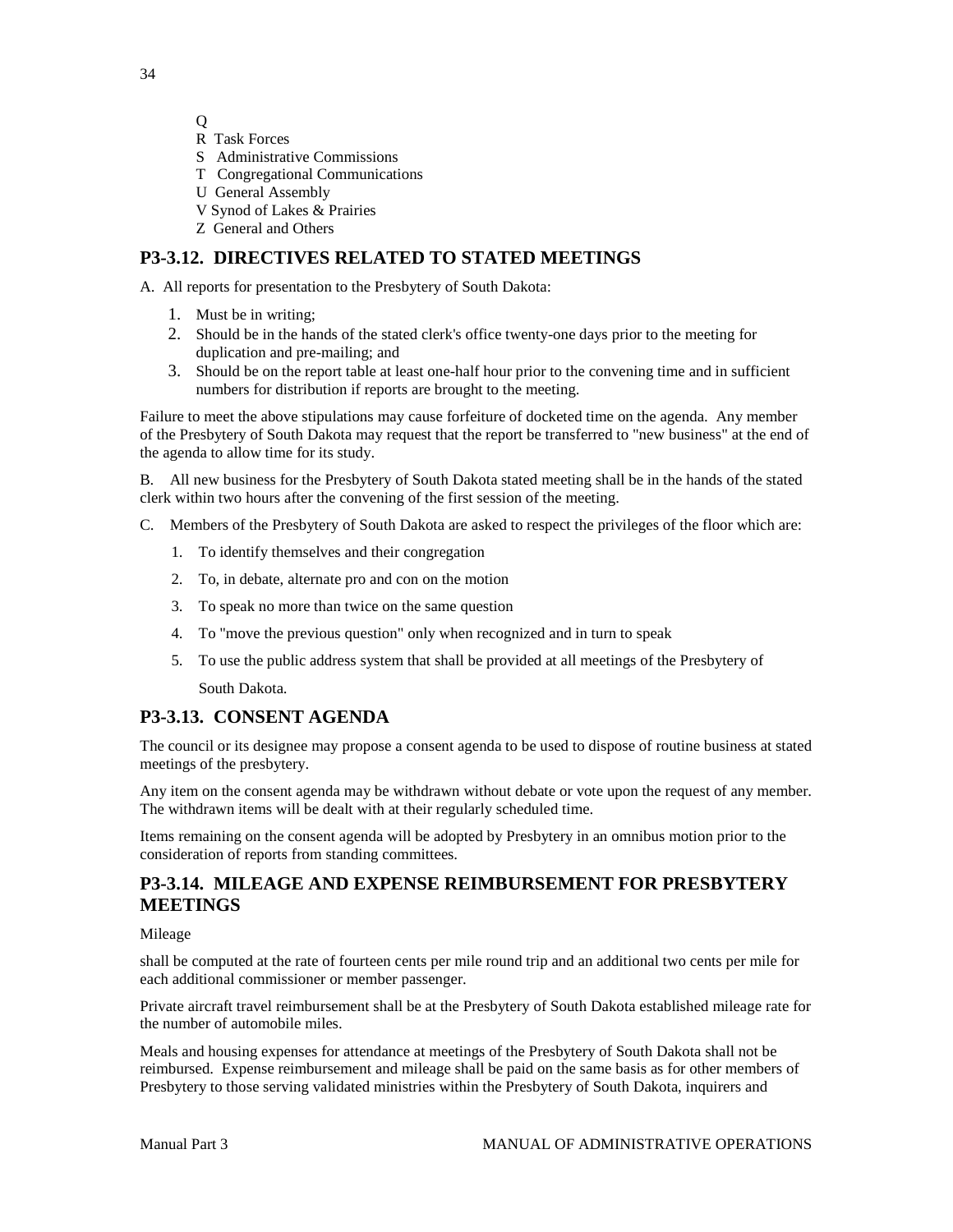candidates for the ministry of teaching elder, and others whose attendance is required by Presbytery or a committee of Presbytery. Inquirers and candidates and/or their sponsoring congregations may be asked to pay a portion of their expenses.

Expense reimbursement and mileage for committee moderators or members required to be present at meetings of Presbytery may be paid by the committee represented.

Expense reimbursement and mileage for members of ordination and installation commissions or other administrative commissions shall be paid the presbytery rate for committees. The expenses of approved participants in installations and ordinations from outside the bounds of the Presbytery of South Dakota shall be the responsibility of the particular congregations involved.

#### *P3-3.14.1. Mileage Disbursement Procedure*

- 1. One congregation, one car: Mileage to be paid at \$.14 per mile unless a congregation has more than four commissioners in attendance when mileage shall be allowed at \$.14 per mile for two cars. Temporary supply pastors who are members of another presbytery or candidates shall be counted with the commissioners of the congregation to which they are officially connected.
- 2. One congregation, multiple cars: Mileage to be divided equally between the cars utilized.
- 3. Others whose membership in the Presbytery of South Dakota is not related to a particular congregation shall be allowed mileage at the full current rate.
- 4. A session may elect to pay mileage for additional cars (more than one) used in sending commissioners and pastors to meetings of the Presbytery of South Dakota. In this event, the full mileage allowed by the Presbytery of South Dakota will be paid for the one designated car.

## <span id="page-34-0"></span>**P3-3.15. OFFERING AT ORDINATION AND INSTALLATION SERVICES**

All ordination and installation services are Presbytery services. An offering shall be received for the needs of inquirers and candidates for the ministry of teaching elder at each ordination and/or installation service of the Presbytery of South Dakota.

This offering shall be remitted to the presbytery office to be disbursed to the active inquirers/candidates of the Presbytery of South Dakota by the committee on preparation for ministry according to the guidelines approved by the Presbytery of South Dakota.

## <span id="page-34-1"></span>**P3-3.16. PRESBYTERY MINUTES**

<span id="page-34-2"></span>Following the annual review of Presbytery minutes by the Synod of Lakes and Prairies, the stamped minutes shall be sent to the Presbyterian Historical Society for safekeeping. A copy of the official minutes shall be kept in the presbytery office.

## **P3-4. ADMINISTRATION AND COORDINATION**

## <span id="page-34-3"></span>**P3-4.1. MEMBERSHIP OF ADMINISTRATION AND COORDINATION**

## <span id="page-34-4"></span>**P3-4.1.1. VOTING MEMBERS**

There shall be fifteen members of Administration and Coordination, at least seven of whom shall be teaching elders and at least seven of whom shall be ruling elders, divided into three equal classes with one class elected each year. Presbyterian Women of the Presbytery of South Dakota may offer a name through Ministry Resource to become an elected member of Administration and Coordination with vote. This representative may serve for no more than 6 consecutive years. In addition, the immediate Past Moderator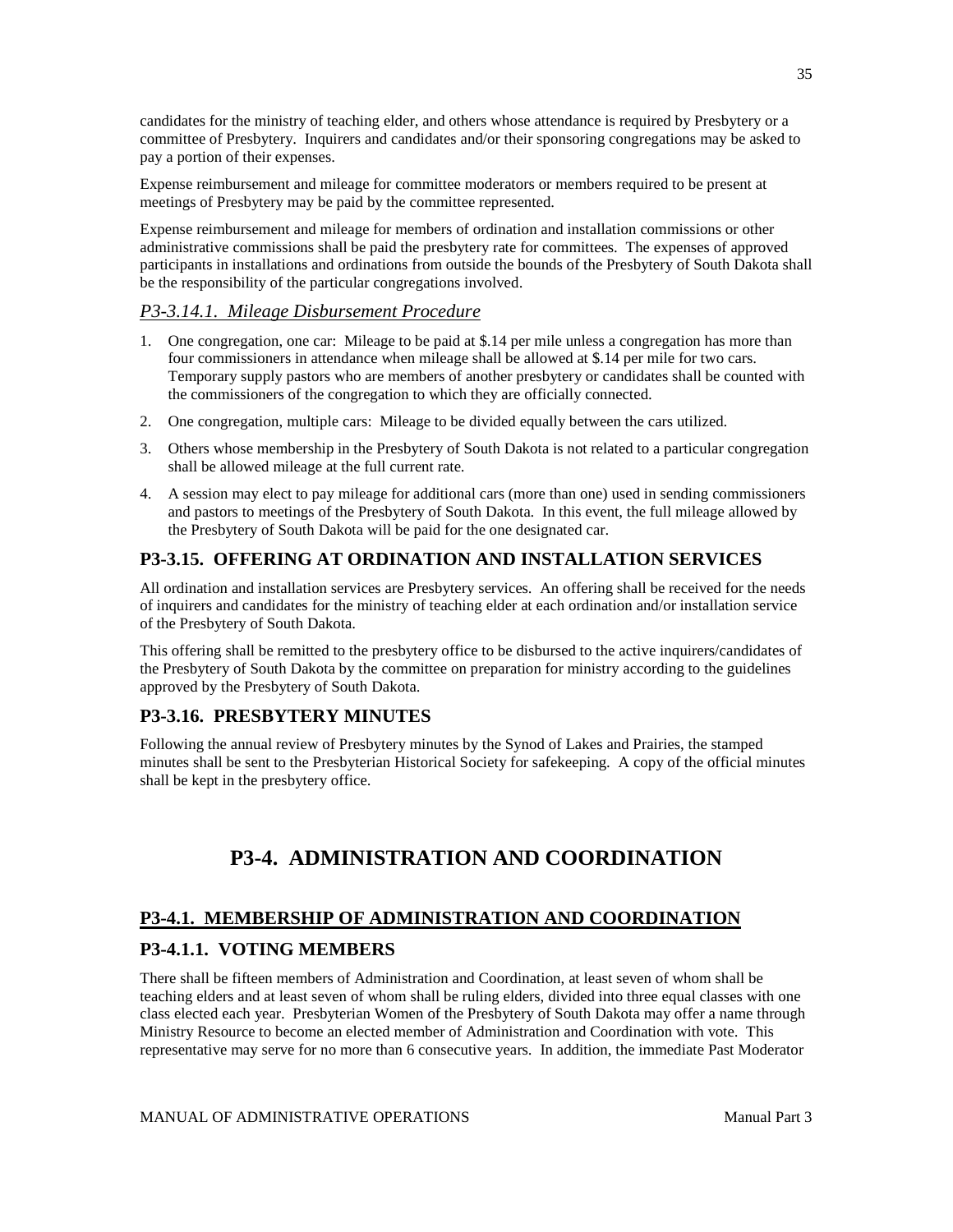of the Presbytery of South Dakota (who shall be Moderator of Administration and Coordination) and the immediate Past Moderator of Administration and Coordination of the Presbytery of South Dakota shall also be members of Administration and Coordination with vote.

## <span id="page-35-0"></span>**P3-4.1.2. NON-VOTING MEMBERS**

Non-voting members (ex officio) shall be the Presbytery treasurer, the stated clerk, the Moderator of the Presbytery of South Dakota, and the Vice Moderator of the Presbytery of South Dakota. The stated clerk shall serve as secretary to Administration and Coordination.

## <span id="page-35-1"></span>**P3-4.1.3. TERMS OF SERVICE**

Terms of service shall be three years for the fifteen elected members of Administration and Coordination and other terms shall be for the duration of the terms of office that qualify these persons for Administration and Coordination membership. Members shall be ineligible to serve more than two consecutive terms or consecutive portions of terms.

## <span id="page-35-2"></span>**P3-4.2. STRUCTURE OF ADMINISTRATION AND COORDINATON**

Administration and Coordination shall organize itself internally to accomplish its tasks. Administration and Coordination's sub-committees are:

- A. Committee on Financial Policy and Budget
- B. Committee on Planning
- C. Committee on Personnel
- D. Committee on Property, Legal and Administrative Review
- E. Committee on Presbytery Communications

## <span id="page-35-3"></span>**P3-4.2.1. ADMINISTRATION AND COORDINATION LIAISONS**

Administration and Coordination members may serve as liaisons to Presbytery committees and commissions.

## <span id="page-35-4"></span>**P3-4.2.2. SPECIAL COMMITTEES OF ADMINISTRATION AND COORDINATION**

Administration and Coordination may recommend special committees within its area of responsibility to Presbytery. When approved, the moderator of Administration and Coordination shall appoint the members and moderator of the special committee. The membership of the special committee shall be reported to Presbytery through the committee on nominations.

## <span id="page-35-5"></span>**P3-4.3. RESPONSIBILITIES OF ADMINISTRATON AND COORDINATION**

The Administration and Coordination Ministry of the Presbytery of South Dakota shall have the following responsibilities:

- A. Oversight of the development of the presbytery budget,
- B. Development of the agenda for Presbytery meetings,
- C. Long-range planning and strategy,
- D. Oversight of Presbytery personnel,
- E. Oversight of the Presbytery of South Dakota Office,
- F. Trustees of the Presbytery of South Dakota,
- G. Coordination and evaluation of Presbytery's mission (program and governance),
- H. Communication, including media news releases,
- I. Submit for nomination the at-large and AC member of the Ministry Resource team.
- J. Serve as the Presbytery's Committee on Representation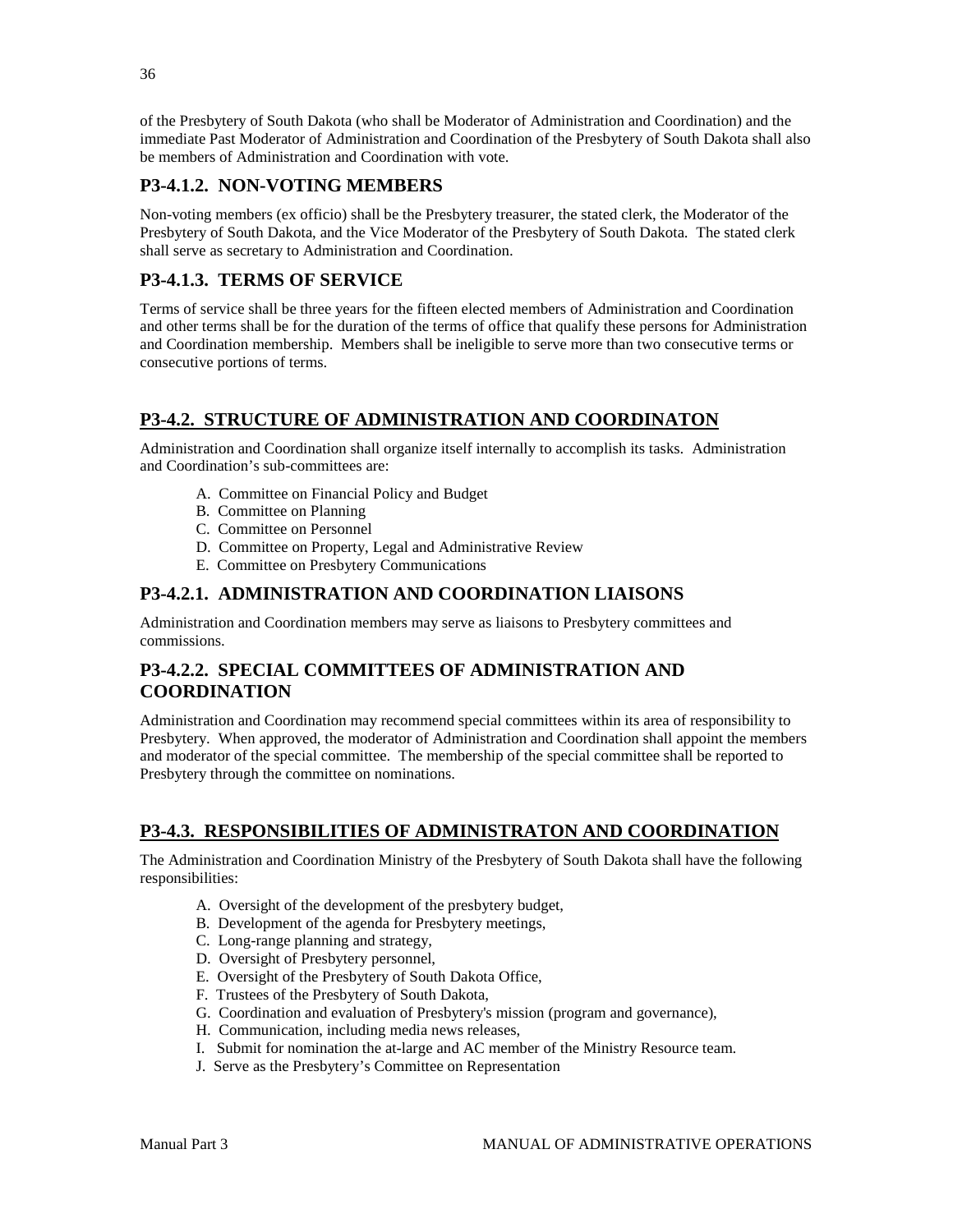In addition to the above listed responsibilities, Administration and Coordination may act upon decisions not meriting a called meeting of the POSD and those matters that have a deadline that falls prior to the next Presbytery meeting. Administration and Coordination may also make recommendations concerning such administrative and programmatic business as may come to its attention during the intervals between meetings of Presbytery.

The Administration and Coordination shall be the Board of Trustees of the Presbytery of South Dakota. The election of members to Administration and Coordination shall constitute their election as trustees of the presbytery.

# **P3-4.4. STATED MEETINGS OF ADMINISTRATION AND COORDINATION**

Administration and Coordination shall ordinarily meet on the second Friday of January, April, September and November. Conference telephone calls or real time interactive conferencing may be arranged for special or stated meetings.

# **P3-4.4.1. CHANGE OF LOCATION OR TIME OF MEETING**

The moderator of Administration and Coordination in consultation with the stated clerk shall have the discretion of postponing a stated meeting of Administration and Coordination for one week. The call of the stated meeting shall include and constitute the call of the postponed meeting.

# **P3-4.4.2. FIXED AGENDA**

The council shall work from a fixed agenda established jointly by the stated clerk and the moderator of Administration and Coordination.

# **P3-4.4.3. QUORUM OF ADMINISTRATION AND COORDINATION**

The quorum of Administration and Coordination shall be a majority of the membership, provided that at least one-third of the ruling elder members and one-third of the teaching elder members are present.

# **P3-4.5. NOMINATIONS TO MINISTRY RESOURCE**

Administration and Coordination shall, for the at-large vacancy and the Administration and Coordination representative on Ministry Resource, nominate at the annual meeting of the Presbytery of South Dakota, teaching elders and ruling elders who are willing to serve if nominated and elected, and who could serve effectively as members of Ministry Resource.

Administration and Coordination shall publicize the names of the nominees at least ten days before the annual meeting of the Presbytery of South Dakota together with the recommendation that anyone planning to offer additional nominations from the floor first obtain from the proposed nominees a commitment as to their willingness to serve if elected.

# **P3-4.6. RECOMMEND MEMBER TO SEARCH COMMITTEE**

Administration and Coordination shall recommend a member for the Presbytery of South Dakota's Search Committee whenever there is need to elect a Presbytery administrator, a stated clerk, or a person to a newly created position.

# **P3-4.7. SUB-COMMITTEE ON FINANCIAL POLICY AND BUDGET**

It is the responsibility of the sub-committee on financial policy and budget to: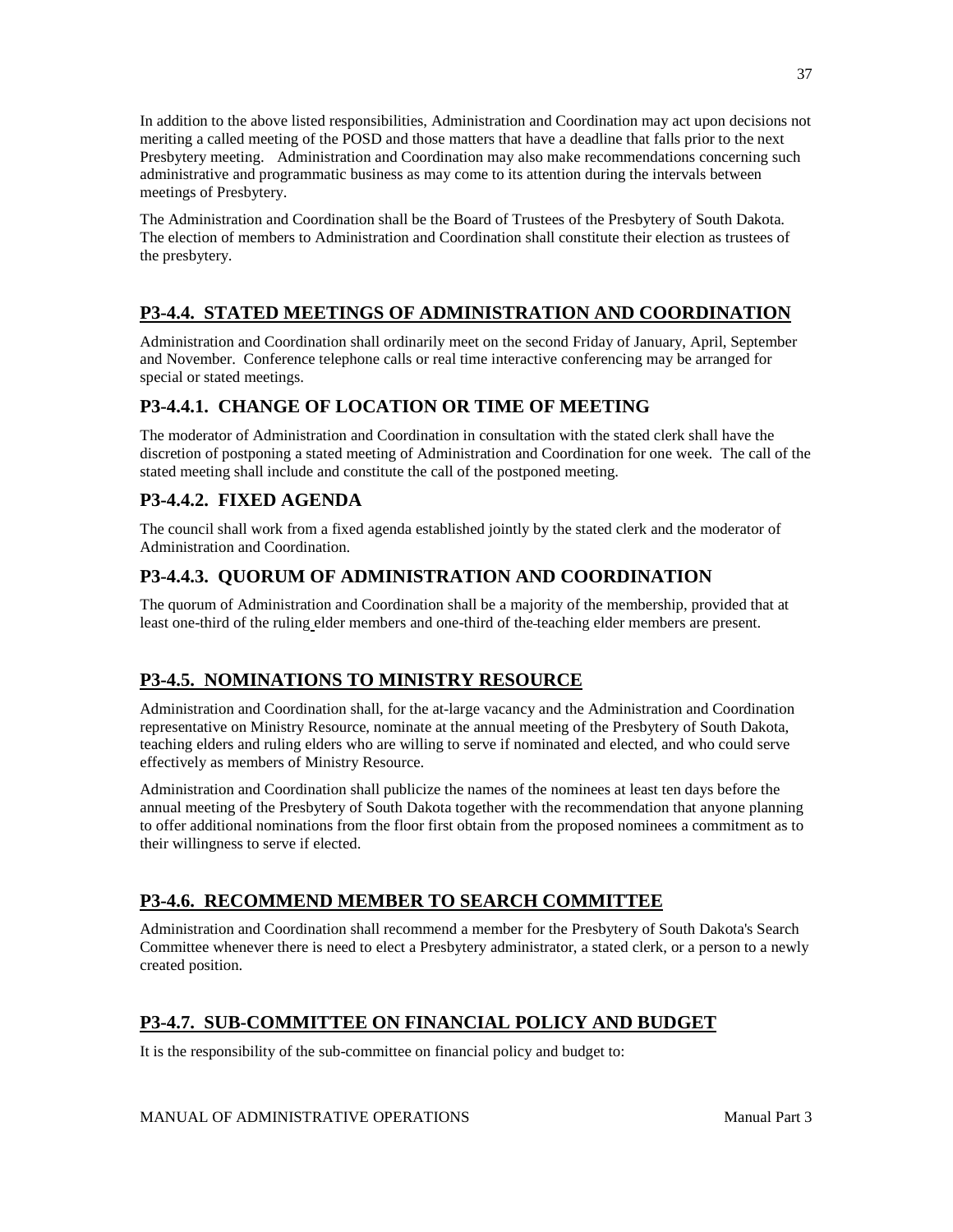- A. Recommend financial systems and procedures,
- B. Be available to the treasurer for advice, and
- C. Develop, recommend and review budgets and audits.

## **P3-4.7.1. Budgeting Process and Information**

Budgets are identified by year. Four budgets may be considered in any one calendar year: the past budget (the past year's budget); the current budget (the current year's budget); the next budget (the approved next year's budget); the tentative budget (the tentative two years in advance budget). Following is a budget process flow chart:

| <b>Month</b> | <b>Meetings</b> | Sub-Com. on Financial Policy & Budget Action (SCFPB)                       |
|--------------|-----------------|----------------------------------------------------------------------------|
| Jan.         | A&C             | Recommend "next budget" to Administration and Coordination                 |
| Feb.         | Presbytery      | A&C submits recommended "next budget" to the Presbytery of South           |
|              |                 | Dakota for its approval.                                                   |
| April        | <b>SCFPB</b>    | Audit "past budget" and/or review budget/audit for policy recommendations. |
| May          | A&C             | Review the "next budget"                                                   |
| June         | Presbytery      | A&C submits "next budget" to the Presbytery of South Dakota for its        |
|              |                 | approval.                                                                  |
| July         |                 | Request from all budgeting groups of the Presbytery of South Dakota their  |
|              |                 | budget requests for the "tentative budget".                                |
| Aug.         |                 | Monitor and collect replies to the above request.                          |
| Sept.        | A&C             | Monitor and collect replies to the "tentative budget" request.             |
| Oct.         | Presbytery      | Conduct budget round-table where "tentative budget" is developed jointly   |
|              |                 | among SCFPB and the committee moderators (or their representatives).       |
| Nov.         | A&C             | Report "tentative budget" to A&C with recommendations for the council's    |
|              |                 | consideration and suggestions.                                             |
|              |                 | Review year-to-date "current budget" as necessary.                         |
| Dec.         | <b>SCFPB</b>    | Prepare a "tentative budget" for submission to A&C in January as the       |
|              |                 | recommended "next budget" for approval in February.                        |
|              |                 | Review year-to-date "current budget" as necessary.                         |

## **P3-4.7.2. Carryover of Budget Balances**

There shall be no carryover of budget line item balances except as directed by the Presbytery of South Dakota. Such balances will be placed in the control fund for budget and will be considered a resource for the next calendar year.

## **P3-4.7.3 Financial Policies**

A. All reimbursements of expenses shall be with a Presbytery expense voucher. Vouchers must be submitted within 30 days of the time the approved expense is incurred or invoiced.

B. All expense vouchers will be signed by the individual requesting payment.

C. All expense vouchers will require a signature, other than the requester, for approval and proper account identification. A list of accounts and their funding amounts for the coming budget year will be provided to the moderators upon approval of the annual Presbytery budget.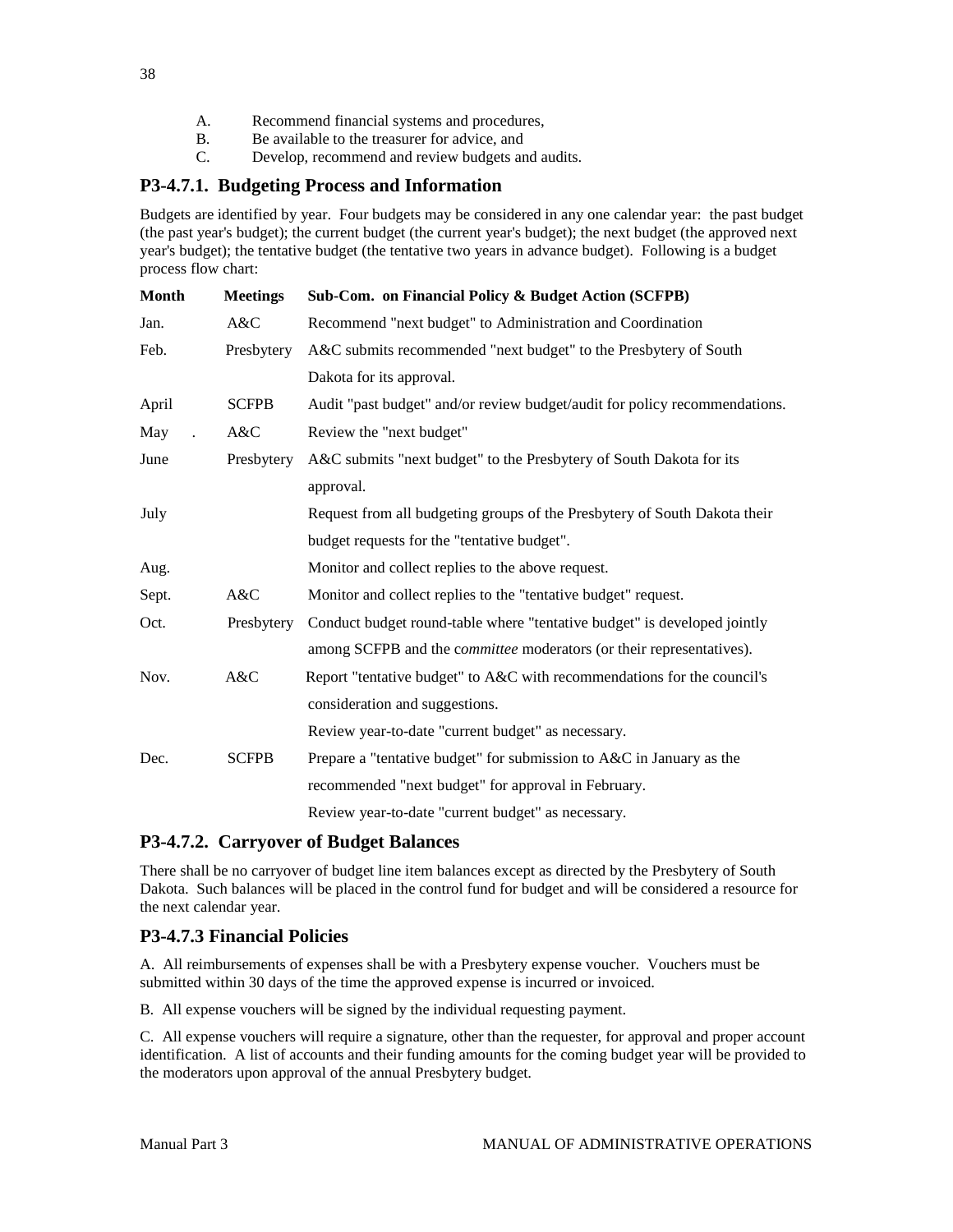D. In emergencies, when a paper check is required sooner than available from the Synod office, two officers of the Presbytery may sign.

E. Ministry team moderators must approve all expenses disbursed by Presbytery line items related to the ministry team's budget.

F. The Moderator of Presbytery must approve all expenses disbursed by Presbytery line items.

G. The Moderator of the Presbytery's Administration and Coordination ministry team must approve all expenses disbursed by Administration and Coordination's line item.

H. An officer of presbytery must approve vouchers from ministry team moderators, stated clerk, and presbytery staff.

I. When a ministry team or budget account is out of funds, no further spending will be debited to that account without specific approval of the Administration and Coordination ministry team. The request ideally comes in advance of the time when the account is out of funds.

J. All expense vouchers will be reviewed and initialed by the Treasurer, who will direct the bookkeeper to initiate payment after keeping a copy and/or entering a scan of the voucher into the electronic log.

K. Presbytery credit cards. When utilizing a presbytery credit card for approved purchases, a copy or photo of the receipt will be placed within the A&C voucher Dropbox folder within 4 days of a purchase. Original receipts are to be retained by the individuals and attached to a voucher for payment of the credit card upon receipt of the monthly statement from the appropriate accounts. The purchaser is ultimately responsible for producing a receipt if one is missing or may be held responsible for any purchases where a receipt is not produced, or not produced in a timely manner.

L. Offerings. When offerings are received at presbytery meetings, there will be at least two ushers serving the gathering and not related by kinship. The ushers will immediately count the offering together after it is received, checking each other for accuracy, and will place it in a bag or envelope with a note of the amount and their signatures. The amount will be reported to the Stated Clerk or Moderator to share with the body as possible. The offering will then be given to the most appropriate officer or staff member present, ideally the bookkeeper or Treasurer, to be deposited and subsequently disbursed in a timely manner with report given to the Finance Subcommittee of the Administration and Coordination ministry team.

M. Back-up for Treasurer. During times of transition between treasurers or when the Treasurer is not available or away for an extended time, the moderator of the Administration and Coordination ministry team along with the moderator of Presbytery or the moderator of the Finance Subcommittee will act in her or his place.

N. Transfer of Funds by the Treasurer. The Treasurer will transfer funds only as directed by the Administration and Coordination ministry team (or other groups authorized to access funds outside the annual budget) or the Finance Subcommittee. There will always be three people aware of and in accord with transfers in excess of \$350.

O. Investment Policies. The Administration and Coordination ministry team shall receive an annual review from the Finance Subcommittee on the investments and designated funds of the Presbytery and shall discuss ongoing investment strategies to discern together the best stewardship of those investments moving forward.

## *P3-4.7.3.1. Rental Vehicle Insurance*

When it becomes necessary for Presbytery staff, or anyone on Presbytery business, to rent a vehicle, the person renting the vehicle shall purchase, at Presbytery expense, full coverage insurance for the rental vehicle from the rental agency.

## **P3-4.7.4. Interrupt Payment Upon Dissolution Of Pastoral Relationship**

Any funds that go to a particular congregation for pastoral support shall be sent to the local treasurer for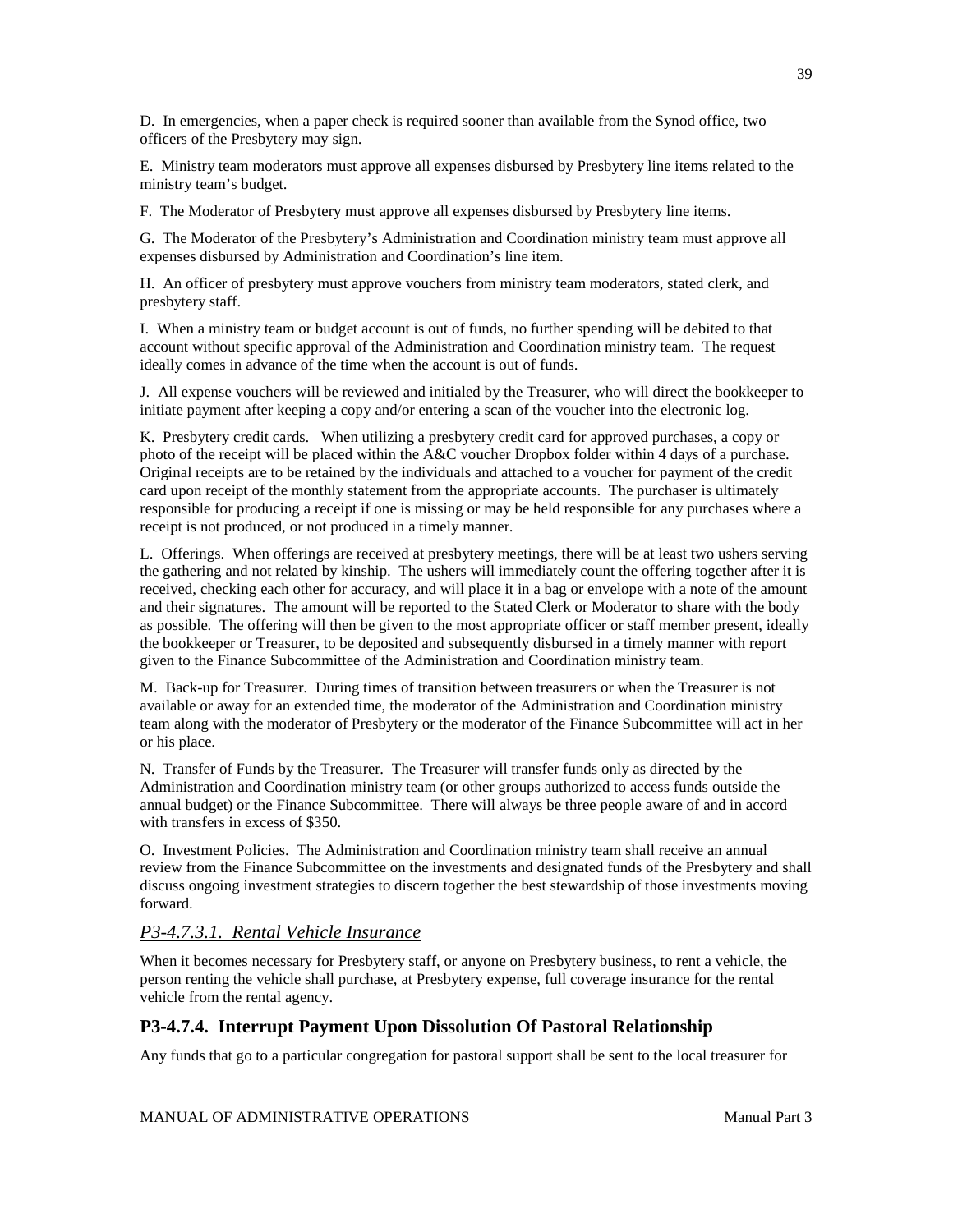disbursement and, if a pastoral relationship is dissolved, the Treasurer of the Presbytery of South Dakota shall be directed to interrupt such payment.

# **P3-4.7.5. Per Capita**

The per capita apportionment shall be used to fund only those ecclesiastical functions essential to the decision-making processes of the Presbytery of South Dakota.

# **P3-4.7.6. Process for Requesting Money**

All requests for financial aid, either through the Presbytery of South Dakota or special appeals, shall follow the procedural processes for budget development and program planning as formulated by Administration and Coordination.

# **P3-4.7.7. Validation of Proposals and Appeals for Money**

This policy is applicable whenever the Presbytery of South Dakota has new proposals before it for special funding of projects outside the Presbytery of South Dakota's budget.

## *A. PRE-VALIDATION REQUIREMENTS*

- 1. Proposals shall originate as follows:
	- a. In written form
	- b. Contain specific verifiable data sufficient for the council to make a decision without further investigation other than determination of a fund-raising method.
- 2. Before validation by the Presbytery of South Dakota, evidence shall be presented by the council that a proposal:
	- **a.** Is within the stewardship feasibility of the congregations;
	- b. Is capable of being administered successfully by the presbytery;
	- c. Will not be detrimental to other approved money-raising efforts;
	- d. Will not be unduly detrimental to the mission commitments of sessions, Synod and General Assembly;
	- e. Contains a method of raising the funds; and
	- f. Is in conformity with the goals, objectives and priorities of the Presbytery of South Dakota.

# *B. CHRONOLOGICAL PROCEDURE FOR HANDLING PROPOSALS*

- 1. Administration and Coordination receives the proposal.
- 2. Administration and Coordination refers for study.
- 3. Report made back to Administration and Coordination.
- 4. Administration and Coordination makes a recommendation.
- 5. Presbytery of South Dakota considers proposal.

# *C. METHOD OF FINANCING*

 No proposal for deficit spending shall be approved except when pledges and/or other secure financial commitments total at least three-quarters of the amount needed.

# **P3-4.7.8. Wills Emphasis/Deferred Gifts Stewardship Program**

The Presbytery of South Dakota recognizes the many benefits to individuals and families that are derived from responsible estate planning. The presbytery also knows the unlimited potential of financial support for the mission causes of the Church available through the conscientious charitable estate planning of Presbyterians. Therefore, the Presbytery of South Dakota adopts the following:

A. The presbytery encourages:

1. Each congregation to implement a Wills Emphasis and Deferred Gifts Program and to adopt a plan for receiving, managing, and disbursing such gifts as are received for the benefit of congregational, presbytery, synod and General Assembly mission;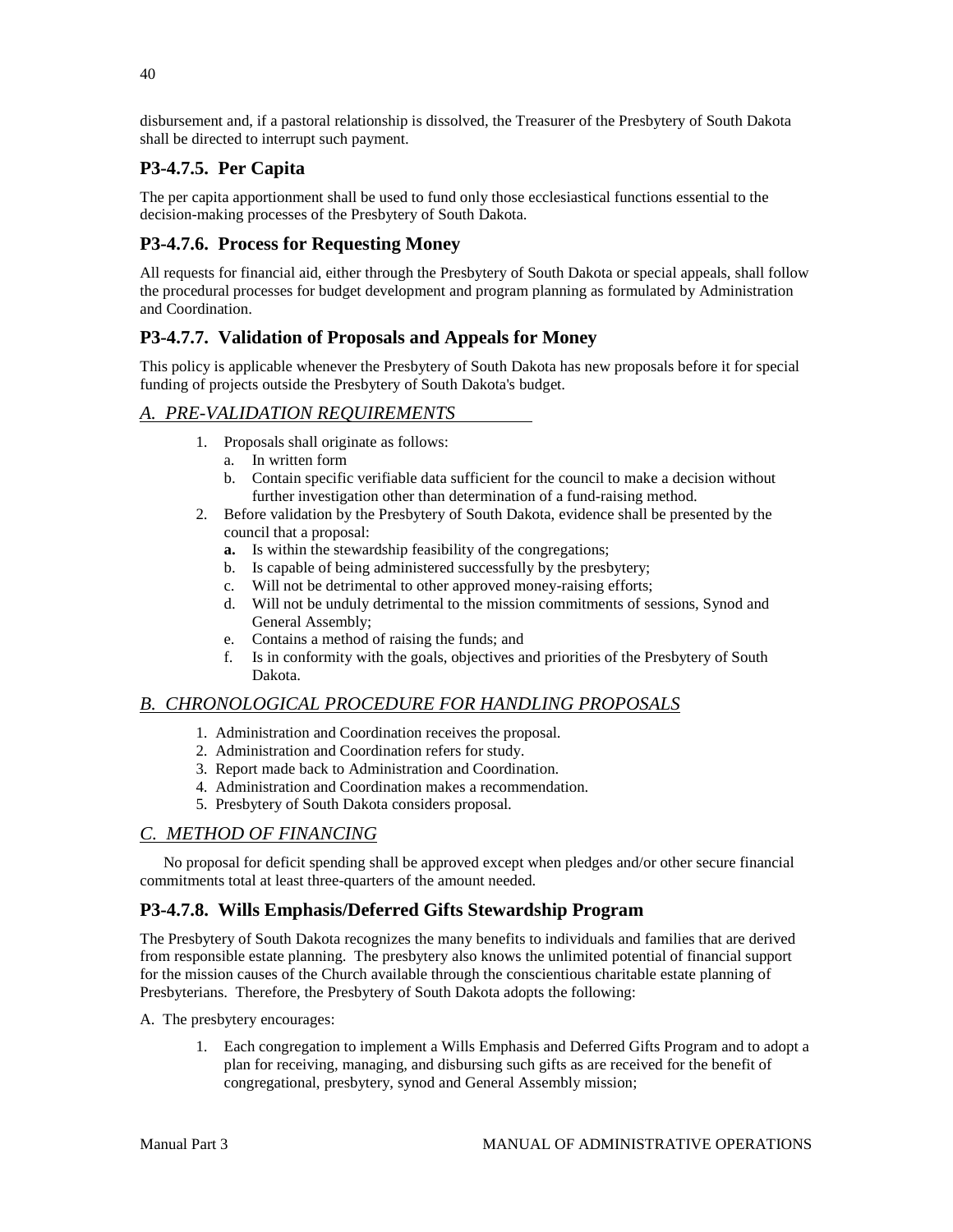- 2. All donors and sessions to name the Presbytery of South Dakota as a secondary remainder interest in their agreements, plans or other instruments in the eventuality that the congregation (as the first beneficiary) ceases to exist or to be related to the Presbyterian Church (U.S.A.);
- 3. Congregations to use the services and program materials of the Presbyterian Church (U.S.A.) Foundation or its successor for assistance in the implementation of a Wills Emphasis and Deferred Gifts Program;
- 4. Donors to consult with a representative of the Presbyterian Church (U.S.A.) Foundation for assistance in the consideration of making a bequest or a deferred gift.

B. The Presbytery of South Dakota encourages individuals to support the presbytery's mission through a bequest, deferred gift or other device in the following way:

- 1. An endowment gift in which the corpus is held in perpetuity and the income only is expended;
- 2. An unrestricted gift that will be disbursed by the presbytery where the need is greatest;
- 3. A restricted gift that will be used for designated work within the presbytery. (Caution: Restricted gifts should be made carefully and with the understanding that needs change.)
- C. The Presbytery of South Dakota is responsible for this policy in the following ways:
	- 1. Presbytery Endowment Funds monies (may/shall) be invested in the Presbyterian Church (U.S.A.) Foundation Investment Management Service with the intent of insuring the future buying power of the fund. All income from investment will be administered by the Presbytery's Administration and Coordination.
	- 2. Restricted and unrestricted gifts to the presbytery will be administered by the Presbytery's Administration and Coordination.

# **P3-4.8. SUB-COMMITTEE ON PLANNING**

It is the responsibility of the sub-committee on planning to:

A. Finalize a "worshipful work" agenda for each Presbytery meeting for approval by Administration and Coordination. Whenever possible, include input from the Moderator of Presbytery and Stated Clerk;

B. Seek out ideas and suggestions from members of Presbytery concerning future goals and mission development;

- C. Create and recommend long-range (up to five years) goals to the Administration and Coordination;
- D. Develop specific short-term objectives and plans to implement these goals including funding options.

# **P3-4.9. SPECIAL MEETINGS OF ADMINISTRATION AND COORDINATION**

The moderator of Administration and Coordination or the stated clerk may call a special meeting of Administration and Coordination after consultation with the other, or at the written request of one ruling elder and one teaching elder who are voting members of Administration and Coordination. The call of a special meeting must include the business to be conducted at the meeting and only that business shall be considered.

# **P3-4.10. SUB-COMMITTEE ON PERSONNEL**

The Administration and Coordination's Sub-Committee on Personnel is mandated to exercise care and concern for all personnel employed by the presbytery, to be available to staff for counsel and vocational development, and to monitor and recommend enforcement of AA/EEO practices and the Sexual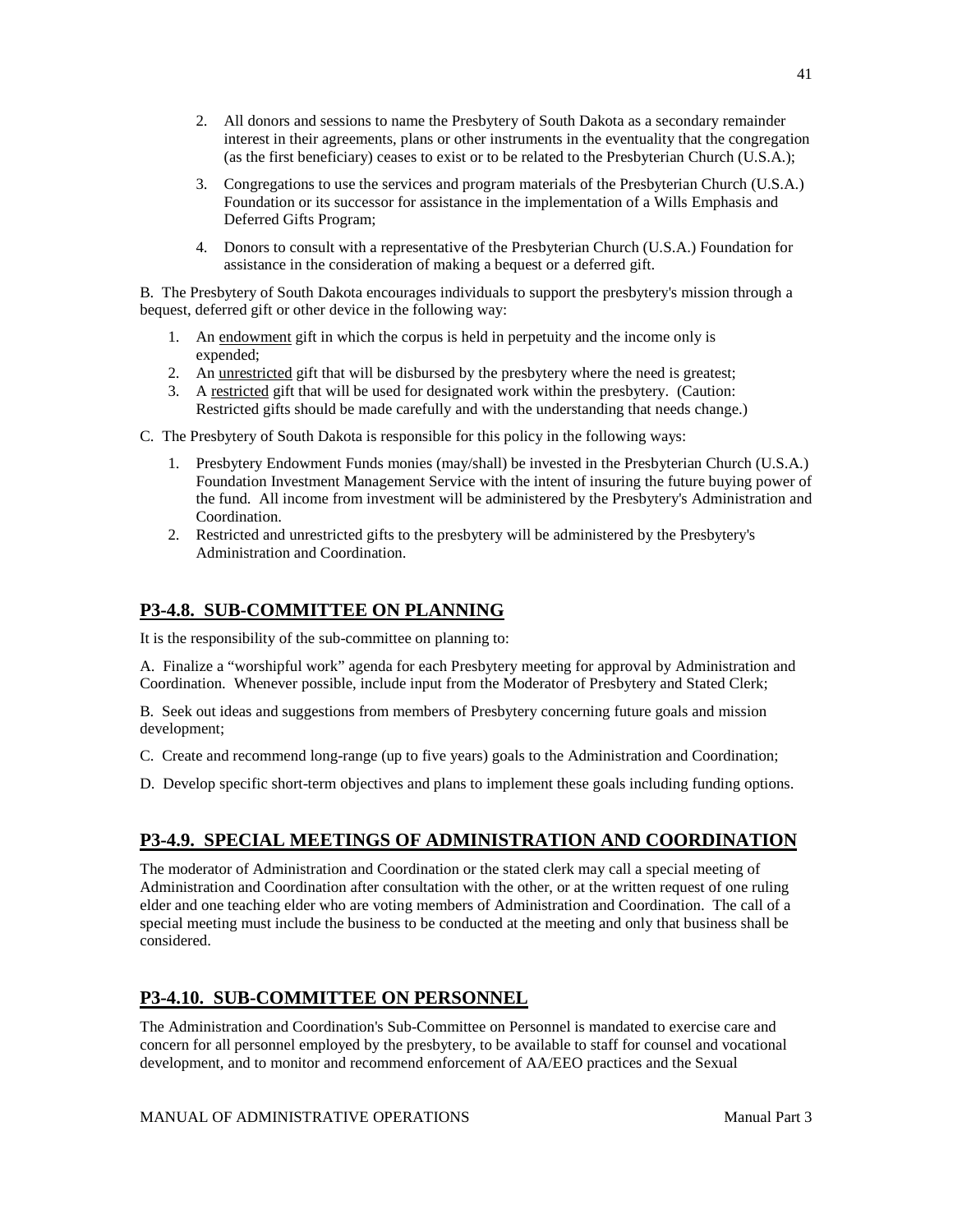Misconduct Policy in employment by the Presbytery of South Dakota.

It shall be responsible for administering the presbytery's personnel policies and procedures. It shall provide direct access to the personnel sub-committee and due process by the personnel sub-committee for all employees. The personnel sub-committee is responsible for all office staff, but not new church development pastors.

The personnel sub-committee shall make appropriate recommendations in such areas as professional staff salaries, housing allowances, staff supervision, and development of staff. This committee shall be responsible for professional staff evaluations and the evaluation of the stated clerk.

## **P3-4.10.0. Personnel Policies**

**INTRODUCTION:** These policies do not constitute a contract. Their terms are implemented in accordance with the *Constitution of the Presbyterian Church (U.S.A.)* including its provisions for Administrative Staff . Calls to teaching elders are contractual and may only be changed in consultation with the incumbent's presbytery.

These policies may be withdrawn or changed at any time and without notice by action of the presbytery upon recommendation of the personnel sub-committee. A decision of the presbytery on the interpretation or application of these policies shall be final and binding on all employees. All previous policies

and procedures, to the extent that they are inconsistent with this document, are hereby revoked.

Employees may resign their employment at any time and for any reason and the presbytery reserves the same right regarding the discontinuation of an individual's employment.

## **P3-4.10.1. Basic Policies**

**Inclusiveness.** The presbytery is an equal opportunity employer. The Presbytery of South Dakota, in accord with the policy of General Assembly of the Presbyterian Church (U.S.A.) set forth in "Toward Inclusiveness in Employment--A Church-wide Plan for Equal Employment Opportunity and Affirmative Action," hereby affirms its policy to equality in employment opportunity and non-discrimination in its employment practices.

**Drug and Alcohol Dependency:** The presbytery recognizes that alcoholism and other drug dependencies are significant problems with a potential for causing severe effects to the presbytery's work force. Employees are expected to perform their jobs efficiently, safely and in a professional, businesslike manner. Therefore, it is the presbytery's intent to provide a drug-free, healthful, safe and secure work environment.

**Sexual Harassment**: The presbytery strongly condemns discrimination based upon sex including sexual harassment. Such conduct is against faith and practice as well as the law and will not be tolerated in any form by any person.

A. All sexual harassing conduct in the workplace, whether committed by supervisory or non-supervisory personnel, is prohibited. Such conduct includes:

- a. Making unwelcome sexual advances or requests for sexual favors or other verbal or physical contact of a sexual nature, a condition of an employee's obtaining employment or their continuing employment; or
- b. Making submission to or rejection of such conduct the basis for employment decisions affecting the employee; or
- c. Creating an intimidating, hostile or offensive work environment by such conduct. This prohibited conduct includes, but is not limited to, unwelcome sexual flirtations; advances or propositions; verbal abuse of a sexual nature; graphic verbal comments about an individual's body; sexually degrading words; and the display in the workplace of sexually suggestive objects or pictures.
- B. Employees who believe that they have been the subjects of sexual harassment should report the alleged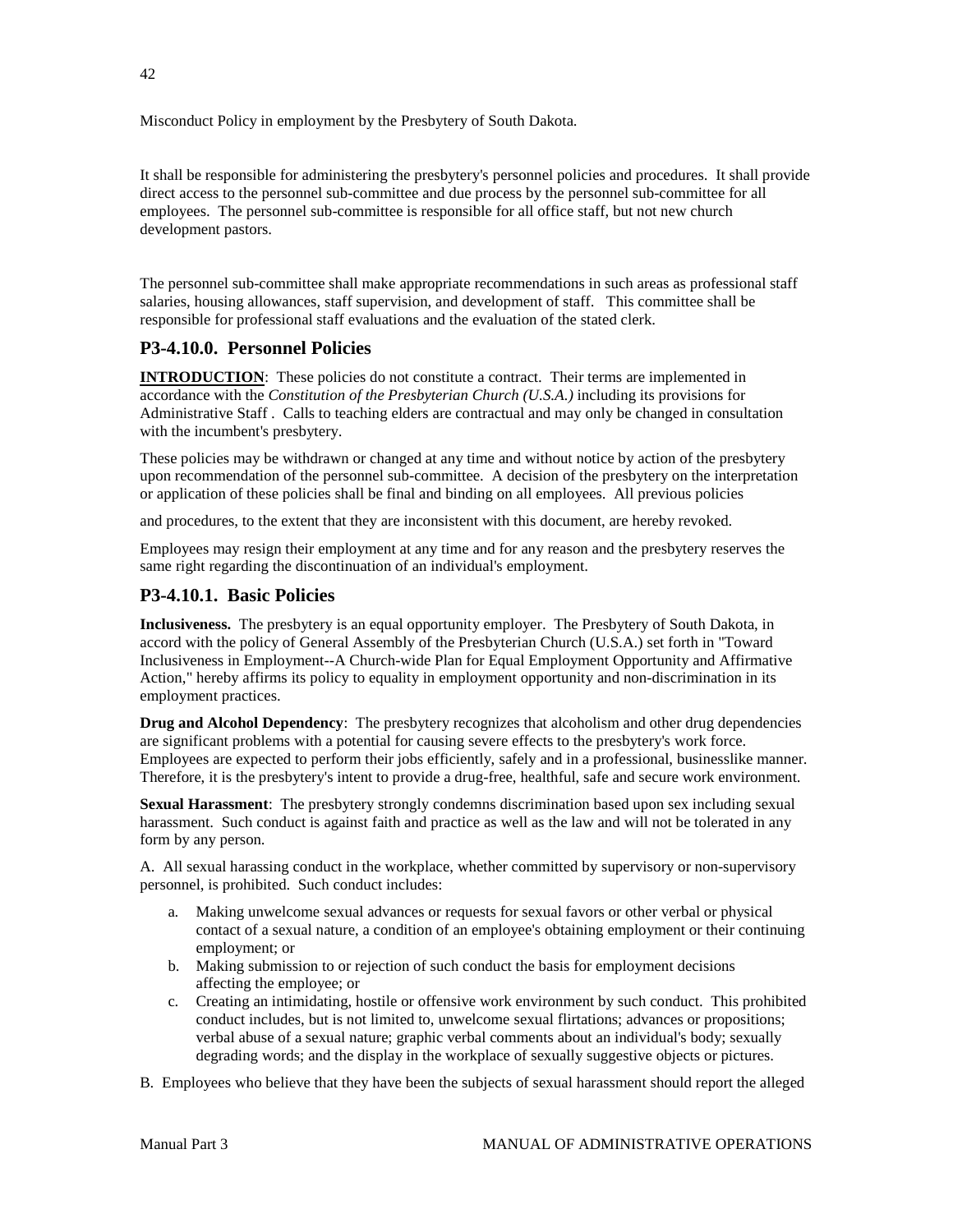act immediately to their supervisor. If they do not feel comfortable talking to that individual, they may speak with an administrative staff person. See Sexual Misconduct Policy P3-9.1.6.

C. Any supervisor, agent, or other employee who has been found by the presbytery, after appropriate investigation, to have sexually harassed another employee, will be subject to appropriate sanctions, depending upon the circumstances, from warning in his/her personnel file up to and including termination.

#### **Other Types of Harassment**:

The presbytery prohibits harassment in any form by its employees based on factors of race, color,

religion, national origin, sexual orientation, age or disability.

Harassment is defined as verbal or physical conduct that is insulting or intimidating, has the effect of interfering with an individual's work performance, or creates an intimidating, hostile or offensive work environment.

It shall be the responsibility of each employee to maintain an environment which is free from such harassment and to report incidents of conduct which he or she believes to constitute such harassment.

Employees who believe they have been the subject of harassment described in above should report the alleged act immediately to their supervisor. If they do not feel comfortable talking to that individual, they may speak with an administrative policy staff person. See Sexual Misconduct Policy P3-9.1.6.

Any supervisor, agent, or other employee who has been found by the presbytery, after appropriate investigation, to have harassed another employee, will be subject to appropriate sanctions, depending upon the circumstances, from a warning in his or her personnel file up to and including termination.

# **P3-4.10.2. Conflict of Interest**

No employee shall accept any gift, gratuity, grant, service or any special favor from any person or persons or businesses which provide or receive goods and services, or which seek to provide or receive goods and services from Presbytery. However, minor courts such as luncheons, dinners or similar arrangements in connection with business discussions may be received.

In addition, if an employee is called upon to participate in a decision in which the interests of the presbytery conflict with his or her personal interests, the employee should abstain from participating in

the decision.

Full-time employees who hold other paid positions should ensure that such outside employment will not interfere with their performance of their duties or produce a conflict of interest in the pursuit of those duties. Any question regarding this should be reviewed with their supervisor.

All employees shall avoid even the appearance of conflict of interest, or any other inappropriate conduct. If an employee discovers that he or she may be in a position of conflict, he or she shall immediately report this conflict to his or her supervisor.

# **P3-4.10.3. Employment Categories and Terms**

(Adopted by Presbytery 2/23/01)

In accordance with the "Form of Government" and the labor laws of the State of South Dakota, the Presbytery of South Dakota has established the following categories and terms:

Stated Clerk: The stated clerk is elected by the presbytery for a three-year term in accordance with guidelines adopted by the presbytery and is eligible for successive terms of office. In addition to an annual personnel review there shall be a comprehensive review prior to being nominated for a new term.

Administrative Staff: Administrative staff are elected by the presbytery for an indefinite term in accordance with provisions of the "Form of Government" and /or in accordance with policy adopted by the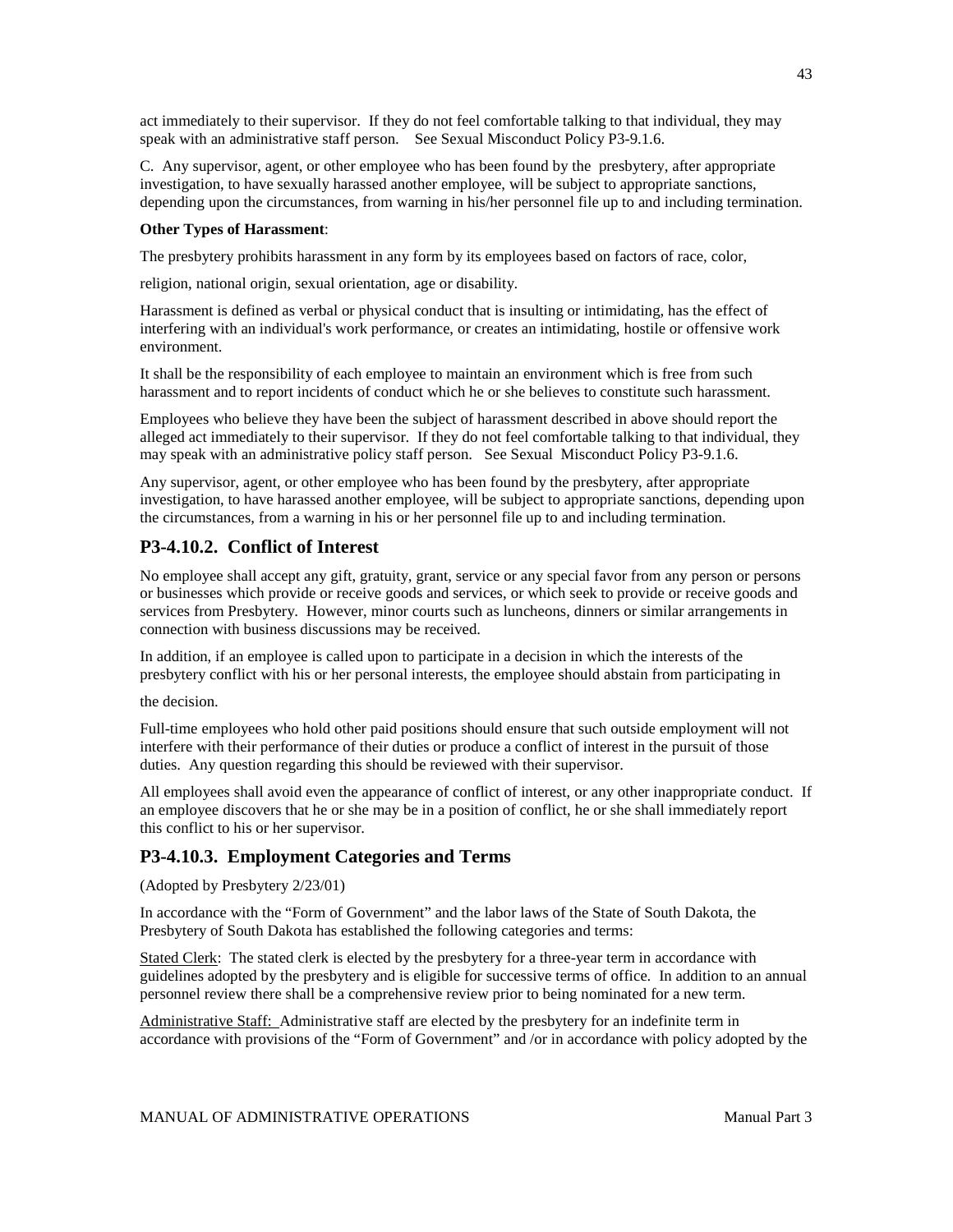presbytery. In addition to an annual personnel review, there shall be a comprehensive review at least every five years.

Support Staff: Support staff are accountable to and are hired for an indefinite term when authorized to fill the position by the personnel committee. There shall be annual personnel review.

Part-time Employees: Employees hired on a part-time basis will be subject to the same general conditions and expectations as full-time employees. Length of service benefits will be calculated on a pro-rata basis. Holidays will apply in accordance with their regular work schedules.

Program Staff: Program staff are accountable to and are hired for an indefinite term upon recommendation of a representative search committee, and confirmation by the presbytery. In addition to an annual personnel review there shall be a comprehensive review at least every five years.

### Interim Employment:

It is the policy of the presbytery to provide continuity of administrative and/or program services when a vacancy occurs in a validated position by appointing an interim person, if necessary and appropriate, to serve until the position is filled or abolished. This policy is applicable to all validated positions--Stated Clerk, Administrative Assistant, and Presbytery Administrator--whether full or part-time.

Interim employees temporarily filling administrative positions are eligible to apply for or be considered for filling the position on a regular basis. Interim employees temporarily filling program or support positions may apply and be considered for filling the position on a regular basis.

## **P3-4.10.4. STAFFING RATIONALE**

(Adopted by Presbytery 2/23/2001)

### Stated Clerk:

Stated Clerk (one-half time, exempt without benefits): The stated clerk shall fulfill the duties of the stated clerk as defined by the *Constitution of the Presbyterian Church (U.S.A.)* and the "Manual of Administrative Operations of the Presbytery of South Dakota."

### Presbytery Administrator

Presbytery Administrator (half time, exempt without benefits) The presbytery administrator administers the Presbytery of South Dakota to provide stability, agility, coordination, creativity, and continuity in the Presbytery's daily and long-range mission and ministry. See P2-1.

### Support Staff:

Administrative Assistant (full time, non-exempt, full benefits): The administrative assistant provides secretarial and administrative services to the presbytery administrator, Presbytery's officers and Administration and Coordination, their ministry teams and task forces.

## **P3-4.10.5. Position Descriptions**

All positions will be described in a position description, which shall be reviewed periodically.

## **P3-4.10.6. Initial Evaluation Period**

Support staff shall be employed for an initial evaluation period of three months. Administrative staff shall be employed for an initial evaluation period of six months. During this period, the employee may be terminated if it is determined by the supervisor that work performance or the relationship between the employee and the employer will not develop satisfactorily. Upon satisfactory completion of this period, the supervisor shall notify the employee in writing, placing a copy within the personnel file.

## **P3-4.10.7. Working Hours**

The presbytery observes a forty (40) hour work week, not including lunch periods. The work week begins at 12:01 a.m. Sunday and ends at 12:00 midnight Saturday. Flex time hours may be negotiated with the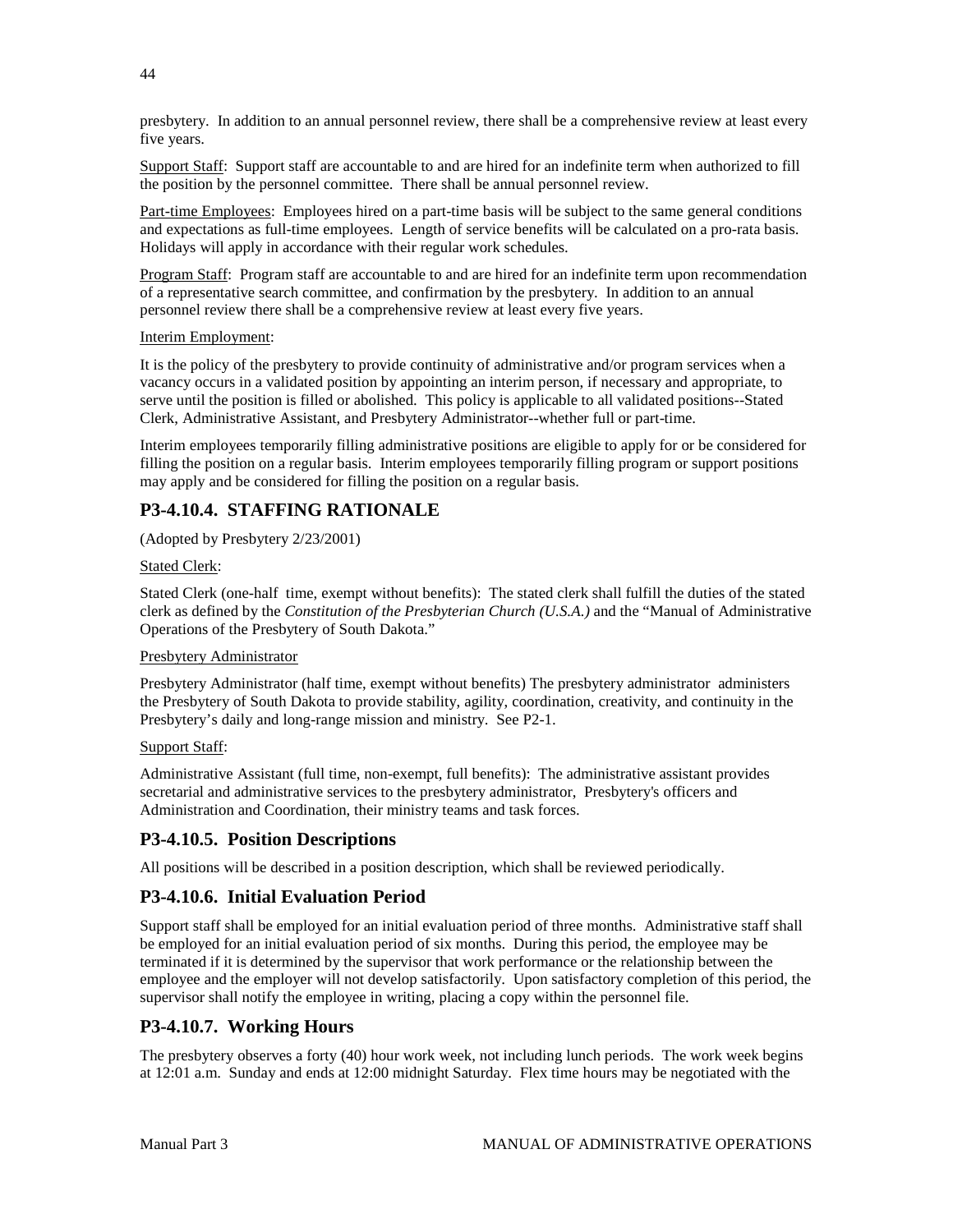personnel sub-committee.

### **P3-4.10.8. Salary Administration**

Salary for administrative staff positions will be determined based on uniform factoring. Initial placement within a salary range should reflect a judgment of the qualifications and experience of the person relative to the position requirements. An employee will normally start at a salary no higher than the mid-point of the range for which he or she is employed.

Wages for support positions will be determined based on a classification system that is consistent with systems used in areas where the person is employed.

Salary ranges and wage scales will be reviewed annually considering changes in the consumer price index. Ordinarily, any salary adjustments will be effective January 1st of each year. Changes in the terms of call for a teaching elder must be reported to his or her presbytery.

All honoraria received having to do directly with the work of the presbytery shall be turned into the presbytery. Honoraria received for services not related to the position description may be retained by the staff person.

## *P3-4.10.8.1. Salary Administrative Procedures*

#### A. Salary Policies:

Salaries for administrative positions will be determined based on a uniform factoring and classifications system in accordance with guidelines established by the General Assembly. Support positions will be determined based on a classification system that is consistent with systems used in areas where the person is employed.

The presbytery is committed to salary administration principles that will provide fair pay for the work performed; incentive for personal achievement and growth; equity of payment for positions of relative responsibilities; flexibility to meet the many changes in organization, functions, positions, and personnel over time. Administrative and program salary levels will be maintained in a manner that results in their being consistent with the compensation plan of the Presbyterian Church (U.S.A.), responsive to changes in the cost of living, and in keeping with the church's philosophy and objectives. Support salary levels will be consistent with salaries paid by not-for-profit organizations in areas where they are employed.

An incumbent in any position included in the plan will receive a salary that falls within the indicated salary range for the classification to which his/her position is assigned. Initial placement within a salary range should reflect a judgment of the qualifications and experiences of the appointee relative to the position requirements. An employee will normally start at a salary no higher than the midpoint of the range for the position for which he/she is employed.

#### B. Adjustment of Salary Scales

 The Commerce and Industry Index of the city in which the employee works will be the basis for determining salary scales for support salary grades. The twenty-fifth percentile of salaries being paid by firms in the city of employment shall serve as the bottom of the range for each grade and the seventyfifth percentile as the top range.

Salaries for administrative staff will be reviewed at least once a year, usually early fall. The review will be based upon information on cost-of-living changes, Compensation Plan of the Presbyterian Church (U.S.A.), salaries in other not-for-profit organizations in cities where the employee works and in other nearby metropolitan areas, salary information from the synod and performance.

#### C. Availability of Salary Information

 Information concerning the position evaluation and salary for each support position will be the confidential information of the Presbytery Personnel Sub-Committee and Presbytery. Employees are entitled to information on the salary range within which their positions fall. Administrative staff salaries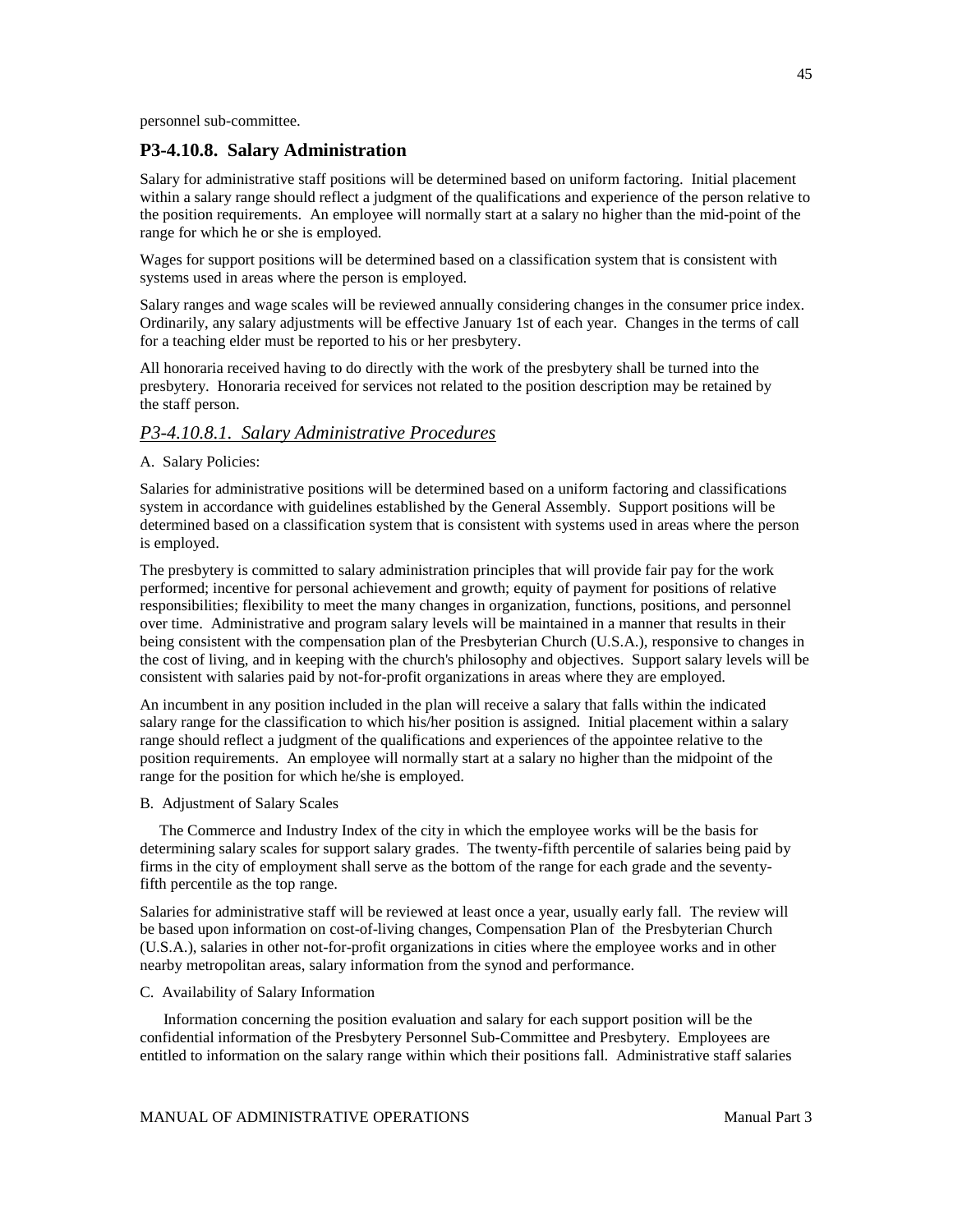are published annually in the minutes of Presbytery.

### *P3-4.10.8.2. Administrative Procedure for Remuneration for Special Services*

- A. Work Related Services
	- 1. Authorization

 Certain members of the staff of the presbytery by reason of their position of knowledge, are expected to respond to requests and opportunities to speak and/or provide other means of interpretation of the general mission of the Presbyterian Church (U.S.A.). Such interpretation may be provided to congregations or other organizations of our church or to other groups and denominations. Also, some members of Presbytery's staff may be called upon to provide a service related to the expertise of their assigned duties with the Presbyterian Church (U.S.A.). Such services may be rendered to groups either within or outside our denominational structure.

## 2. Remuneration and Expenses

 The policy of the presbytery regarding the provision of interpretation and other services is to reimburse the staff member for any reasonable and necessary out-of-pocket expenses incurred through the performance of the function. Ordinarily, the receipt of a fee or honorarium from organizations is not anticipated if the service is called for by the position description of the employee. However, if an honorarium or expense reimbursement is received from an organization in appreciation for the service rendered, the monies received are to be credited to the presbytery and the staff person's travel account.

#### B. Non-work-Related Services

1. Authorization

 Agreement to perform services of any kind that are not provided for in the employee's job description and/or lie clearly outside the employee's responsibilities to the presbytery, may be contracted only if such service can be rendered without detriment to the employee's job performance.

 Special work of major dimensions (writing of a book, magazine article, art work, etc.) may be assumed by an employee of the presbytery with the written approval of the personnel sub-committee.

#### 2. Remuneration and Expenses

 Remuneration or expenses resulting from approved non-work-related services which are personal, such as:

- a. Preaching: If a person participates in a service for a purpose which has no relation to the position he or she holds for the presbytery, any remuneration or expenses incurred are personal.
- b. Special work of major dimensions (such as listed under "Authorization"): It is assumed that the work will be copyrighted by the individual and not by the presbytery. All work should be performed on personal time, and any use made of the church's resources, such as secretarial services, office supplies, etc., should be reimbursed to the presbytery. Royalties and fees from the work are personal income.

### **P3-4.10.9. Benefits**

**P3-4.10.9.1. Social Security**: The employee's share is withheld from the wages of non-ordained staff. Teaching elders are considered self-employed for social security purposes and are responsible for the payment of their self-employment contributions.

**P3-4.10.9.2. Pension**: All full-time eligible support employees who have satisfactorily completed an initial evaluation period are to be enrolled in the Benefits Plan of the Presbyterian Church (U.S.A.). All other full-time eligible employees are to be enrolled as of their starting dates. Dues shall be paid by the presbytery at the required percentage. Exception to this mandatory participation can be made only after consultation with the presbytery personnel sub-committee and the filing of a written waiver with the Board of Pensions.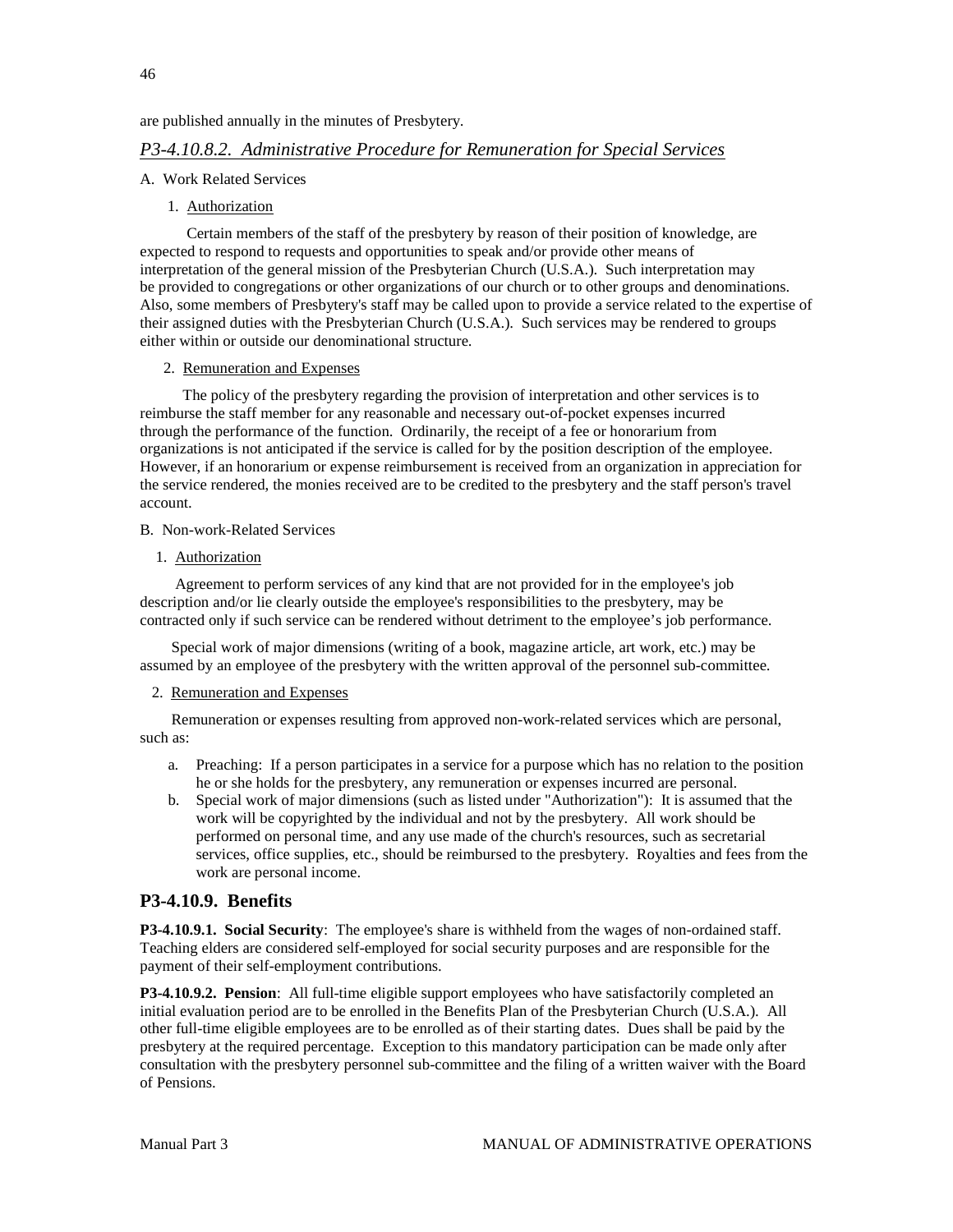**P3-4.10.9.3. Health Insurance and Disability Benefits**: Major medical coverage and disability benefits are provided to eligible employees by the Benefits Plan of the Presbyterian Church (U.S.A.). Questions regarding eligibility, benefit levels, or other issues shall be determined solely by reference to the provisions of the Benefits Plan.

**P3-4.10.9.4. Workers' Compensation Insurance**: Workers' compensation insurance is provided to all employees according to the provisions of South Dakota State law.

**P3-4.10.9.5. Unemployment Insurance**: Presbytery employees are excluded from unemployment compensation insurance by South Dakota state law.

**P3-4.10.9.6. Moving expenses**: Employees who have been designated as eligible for moving expenses shall be reimbursed on the following basis:

- A. Moving expenses will be negotiated at the time of employment. The presbytery will establish a maximum amount or agree to cover all reasonable expenses.
- B. House hunting expenses will be paid to the transfer site for the employee and spouse for one round trip covering a period not to exceed three days, in addition to travel, lodging and meals.
- C. Until the employee is established in his or her new residence, actual and reasonable living expenses of the employee at the new location will be paid, but not to exceed in the aggregate a sum equal to two-thirds of one month's salary.

**P3-4.10.9.7. Holidays**: There shall be eleven paid holidays per year: New Year's Day, Martin Luther King, Jr. Day, Good Friday, Memorial Day, July 4th, Labor Day, Thanksgiving Day, the day after Thanksgiving, Christmas Day and two other days to be designated by Administration and Coordination at the beginning of each year.

**P3-4.10.10. Vacation With Pay:** A vacation with pay is provided for all regular employees. Vacations are not cumulative; earned vacation days not used in the calendar year will be forfeited, except when special provision has been made by the personnel sub-committee.

Full-time administrative staff are entitled to one full month (22 working days) vacation per calendar year. Full-time support staff, following their initial evaluation period, are entitled to an annual vacation computed according to the following schedule:

| During first year                              | $3/4$ day per month      |
|------------------------------------------------|--------------------------|
| Beginning with second year through fourth year | 10 working days per year |
| Beginning with fifth year through ninth year   | 15 working days per year |
| Beginning with tenth year                      | 22 working days per year |

Ordinarily, vacation should be taken in blocks of time whenever possible. Specific vacation dates shall be determined in advance in consultation with the employee's supervisor.

### **P3-4.10.11. Leave with Pay.**

**P3-4.10.11.1. Military Leave**: Time off for Military Reserve duty as required by law shall be allowed.

**P3-4.10.11.2. Marriage**: Up to three days shall be granted to an employee who has been employed by Presbytery for at least one year.

**P3-4.10.11.3. Jury Duty**: Time off for jury service shall be allowed. For up to a maximum of two weeks per year the presbytery will pay the individual's normal and customary pay less whatever the individual receives for jury duty.

#### **P3-4.10.11.4. Parental Leave:**

1. Parental leave should normally be requested of the supervisor, and approved by the personnel subcommittee, by the employee at least one month in advance of the expected arrival of the child. The request should specify the amount of leave time desired, which may include time before or after the expected birth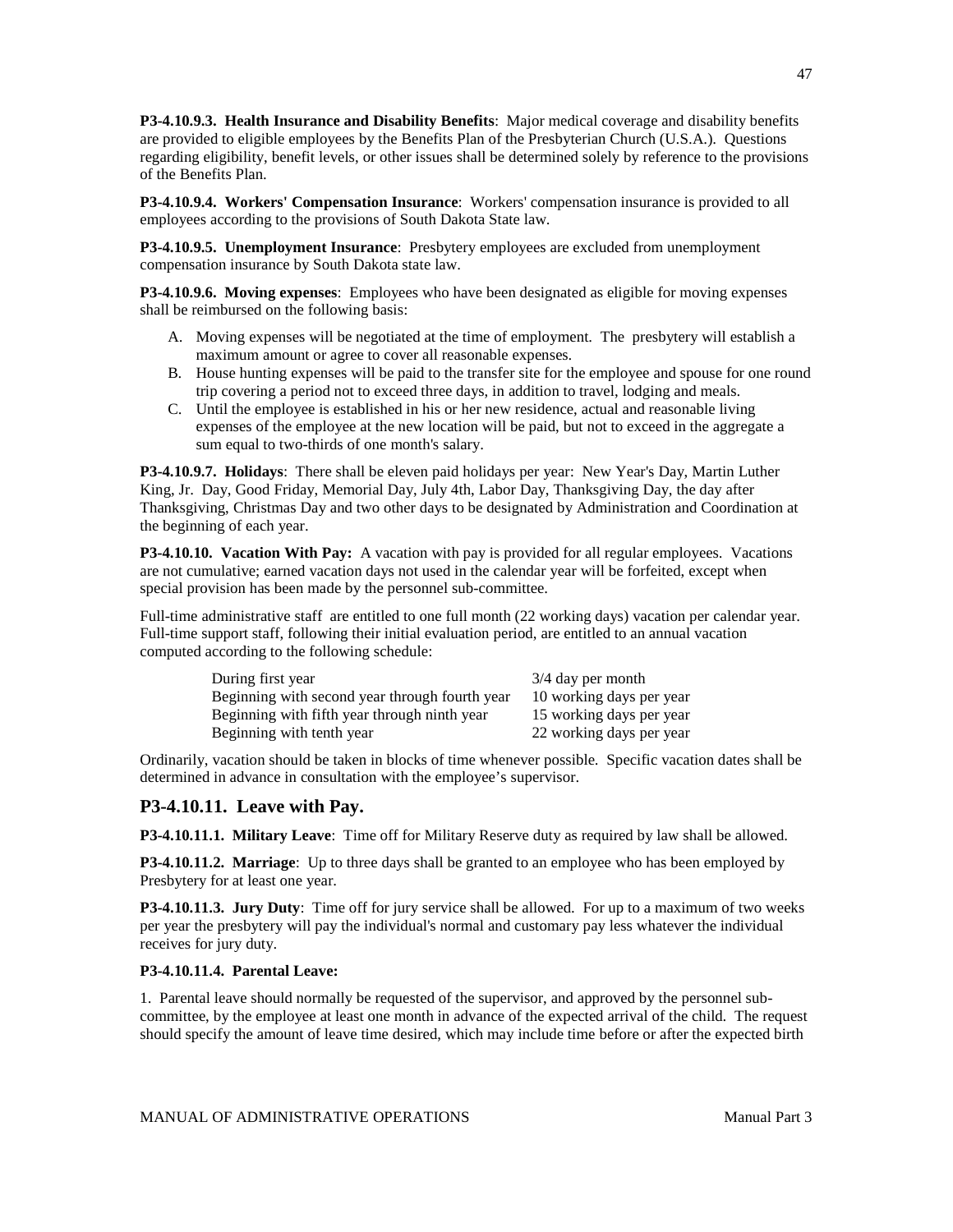or adoption of the child. If both parents are on the presbytery payroll, only one parental leave may be granted. However, leave may be shared by the two parents.

2. The employee will be compensated at the rate of 60% of his or her monthly pay rate according to the following schedule:

| Employment less than one year           | No paid leave |
|-----------------------------------------|---------------|
| Beginning the first year                | One month     |
| Beginning the second year               | Two months    |
| Beginning the third year and thereafter | Three months  |

3. Any approved leave beyond the time indicated in the above schedule will be leave without pay. Benefit coverage (except vacation and sick leave accrual) and credited service will continue during the entire leave with the cost of benefits being paid by the presbytery. Any salary increase action for which the employee may become eligible in the course of the leave will be effective upon return to employment.

4. Upon completion of parental leave, the employee will be entitled to return to his or her position if not eliminated due to a reduction in force. The position will not be filled during the leave except on a temporary basis.

**P3-4.10.11.5. Health and Medical Leave**: Employees are entitled to up to ten working days of sick leave each calendar year, cumulative up to ninety days. At the time of termination of employment (either voluntary or involuntary) an employee shall have no claim for pay in lieu of unused sick leave.

**P3-4.10.11.6. Emergency Leave**: A maximum of five days per year shall be allowed for emergency leave arising out of the death of an immediate member of the family. In the event of serious illness or other emergency related to an immediate member of the family, such leave may be allowed by the personnel subcommittee.

**P3-4.10.11.7. Leave Without Pay**. Employees may be granted leave without pay. Benefits defined in P3- 4.10.4.3. may be continued at the employee's own expense, but paid leave benefits, e.g. vacation, sick leave or holidays will not accrue during this period. The leave is subject to the approval of the personnel sub-committee.

#### P3-4.10.11.8. Continuing Education

- A. Continuing education benefiting the employee and the presbytery shall be encouraged. Employees are to submit plans for continuing education to their supervisor for consideration. Such leave is solely at the discretion of the presbytery.
- B. Annual study leave with pay and assistance for expenses for continuing education may be granted by the presbytery for the stated clerk and administrative staff for up to two weeks. Study leave may be accumulated up to six weeks for administrative staff and stated clerk. Approval shall be by the personnel sub-committee.
- C. After five years of continuous employment by the presbytery, the administrative staff may apply to their supervisor or personnel sub-committee for an extended study leave with full pay for up to a three month period. Such application will include a detailed written plan of study with clearly identified goals. If granted, the extended study leave may be combined with earned vacation within a particular year.
- D. After completion of any study leave, a written report will be required.

## *P3-4.10.11.8.1. Administrative Procedures for Continuing Education*

Application for Continuing Education Leave: Staff persons interested in pursuing annual or extended continuing education shall submit, through their immediate supervisor, a written request at least 30 days prior to the anticipated leave. This request shall clearly state the intended plan for study, its duration and any requested funding. It will indicate how it will be of mutual benefit to the applicant and to the presbytery, noting specific relationships to the responsibilities enumerated within the applicant's position description. It is recognized that enhancing the incumbent's ability to function in their assigned areas of responsibility is the primary benefit to the presbytery. Approval is solely at the discretion of the personnel sub-committee.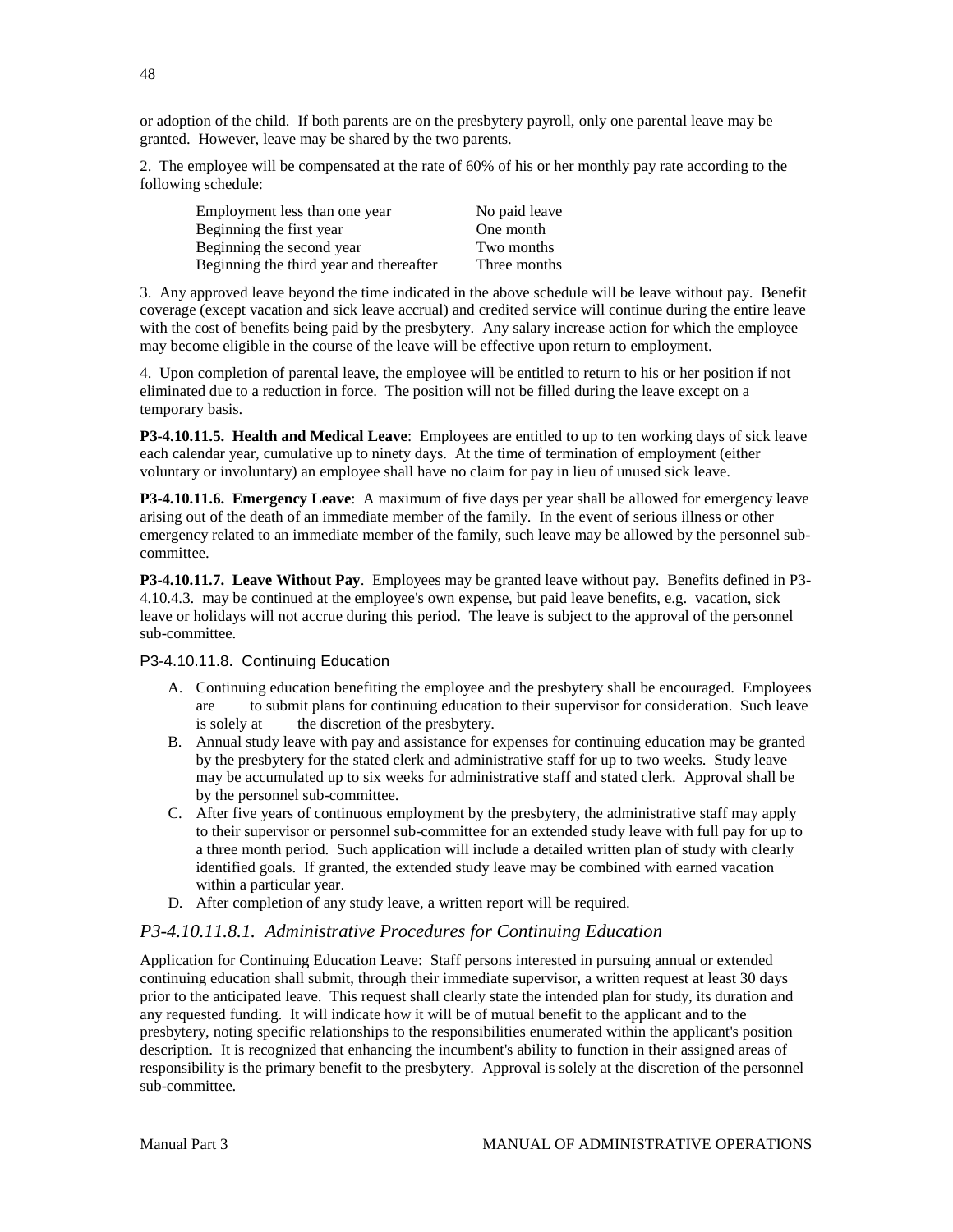Reporting: Following the completion of the study leave, the staff person shall submit a written report. This report shall describe the primary learnings, evaluate any events that were attended, and indicate how the learning may be applicable to future work. A copy shall be placed in the staff person's personnel file.

Accrual of Benefits: In the event that available study leave is not utilized within a calendar year, staff persons may by December 31st request that unused time and funds be accumulated in accordance with the personnel policies. If no request is made and approved, the continuing education time and funds will not accrue.

## **P3-4.10.12. Procedures for Addressing Employee Concerns and Problems**

The presbytery shall provide a procedure for attempting to resolve job related problems.

## *P3-4.10.12.1. Administrative Procedures for Addressing Employee Concerns*

In order to deal promptly and fairly with employee concerns, the following steps will be taken:

A. PRELIMINARY PROCEDURE. Prior to filing a written statement, several preliminary steps will be taken:

1. The employee will first discuss his/her problem with his/her immediate supervisor.

 2. If not satisfied with the supervisor's action, the employee will approach the Moderator of the Personnel Sub-Committee who will seek to resolve the issue in consultation with all parties involved. Ordinarily a decision will be reached within ten days.

### B. FORMAL PROCEDURE

 If informal efforts to resolve a concern have failed, a formal process may be initiated by submitting a written statement to the Moderator of the Presbytery's Personnel Sub-Committee with a copy to the person's supervisor.

- 1. The Moderator of the Presbytery's Personnel Sub-Committee shall call a meeting of the Presbytery's Personnel Sub-Committee which shall review the statement with all parties concerned and decide appropriate action. For support staff, the decision of the Presbytery's Personnel Sub-Committee is final.
- 2. If an administrative or program employee is dissatisfied with the decision of the Presbytery's Personnel Sub-Committee, the person may appeal within fifteen (15) days to the presbytery. The presbytery, in consultation with all parties concerned, shall make the final written determination.

C. RIGHT OF ADVOCACY. It is understood that the employee may arrange to have an advocate with him/her at all steps in the formal process, at no expense to the presbytery.

D. WRITTEN RECORDS. A written record of all decisions arrived at in all meetings shall be kept. Letters of decision from the Presbytery's Personnel Sub-Committee shall contain provision for the employee to indicate his/her acceptance or rejection of the decision.

## *P3-4.10.12.2. Unsatisfactory Performance and Involuntary Termination*

A. Occasionally, an employee's behavior or work performance is unsatisfactory. When this arises, normally the employee's supervisor will meet with the employee in an effort to improve the unsatisfactory behavior or performance. However, the presbytery reserves the sole right to determine whether disciplinary action should occur and the nature and extent of the discipline to be imposed. This process may include verbal warning(s), written warning(s), suspension or termination, all in the sole discretion of the presbytery. In this connection, the presbytery reserves the right to bypass one or more of the options set forth above. While it is not possible to list every type of behavior which may result in discipline up to and including termination, examples are:

Unsatisfactory performance Insubordination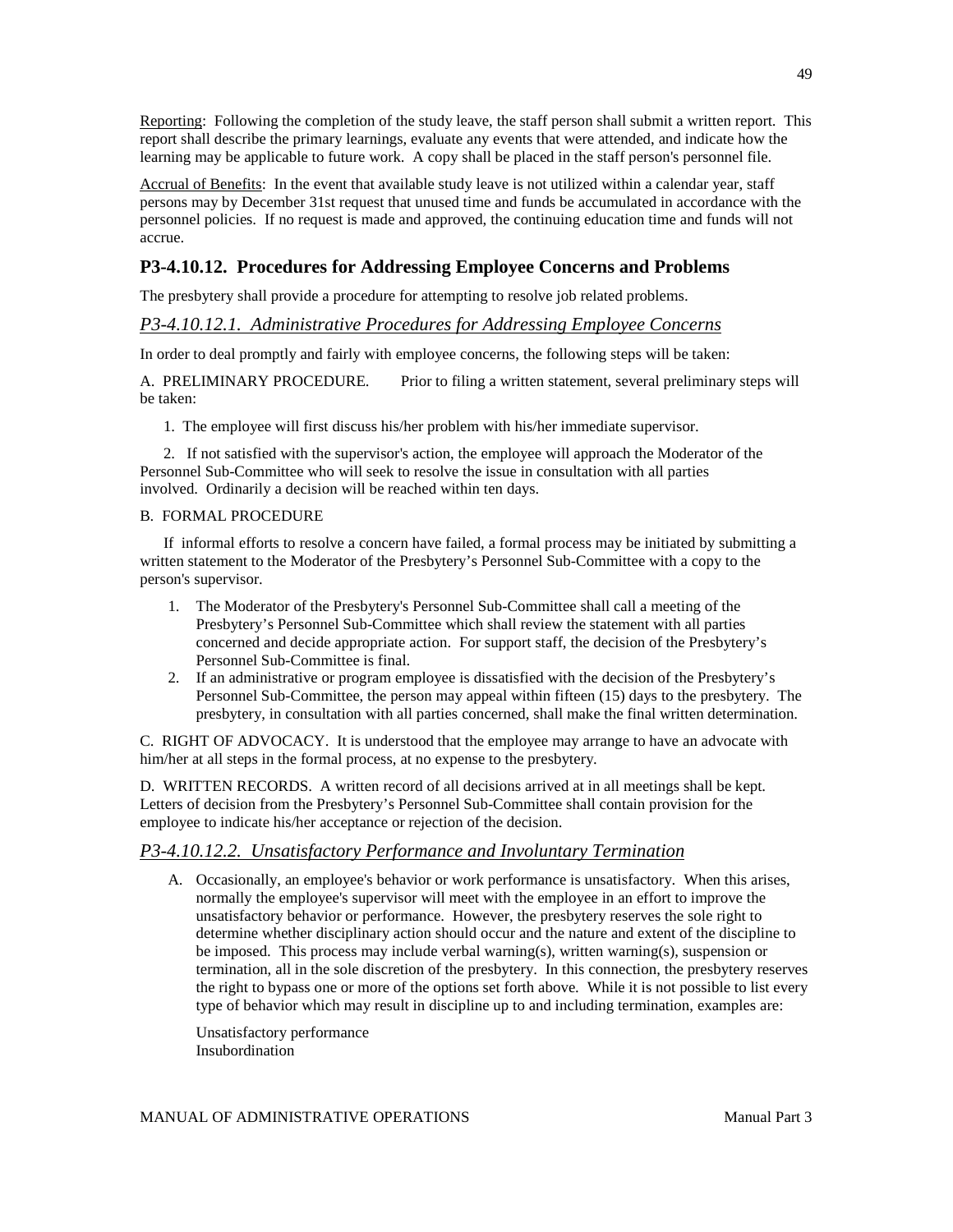neglect in the care and use of Presbytery property or funds unexcused absence and/or repeated tardiness moral turpitude violation of Presbytery personnel policies falsification of time keeping records reporting to work under the influence of alcohol or drugs threatening violence in the workplace sexual or other unlawful harassment possession, distribution, sale, transfer, or use of alcohol or illegal drugs in the workplace.

The examples cited above are for illustration only and shall not be considered as comprehensive or limiting the presbytery's right to administer discipline in its sole discretion.

- B. In the event of involuntary separation, the personnel sub-committee, will terminate any support staff employee immediately with two weeks' severance pay.
- C. In the event of the involuntary separation of administrative staff of the presbytery, the implementation of the procedures contained in G-3.0110 will lodge with the personnel subcommittee. Notification of termination will be ninety calendar days, or until other employment is secured, whichever is shorter.

**P3-4.10.12.3. Reduction in Force.** Reduction in force, because of the discontinuance of a project or retrenchment in budget or for other circumstances arising out of no fault of the employee, is at the sole discretion of the presbytery.

## **P3-4.10.13. Voluntary Termination of Employment**

Employees wishing to terminate their employment with the presbytery should submit a written resignation to their supervisor, indicating the reason for terminating employment as well as the last day he or she expects to work.

B. A minimum of thirty calendar days' notice is requested of administrative staff, and fourteen calendar days' notice of support staff.

C. The supervisor upon receipt of a resignation, should arrange for an exit interview with the employee, placing in that person's personnel file the resignation letter and a summary of the exit interview.

D. Pay will be granted for accrued vacation if notice is given.

## **P3-4.10.13. Disability**

Disability is considered a temporary separation due to mental or physical inability to function on the job. The decision to recommend a disability leave shall be made by the personnel sub-committee. It shall be based upon the recommendation of a physician, or physicians, and subject to approval by the presbytery.

## **P3-4.10.14. Death in Service**

When the death of a member of the presbytery staff occurs, the spouse, or dependents, shall receive a separation allowance. The amount shall be equivalent to the salary (including any housing allowance) of the deceased for thirty days from the time of death.

## **P3-4.10.15. Personnel Files**

Contents of personnel files maintained at the presbytery office in a locked file cabinet under custody of the stated clerk should include:

- Affidavit of citizenship (I-9),
- Copy of original application, references, and other material gathered at the time of employment,
- Copies of annual reviews,
- Copies of pay history,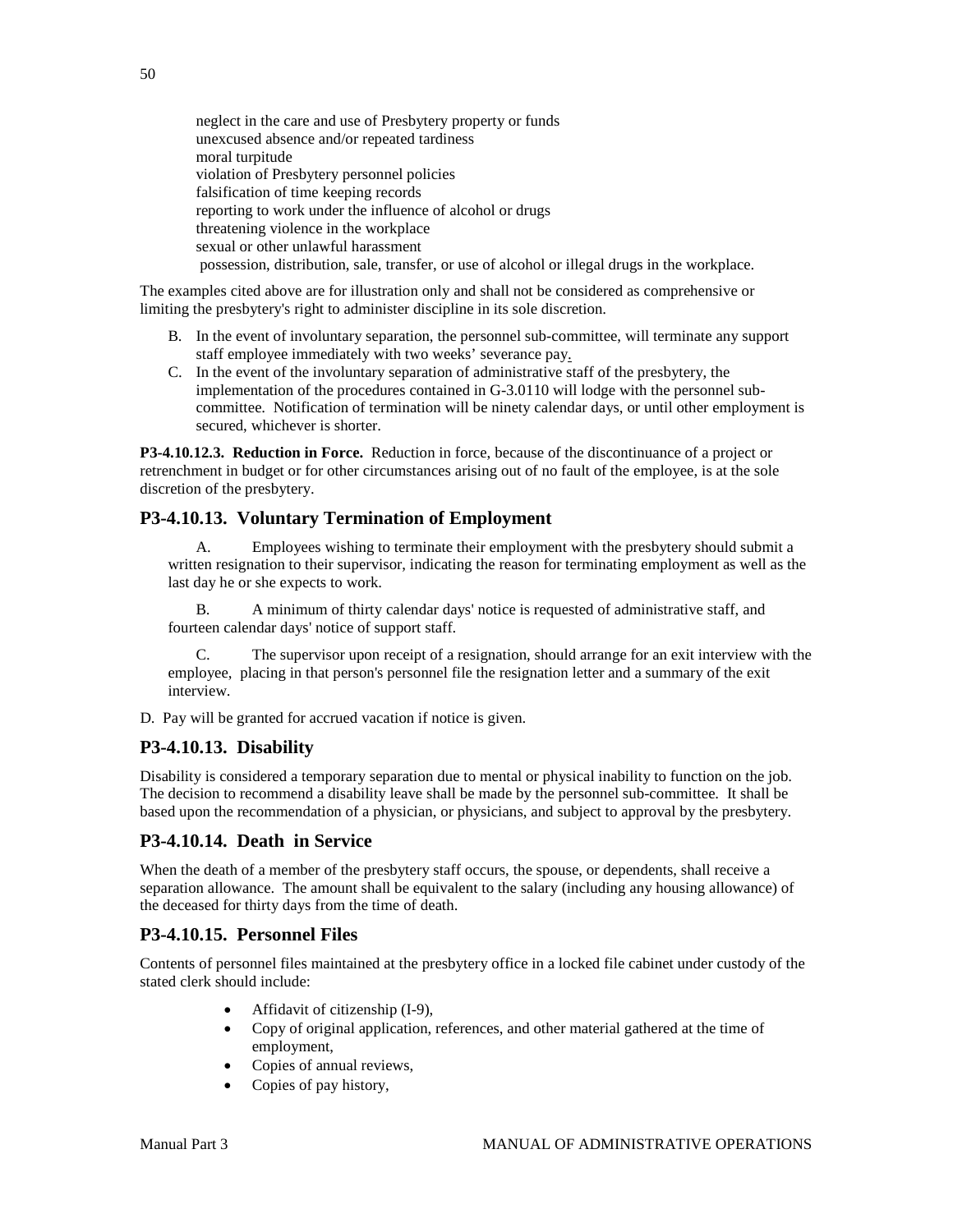- Copies of any personnel actions (positive and negative) , and
- Anything else pertinent to employment.

# **P3-4.11. SUB-COMMITTEE ON PROPERTY AND LEGAL MATTERS**

Assisting the Administration and Coordination Ministry in the performance of its functions as trustees, this committee shall:

A. Advise the council on local church or Presbytery of South Dakota real property and legal needs;

B. Gather, record, maintain and review records on all real property held by the Presbytery of South Dakota. This would include the following: obtain deeds, obtain copies of notes/mortgages, recommend desired insurance and place special emphasis on searching out and identifying all properties;

C. Work closely with the stated clerk.

## **P3-4.11.1. Membership**

Members of this committee should have experience with legal or real estate matters.

## **P3-4.11.2. Standardization of Legal Procedures**

A. That the congregations of the Presbytery of South Dakota be contacted to determine that they have in their possession the important legal documents and other papers in connection with their property and status as a congregation; that such congregations be asked to prepare and submit to the Trustees of the Presbytery of South Dakota through the Presbytery of South Dakota Office, copies or other type evidence of the following documents:

- 1. Articles of Incorporation, Charter, or other evidence of the congregation's corporate existence,
- 2. Copy of the deed of conveyance under which the legal title to the church property was received,
- 3. Copy of current by-laws, and
- 4. Copy of evidence of any outstanding obligation or indebtedness of the congregation. (Mortgage, letter of grant, promissory note, or any other paper evidencing an amount owed by the congregation, and the property given as security for the payment thereof, if any.)

B. Experience has indicated that with the changing of congregational officers and personnel, often the important papers of the congregation are misplaced or lost. Accordingly, it is suggested that each congregation obtain a safety deposit box at a local bank and place the herein referred to documents together with such other papers as might be appropriate in such bank box. This will insure the safekeeping of important papers of the congregation and their location will at all times be known.

## **P3-4.11.3. Sale of Congregational Property in Special Cases (Effective October 1973)**

The following guidelines shall maintain for sale of property to a congregation that seeks to leave the denomination:

- A. The property be appraised by the following process: One appraiser be appointed by the Trustees of the Presbytery of South Dakota and one be appointed by the withdrawing congregation and, if their appraisal of valuation of the property agrees, that appraisal price will be accepted.
- B. If the appraisers do not agree, a third appraiser agreeable to the other two would be appointed and the third appraisal would be binding.
- C. The congregation be offered the property at the appraisal price.
- D. If there is any obligation against the property, it would be paid from the funds received from the sale.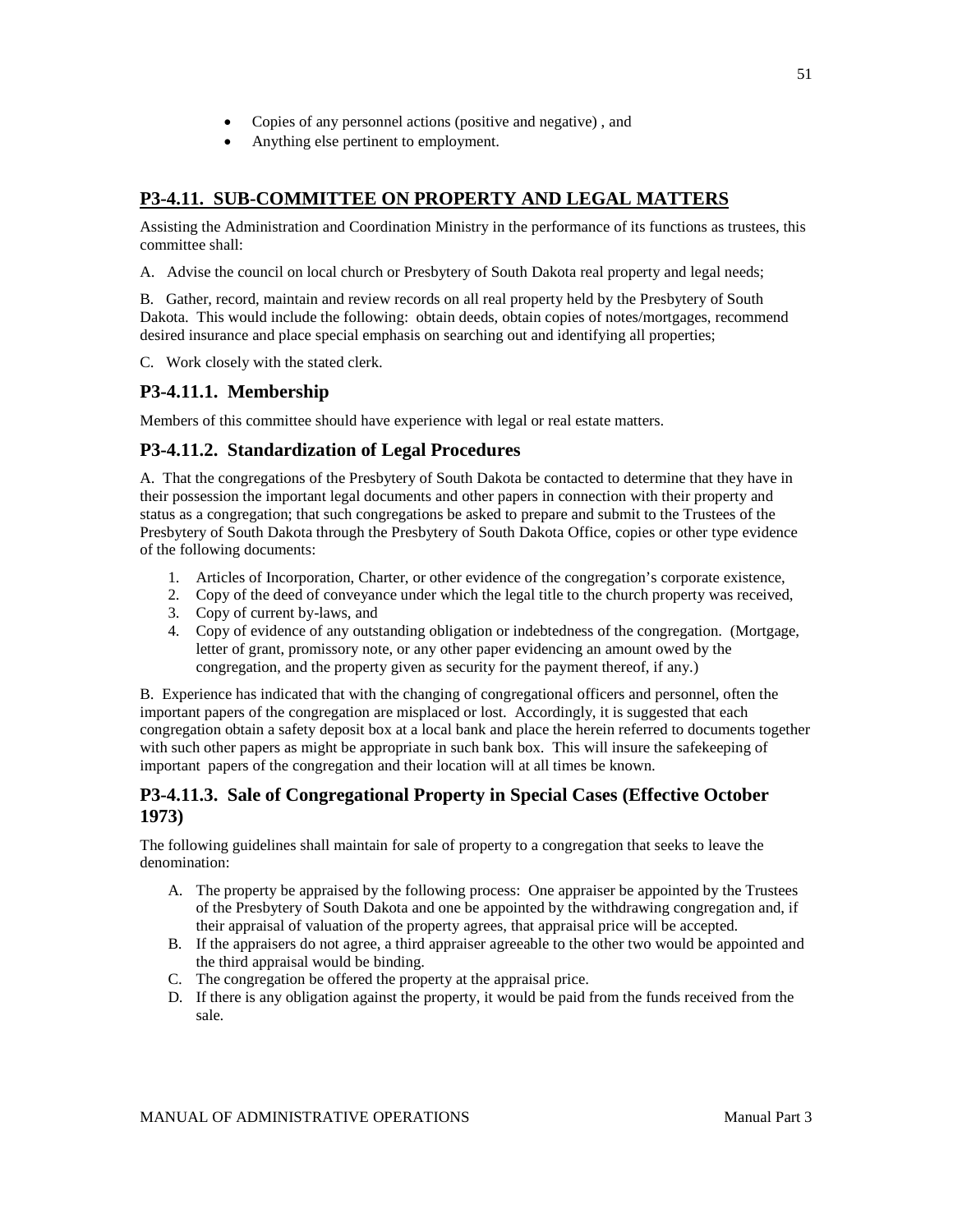# **P3-5 - STANDING MINISTRY ARTICLES**

# **P3-5.0. MODERATORS OF STANDING MINISTRY TEAMS (Oct. 28, 2016)**

Prior to elections at Presbytery each ministry, except for Administration and Coordination, is responsible for nominating their own moderator from within their membership, to be confirmed by the Presbytery, to serve for a term of one year, and is renewable for the length of their term on that ministry.

# **P3-5.1. ADDITIONAL MEMBERS OF STANDING MINISTRIES (Oct. 28, 2016)**

A standing ministry of the Presbytery of South Dakota or its moderator may co-opt persons (ordained or non-ordained) to assist in its assignments. Such appointments shall be reported to the next stated meeting of Presbytery by each ministry. Co-opted persons are to be appointed to specific tasks, are temporary and are without vote on the ministry. The need and length of their service shall be dependent upon the specific task for which they have been co-opted and evaluated and approved by each standing ministry or its moderator on an annual basis.

# **P3-5.2. AGENDAS OF STANDING MINISTRY TEAMS**

Each standing ministry team shall work from a fixed agenda established by the moderator. The Presbytery administrator and/or the stated clerk may be consulted.

# **P3-5.3. QUORUM**

The quorum of any standing ministry team shall be a majority of the membership, provided that at least one-third of the ruling elder/lay members and one-third of the teaching elder members are present.

# **P3-5.4. ELECTRONIC MEETINGS**

### (Feb. 2018)

Members absent from face-to-face meetings may participate using a telephone speakerphone, may enter discussion, may cast votes as needed, and will be counted as part of the quorum during the time of their participation. Only members present either in person or telephonically (including video conferencing with audio) may vote. Email and proxy voting are not permitted. Minutes of these meetings shall be kept.

The time and regular location of meetings will be decided by vote of the committee, except that the moderator may call special meetings by conference call.

# **P3-5.5. QUORUM FOR SPECIAL MEETINGS OF CONGREGATIONAL AND PASTORAL CARE (Oct. 23, 2015)**

When special meetings of Congregational and Pastoral Care are required for time sensitive decisions, a quorum of 1/3 of the ministry team with at least 2 REs and 2 TEs, and with a minimum of 5 members present.

# **P3-5.6. MINUTES OF STANDING MINISTRY MEETINGS**

Minutes of standing ministry team meetings shall be sent within ten days to members of the ministry teams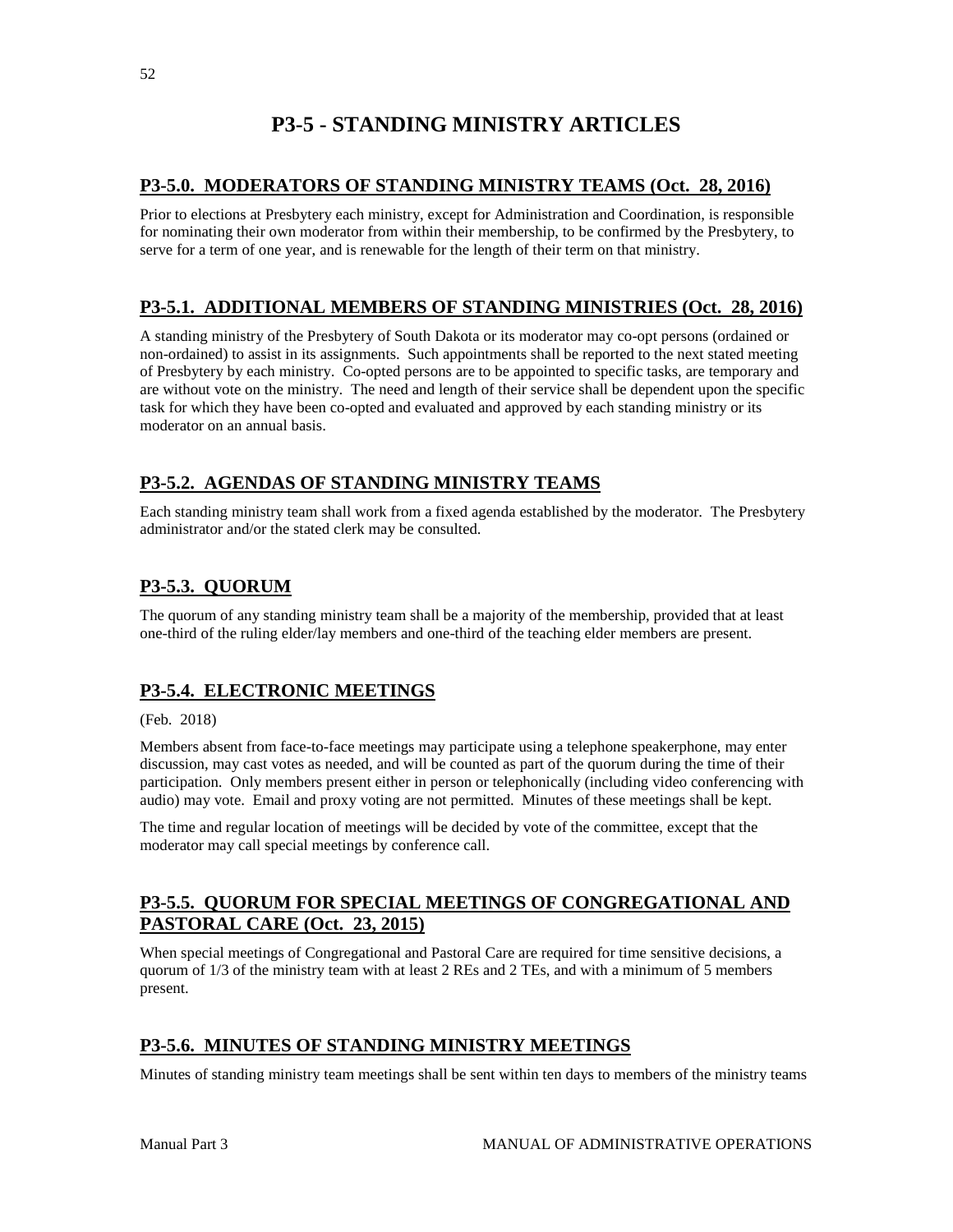## **P3-5.7. ADDITIONAL MEMBERS OF COMMITTEES**

A ministry of the Presbytery of South Dakota or its moderator may co-opt persons (ordained or nonordained) to assist in its assignments. Such appointments shall be reported to the next stated meeting of Presbytery by each ministry. Co-opted persons are to be appointed to specific tasks, are temporary and are without vote on the ministry. The need and length of their service shall be dependent upon the specific task for which they have been co-opted and evaluated and approved by each standing ministry or its moderator on an annual basis.

# **P3-6. STANDING MINISTRY TEAMS**

### **P3-6.1. CONGREGATIONAL AND PASTORAL CARE**

Congregational and Pastor Care (CPC) shall have fourteen members, seven of whom shall be teaching elders and seven of whom shall be ruling elders, elected in two classes of five members each and one class of four members, all serving three-year terms with one class elected each year. Members shall be ineligible to serve more than two consecutive terms or consecutive portions of terms.

#### **Responsibilities of Congregational and Pastoral Care**

Congregational and Pastor Care shall serve the Presbytery of South Dakota as provided in the *Book of Order* G-3.0106 and G-3.0307. Congregational and Pastor Care shall be acting as an Administrative Commission of Presbytery when it carries out the following responsibilities:

- A. Find in order and approve terms of call and contracts for TEs and CREs issued by churches
- B. Approve and present to Presbytery for final approval calls for service to teaching elders and CREs

C. Approve, receive and examine teaching elders transferring from other presbyteries required by the *Book of Orde*r G-3.0306. Examination of teaching elders shall ordinarily be done by two or more members of Congregational and Pastor Care prior to the teaching elder's candidacy in a particular congregation. Each teaching elder seeking membership in the presbytery shall be examined in the areas of Christian faith, theology, the Sacraments, and the polity of the PC(USA). A candidate seeking ordination shall be examined and voted upon on the floor of Presbytery.

- D. Dissolve the pastoral relationships in cases where the congregation and pastor concur
- E. Dismiss teaching elders to other presbyteries
- M. Act as reference checks for teaching elders of POSD seeking calls outside of the presbytery
- F. Act on requests to labor inside and outside of the bounds of the presbytery
- G. Appoint moderators for congregations with vacant pulpits between meetings of Presbytery
- H. Approve Temporary and Designated Calls
- I. Approve Honorable Retirements
- J. Approve Parish Associates
- K. Approve ruling elders commissioned to serve communion
- L. Waive term limits for ruling elders serving within small congregations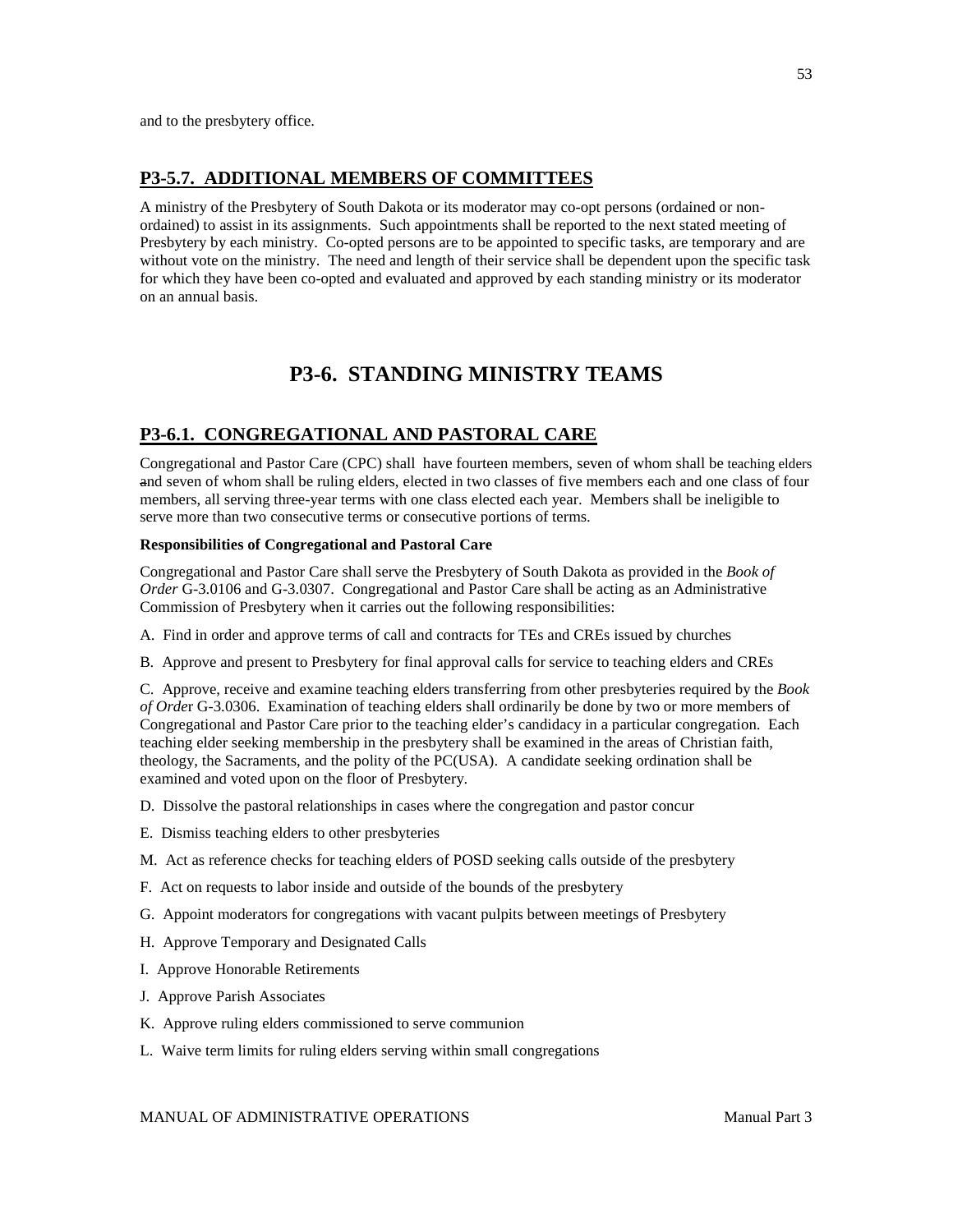Congregational and Pastoral Care shall report all business transacted relating to this particular authority to the next stated meeting of Presbytery.

## **P3-6.2. MINISTRY DEVELOPMENT AND EDUCATION**

Ministry Development and Education shall have twelve members elected in three equal classes each serving three-year terms with one class elected each year. Members may not serve more than two (2) consecutive terms.

#### **Responsibilities of Ministry Development and Education**

A. The responsibility of this ministry will be to lead, provide resources for, and assist the presbytery and all congregations to nurture and maintain congregational life with special attention to:

Small congregations Isolated congregations Neighboring congregations New congregations Transforming congregations

- B. Ministry Development and Education will share information across Presbytery about church involvement in mission and communicate opportunities and ideas
- C. Provide small and large churches opportunities to work together sharing costs, ideas and enthusiasm
- D. Assist in the organization of mission projects and stewardship campaigns **as requested**
- E. Serve as the Presbytery of South Dakota's Committee on Preparation for Ministry as described in the *Book of Order* G-2.1002, G-3.0301 and G-3.0307.
	- a. Guide, nurture and oversee those preparing to become teaching elders
	- b. Receive applications from ruling elders preparing to serve as ruling elders commissioned to particular service in accordance with the *Book of Order* G-3.0307, to examine and direct their instruction, and present them to Presbytery
	- c. Dismiss candidates, enroll inquirers, and certify candidates as ready for examination for ordination. This committee shall report all business transacted relating to this particular authority at the next stated meeting of Presbytery. When this responsibility is carried out Ministry Development and Education is acting as an Administrative Commission of Presbytery.

## **P3-6.3. MINISTRY RESOURCE**

Ministry Resource shall be elected in conformity with *Book of Order* G-3.0111. It shall have five members. Four members will be representatives of Camping and Faith Formation, Administration and Coordination, Congregational and Pastoral Care, and Ministry Development and Education, plus one atlarge member. Members will serve three-year terms or for the length of their term on their corresponding ministry team, whichever is less. Members are ineligible to serve more than two consecutive three year terms or portions of consecutive terms.

#### **Responsibilities of Ministry Resource**

Ministry Resource shall nominate:

- A. The number of persons to maintain full membership in the Presbytery of South Dakota structure,
- B. The commissioners and YAAD to General Assembly and the Synod of Lakes and Prairies,
- C. Alternate commissioners to General Assembly,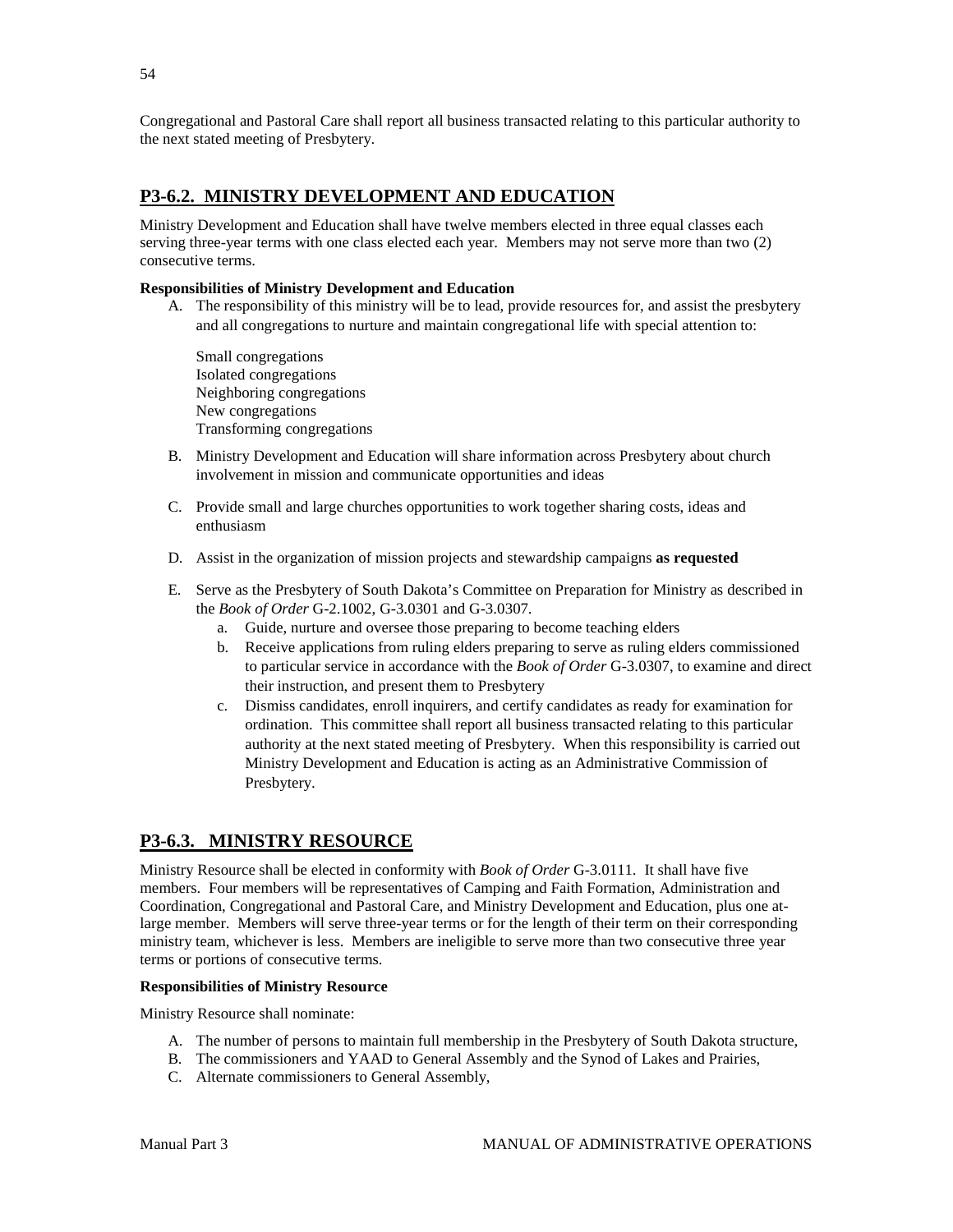- D. Ordination Exam Readers and their alternates
- E. Any representatives to ecumenical units in which this church officially participates, and
- F. Any other nominations as necessary.

Ministry Resource shall from time to time nominate persons to the General Assembly committees, boards, and agencies as vacancies are announced.

Ministry Resource shall nominate persons as requested to Synod commissions and committees.

# **P3-6.4. COMMISSION ON CAMPING AND FAITH FORMATION**

The Commission for Camping and Faith Formation shall have nine members elected in three classes of three. Terms of service shall be three (3) years. Service to unexpired terms shall begin on election by Presbytery. Commission members may not serve more than three (3) consecutive terms.

**Additional Responsibilities to the bylaws of CFF**. Camping and Faith Formation will have oversight of the South Dakota Presbyterian Youth Council (SDPYC) and:

- a. Select advisors for SDPYC
- b. Review and recommend to Presbytery any changes in the SDPYC Bylaws
- c. Coordinate and facilitate the POSD Youth Rally
- d. To choose delegates to the Youth Triennium and plan the logistics of the trip

## *P3-6.4.1. CAMPING COMMISSION BYLAWS (Appendix D)*

## *P3-6.4.2. YOUTH COMMITTEE*

A Youth Committee shall have six members elected in three equal classes each serving three-year terms with one class elected each year.

**Responsibilities**: The youth committee will serve the congregations and Presbytery by being responsible for the following:

- 1. To have a vision of growth with the youth programs in the presbytery with specific goals in place,
- 2. To be a resource to all the congregational youth programs and their leaders in the presbytery,
- 3. To communicate events (activities and training) that will benefit the congregational youth programs,
- 4. To have oversight of the South Dakota Presbyterian Youth Council (SDPYC),
	- a. Select advisors for SDPYC,
	- b. Maintain lines of communication,
	- c. Review and recommend to Presbytery any changes in the SDPYC Bylaws
	- d. Develop resources for youth events with SDPYC, i.e. costs of youth activities, providing names for speakers, regional activities, Youth Rally, etc.
- 5. To choose delegates to the Youth Triennium and plan the logistics of the trip,
- 6. To choose Youth Advisory Delegates (YADS) and Young Adult Advisory Delegates (YAADS) and their alternates to Synod and General Assembly and refer these youth to the Presbytery's Ministry Resource team,
- 7. To review and develop a yearly budget for youth work, and
- 8. To maintain lines of communication with Presbytery's Camping Commission.

# **P3-6.5. COMMISSION FOR COMMISSIONED RULING ELDERS (established June 2019)**

Perceiving a well-established need to select and train ruling elders to serve as Ruling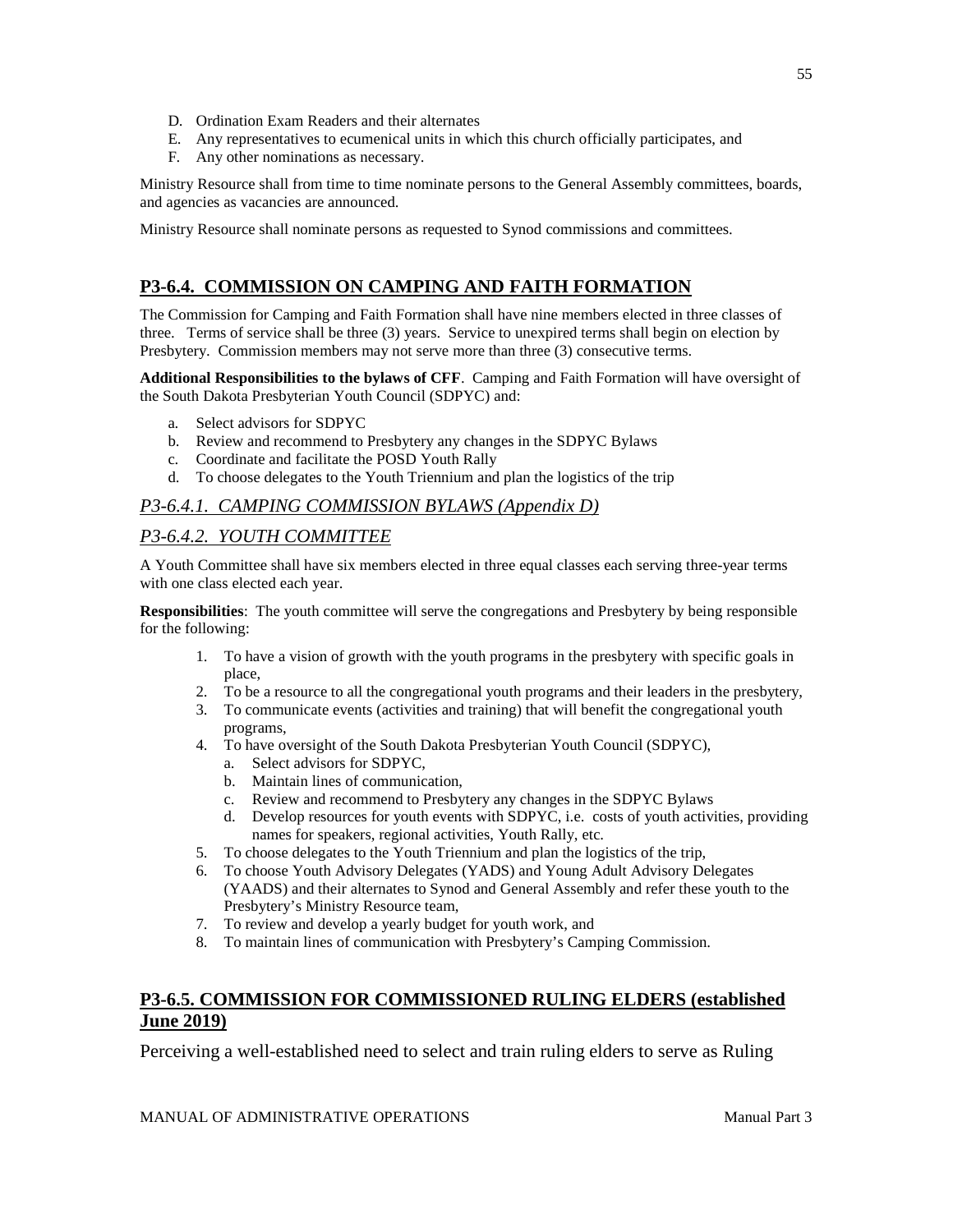Elders Commissioned to Pastoral Service (CREs), the Presbytery establishes a standing commission consisting of six (6) members appointed by the moderator of presbytery. The commission may co-opt other persons as needed.

The presbytery shall provide by rule and budget sufficient funds to pay for lodging during training sessions, for purchase of books and materials for training, compensation for instructors, and for mileage for meetings of the commission and participation by instructors and students.

Members of the CRE Commission may serve simultaneously on other standing committees.

# **CRE Training**

The commission shall:

- Design or approve curricula for training of CREs
- Provide instructors who have proper academic credentials and experience
- Arrange for places of instruction
- Schedule and conduct classes for instruction of CRE candidates
- Maintain records of training and participation
- Evaluate CRE candidates upon completion of their training
- Certify to presbytery those who are adequately prepared for commissioning or recommissioning
- Implement an application process including a call evaluation

# **Supervision of CREs**

The commission shall provide for mentoring of CREs after commissioning and shall provide administrative oversight for assignment of CREs to pastoral and pulpit supply opportunities, serving as a point of contact for congregations seeking a CRE.

# **Annual Review**

The commission shall annually conduct a review of each active CRE. The review shall include the CRE's effectiveness, participation in pastoral ministry, and acceptance by congregations who have utilized his or her services in the past year.

# **P3-6.6. PERMANENT JUDICIAL COMMISSION**

# **P3-6.6.1 MEMBERSHIP**

A Permanent Judicial Commission shall have nine members consisting of at least four ruling elders and four teaching elders elected in three classes of three members each. The classes serve six-year terms with one class elected every two years. No person who has served on the permanent judicial commission for a full term of six years shall be eligible for re-election until four years have elapsed after the expired six-year term. The permanent judicial commission shall meet and elect from its members a moderator and a clerk. (*Book of Order* D-5.0201).

# **P3-6.6.2. RESPONSIBILITIES**

The permanent judicial commission for the presbytery shall have the responsibilities and follow the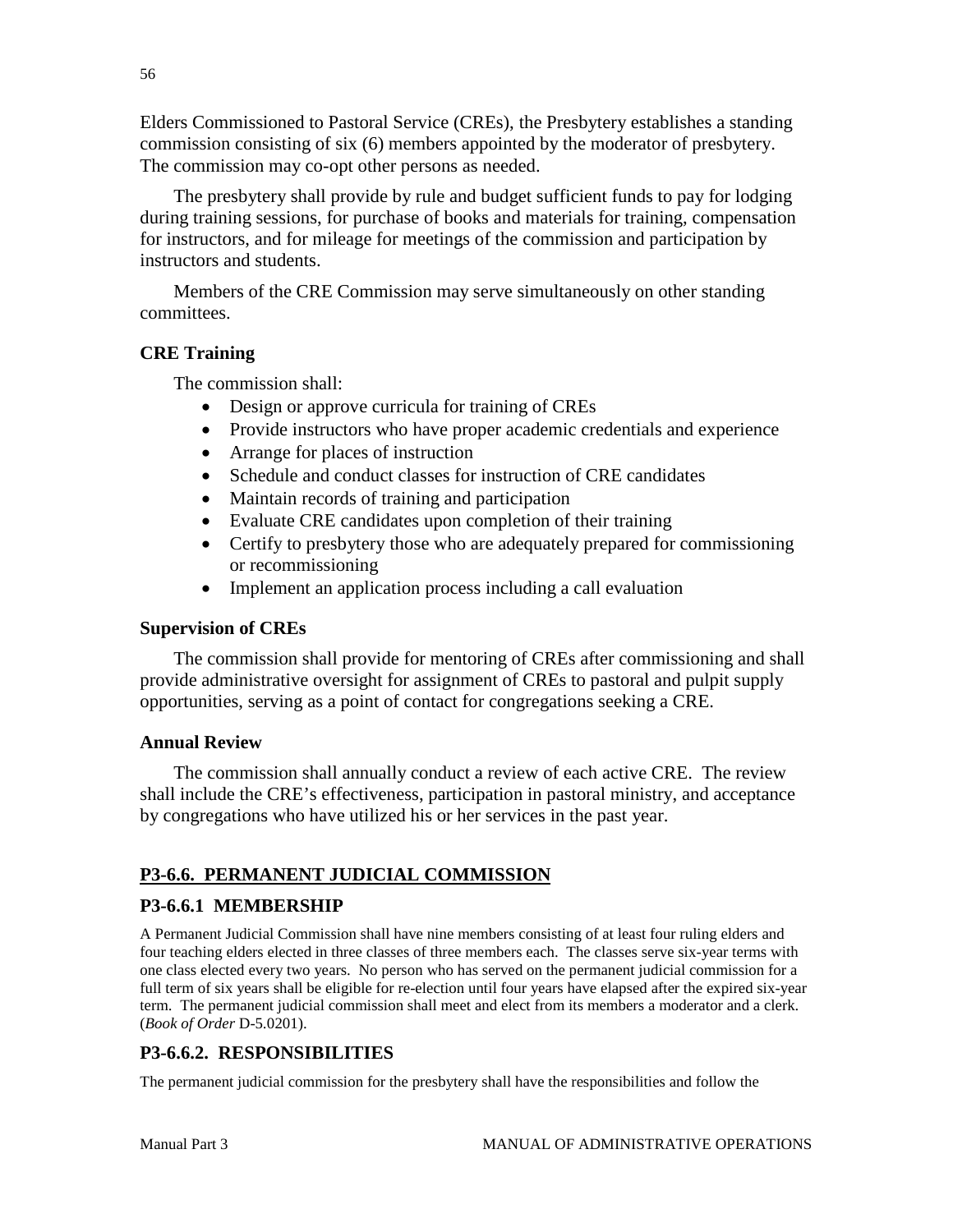procedures as directed in the *Book of Order*.

## **P3-6.7. RESIGNATIONS FROM OFFICE**

All resignations and information about vacancies in the Presbytery of South Dakota's offices, commissions, standing committees, and special committees shall be made in writing to the stated clerk of the presbytery who shall notify the Ministry Resource of the Presbytery of South Dakota and the affected committee moderators.

# **P3-6.7.1. VACANCIES**

Vacancies that occur in standing committees and special committees between the stated meetings of the Presbytery of South Dakota may be filled on a temporary basis by Administration and Coordination after consultation with the committee where the vacancy occurs and with the Ministry Resource of the Presbytery of South Dakota. At the next stated meeting of Presbytery, nominations shall be received and elections held. All other vacancies may be filled by the Moderator of the Presbytery of South Dakota following the same procedure.

## **P3-6.7.2. NON-FUNCTIONING MEMBERS**

It is the responsibility of all agencies of Presbytery to which elections or appointments are made, to encourage and enable full participation of their members. When a member of Administration and Coordination or any committee is absent without excuse for two consecutive meetings, the moderator of that body shall consult with the member to learn of his/her continued willingness to serve. If the member is unable to attend, his/her resignation may be requested; if the resignation is not forthcoming, the presbytery Ministry Resource team may replace the member at the request of the moderator of the committee.

# **P3-7. EXPENSE REIMBURSEMENT**

Meals, lodging, and mileage at the established Presbytery of South Dakota rate for Administration and Coordination, commissions, standing committees, task forces and other Presbytery of South Dakota committee meetings shall be paid out of their budgets or from the Presbytery of South Dakota expense budget.

Administration and Coordination, standing committees, and commissions may, with the approval of Administration and Coordination, increase mileage reimbursement for specific individuals or tasks requiring excessive mileage. Such increased mileage reimbursement shall be reviewed annually by Administration and Coordination. Mileage at the higher reimbursement rate would be paid from the budget of the respective presbytery committee or commission.

# **P3-8. EX-OFFICIO MEMBERS**

The Moderator of the Presbytery of South Dakota shall be a member *ex-officio* of the standing committees, any special committees or commissions, and Administration and Coordination without vote, but shall not be an *ex-officio* member of Ministry Resource.

The mission coordinator, stated clerk, and treasurer shall be members *ex-officio* of Administration and Coordination of the Presbytery of South Dakota without vote. The mission coordinator, stated clerk, and treasurer may not be voting members of any standing committee or commission of the Presbytery of South Dakota, but shall be welcome at these meetings. Each position may be allowed to serve as voting members of temporary commissions such as closing and installation commissions.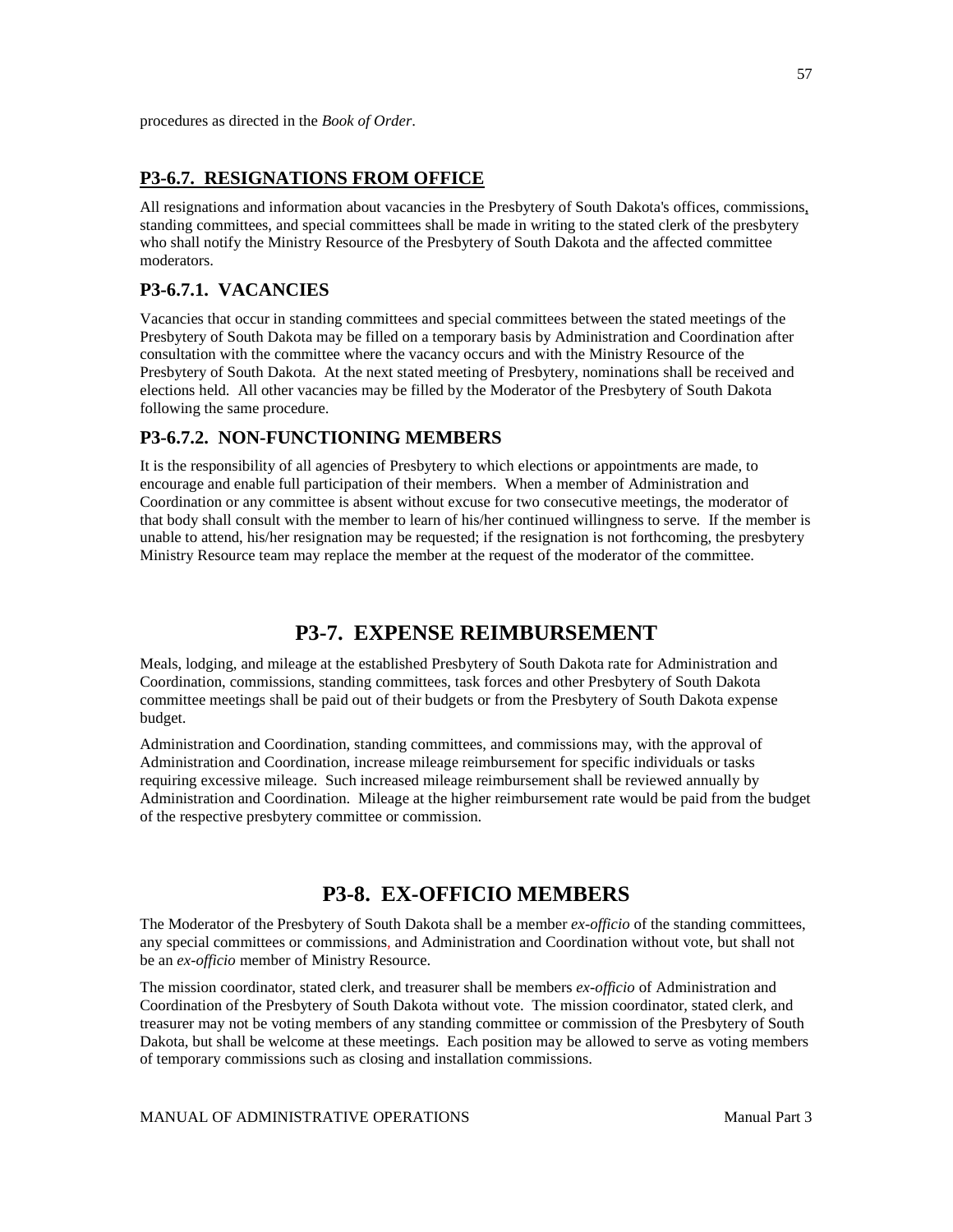# **P3-8.1. PRESBYTERY REPRESENTATIVES TO SYNOD**

Presbytery representatives elected to Synod and Synod committees shall serve ex-officio and without vote on the corresponding Presbytery entity.

# **P3-8.2. PRESBYTERY REPRESENTATIVES TO GENERAL ASSEMBLY**

Presbytery representatives elected to General Assembly Mission Council and/or committees shall serve exofficio and without vote on the corresponding Presbytery entity.

# **P3-9. COMMITTEE POLICIES**

# **P3-9.1. CONGREGATIONAL AND PASTORAL CARE POLICIES**

## **P3-9.1.1. Affirmative Action/Equal Employment Opportunity Policies**

This policy is addressed in the "Congregational and Pastoral Care Handbook."

## **P3-9.1.2. Emergency Loans and Grants for Teaching Elders and Surviving Spouses**

In accordance with Presbytery actions on November 14, 1975, a Teaching Elder's or Surviving Spouse's **Emergency Fund is maintained**. Congregational and Pastoral Care budgets \$1000 each year in the Teaching Elder's or Surviving Spouse's Emergency Account (# 5430-02). Unused budgeted funds at the end of the year will be transferred to the Teaching Elder's or Surviving Spouse's Emergency Fund (account  $\# 2209-02$ ) to be accumulated up to \$5,000.

Any single loan from the Teaching Elder's or Surviving Spouse's Emergency Fund (account number 5430- 01) shall have a \$1,000 maximum, and the total loaned from the fund shall not exceed \$5,000.

The policy for the use of the fund shall be to meet emergency financial needs of teaching elders or surviving spouses through direct loans or grants. A need is an emergency that affects adversely the personal welfare, well-being or ministry of the person involved and cannot be reasonably met in any other way, including a privately made commercial or personal loan.

**Loan applications**, including schedules for repayment, shall be in writing If the loan is not repaid in one year following the date of contract, interest will be attached to the loan at the rate of 3% per annum on the remaining balance at the time of the loan's anniversary date. Loans shall be repaid to the presbytery before a call to another presbytery is approved.

• Emergency grant applications shall also be in writing and may be made only in serious hardship situations when, in the opinion of those approving the grant, it is the only effective way of helping a teaching elder or surviving spouse resolve a financial crisis.

Approval shall be the responsibility of Congregational and Pastoral Care (between meetings it shall be the responsibility of the Moderator of Congregational and Pastoral Care).

## **P3-9.1.3. Guaranteed Pension Dues**

In order to maintain the full protection afforded by the Benefits Plan of the Presbyterian Church (U.S.A.) to all teaching elder members of the presbytery who are participating in the plan and all lay employees serving employing organizations within the bounds of Presbytery and participating in the plan, the Presbytery of South Dakota guarantees to the Board of Pensions the payment of the full requisite dues becoming due and payable on and after June 18, 1988 and until the action is canceled.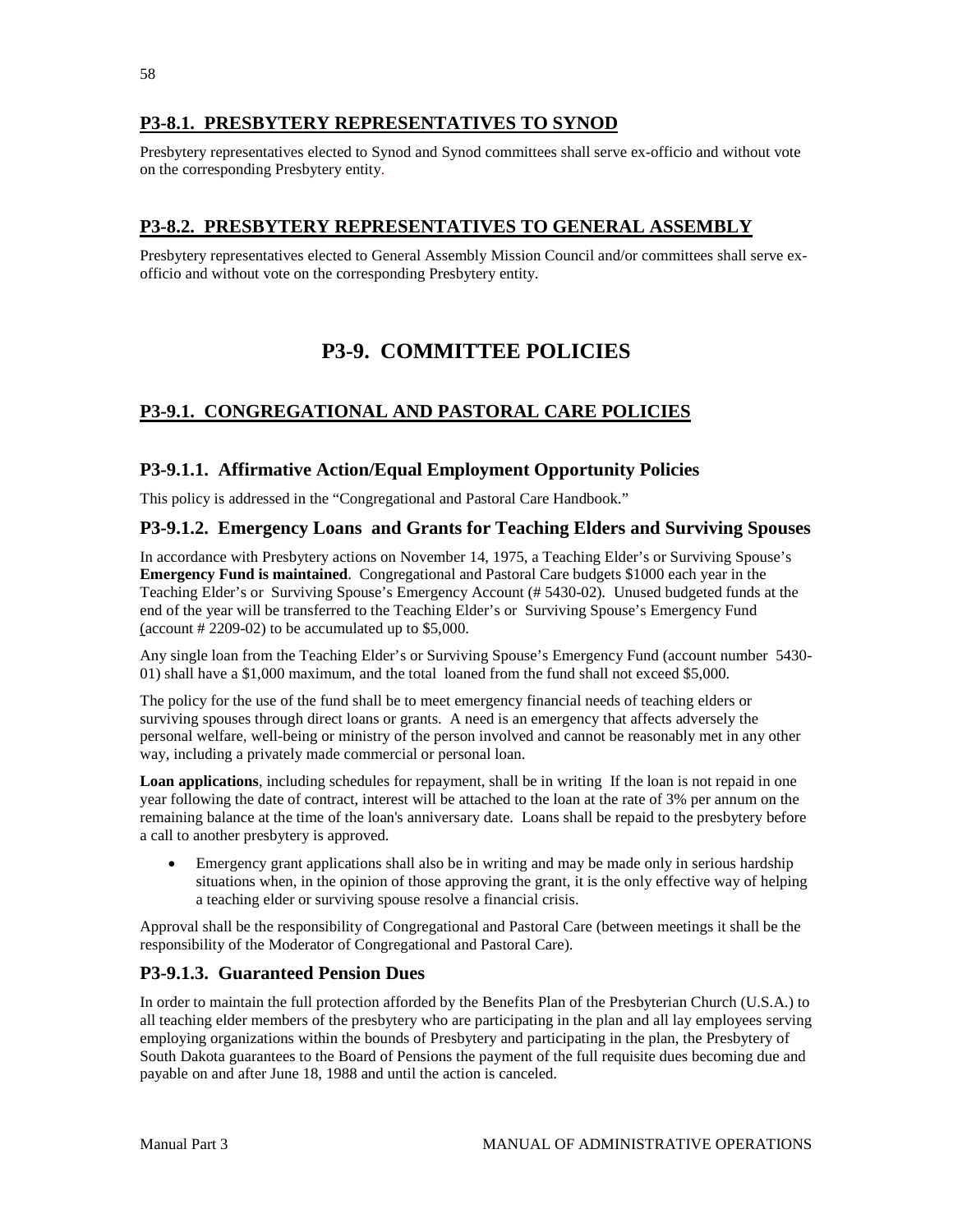Should the full requisite dues not be paid when due, by or on behalf of any such member, such dues, plus interest and servicing costs, shall become the obligation of this presbytery, and the presbytery shall remit the same to the Board of Pensions when billed, which bill normally shall be rendered for the requisite dues which have been delinquent for ninety days or more.

## **P3-9.1.4. Seminary Debt Assistance Program**

Presbytery voted to participate in the Seminary Debt Assistance Program (6/7/2002) and adopted the following policies:

- 1. Debt level of seminary students should be no more than 40% of the latest available church median salary.
- 2. Every seminary student must attend a Financial Planning Seminar (Fiscal Fitness Workshop) offered by the Board of Pensions.

## **P3-9.1.5. Privacy Rights and Confidentiality**

Privacy Rights and Confidentiality in the Calling of a Pastor and in Search Processes for Other Leaders

#### A. PURPOSE

The purpose is to permit a search committee to fulfill its need for information and at the same time respect the right of privacy and confidentiality of candidates. It is the responsibility of every person in the search process to maintain the privacy and confidentiality of information. Consideration needs to be given as to who needs to know and who has a right to know.

#### B. DEFINITIONS

1. Privacy is freedom from interference, opportunity to grow, liberty to control what others know about oneself....(Synod guidelines IV)

2. Confidentiality is an act of trust, based upon faith in others. It is the right to entrust or commit to another or others the secret and intimate knowledge, with complete reliance on the fidelity and integrity of that other or others to maintain silence concerning it. (Synod guidelines V)

 3. Publishers any person or persons providing information concerning candidates to search committees.... (Synod guidelines VI.B.2.)

 4. Receivers those persons or agencies who receive information about a candidate....(Synod guidelines VI.B.5.)

If needed, a copy of Synod's guidelines approved June 8-10, 1982, is available from the presbytery's stated clerk

### **P3-9.1.6. Policy Regarding Sexual Misconduct by Those Involved in Ministry**

Adopted by the Committee on Ministry 1/18/93 Revisions Approved by the Committee on Ministry 5/3/93 & 9/30/93 Adopted by Presbytery 6/94 Revisions Approved by the Committee on Ministry 9/26/97 Revisions Approved by Presbytery Revisions Approved by Presbytery 6/26/98

#### SECTION I: INTRODUCTION

This policy statement is based upon our understanding of Jesus Christ as the Head of the Church (*Book of Order* F-1.0201), the Scriptures as the unique and authoritative witness to Jesus Christ in the Church universal, and God's Word to us and the creeds and confessions of *The Book of Confessions* as standards subordinate to the authority of Jesus Christ and the Scriptures (*Book of Order*) F-2.02)

SECTION II: POLICY STATEMENT

MANUAL OF ADMINISTRATIVE OPERATIONS **Manual Part 3**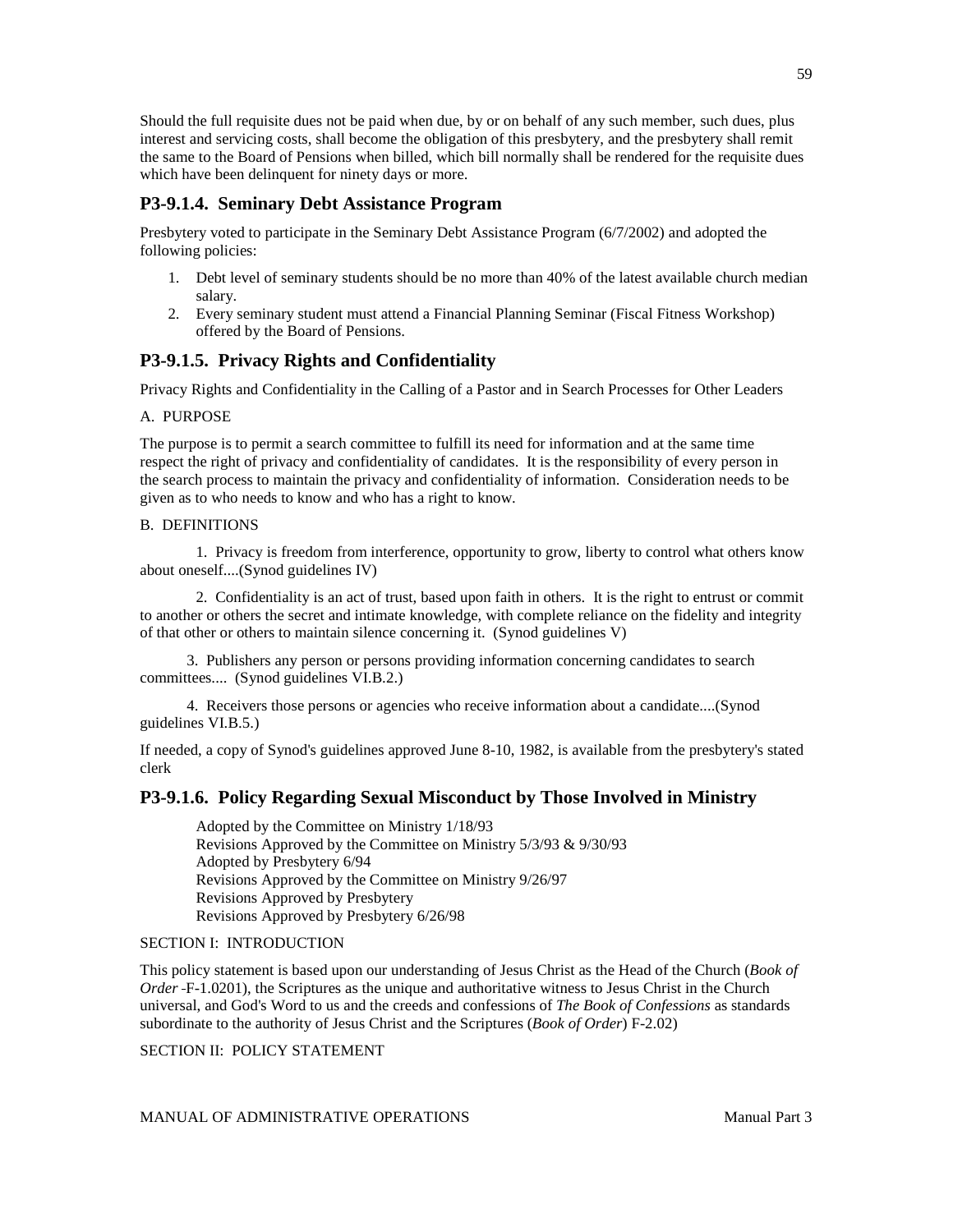It is the policy of the Presbytery of South Dakota that all members, officers, non-member employees, and volunteers of governing bodies and entities of the presbytery are to maintain the integrity of ministerial, employment, and professional relationships at all times. Sexual misconduct is not only a violation of the principles set forth in Scripture, but also of these relationships and is never permissible.

### SECTION III: SCOPE OF THIS POLICY

This policy applies to the members, non-member employees, officers, and volunteers of the Presbytery of South Dakota and is commended to the sessions of the presbytery to use as a guide for developing their own local policies. In implementing local policies, the Presbytery's Response Coordination Team (RCT) will be available, upon formal request by a session, to assist that session in its response to allegations of sexual misconduct.

#### SECTION IV: PURPOSE

The purposes of this policy are:

A. To prevent and eliminate sexual misconduct within the presbytery. This includes establishing a safe environment and lines of accountability.

B. To provide clear procedures for effective pastoral response to written allegations of sexual misconduct within the presbytery, thus assuring care and support for all persons and congregations concerned.

C. To provide oversight into the processes and actions which are taken in response to written allegations of sexual misconduct.

D. To promote healing of all persons and congregations when sexual misconduct has been alleged or occurred.

#### SECTION V: DEFINITIONS

This policy relates to all people who fall under its scope: all ages, of both genders, ordained and nonordained, members, staff, committee members and other representatives of the Presbytery of South Dakota, who minister in the name of Jesus Christ in and for the Presbyterian Church (U.S.A.).

[Note: Because of jurisdictional concerns, this presbytery policy will ordinarily apply directly only to those who are members of the Presbyterian Church (U.S.A.) and members of the Presbytery of South Dakota. Criminal or civil issues must be dealt with according to state law.]

### *Sexual Misconduct*

The following descriptive definition of Sexual Misconduct from the *Book of Order* is operative for this policy (D-10.0401c):

Sexual abuse of another person is any offense involving sexual conduct in relation to:

(1) any person under the age of eighteen years or anyone over the age of eighteen without the mental capacity to consent; or

(2) any person when the conduct includes force, threat, coercion, intimidation, or misuse of office or position.

These definitions are not meant to restrict church professionals from having normal social or marital relationships.

### SECTION VI: RESPONSE COORDINATION TEAM (RCT)

#### A. DEFINITION

 A Response Coordination Team shall be nominated by the presbytery's Ministry Resource team in consultation with Congregational and Pastoral Care elected by the presbytery. Its purpose is to coordinate the presbytery's response to allegations of sexual misconduct. It shall not deal directly with the needs of persons and groups affected by such allegations. The RCT is to assist the presbytery officers, committees,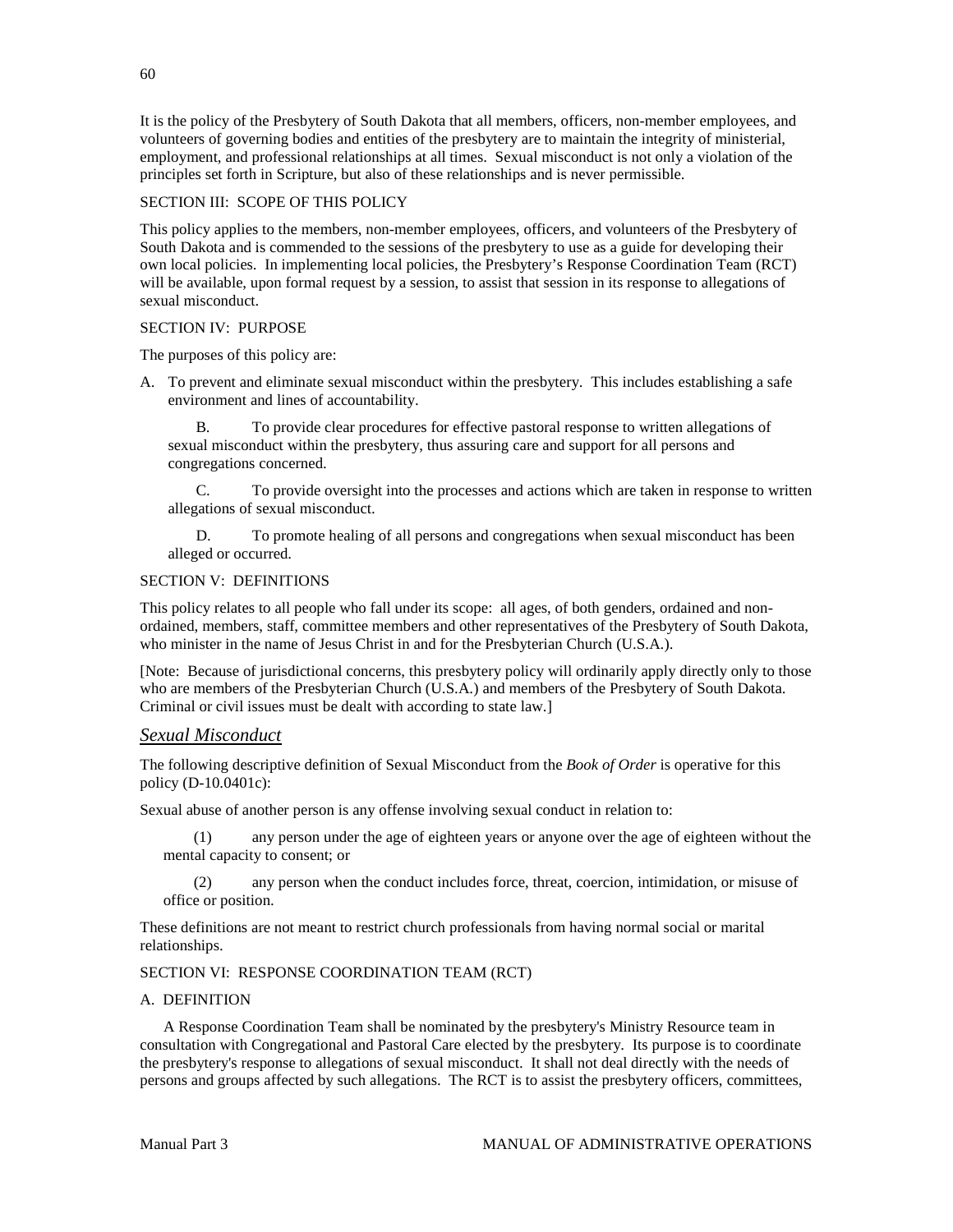and staff in responding to allegations of sexual misconduct and will be available to assist a local session when the session has voted to request assistance.

The response coordination team shall consist of six members divided into three classes, each serving threeyear terms with one class elected each year, without term limits. One member shall be designated as the moderator by Congregational and Pastoral Care.

#### B. COMPOSITION OF THE RCT

The RCT shall consist of those persons who are in good standing in the community of faith, demonstrate Christian maturity, and possess one or more of the following skills or experience, so that the combined group does incorporate these areas of knowledge and practice:

- 1. Christian counseling
- 2. Understanding of group dynamics and healthy systems
- 3. A survivor's advocate (child or adult)

 4. Legal know-how (with experience in sexual harassment or abuse cases, domestic law, and criminal proceedings)

- 5. Conflict resolution, particularly in a religious community setting
- 6. Insurance and risk management
- 7. Personnel management and training

All elected members of the RCT shall be members of the Presbyterian Church (U.S.A.), shall be familiar with our constitution, policies, and procedures, particularly in the area of sexual misconduct. When consultants with particular expertise are needed, they do not need to be members of the Presbyterian Church (U.S.A.).

- C. ROLE
	- 1. Consultative. In response to allegations of sexual misconduct, the RCT, as a part of its coordinative function, shall consult with appropriate staff, officers, and committees of the presbytery concerning appropriate ways to meet the needs that arise in the context of a sexual misconduct case and to delegate tasks to meet these responsibilities. The RCT shall work in a consultative manner with a local session when requested to do so by that local session.

2. Training. The RCT shall provide or arrange to provide training for persons serving on entities of the Presbytery of South Dakota and for local sessions when requested to do so to perform the tasks listed below which may need to be addressed by the governing body:

- a. Required Reporting
	- (1) To insurance carriers
	- (2) To appropriate local, state, or federal authorities, if the allegations involve the abuse of a minor or other criminal behavior.
- b. Contact with the complainant and/or complainant's family
	- (1) Meeting their needs (e.g. counseling, advocacy)
	- (2) Interviews in relation to the investigation
- c. Contact with the respondent and respondent's family
	- (1) Meeting their needs (e.g. counseling, advocacy)
	- (2) Interviews in relation to the investigation

d. Contact with the session and congregation (if a congregation is involved). Based upon the need-to-know decisions, in order to help the session and congregation to be faithful and to heal.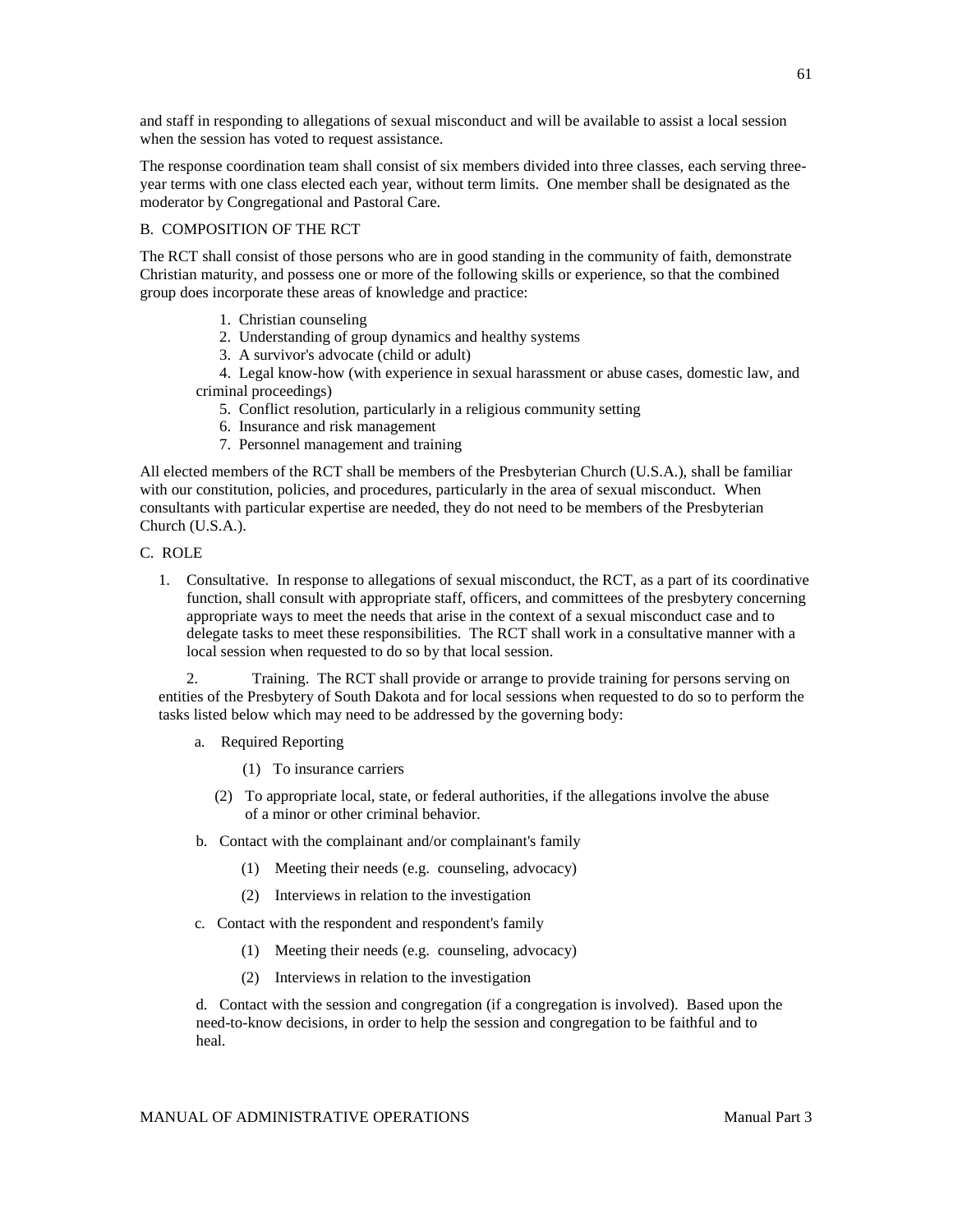- e. Contact with others affected (This may include other persons in the presbytery or an agency.)
- f. Contact with the media
- g. Make sure appropriate legal counsel is consulted
- 3. Prevention. The RCT shall provide or arrange to provide

a. A variety of methods by which teaching elders, ruling elders, and lay people, as well as Presbytery officers, leaders, commissions, sessions, committees, and other entities can create a healthy and safe environment for ministry and mission.

- b. Evaluation of processes, training, and methods of prevention.
- c. Distribution of this policy.

Copies of this policy shall be distributed to all members, Presbytery employees, clerks of session, and entity officers, and shall be available to all church members. It is intended for use by church members, church officers, employees, and volunteers. The policy shall be made available to persons who accuse others of misconduct, including those who are or who claim to be victims of sexual misconduct and their families. The policy will be available to those serving on special investigative or disciplinary committees, Congregational and Pastoral Care members, and Response Coordination Team, and others.

Upon receipt of this policy, teaching elders and Presbytery employees must sign a written acknowledgment of receipt. This acknowledgment shall be kept in the person's personnel file. Local congregations will want to develop a procedure to ensure that appropriate people receive a copy of this policy.

### SECTION VII: HOW ALLEGATIONS WILL BE PROCESSED

The complaint process begins as a written allegation submitted to the Stated Clerk. Thereafter, the process continues as described in the D (Discipline) section of the *Book of Order*.

## **P3-9.1.7. Shared Pastor Program**

The Presbytery of South Dakota has established a Shared Pastor Program.

Some congregations have endured vacant pulpits for many years. Even the most basic pastoral care in these congregations is often overlooked. Session meetings are sporadic, calling is non-existent, sacraments may not be observed in proper fashion. Very little consistent denominational interaction takes place.

We have other small congregations that have entered into working relationships through federation, union, yoked agreements with other denominations. While some pastoral care may be offered, in many instances very few ties are maintained with the Presbytery of South Dakota.

The realities of geography and of changing economic and population dynamics are threatening many of our present working arrangements within our denomination.

To deal with the problems that many of our small congregations face, the Presbytery of South Dakota has established a pastor sharing program. Involvement in this program is available to interested teaching elders on the roll of the Presbytery of South Dakota. It is for those pastors who have the time and the sensitivity to devote a day, or a few days, per month assisting small congregations in worship, sacraments, calling, leadership and program development. A willingness to be involved has to be evident from congregations holding calls to pastors interested in participating in the program. The congregations requesting assistance will mutually agree with the pastor's congregation upon the amount of involvement they would receive. Such involvement will not mandate additional expense to the pastor's congregation or to the pastor.

The potential exists for congregations presently served by other denominations to be more active in the Presbytery of South Dakota. Periodic visits, worship services, participation at special occasions by a shared pastor can bring about greater involvement on the part of many of our congregations that have long been absent from the activities of the Presbytery of South Dakota.

Congregations temporarily without pastors may request a shared pastor for the transition between pastors.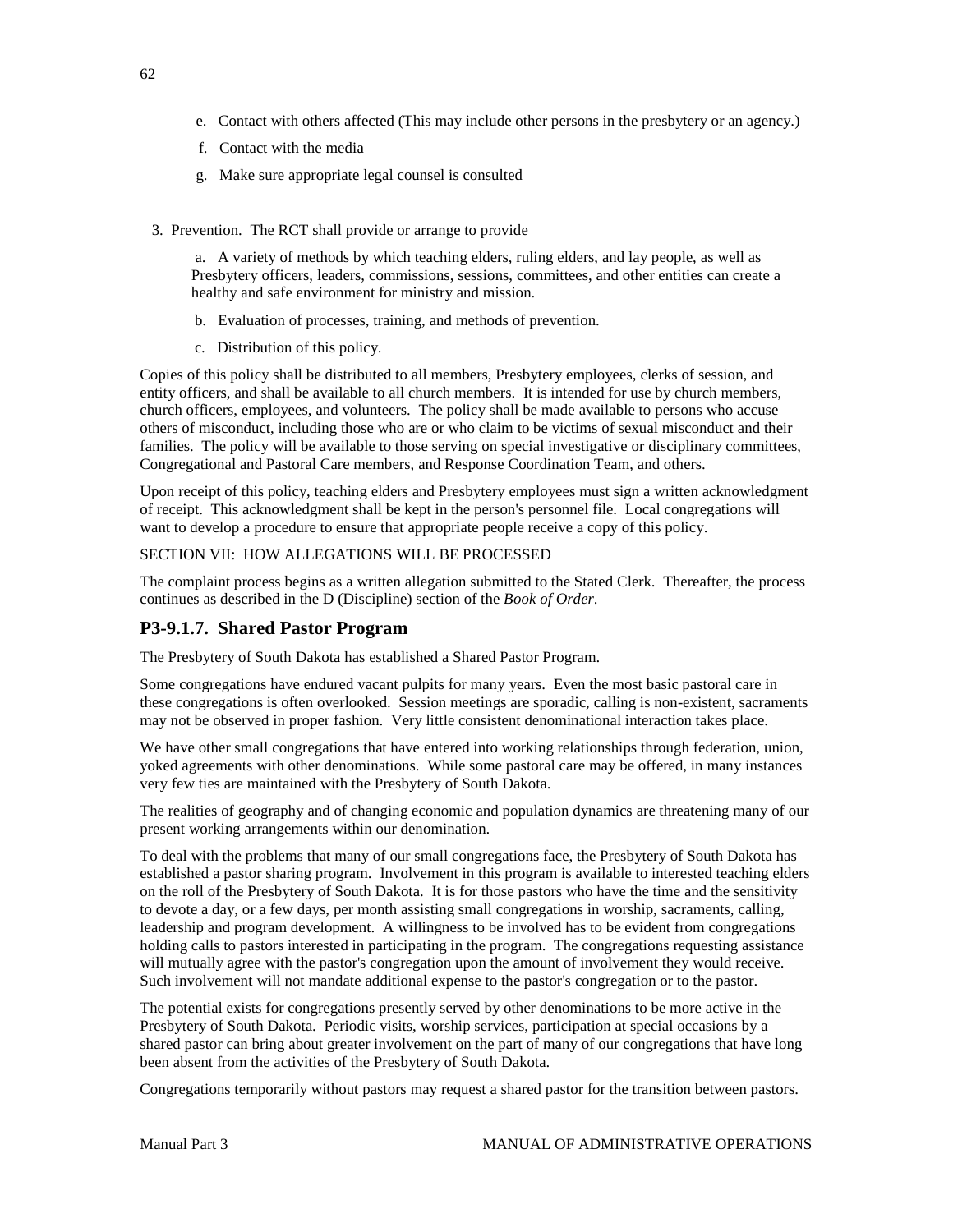For the most part, involvement is voluntary. However, the Presbytery of South Dakota may deem involvement necessary for the health of some of our congregations now basically inactive in the life of the Church.

# **P3-9.1.8. Presbytery Service of Teaching Elders**

It is expected that a full-time teaching elder will be available for at least one presbytery assignment and will be free to perform this and other responsibilities as a presbyter.

# **P3-9.1.9. Session Moderators**

When a congregation is without an installed pastor, Presbytery shall ordinarily appoint a teaching elder who is a member of the Presbytery of South Dakota or a commissioned ruling elder to moderate the session of that congregation. Presbytery may decide it is in the congregation's best interest for the session to be moderated by a trained ruling elder from another congregation in which case, that ruling elder would become a temporary member of Presbytery while he/she serves in this capacity. If a minister from another Christian denomination has been examined and approved to serve as a temporary supply for a congregation and a temporary member of Presbytery, that minister may be approved to moderate the session of that particular congregation.

## **Moderating a Session (G-3.0104)**

If an installed pastor is unable to moderate a session meeting, the installed pastor shall invite another teaching elder who is a member of Presbytery to moderate or a current member of Congregational and Pastoral Care who is not a member of the congregation. In an emergency, the moderator may appoint a ruling elder to moderate.

# **P3-9.1.10. Honoraria**

Honoraria for pulpit supply shall be \$50-\$100 plus mileage at the current IRS rate. Honoraria for moderating session and congregational meetings shall be \$50 plus mileage at the current IRS rate.

# **P3-9.1.11. Minimum Terms of Call**

A call to a full-time teaching elder shall provide the following minimum terms:

A. Effective Salary:

- 1. The Presbytery of South Dakota's minimum cash salary is \$30,000-- some portion of which may be redirected by the pastor with the agreement of the congregation and the presbytery to provide additional funding for other aspects of effective salary.
- 2. A suitable house with utilities or adequate housing allowance to provide for the teaching elder's specific requirements. Housing allowance for those living in a manse shall be not less than 30% of the minimum effective salary, effective January 1, 2007. (10/27/06)
- B. Expenses reimbursed by voucher:
	- 1. Adequate travel compensation in the form of vouchered mileage payment at the recommended IRS rate of reimbursement, a leased car, or such compensation as will meet the specific parish requirements;
	- 2. An allowance for professional expenses such as office expense, books, and study leave;

### C. Other:

- 1. Requisite percent pension dues payment on the teaching elder's salary as required by the Board of Pensions;
- 2. At least four weeks' vacation per year;
- 3. At least two weeks' study leave per year;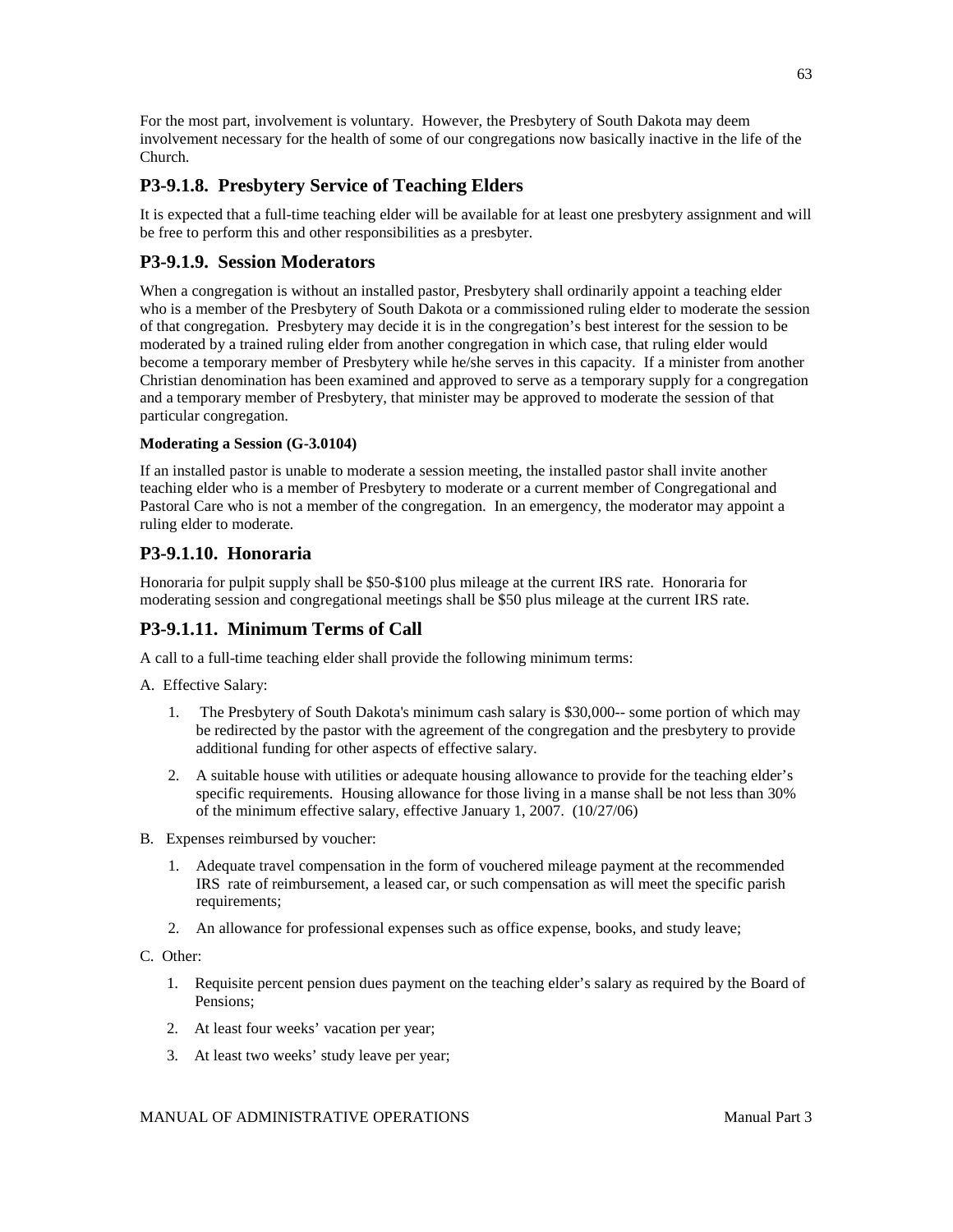4. An annual review of the effectiveness of ministry and adequacy of remuneration. (This review shall also be made in cases where a teaching elder is called within the preceding year.)

Congregational and Pastoral Care (CPC) shall recommend at each June Presbytery meeting salary recommendations for the next year.

A description of the Presbytery of South Dakota's plan for the integration of the teaching elders into the life and work of the Presbytery of South Dakota (*Book of Order* G-3.0301a and G-3.0303c) shall be developed.

## **P3-9.1.12. Part-Time Teaching Elders**

Salary for part-time teaching elders of the Presbytery of South Dakota shall be proportionate to that of fulltime based on time employed.

## **P3-9.1.13. Non-Presbyterians Serving Presbyterian Congregations**

Non-Presbyterian clergy/student pastors and ruling elder commissioners from the congregations being served shall be expected to participate regularly in the Presbytery of South Dakota meetings as a condition of their employment.

## **P3-9.1.14. Parish Definitions**

The following definitions are to be accepted and implemented by the Presbytery of South Dakota:

- A. Yoked Parish: Two or more congregations that agree to share the services of a pastor and extend one joint call.
- B. Two-Or-More-Point Parish: Two or more congregations that agree to share the services of a pastor each extending a call.

## **P3-9.1.15. Dissolving Pastoral Relationships in Multiple Church Parishes**

The Presbytery of South Dakota shall ordinarily not dissolve the pastoral relationship separately of one point of a yoked parish or two-or-more-point parish.

**Procedure for Receiving Pastors from Denominations Not in Correspondence with the Presbyterian Church (U.S.A.)—**See Congregational and Pastoral Care Handbook, "Ministers of Other Denominations."

### **P3-9.1.16. Process to be Followed from Dissolution to Installation of Pastors**

See Congregational and Pastoral Care Handbook, "Procedures."

## **P3-9.1.17. Sabbatical Leave Policy for Teaching Elders in South Dakota Presbytery (2/22/2008)**

### POLICY STATEMENT

The Presbytery of South Dakota recommends to the sessions of its congregations that teaching elders be granted a compensated sabbatical of at least three (3) months after six (6) years of service to an individual congregation.

#### RATIONALE

A sabbatical will enable the teaching elder to be renewed through the vital pursuit of continuing education, extended time spent in spiritual formation, and fresh mentoring by respected teachers. A sabbatical enables a teaching elder to return to the responsibilities of the congregation with new energy, spiritual vision and effectiveness.

#### CONGREGATIONAL AND PASTORAL CARE RESPONSIBILITIES

- 1. Review the sabbatical timetable and usage plan as submitted by the teaching elder,
- 2. Serve as mediator in any concerns of session or teaching elder relative to the sabbatical, and
- 3. Determine who will moderate the session in the teaching elder's absence.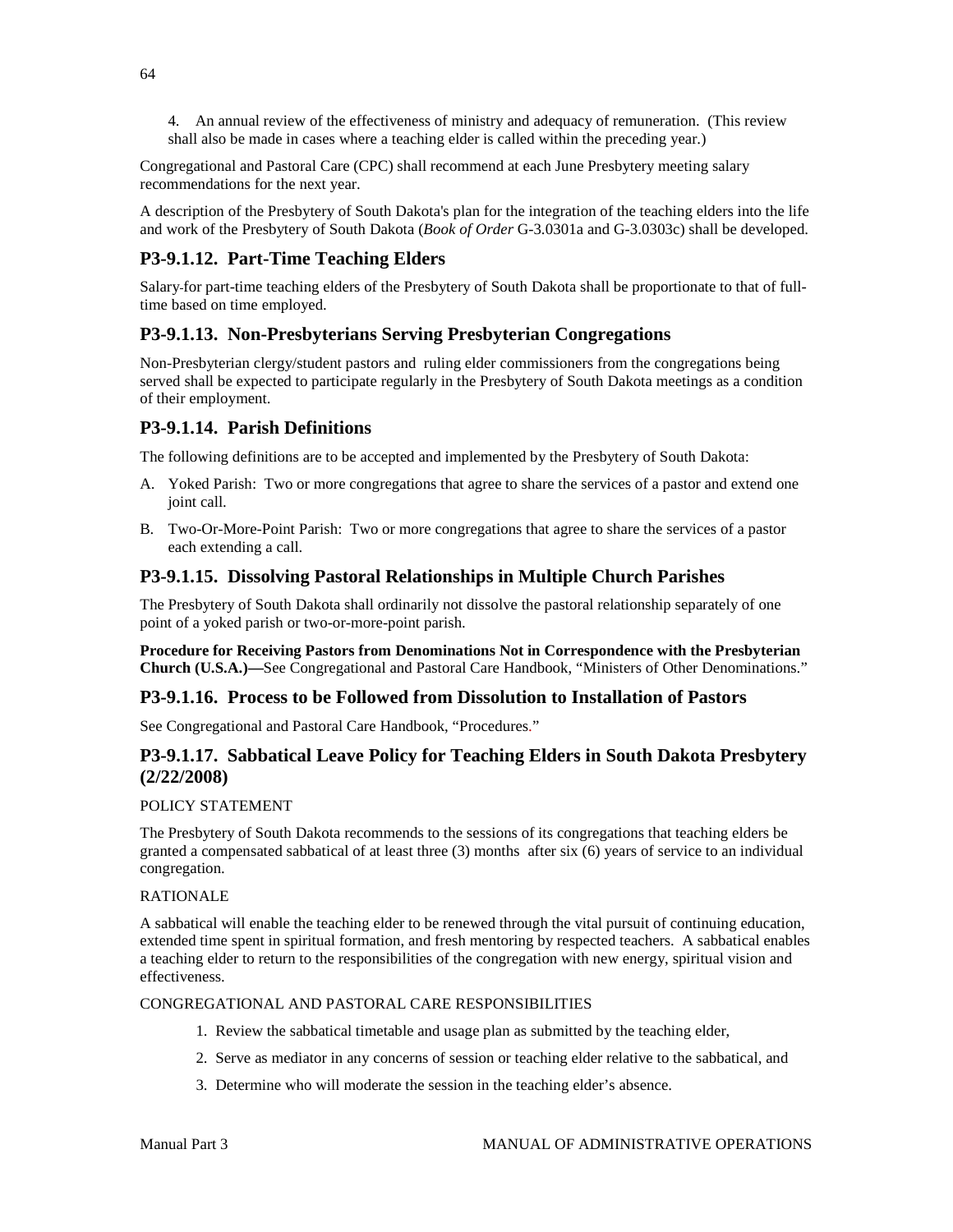#### MINISTER RESPONSIBILITIES

1. Bring the sabbatical proposal before the session, at least in outline form, a minimum of six months before the intended commencement of the sabbatical,

2. Secure the approval of the session for the sabbatical proposal and work out the necessary coverage of pastoral and pulpit responsibilities,

3. Assure the session of continued service to the church for at least one full year from the conclusion of the sabbatical,

4. Bring up to date all pending responsibilities as determined in consultation with the session before departing on the sabbatical,

5. Submit to Congregational and Pastoral Care in writing the sabbatical timetable and outline of plan, and

6. Upon return, present an overview of the sabbatical experience to the session and the Committee on Ministry.

#### SESSION RESPONSIBILITIES

1. Receive "for approval" the teaching elder's proposal for a sabbatical, at least six (6) months in advance of the intended commencement of the sabbatical,

2. Continue terms of call commitments to the teaching elder during sabbatical leave,

3. Communicate to the congregation the importance and values to the congregation of a sabbatical, and

4. Request a written overview of the sabbatical from the teaching elder upon return.

#### ADDITIONAL RESPONSIBILIITES/INFORMATION

If agreed upon by session and the teaching elder, the sabbatical might be combined with study leave for extended graduate study.

### **P3-9.1.18 Criteria for Continuing Members of Presbytery (2/22/2008)**

**Criteria for Validated Ministries of Active Members**

**Criteria for Members-at-Large**

### **BACKGROUND**

Criteria for Ministry of Continuing Members

A presbytery shall determine the teaching elders who shall be continuing members. In making this determination, the presbytery shall be guided by written criteria developed by the presbytery for validation of ministries within its bounds. These criteria shall be based upon the description of the nature of ordained office found in G-2.01 and G-2.05 and the following standards:

a. The ministry of continuing members shall be in demonstrable conformity with the mission of God's people in the world as set forth in Holy Scripture, the *Book of Confessions,* and the *Book of Order.*

b. The ministry shall be one that serves others, aids others, and enables the ministries of others.

c. The ministry shall give evidence of theologically informed fidelity to God's Word. This will normally require the Master of Divinity degree or its equivalent and the completion of the requirements for ordination set forth in G-2.0607.

d. The ministry shall be carried on in accountability for its character and conduct to the presbytery and to organizations, agencies, and institutions.

e. The ministry shall include responsible participation in the deliberations and work of the presbytery and in the worship and service of a congregation.

**Continuing Members**: The teaching elders who are continuing members of a presbytery of the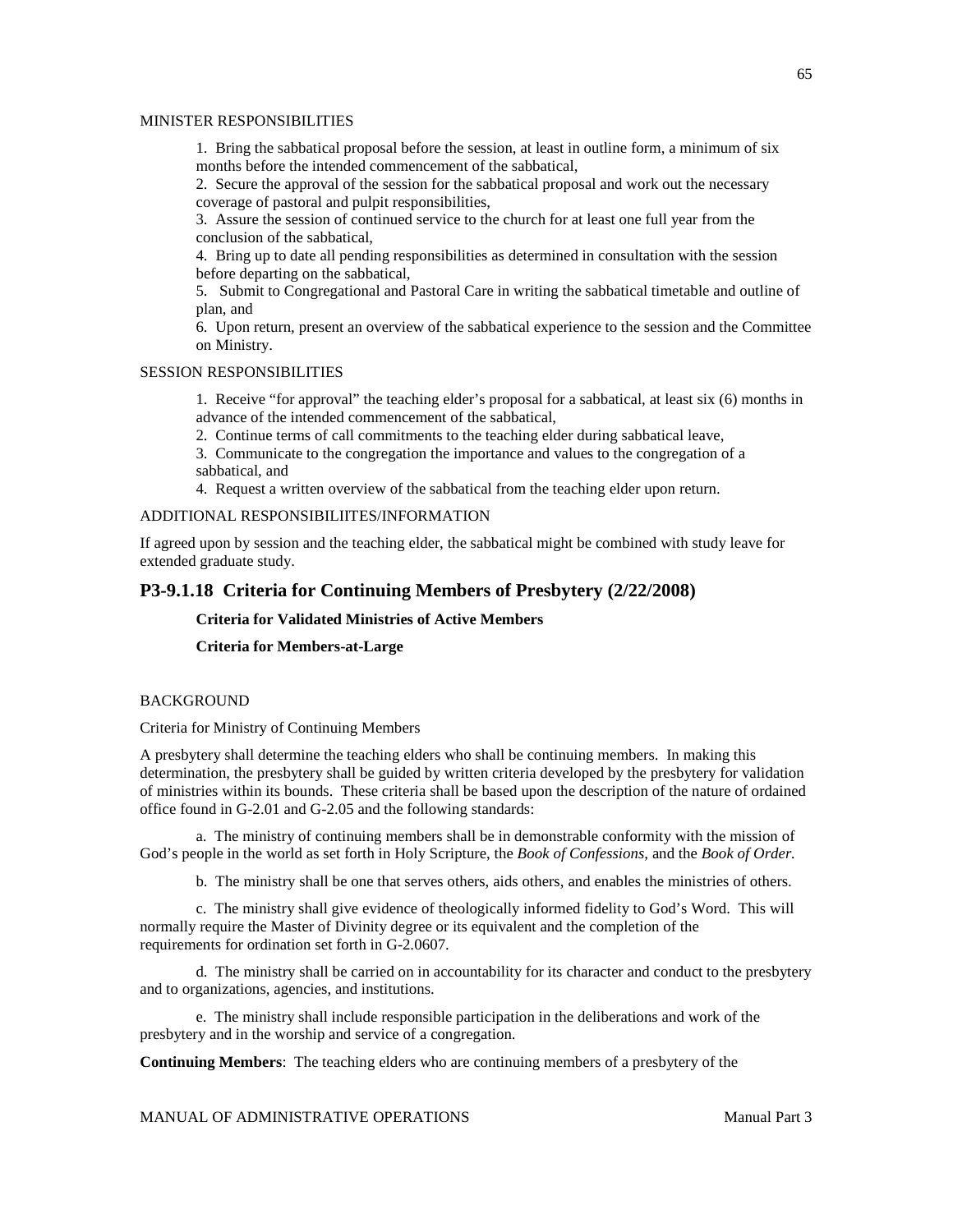Presbyterian Church (U.S.A.) include active members, members-at-large, and Honorably Retired (G-2.0503).

## *Criteria for Validated Ministries—Active Members*

G-2.0503a. An active member is a teaching elder who has been admitted to the presbytery in accordance with G-3.0306 and is now engaged in ministry that complies with all the criteria in G-2.0502 and G-2.0503a without exception.

The Presbytery of South Dakota adopts the following criteria for validation of ministries within the bounds of the presbytery. These criteria are based upon the description of the nature of ordained office found in G-2.-01 and G-2.05 and the following standards (G-2.0503a):

a. The ministry of continuing members shall be in demonstrable conformity with the mission of God's people in the world as set forth in Holy Scripture, the *Book of Confessions*, and the *Book of Order* of this denomination. An active member will be engaged in one of the following:

- A validated ministry within a congregation of the presbytery, that is, pastor, co-pastor, associate pastor, designated pastor, designated associate pastor, stated supply, temporary supply, interim pastor, interim associate pastor, or organizing pastor (G-2.504a, G-2.0504, G-2.0504b);
- A validated ministry in other service to the Presbyterian Church (U.S.A.) as
	- 1. Staff member of a presbytery, a synod, or the General Assembly
	- 2. Staff member of an organization sponsored by and under the authority of a presbytery, a synod, or the General Assembly
	- 3. Staff member of an organization sponsored by a council of the Presbyterian Church (U.S.A.) and one or more other denominations such as a federated congregation, a specialized ministry, an administrative office, or an interdenominational agency
- A mission/ministry project validated by a presbytery, a synod, or the General Assembly such as schools, day-care projects, chaplaincies, and pastoral care, pastoral counseling and pastoral education services, and health care facilities and services;
- A ministry in other service of this church that is related by organization, accountability, or structure to councils, agencies, mission and ministry united or seminaries, and to international organizations such as councils of churches, CROP, or the Heifer Projects;
- A ministry beyond the jurisdiction of this church –such as nondenominational or other service, for instance organizations dealing with housing programs, the farm crisis, drug and alcohol addiction or marriage and family problems. In such cases
	- 1. The teaching elder requests permission of the presbytery to engage in such ministry;
	- 2. Congregational and Pastoral Care thoroughly reviews the proposed pastoral functions and makes a recommendation to Presbytery, and
	- 3. The presbytery grants its approval.
	- Honorably retired.

b. The ministry shall be one that serves others, aids others, and enables the ministries of others. The primary thrust of the work being validated is toward serving people and enabling them to serve other people, rather than the production of goods or of profits. In this way, the special gifts and training of the teaching elder can provide a theological perspective.

Secular work (such as farmer, teacher, physician, psychologist, nurse, etc.) will not be validated, even though others may be served. In the case of a tentmaker, a part-time ministry could be validated, but the secular work in which the person is engaged would not be validated.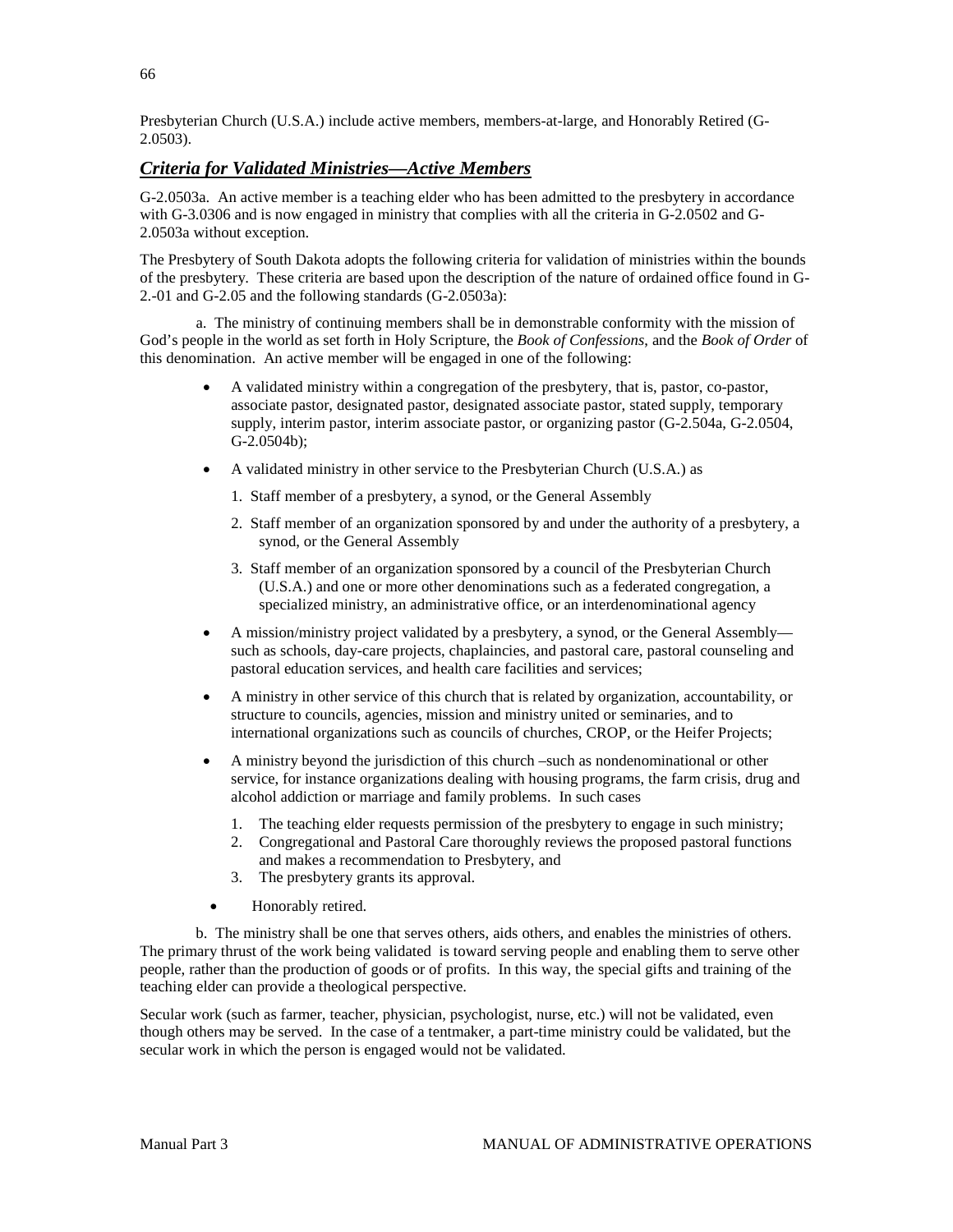c. The ministry shall give evidence of theologically informed fidelity to God's Word. This will normally require the Master of Divinity degree or its equivalent and the completion of the requirements for ordination set forth in G-2.0607.

The teaching elder seeking validation shall present her/himself and a statement of faith to the Congregational and Pastoral Care for examination. For validation to be granted, this examination shall determine:

- That the teaching elder's theology "adhere(s) to the essentials of the Reformed faith and polity as expressed in the *Book of Confessions* and the Form of Government." (G-2.0105)
- That the teaching elder's manner of life is a demonstration of the Christian gospel in the church and in the world (G-2.0104a).
- That the work provides opportunity for the active and effective use of the biblical and theological training that is required for ordination. Such work should provide opportunities to articulate and promote the Christian faith. If a proposed calling does not provide such opportunity, it will not normally be considered a validated ministry. (Note the burden of proof is on the teaching elder applying for validation.)

d. The ministry shall be carried on in accountability for its character and conduct to the presbytery and to the relevant organizations, agencies, and institutions.

The teaching elder shall demonstrate an adequate process of supervision and accountability for their ministry by the organization, agency, or institution within which they serve and/or present a plan for additional supervision by the presbytery. (It is the intention of the Presbytery of South Dakota that any teaching elder serving in a capacity that is not directly under the supervision of a PC(USA) council or agency has a clear process for supervision and accountability for their ministry, not just supervision of their employment. If supervision is not adequately provided within the employing organization, a separate or additional process will be established by the presbytery.

The teaching elder shall present acceptable and agreed-upon end results or activities for the work to be validated.

If the ministry is validated, the teaching elder shall annually report on her/his ministry through the normal report form supplied by Congregational and Pastoral Care . Not less than once every three years, accountability to Presbytery will involve a face-to-face review of the ministry. The presbytery will nor normally validate ministries for which there is no compensation .

e. The ministry shall include responsible participation in the deliberations and work of the presbytery and in the worship and service of a congregation.

In the Presbytery of South Dakota, it is expected that teaching elder members will be active in the work and life of the presbytery, including that they shall attend at least two of the three regular stated meetings each year and request to be excused for all absences. The Congregational and Pastoral Care Ministry will visit with active teaching elder members of Presbytery who live within the bounds of the presbytery when they do not meet those expectations.

Those in specialized ministries are also expected to participate regularly in the work and worship of a congregation of this Presbytery. Normally they will be expected to become a parish associate in a congregation of the presbytery by the conclusion of their first year in a validated ministry.

A report of participation in Presbytery and a congregation will be included in the annual report. Failure to observe these criteria may result in the validation not being continued.

f. **Sacrament Authorization**. Teaching elders working as evangelists, chaplains, and in other validated ministries may administer the Sacraments as approved when the validated ministry is approved. (G-3.0306)

If one or more of the above criteria cannot be met, the continuing member should ask to be designated as a member-at-large (G-2.0503b).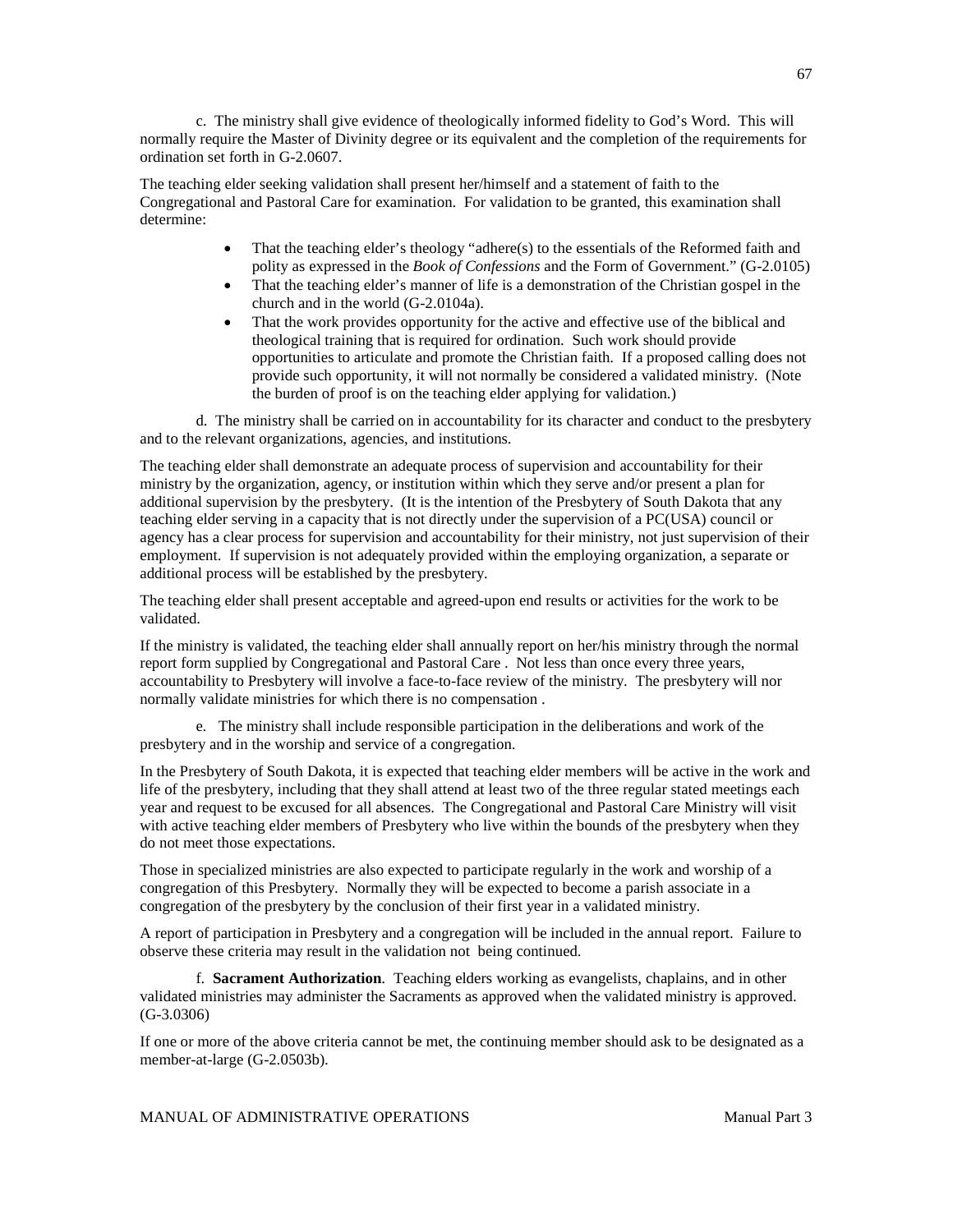# *Criteria for Members-At-Large*

G-2.0503b. A member-at-large is a teaching elder who previously has been admitted to the presbytery or another presbytery as an active member, and is now, without intentional abandonment of the exercise of ministry, no longer engaged in a ministry that complies with all the criteria in G-2.0503a. A teaching elder may be designated a member-at-large because he or she is limited in his or her ability to engage in a ministry fulfilling all the criteria for a validated ministry because of family responsibilities or other individual circumstances that presbytery recognizes as important. A member-at-large shall comply with as many of the criteria in G-2.0503 as possible and shall be encouraged to become a parish associate in a congregation. A member-at-large is entitled to take part in the meetings of the presbytery and to speak, vote, and hold office. The status of each member-at-large may be granted by the presbytery upon the teaching elder's application and shall be reviewed annually.

The following persons are eligible for at-large membership in the Presbytery of South Dakota:

a. A teaching elder who has been released from a former call and has not yet received a new call.

b. A teaching elder who is actively engaged in career counseling aimed at discerning whether to continue in a ministry requiring ordination as teaching elder.

c. A teaching elder who is limited in his or her ability to engage in a ministry that fulfills all the criteria for a validated ministry because of health, family conditions, or other individual circumstances which the presbytery recognizes as important.

The Presbytery of South Dakota adopts the following criteria for members-at-large of the presbytery who wish to remain in that category:

- a. The teaching elder continues to take part in the meetings of the presbytery and is available to serve on a committee, unless the condition(s) in "c" (above) preclude such activity.
- b. The teaching elder ordinarily will give evidence of actively pursuing a new call for a ministry that fulfills all the criteria for a validated ministry.
- c. The teaching elder will file an annual written report (using the recommended form) to the Congregational and Pastoral Care Ministry, which will review the report and recommend to the presbytery whether to continue the teaching elder as a member-at-large.
- d. If one or more of the above criteria cannot be met, the member-at-large should ask either to be dismissed to a congregation (G-2.0508) or be released from the exercise of ordained office (G-2.0507) until he or she receives a call to ministry that fulfills all the criteria for a validated ministry.

### *Implementation*

Congregational and Pastoral Care will distribute annually a report form to all teaching elder members of the presbytery (except those serving as installed pastors in congregations of the presbytery and those honorably retired teaching elders not engaged in continuing ministry). This will normally be done in the first week of August. Upon receipt, Congregational and Pastoral Care will review those reports to determine whether the current validations and designations of the teaching elders are to continue. Failure to submit a report may result in a denial of validation and/or a change in designation for the teaching elder. Congregational and Pastoral Care will make a full report on validations and designations to the first stated Presbytery meeting of the calendar year.

# **P3-9.1.19 Parish Associate Policy (March 6,2009)**

A parish associate is a teaching elder who serves in some validated ministry other than the local parish, or is a member-at-large, or is retired, but who wishes to maintain a relationship with a particular congregation(s) in keeping with ordination. A parish associate must be qualified to be a continuing member of the Presbytery of South Dakota.

The relationship shall be established upon nomination by the pastor, between the parish associate, the session, and the Presbytery of South Dakota through Congregational and Pastoral Care. The parish associate shall be responsible to the pastor, as head of staff, on an "as needed, as available" basis and with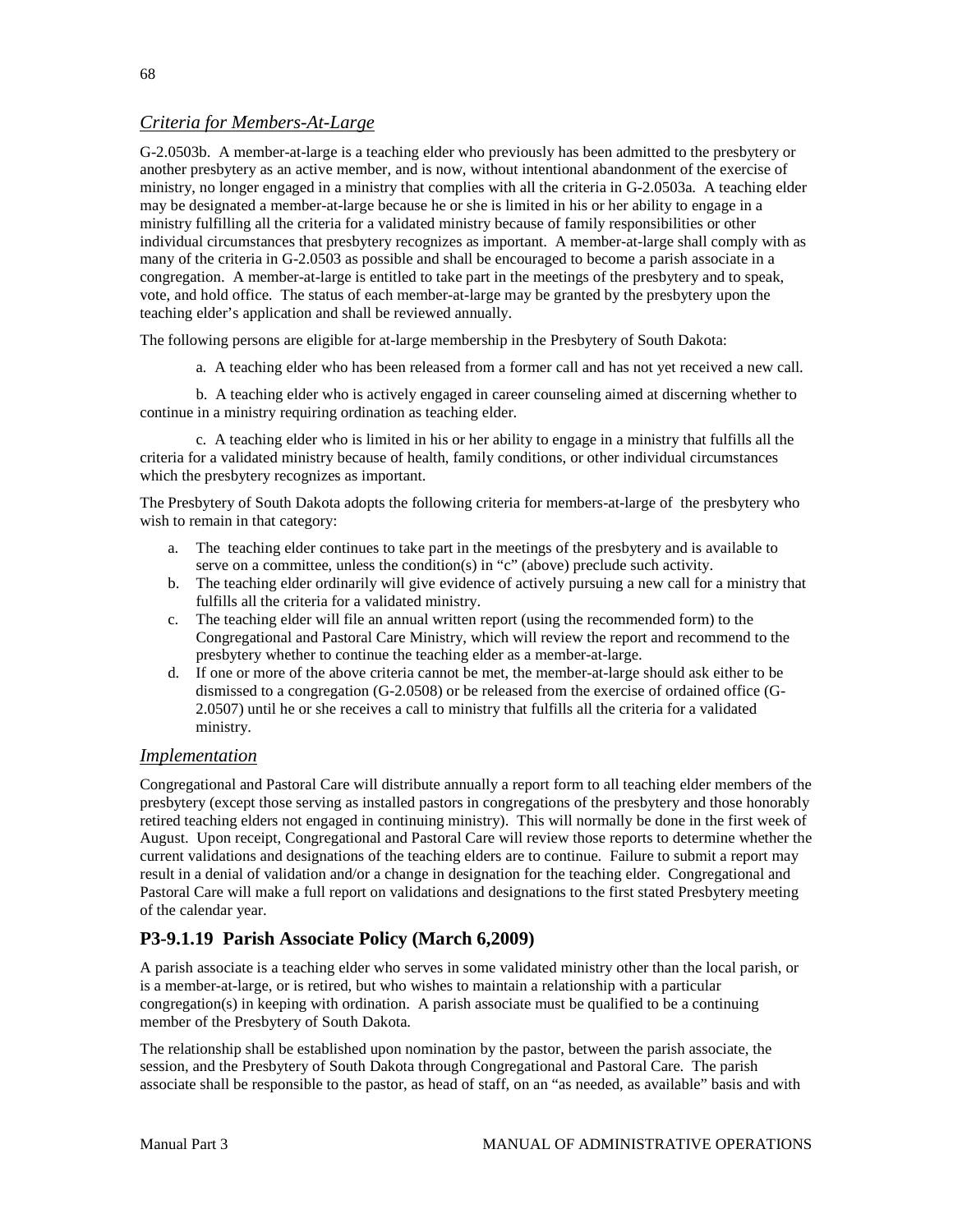or without remuneration.

The parish associate may not be called to be the next installed pastor or associate pastor of a congregation served as parish associate, unless at least six months have elapsed since the end of the parish associate relationship.

The Presbytery of South Dakota through its Congregational and Pastoral Care shall provide yearly oversight for parish associate relationships when validated ministries are assessed. The supervising pastor shall report to Congregational and Pastoral Care by September each year that the relationship with the parish associate still exists. If the relationship ceases to exist among the pastor, parish associate, and session, Congregational and Pastoral Care shall be notified immediately.

It is expected that good pastoral ethics be practiced in all relationships among pastor, session, parish associate, presbytery and other congregations. The agreement among the session, the parish associate and the Presbytery of South Dakota shall terminate when the call to the installed pastor is dissolved. The Presbytery of South Dakota reserves the right to dissolve the above-mentioned relationship upon the recommendation of its Congregational and Pastoral Care.

# **P3-9.2. MINISTRY RESOURCE**

# **P3-9.2.1. Election Schedule**

Officers of the Presbytery of South Dakota, members of Administration and Coordination, members and moderators of the standing committees, and representatives to agencies shall be elected at the annual meeting of the Presbytery of South Dakota.

Commissioners and alternates to General Assembly shall be elected biennially at the stated meeting in October.

Commissioners to Synod shall be elected at the stated meeting in October.

# *P3-9.2.2. Representative Membership*

Ordinarily Ministry Resource shall nominate and the Presbytery of South Dakota shall elect one-half congregational members and one-half teaching elders to its committees, except that an equal number of each of ruling elders (men and women) and teaching elders shall be nominated and elected to the council, Congregational and Pastoral Care, and committee on preparation for ministry.

## *P3-9.2.3 Geographic Representation*

In addition to the nomination and election of qualified persons to the various offices and committees, commissions, and as representatives of the Presbytery of South Dakota, the goal is to nominate and elect congregational members and teaching elders to achieve as equitable a distribution as possible geographically according to the size of the congregation and succession in office.

## *P3-9.2.4. Limitations*

Ordinarily a congregational member or teaching elder should be a voting member of only one standing committee at the same time.

## *P3-9.2.5. Commissioners to Synod and General Assembly*

A teaching elder shall be considered for nomination as a commissioner to Synod or General Assembly based on:

- A. The last time he/she was a commissioner for the Presbytery of South Dakota or another presbytery;
- B. The assignments accepted and faithfulness as a presbyter;
- C. His/her attendance at the stated meetings of the Presbytery of South Dakota.

# MANUAL OF ADMINISTRATIVE OPERATIONS **Manual Part 3**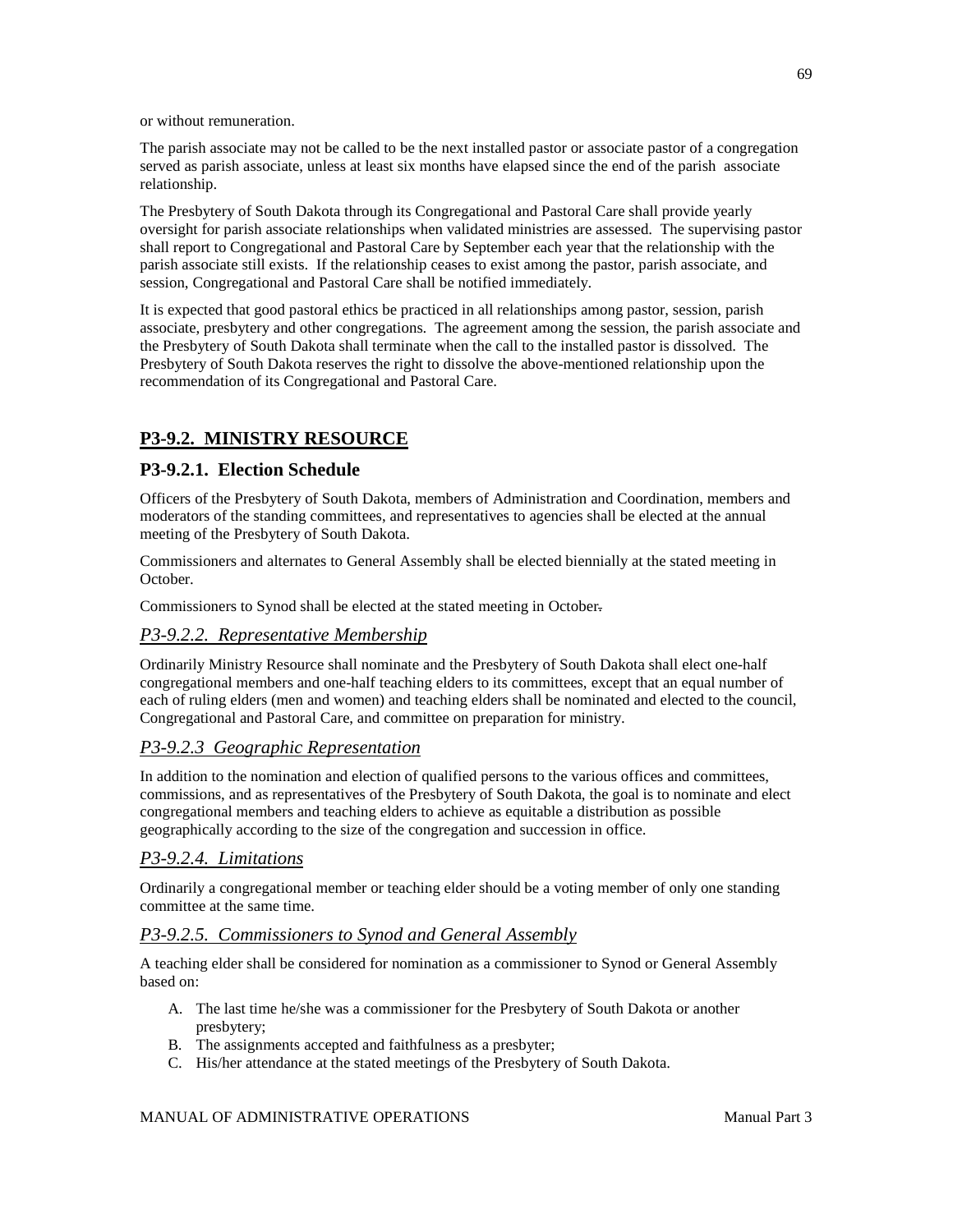A ruling elder shall be considered for nomination as a commissioner to Synod or General Assembly based on:

- A. The last time he/she was a commissioner for the Presbytery of South Dakota or another presbytery;
- B. His/her involvement in the local and larger church.

A youth shall be considered for nomination as a youth advisory delegate to Synod or a young adult advisory delegate to General Assembly based on:

- A. The last time he/she was a delegate for the Presbytery of South Dakota or another presbytery;
- B. His/her involvement in the local and larger church.

## *P3-9.2.6. Commissioner Orientation*

All persons elected commissioners, alternate commissioners and youth advisory delegates to Synod and all persons elected commissioners, alternate commissioners and young adult advisory delegates to General Assembly shall receive orientation by the Presbytery of South Dakota in their responsibilities.

## *P3-9.2.7. Presbytery Search Committee*

The Presbytery of South Dakota shall elect the members to a search committee whenever there is a need to elect a stated clerk, presbytery administrator, or a person for a newly created position.

## *P3-9.2.8. Nominee Roll*

Removed by presbytery March 1, 2019.

## *P3-9.2.10. Basis for Nominations*

The Ministry Resource should nominate leadership based on capabilities for a position and dedication to Christ's church.

### *P3-9.2.11. Nomination Process*

Each person, when asked to become a nominee, shall be given a job description and an estimate of the time required for the position. Only those persons who have agreed to serve if elected shall be placed in nomination.

## *P3-9.2.12 Reports of the Ministry Resource*

The reports of the Ministry Resource shall be distributed to all Presbytery of South Dakota teaching elder and ruling elder commissioners with the pre-mailing .

## *P3-9.2.13. Nomination Groupings*

Removed by presbytery March 1, 2019.

# **P3-9.3. MINISTRY DEVELOPMENT AND EDUCATION POLICIES**

### A. INTRODUCTION

The following policies are reaffirmations and/or supplements to the policies listed in the *Book of Order*. They are to guide the Presbytery of South Dakota's inquirers, candidates, and churches as they work together to develop leaders to serve the church. Specific details of the ordination process, expected outcomes of inquiry and candidacy stages, responsibility at each stage of the process, and other PC(USA) requirements are found in the *Book of Order* ( G-2.0401 and following).

### B. RESPONSIBILITY OF THE INQUIRER/CANDIDATE

The inquirer/candidate is responsible for the information in the *Book of Order*, Chapter Two and the PC(USA) manual for the ordination process.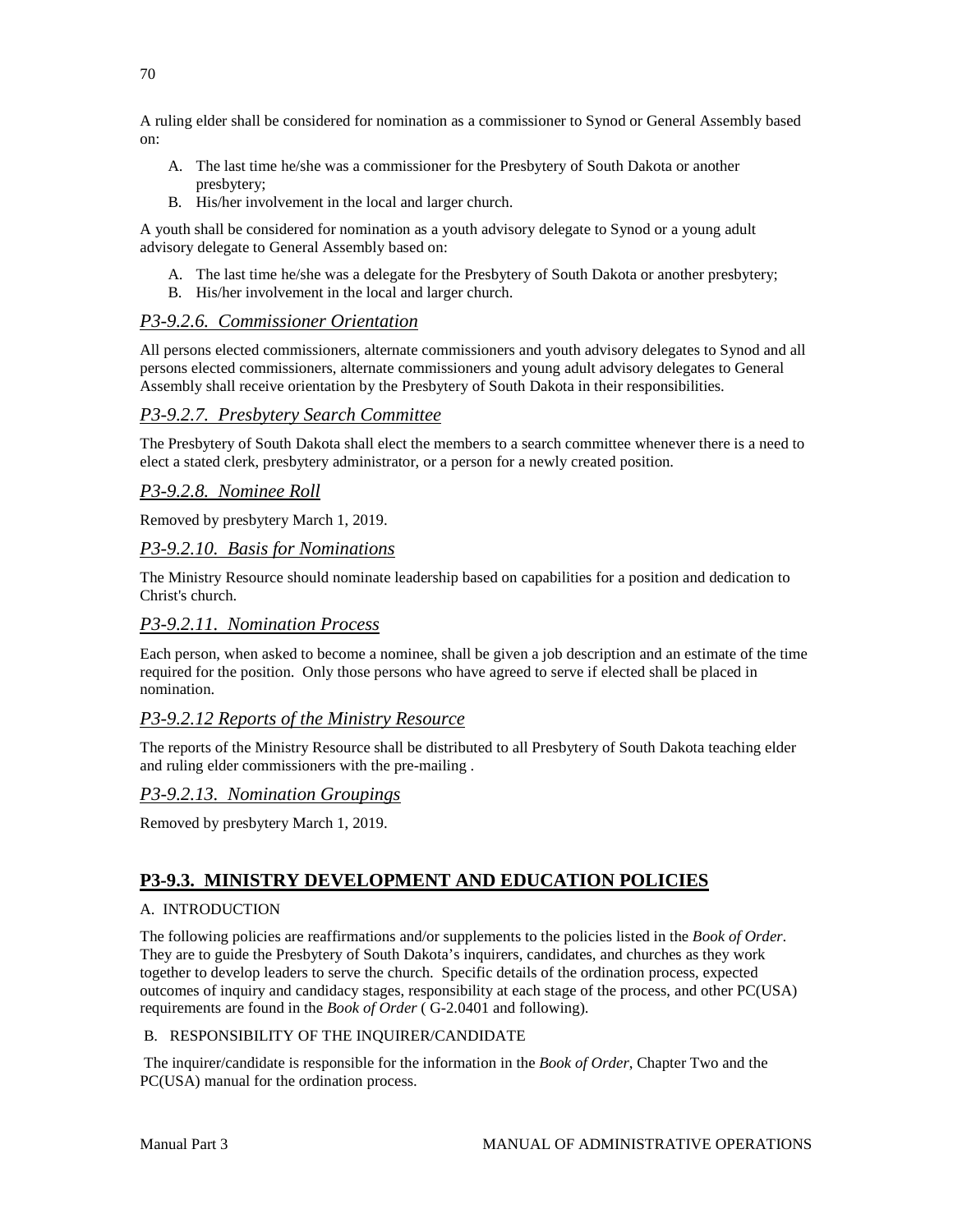It is the responsibility of the inquirer/candidate to communicate with the MDE on a regular basis, keeping it informed of his/her address, telephone number, and other pertinent information.

### C. RESPONSIBILITY OF THE MODERATOR

The moderator is responsible for informing the inquirer/candidate of all MDE decisions. The moderator is also responsible for making reports to the Presbytery of South Dakota, the inquirer's/candidate's session, and others as required by the *Book of Order*.

### D. RESPONSIBILITY OF THE MDE LIAISON

The liaison is a member of the MDE who is assigned to a particular inquirer/candidate. The liaison will make it his/her responsibility to keep in contact with the inquirer/candidate to bring the MDE all pertinent information from the individual, to seek to keep communication channels open between the inquirer/candidate and other individuals and groups, and to counsel with him/her.

### E. RESPONSIBILITY OF THE SESSION AND SESSION LIAISON

In order to reinforce the role of the session in the care and nurture of an inquirer/candidate, the MDE recommends that the session take its responsibilities, both in the recommendation and in the continuing support of the inquirer/candidate, very seriously.

In order to assure the above, the session is asked to select a ruling elder who will serve as a session liaison to the inquirer/candidate who will make it his/her responsibility to keep in contact with the inquirer/candidate and to bring to the session all pertinent information from the inquirer/candidate.

The MDE also recommends that the session liaison remain the same person and continue to communicate with the session when he/she is no longer serving on the session.

The session is asked to inform the MDE moderator of the name, address, telephone number and email address of the liaison.

### F. CONFIDENTIALITY

The MDE affirms the fact that confidentiality is a necessary part of the covenant relationship that is established in this process. All paperwork and forms will be kept confidential, except for forms or information that is required to be shared outside of the MDE (i.e. forms that are sent to the session, presbytery, or PC(USA) national offices). This commitment to confidentiality is especially important regarding the personal information that is part of the career assessment report, CPE evaluation, transcripts, and Field Education Evaluations. No information from these reports will be shared outside of the MDE without agreement (written if possible) of the individual and the MDE.

#### G. THE ANNUAL CONSULTATION

All inquirers/candidates are required to have an annual consultation. June will be the normal time for the annual consultation; other times may be scheduled as necessary.

#### H. PAPERS AND FORMS PRESENTED TO THE MDE

All papers and forms submitted to the MDE must be mailed to the moderator no later than one month before the meeting at which the inquirer/candidate is scheduled to appear (every consultation includes forms  $3 \& 4$ ). This is to ensure they can be duplicated and mailed to committee members.

### I. TRAVEL COSTS FOR ANNUAL CONSULTATION AND OTHER REQUIRED PRESBYTERY EVENTS

The expenses of the annual consultation and other required Presbytery events will be divided as follows:

- One-third to the congregation;
- One-third to the inquirer/candidate;
- One-third to the Presbytery of South Dakota.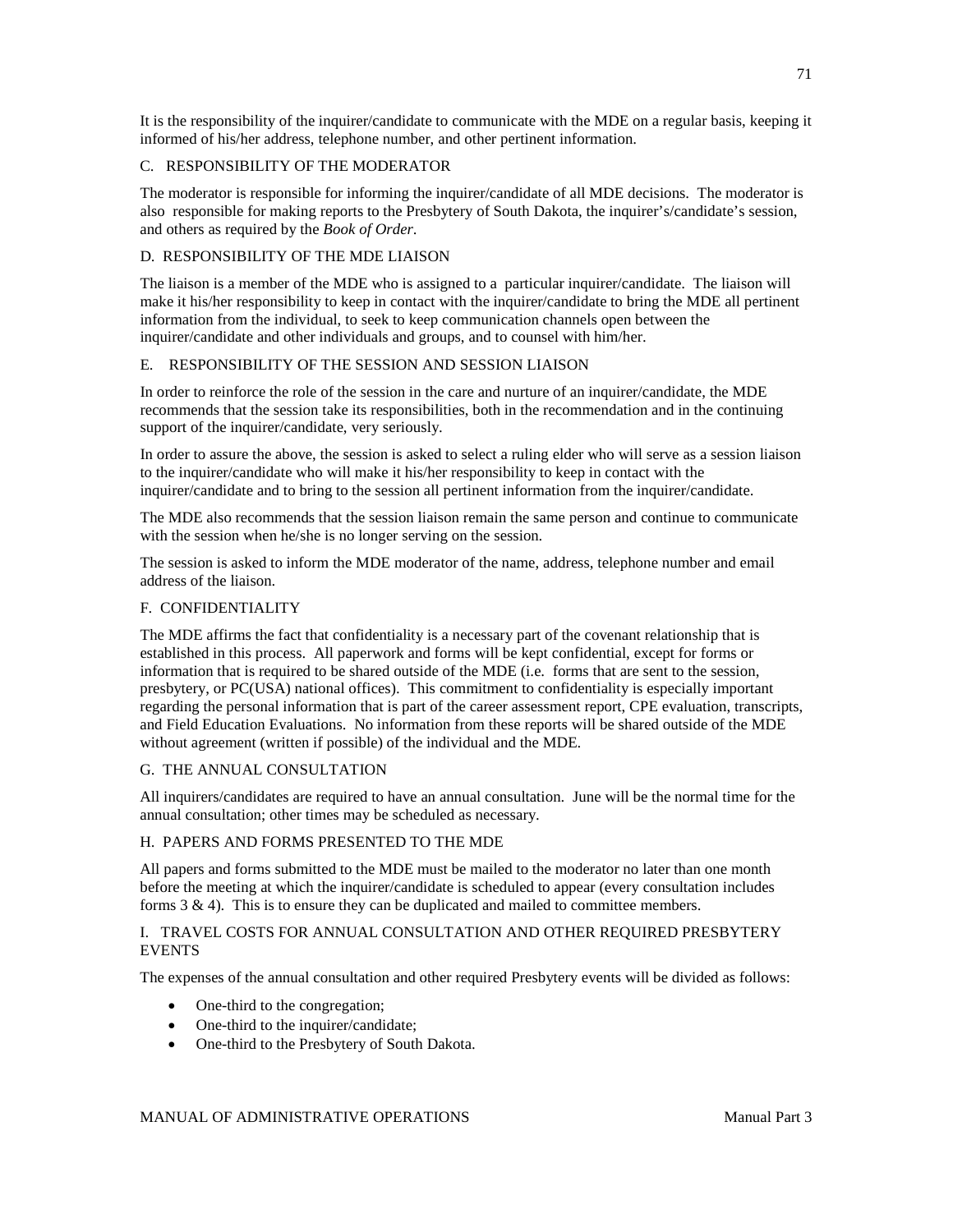In addition to the above, the home congregation of the inquirer/candidate is encouraged to support him/her throughout the ordination process. This support should include scholarships and gifts, letters, prayers, etc..

### J. SCHOLARSHIPS

Scholarship funds are available through the Presbytery of South Dakota. The Presbytery has established the McMurchie Scholarship Fund to aid "students attending institutions of higher education (undergraduate or graduate) related to the Presbyterian Church (U.S.A.)." The MDE also has scholarship funds available through the Plankinton Endowment of the presbytery. Inquirers or candidates wishing to apply for this should speak to the moderator of the MDE about their interest.

Further information regarding the McMurchie Scholarship Fund can be found in P3-9.3.3. below.

# **P3-9.3.1. Inquiry Stage**

### A. CHOICE OF SEMINARY

It shall be normative for an inquirer/candidate under care of the Presbytery of South Dakota to attend one of the PC(USA) SEMINARIES. This will encourage a sense of involvement with and support of the PC(USA) and will continue to relate the inquirers/candidates to the deep historical roots of the Presbyterian denomination.

If an inquirer/candidate desires to attend a non-Presbyterian seminary, the MDE must approve attendance at the seminary. The seminary the inquirer/candidate wishes to attend must fulfill the following criteria:

- a. The seminary is a member of, and fully accredited by the American Association of Theological Schools.
- b. The seminary must offer courses that provide scholarly preparation for pastoral ministry (Greek, Hebrew, exegesis, reformed theology, and ecclesiastical history).
- c. The seminary must provide opportunities for supervised pastoral training (counseling, field placement, internships, reformed worship, homiletics, and education).
- d. The seminary must encourage the inquirer's/candidate's loyalty and support of the PC(USA) and offer instruction (course or tutorial) in its polity, history, and education.

#### B. EDUCATIONAL REQUIREMENTS

General Course Requirements

 Classes covering the following subjects are required during the seminary education of an inquirer/candidate:

- Greek
- Hebrew
- Old Testament Exegesis
- New Testament Exegesis
- Church History
- Reformed Theology
- **Preaching**
- Pastoral Care and Counseling
- Christian Education
- Presbyterian Church (U.S.A.) Polity

The MDE reserves the right to require additional courses in order to best prepare the inquirer or candidate for ministry.

#### **Supervised Practice of Ministry/Field Education**

All inquirers and candidates are expected to complete their respective seminary's requirements for field education. The MDE does reserve the right to require a greater amount of field education if the student's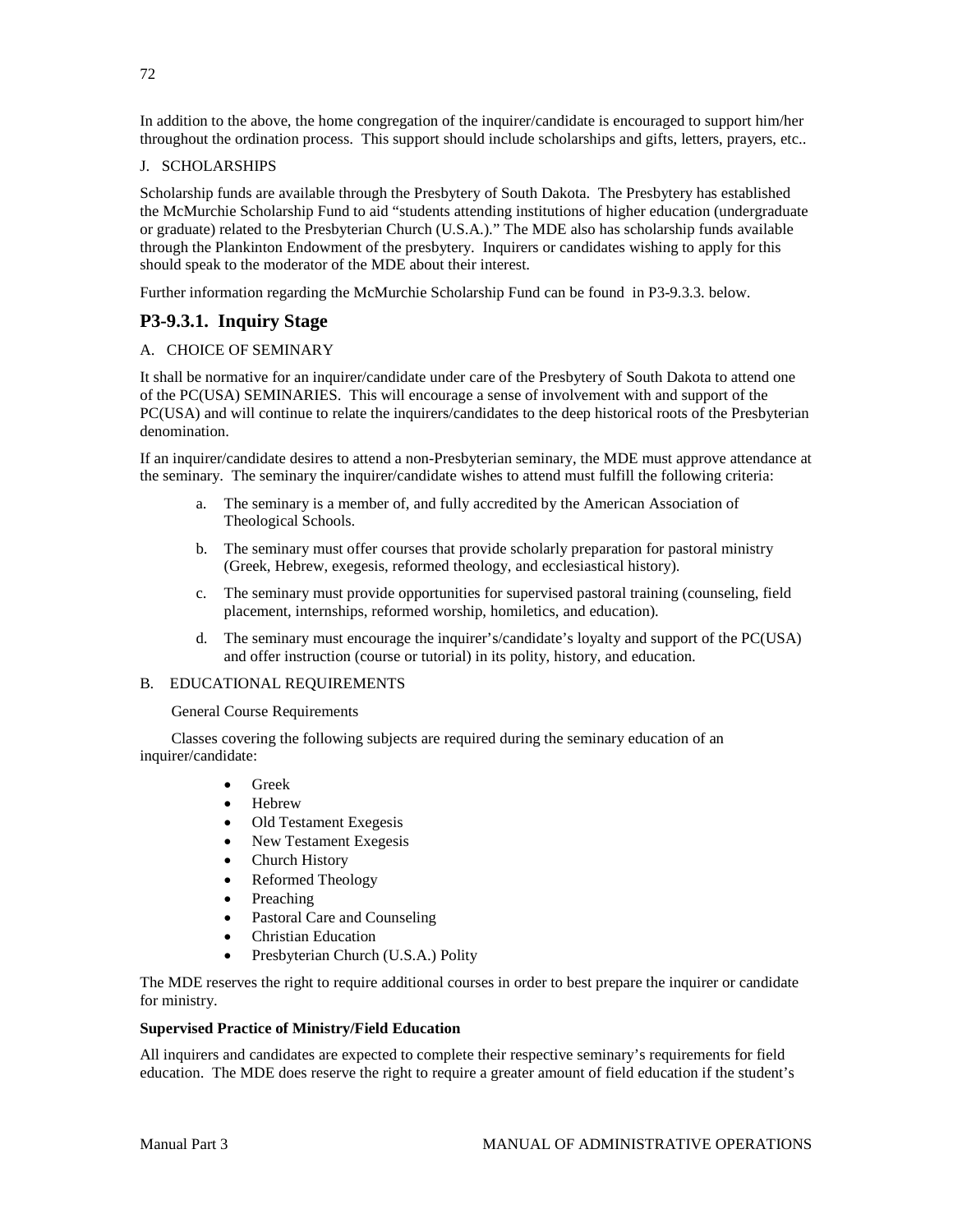seminary requires a minimal amount. The minimum acceptable amount of field education is two placements, ideally with at least one being a fulltime placement (either during the academic year or during a summer). It is the responsibility of the inquirer to communicate their seminary's field education requirements to the MDE at the beginning of the seminary education so this requirement can be clarified for each inquirer. If an inquirer/candidate chooses to do a fulltime one-year internship during their seminary education, it may be considered as a fulfillment of their field education requirement for the Presbytery of South Dakota.

At least one placement must be in a church setting and ordinarily a placement in a student's home church is not encouraged. However, if an inquirer/candidate does serve with their home church, the MDE reserves the right to require a further internship in a different setting.

It is the responsibility of the inquirer/candidate to submit all copies of supervised ministry evaluations to the MDE moderator. Copies will be shared with the committee.

#### **Clinical-Pastoral Education**

All inquirers/candidates are required to complete a basic unit of Clinical Pastoral Education (CPE) as part of their training for ministry. A copy of the final CPE evaluation is to be submitted to the MDE moderator at the completion of the unit. Copies of this evaluation will be shared with the committee.

### C. CAREER DEVELOPMENT TESTING

Inquirers are required to attend a career development center for evaluation, preferably prior to entering seminary or during their first year of seminary. The normative career development center is:

Leaderwise 516 Mission House Lane NW New Brighton, MN 55115 651-636-5120 Fax: 651-636-5124 e-mail: [ncmdc@comcast.net](mailto:ncmdc@comcast.net)

There are many other facilities that are recognized and are experienced with the assessment required by the PC(USA). Most are located close to PC(USA) seminaries and this list can be provided at the request of the inquirer.

Inquirers are responsible for signing the necessary releases so that the results of their career assessment will be sent to the MDE moderator. Copies of this report will be shared with the committee.

The MDE will pay for the cost of the testing procedures, but the inquirer is responsible for any other costs incurred (travel, lodging, etc.).

*No inquirer will be advanced to the candidacy phase without this assessment being completed.*

### **P3-9.3.2. Candidacy Stage & Final Steps**

A. ORDINATION EXAMS

#### **Bible Content Exam**

Inquirers are strongly encouraged to take the Bible Content Exam as soon as possible after enrolling in seminary. The Bible Content Exam is generally offered in February each year. *It is the inquirer's responsibility to apply to take this exam, to pay for any fees, and to see that the results are sent to the moderator of the MDE. The MDE may use the exam results to guide inquirers and candidates in their course work selections.* 

#### **Senior Ordination Exams**

The Presbyteries' Cooperative Committee on Examinations (PCCOE) of General Assembly requires the MDE moderator to authorize candidates to take the Polity, Biblical Exegesis, Theology, and Worship

73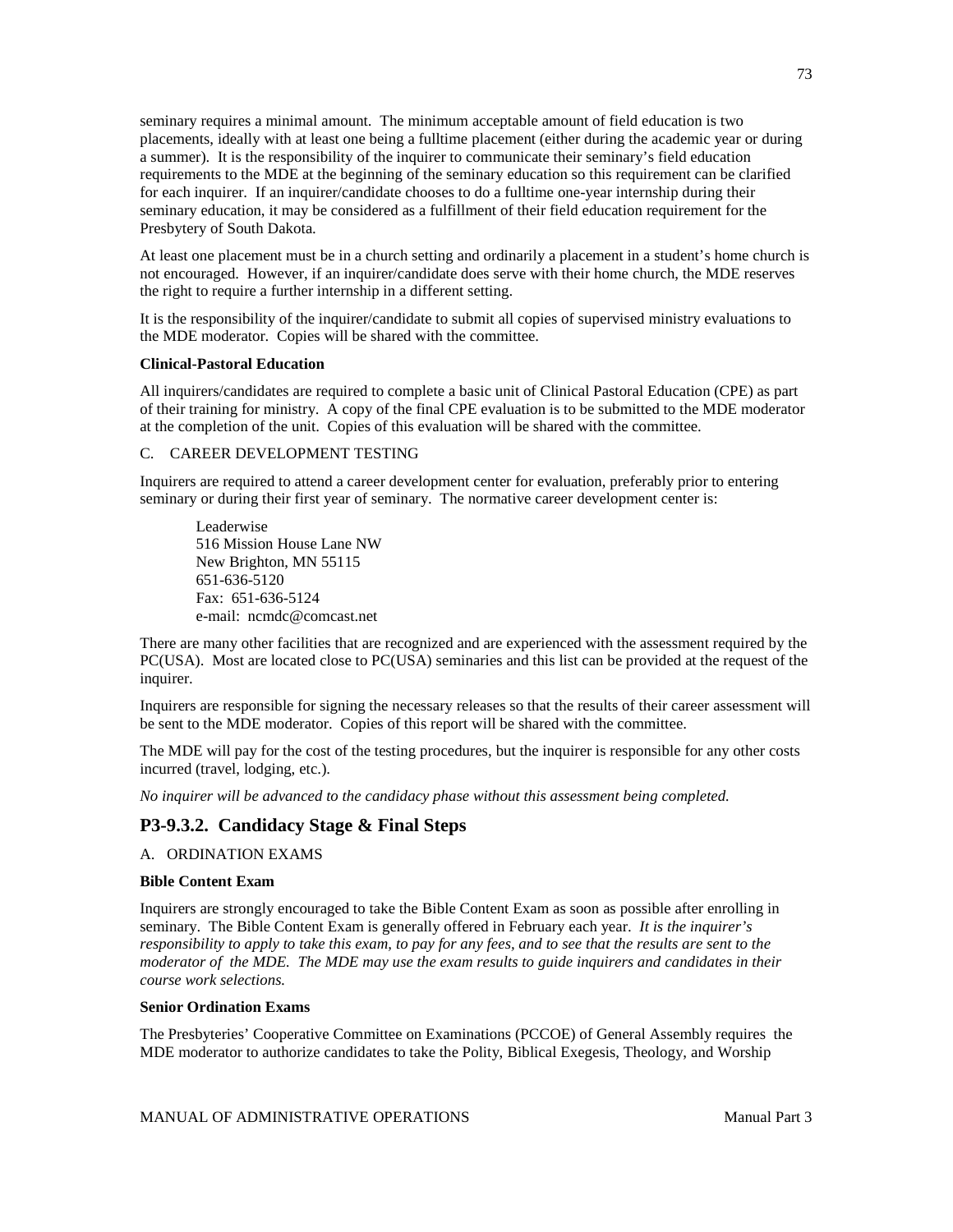examinations. Permission to take these exams will ordinarily be given at the time of the annual consultation prior to the beginning of the student's final year in seminary. *It is the candidate's responsibility to apply to take these exams, to pay any fees, and to see that the results are sent to the moderator of the MDE.*

Ordinarily, it is the responsibility of the candidate to pay for the exams. However, the MDE recognizes that the cost can be prohibitive for some. The MDE does have funds available to assist with the costs of the tests. It is the responsibility of the candidate to speak with the MDE about this.

## **P3-9.3.3. ALTERNATE TESTING PROCEDURE**

In the event that a candidate fails one or more of the ordination examinations two or more times each, and the candidate has fulfilled all other requirements for certification to be ready for examination for ordination pending a call, in accordance with *Book of Order* G-2.0610 Exceptions, by a three-fourths vote, a candidate may be approved by the Presbytery to be examined using the following procedure.

The candidate will be examined in an oral examination by a panel from the Presbytery to assess the candidate's competence in the area(s) of difficulty.

**Polity, Theology, Worship Exams**: The examination shall consist of three questions from previous standardized exams supplied by the Synod of Lakes and Prairies Associate for Leadership Development. The three-hour examination shall include 90 minutes for the candidate's preparation and outline of responses, and another 90 minutes for the candidate's oral responses to the questions. Each question will be allowed 30 minutes. In each case, the candidate will speak for no more than 20 minutes to be followed by at least 10 minutes of clarifying questions from the examination panel. These questions shall only relate to specific remarks made by the candidate taking the exam.

**Biblical Exegesis Exam**: The examination shall consist of a future lectionary passage to be determined by the examination panel. The candidate shall have six days to prepare the work before meeting with the examination panel on the seventh day. The work prepared shall include:

1. Exegesis and Interpretation—interpret an assigned passage of Scripture by demonstrating attention to the original language of the text and an understanding of the text's historical context.

2. Contemporary use—using the information from the exegesis and interpretation, compose a 10-15 minute sermon or 30 minute lesson plan. The examination panel will then have a period of not more than 90 minutes to ask clarifying questions.

**Bible Content Exam**: The committee on preparation for ministry may ask the presbytery to allow an alternative to the Bible Content Exam if the candidate has met all other requirements satisfactorily except this exam, and only if waiting for the administration of the standard exam would cause the candidate undue hardship by waiting a year to take the exam. In that case, a panel would be assembled to compile an alternative multiple-choice examination and the candidate would be given the exam at the presbytery office. It would be graded by the examination panel that authorized the test.

The examination panel shall consist of:

- 1 member from the committee on preparation for ministry who will serve as moderator of the examination panel,
- 1 member from the presbytery with special knowledge of the subject, and
- 1 member of Congregational and Pastoral Care.

At least one member of the examination panel shall be a ruling elder.

Grading will be marked satisfactory or unsatisfactory by each panel member. In order to satisfactorily complete the oral examination no less than 2 of the 3 panelists must record a satisfactory score overall.

### B. PERSONAL INFORMATION FORM (PIF) CIRCULATION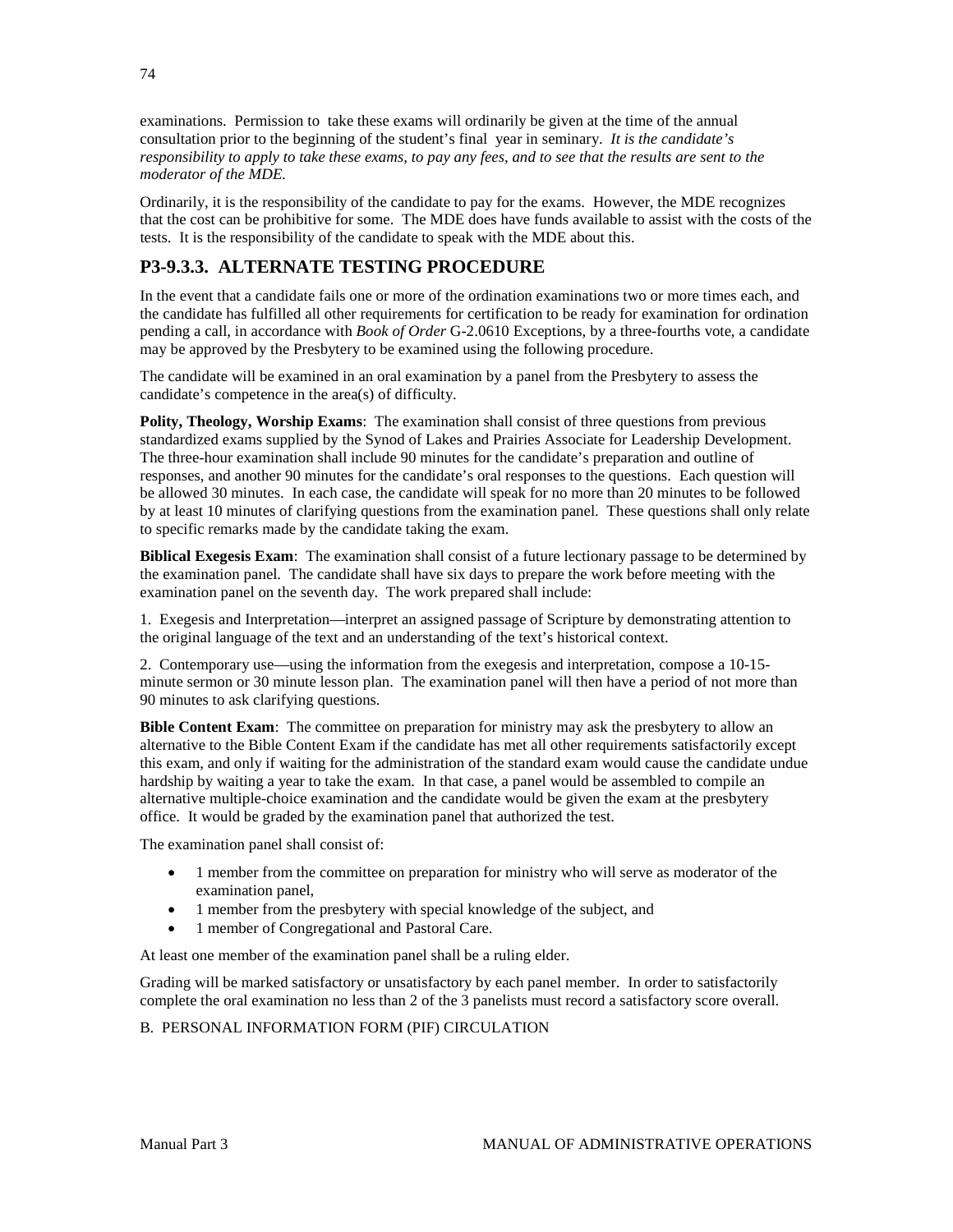Candidates are encouraged to begin writing their Personal Information Forms (PIFs) no later than the summer before their senior year in seminary. Candidates must submit the final copy to the moderator of the MDE for approval.

The moderator will not ordinarily approve a PIF for circulation until the candidate has passed all five ordination exams. Exceptions may be granted only by vote of the full committee. The committee moderator or that person's designee must provide written permission before the Personnel Services of the PC(USA) will accept the PIF for circulation.

### C. FINAL ASSESSMENT AND EXAMINATION FOR ORDINATION

Candidates under care of the Presbytery of South Dakota will have a final assessment with MDE focusing upon an individual's readiness to complete the ordination process and enter the ordained ministry. Requirements of this assessment are:

### **Statement of Faith**

The statement of faith submitted at the end of the candidacy phase must be typed and not longer than one side of an 8-1/2 x 11-inch page. It should be single-spaced and should be sensitive to the use of inclusive language. The candidate is responsible for getting the final version to the MDE moderator one month prior to the final assessment.

The statement of faith should be an exposition of what the candidate believes, incorporating aspects of their faith experience, as well as reflecting their understanding of the Reformed Tradition. The following areas should also be touched upon in the statement:

- God
- Jesus Christ
- The Holy Spirit
- The Sacraments
- The authority of Scripture
- The nature and mission of the Church
- Discipleship

**Sermon:** The candidate will lead the committee in a 20-30-minute service of worship that will include a sermon. A copy of the service and of the sermon manuscript or outline should be submitted to the moderator of the MDE prior to the committee meeting at which it would be preached. A written exegesis will also be submitted but should not be longer than five pages.

### **Examination in Presbytery of Call**

The above requirements relate to the final assessment by the Presbytery of South Dakota MDE. If a candidate has accepted a call to a church in a different Presbytery, there may be different requirements for examination/admittance into that Presbytery. If a candidate accepts a call to a church within the Presbytery of South Dakota, the statement of faith and sermon prepared for the final assessment may also be used for the examination before Presbytery.

### **Conclusion**

The MDE wants to emphasize the cooperative nature of the covenant relationship. It is our hope and desire that this process is affirming and encouraging to both the inquirer/candidate and the members of the MDE. It is our desire as well that when words of challenge or conviction might be necessary, that those are communicated in a spirit of Christian love and concern.

### **P3-9.3.3. McMurchie Scholarship Fund**

Act as stewards of the McMurchie Scholarship Fund (scholarships to Presbyterian college and seminaries).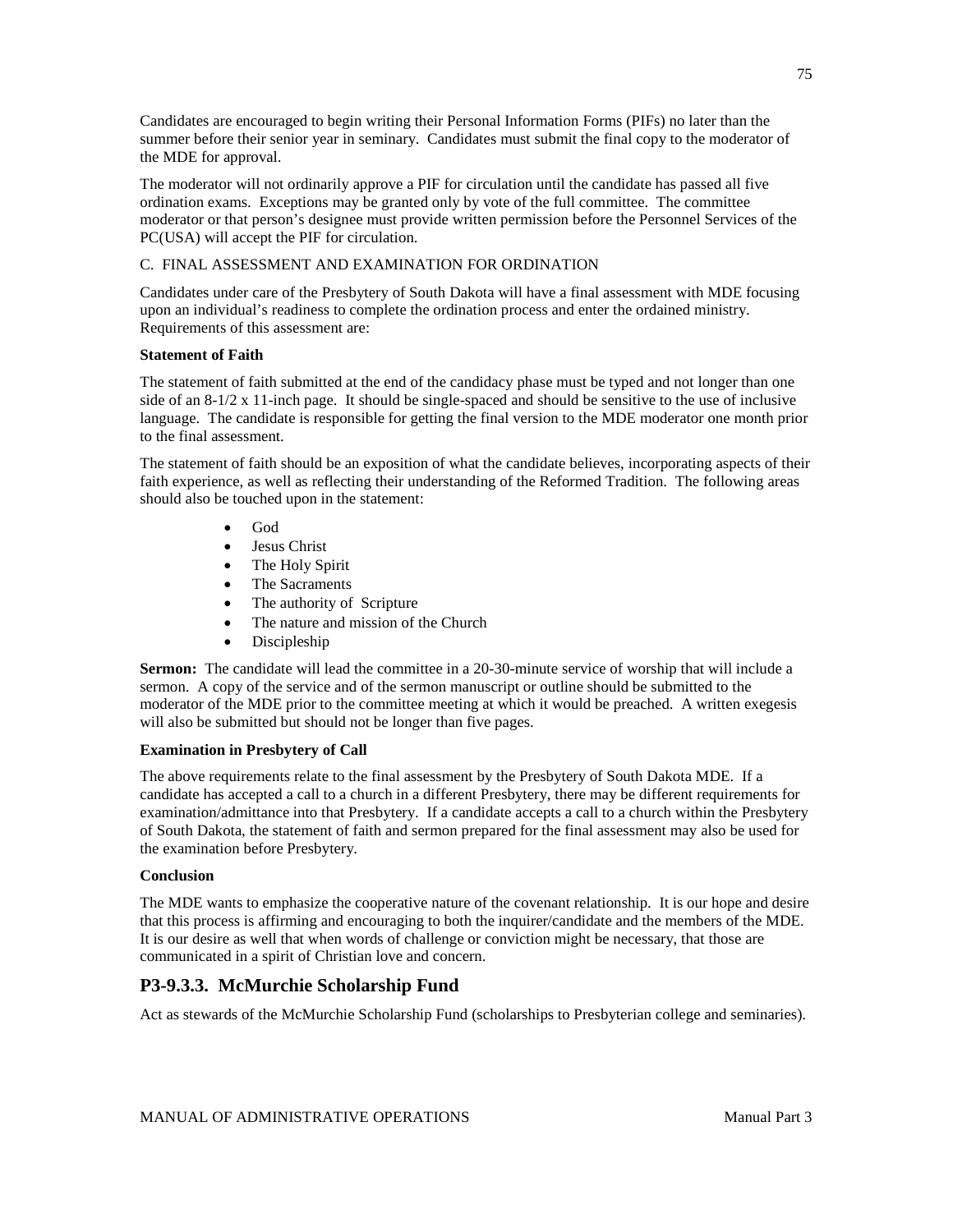### Procedures for Administration of the Donald and Pearl McMurchie Scholarship Fund

### PURPOSE

This document contains the procedures for the administration of the scholarships which are funded by the income from the endowment given by Donald and Pearl McMurchie of Turner County, South Dakota. Other scholarship funds available through the presbytery, including the Plankinton Endowment, will be administered under these same procedures unless otherwise specified. The endowment states that this income will be used by the presbytery for scholarship aid and assistance "to students attending institutions of higher education (undergraduate or graduate) related to the Presbyterian Church (U.S.A.)." In awarding these scholarships, the Presbytery of South Dakota will follow these guidelines:

- A. The scholarships be awarded only to persons who are members of the Presbyterian Church (U.S.A.).
- B. The scholarships be used only to help provide undergraduate or graduate education at an institution related to the Presbyterian Church (U.S.A.).
- C. Preference be given to applicants who have graduated from a high school located in South Dakota.

### **AUTHORITY**

The presbytery hereby delegates authority to award these scholarships to its Committee on Preparation for Ministry (MDE). The MDE hereby delegates the authority to award these scholarships to a Donald and Pearl McMurchie Memorial Scholarship Committee, hereafter referred to as the committee. The committee will report its activities to the MDE, the Presbytery's Administration and Coordination, and the presbytery on an annual basis, and will report its decisions on the scholarship awards as specified below in the section entitled "Schedule".

#### **COMMITTEE**

The Moderator of the MDE will appoint members to serve on the committee. Members of the committee will be chosen from current members of the MDE or from those who have recently completed terms on the MDE, one of which will be the moderator (appointed annually) upon request of the committee. There will be a minimum of three members on the committee. Members will serve for terms of two years and may succeed themselves. Members will be appointed in such a manner that approximately one-half of the terms expire each year. The Moderator of the MDE will have the authority to remove members who are nonfunctioning or who are not carrying out their duties in accordance with these procedures, and to fill vacancies that occur for whatever reason. The committee may determine its own procedures regarding meetings, taking of minutes, and preservation of records.

### RESPONSIBILITIES

The committee has these general duties:

- A. To publicize the existence of the scholarships and the methods of applying for the scholarships;
- B. To receive applications and act on them by awarding monetary scholarships to selected applicants;
- C. To oversee the distribution of the scholarship funds, utilizing the presbytery's financial procedures;
- D. To communicate to the presbytery community the details of the awards in such a way as to heighten awareness of the scholarships and to promote the intentions of the donor;
- E. To communicate details of the awards to the donor.

### APPLICATIONS

The committee will require written applications from all who wish to be considered for the scholarships. All applicants will be required to complete a specific application process. The committee provides an application form. The committee will require a standard financial report, the Graduate and Professional Financial Aid Service (GAPSFAS) form, or the undergraduate Family Financial Statement (ACT-FFS) form, to be submitted. The committee may require interviews of some or all applicants, and may require other written or reference information, including transcripts, and may also require such other information or documentation as it deems necessary or helpful in fulfilling its responsibilities. The purpose of the form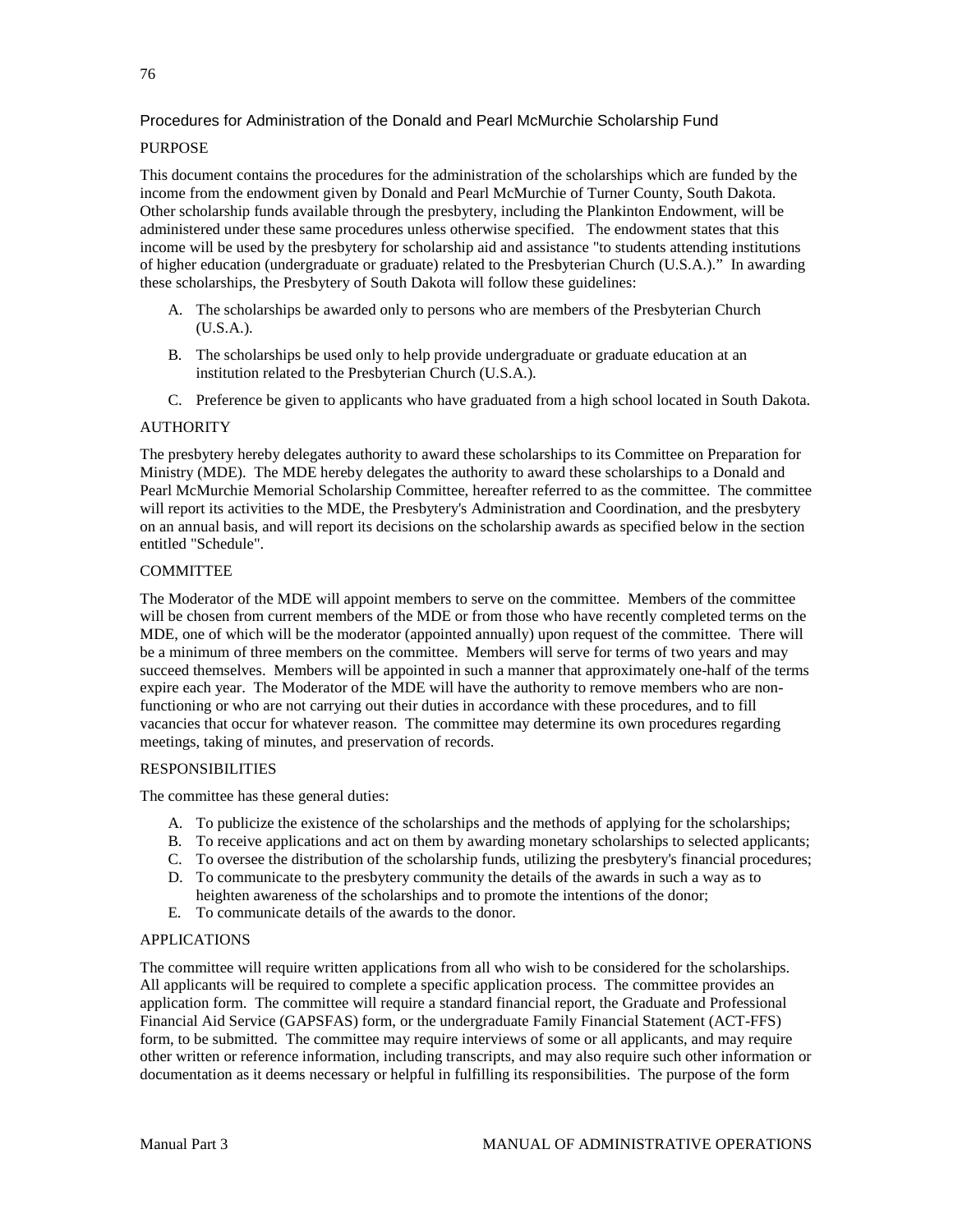and application process is to elicit information that will enable the committee to determine how well the applicant meets the criteria on which the award decisions are based.

#### ELIGIBILITY

A scholarship will be awarded only to applicants who are students attending institutions of higher education (undergraduate or graduate) related to the Presbyterian Church (U.S.A.). Awards will be made on conditions that the person, at the time of receipt of the funds, be enrolled in classes for the period of the award, make satisfactory academic progress, and submit a transcript for the previous term when applicable.

#### CRITERIA FOR AWARDS

The criteria on which the scholarship award decisions will be based are these:

- A. The degree to which the applicant shows a need for financial assistance.
- B. How well the applicant meets the guidelines set forth above in the section titled "Purpose".

C. Preference will be given to applicants anticipating preparation for full-time service to the church.

From funds available, the committee will award monetary scholarships to the applicant or applicants who, in its judgment, best meet these criteria.

### MONETARY SCHOLARSHIPS

- A. Scholarships will be awarded annually according to the schedule shown in the section titled "Schedule". The awards may cover one or more semesters or quarters, depending on the situation of each individual recipient.
- B. Recipients may reapply to receive awards for more than one year. The committee may waive parts of the application process for recipients who are applying for an additional year's award.
- C. The financial procedures established by the endowment agreement, call for quarterly transfers of the endowment income from the Presbyterian Church (U.S.A.) Foundation to the Presbytery of South Dakota. These amounts are held in a separate fund at the presbytery and earn income through the presbytery's investment process until expended. The balance in this separate fund, which includes transfers from the Presbyterian Church (U.S.A.) Foundation and income earned from the presbytery's investment process, is the amount available for scholarships. Any balance not awarded in one year will remain in the separate fund and thus be added to the amount available for the next year.
- D. The maximum amount of any scholarship for any individual will not exceed the total cost for that individual of tuition, fees, books, or other costs directly related to expenses for the academic year.
- E. The committee reserves the right not to disburse funds to an individual if, in the interval between the announcement of the award and the disbursement date, the situation of the applicant changes in any way that pertains to the award. This would include, but not be limited to, changes in educational plans, failure to make satisfactory academic progress, changes in financial position, or material misrepresentation in the application.

#### ADMINISTRATION OF FUND

Administrative costs may be drawn from this fund.

### **SCHEDULE**

These dates and events describe the flow of application, award, and disbursement for scholarships pertaining to the academic year.

Publicity: June through November will be the period for publicizing the existence of the scholarships and the details of the application process. Besides general publicity, the committee may communicate directly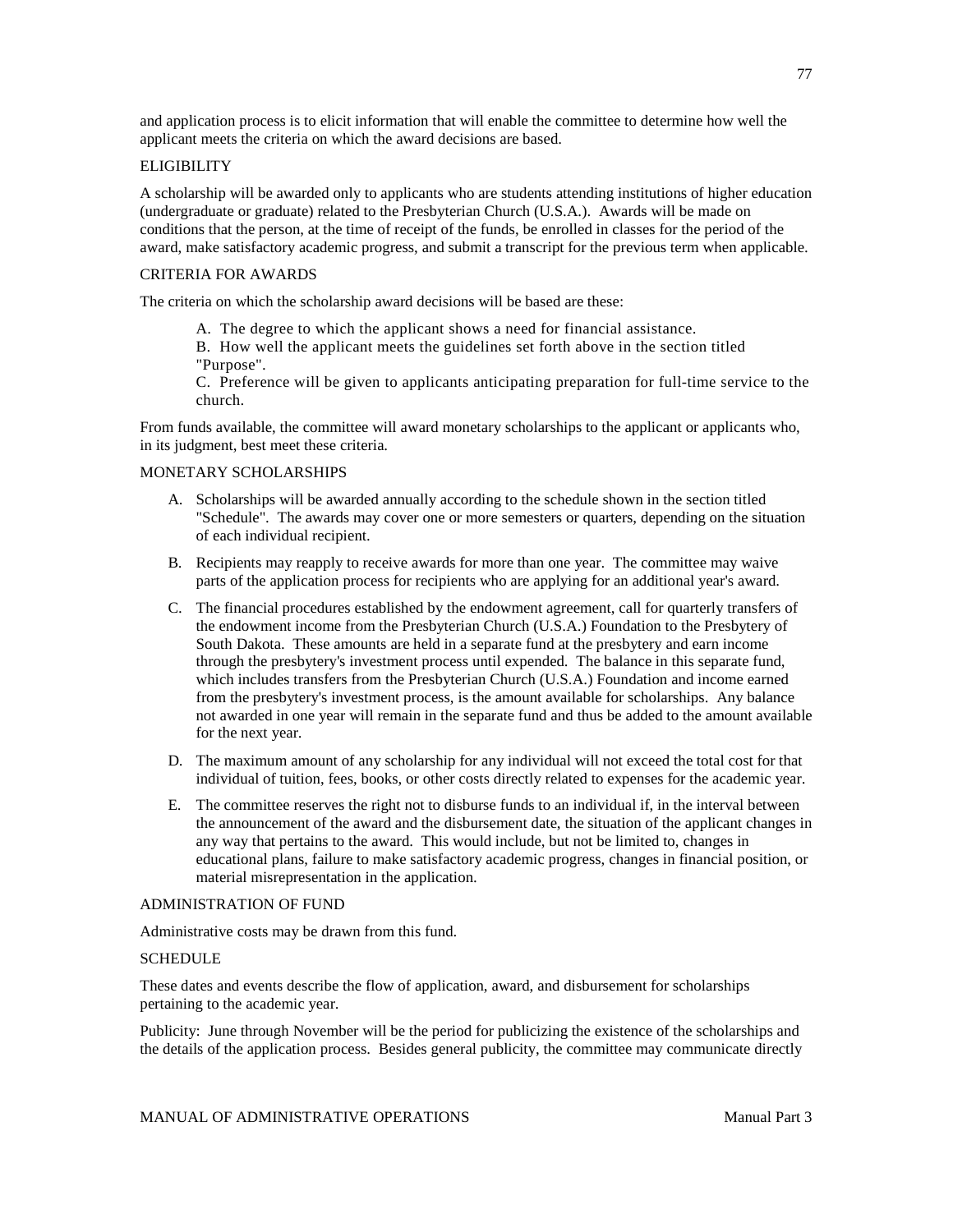78

with all eligible or potentially eligible persons known to it.

Applications: The committee will consider applications for fall terms or full academic years beginning with fall terms received between March 1 and April 15.

The committee will consider applications for spring terms only received between October 15 through November 30.

Decision: The committee will determine the recipients and the amounts to be awarded by approximately May 15 for fall or full year awards and by approximately January 2 for spring term only awards.

Awards: The recipients of awards will be notified, and the awards announced on or about May 15 or January 2 as noted above.

Disbursement: Funds will normally be distributed at the beginning of the academic term for which they are intended.

#### TAXES

It is not an objective of this procedure that the scholarships given under this procedure not be subject to federal or state income tax for the recipients. However, each recipient may select the mode of payment, date of payment, to whom paid, etc. This is intended to allow recipients flexibility in controlling the tax status of their awards and in coordinating the awards with other sources of income they may receive.

#### **GENERAL**

The committee will not discriminate based on race, sex, national origin, marital status, handicap, or age.

The Presbytery of South Dakota reserves the right to amend these procedures and all particulars, except the terms and conditions of the original gift.

The committee has sole discretion to determine the recipient and the amount of each scholarship.

### **P3-9.3.4. The Ruling Elder Commissioned to Particular Service Program**

(POSD June 26-27, 1998)

#### **PURPOSE**

The Presbytery of South Dakota establishes the Ruling Elder Commissioned to Particular Service (CRE) Program as a means of fulfilling its commitment to provide the best possible leadership to congregations within its bounds.

Recognizing that the program is designed to equip ruling elders for this task, we support the concept that the studies should not be a seminary course in theological education, but rather a practical study to enable dedicated Christians in our congregations to serve their Lord and the congregations of our Presbytery if so called and led.

A ruling elder wishing to be considered for commissioning to a particular service shall make application through his/her session to the Presbytery's Congregational and Pastoral Care. After validation of the application, the applicant will be placed in the program and assigned to an appropriate committee or task force of the presbytery for training, examination and evaluation concerning qualifications to be commissioned to the particular pastoral functions.

Qualifications, training, commissioning, evaluation, review, termination and other considerations relating to the Ruling Elder Commissioned to Particular Service Program will be provided in accordance with the *Book of Order* G-2.10.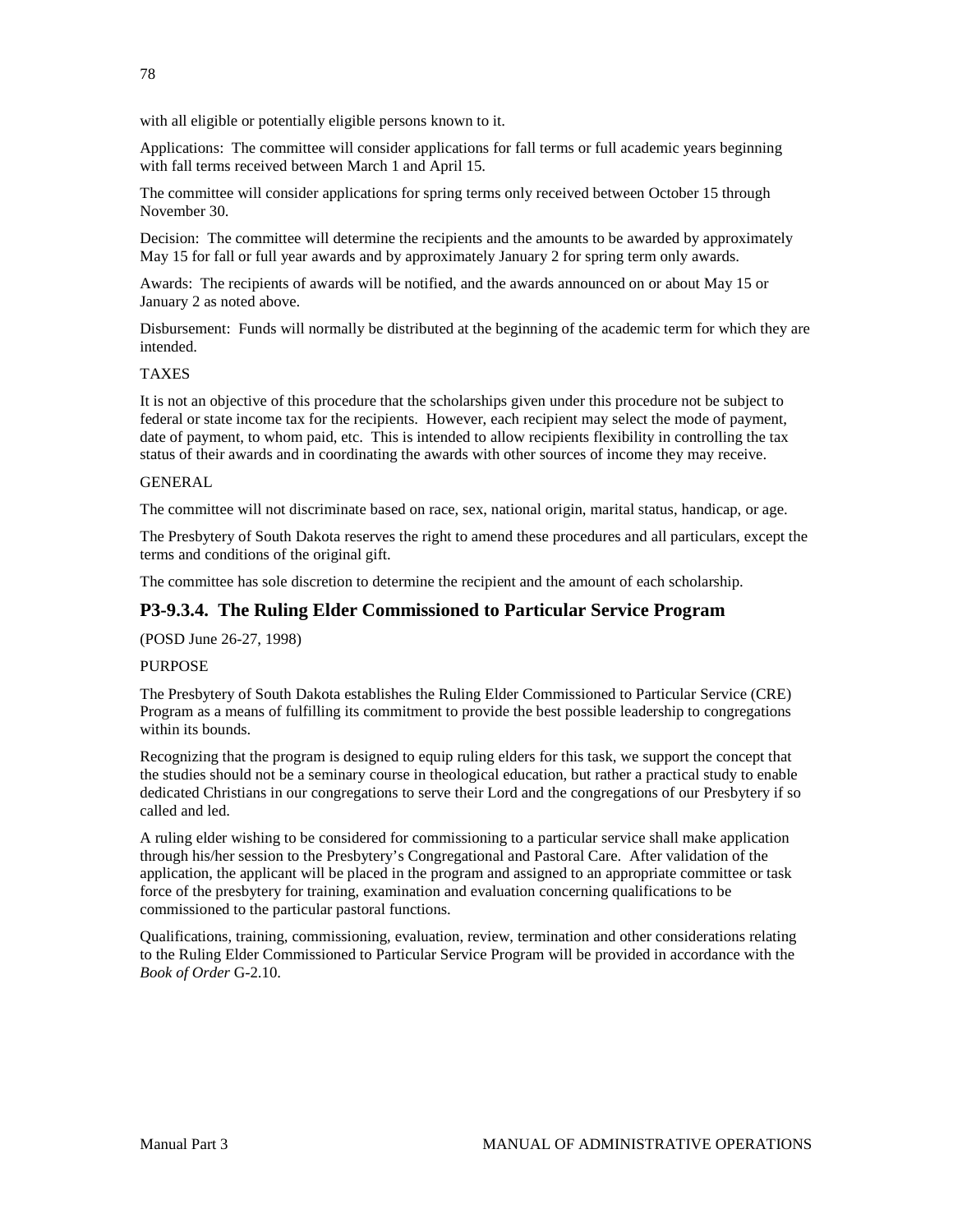## **P3-10. YOUTH COMMITTEE**

### **P3.10.1 Youth Council Bylaws**

### ARTICLE I – NAME

Section 1: The name of this organization shall be the South Dakota Presbyterian Youth Council, known by the initials of SDPYC.

#### ARTICLE II – PURPOSE AND POWER

Section 1: Purpose of SDPYC

To represent and communicate to and for all Presbyterian youth in the Presbytery of South Dakota.

To organize opportunities for fellowship for our Presbytery's youth;

To provide help for local Presbyterian congregations' youth groups.

Section 2: The only powers of this organization are those given it by the Presbytery of South Dakota through Presbytery's Youth Committee (YC).

#### ARTICLE III – MEMBERSHIP

Section 1: The membership of the SDPYC shall consist of no more than nine elected youth. No council member may serve longer than three years. The council will consist of six members on two-year terms and three members on one-year terms. To be considered for a two-year term, the applicant must be in the eighth, ninth, or tenth grade at the time of application. Any applicants in the eleventh grade will be considered for a one-year term. Applicants in the eighth, ninth, or tenth grade may also be considered for a one-year term.

Section 2: Members are elected from the Presbytery's youth who are of high school age and who will be in high school the duration of their term.

Section 3: Members are considered for membership by application and will be selected by completing an interview. The applicants are considered by the SDPYC who select nominees to fill any vacant positions and report to the Youth Committee.

Section 4: Criteria to include in the Selection of Members:

Age (high school-grades 8-11)

Commitment to a full term

Involvement in the local Presbyterian congregation

Geographic representation

Female/male ratio of SDPYC

Will live in South Dakota and actively participate in the life of a Presbytery of South Dakota church.

Section 5: SDPYC members are required to live the Christian life every day, all year long. Members must fulfill their duties to the youth of the state, and perhaps more importantly, they must fulfill their promise to God all year round.

Section 6: SDPYC members are responsible for attending meetings and performing delegated duties.

Section 7: Dismissal of a Member

A member may be dismissed after one unexcused absence.

MANUAL OF ADMINISTRATIVE OPERATIONS **Manual Part 3**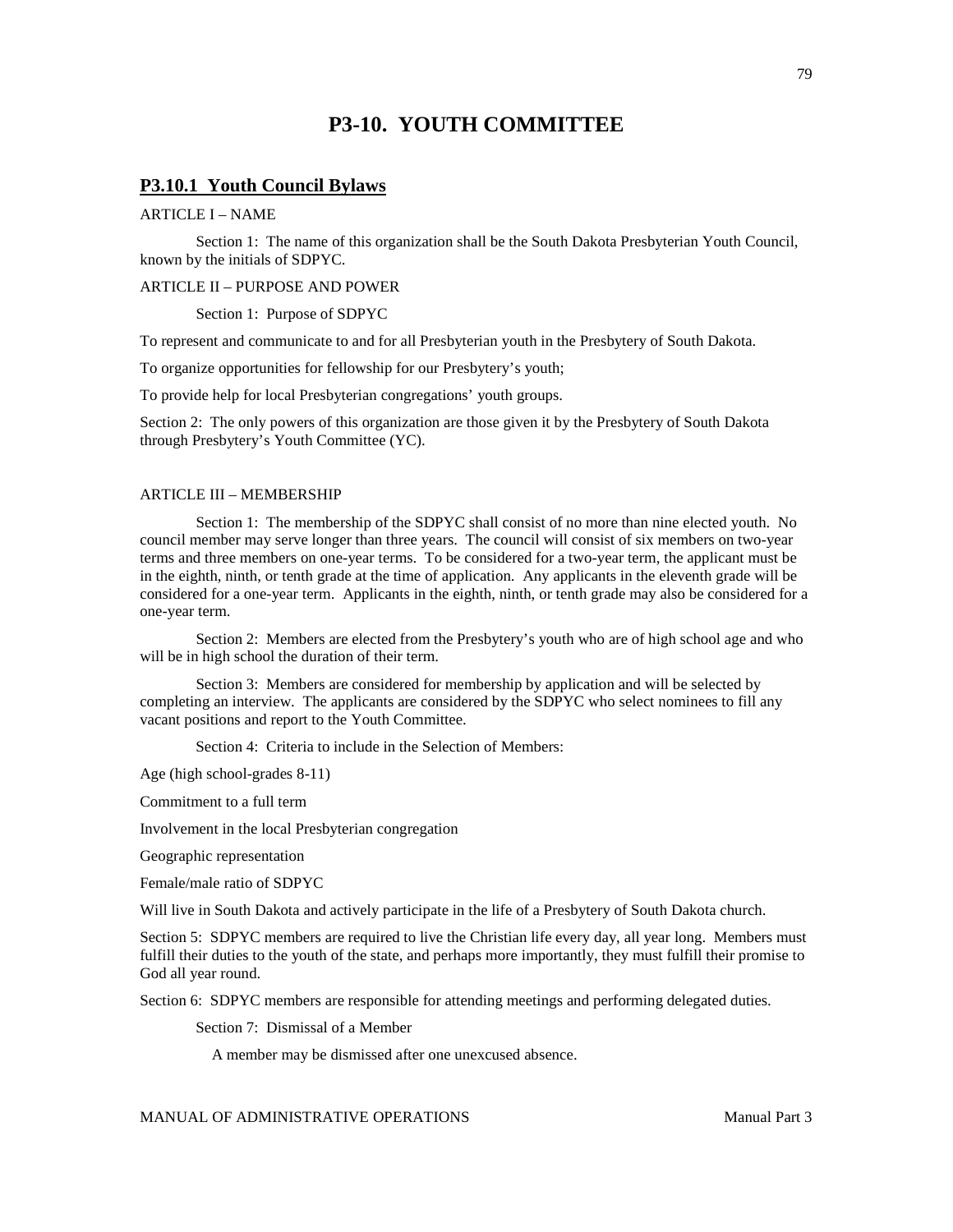80

A member may be dismissed after three excused absences.

Members may be dismissed for a just cause by a 2/3 vote of the SDPYC.

Dismissals will be approved by the Youth Committee.

 (NOTE: The SDPYC has stated that an excused absence will be marked if the member has notified the moderator before the time of the meeting, or if it is a reason beyond control of the member. Otherwise, the absence will be marked unexcused.)

Section 8: Mileage will be paid within South Dakota borders only.

#### ARTICLE IV – ADVISORS

Section 1: Advisors for the SDPYC will be selected by the Youth Committee.

#### ARTICLE V – OFFICERS

Section 1: Officers of the SDPYC are the moderator, the vice-moderator, the secretary, the historian/editor, and the nominating committee chair. (NOTE: See Attachment A for descriptions of position duties and responsibilities)

Section 2: The officers will be elected by the members of the SDPYC at its summer meeting.

Section 3: The officers will be elected for a one-year term; they may succeed themselves.

#### ARTICLE VI – STRUCTURE

Section 1: The SDPYC will organize itself in such a way that it might appropriately carry out its purposes.

Section 2: The SDPYC will operate within its approved budget. The advisors shall monitor budget and keep receipts to account for usages of the budget.

Section 3: The SDPYC will meet a minimum of three times per year. One-half of the SDPYC members must be present to have a quorum.

#### ARTICLE VII - AMENDMENTS

Section 1: The bylaws must be ratified by a 2/3 majority of the SDPYC.

Section 2: Amendments may be submitted to the SDPYC by a SDPYC member or anyone who wants to propose an amendment.

Section 3: Bylaws will be amended by a 2/3 vote of the SDPYC.

#### ATTACHMENT A-GUIDELINES FOR DUTIES AND RESPONSIBILITIES OF SDPYC MEMBERS

#### Moderator

Be able to attend and moderate all meetings (include three meetings per year, one conference telephone call, and the annual youth event.)

This should be a top priority over most school and extra-curricular activities.

Represent the SDPYC to the Presbytery of South Dakota (POSD).

Provide a written annual report to the SDPYC and the Presbytery of South Dakota.

Give oral reports and introduce the SDPYC members at the annual meeting (in June) of the Presbytery of South Dakota.

Set agenda with the Presbytery's Youth Committee (YC) Sub-Committee Chair.

Communicate or delegate communication of important SDPYC business to members and advisors.

Assign responsibilities as needed and check for follow-through.

Vice-Moderator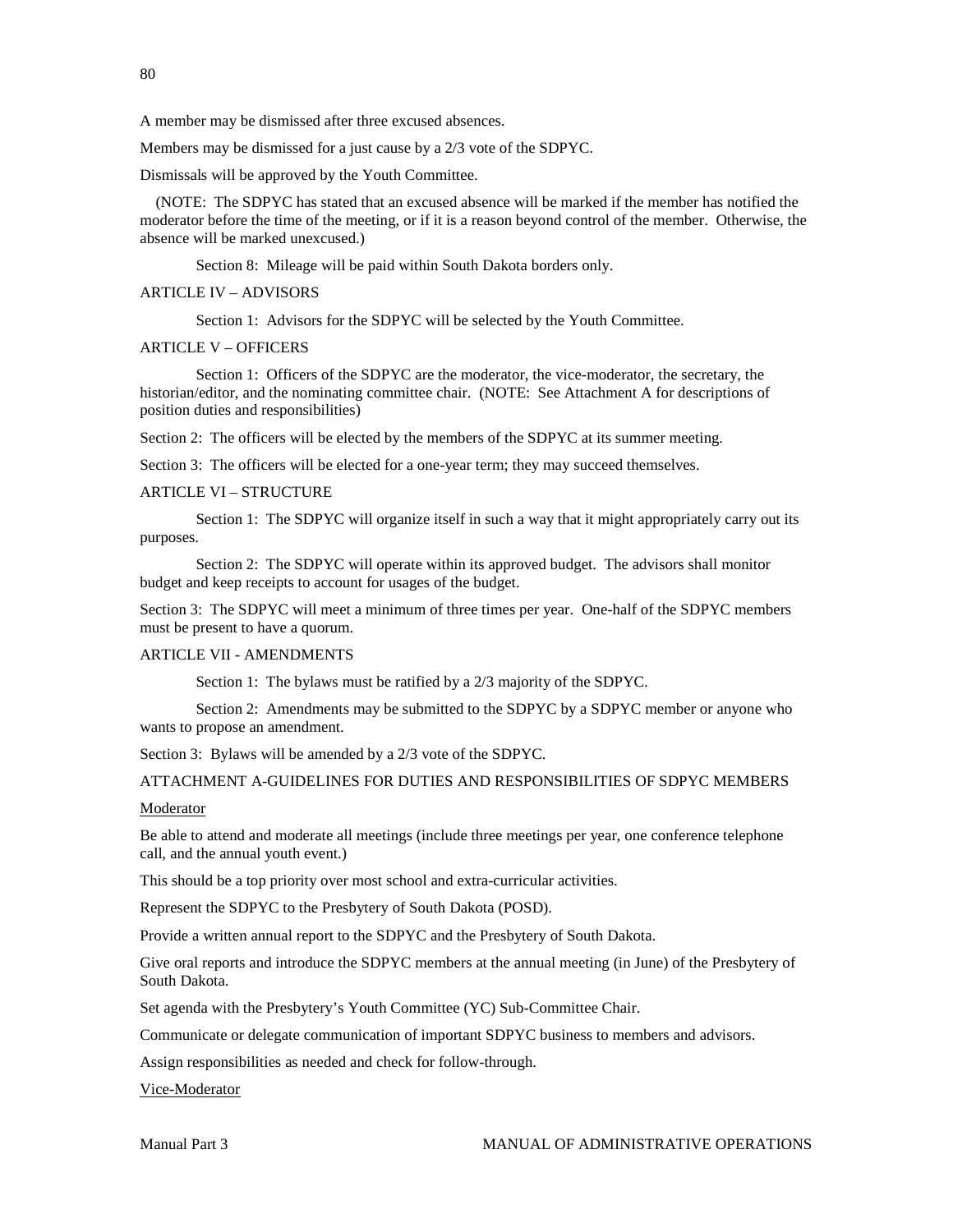Assume duties and responsibilities of the moderator if and when necessary.

Perform duties as requested by the moderator.

**Secretary** 

Attend meetings.

Take accurate notes during meetings, summarize the ideas discussed, put them into typed minutes, and send the finished minutes to the Presbytery of South Dakota office, the SDPYC members, and the Youth Committee's Youth Sub-Committee Chair within two weeks of the meeting.

Handle correspondence and write letters.

Historian/Editor

Attend events, take pictures, place in album, and bring album to meetings.

As required, write and prepare typed, copy-ready articles for the "Plain Rap," (which is part of the Presbytery of South Dakota's "Plain Song" newsletter).

#### Nominating Committee Chairperson

Provide advertisement and an application form for inclusion in the Presbytery of South Dakota's "Plain Song" newsletter.

Set deadline for receiving applications.

Have applications available at the annual youth event.

Receive applications, keep on file, and make copies as needed.

Confer with committee to make recommendations to the SDPYC for approval and election.

If possible, announce new members at the annual youth event.

Within two weeks of elections, provide all members and advisors with a list of new members (to include name, address, telephone number, grade in school, and term/class). (Does not have to be typed.)

Within one month of elections, provide the SDPYC secretary (for mailing with the annual youth event minutes) and the Presbytery office with a complete list, by class, of SDPYC members and advisors for the year. The list should include names, addresses, telephone numbers, and terms/classes.

### **P3-11. AMENDMENTS**

The Manual of Operations may be amended at any stated meeting of the Presbytery of South Dakota by a majority vote provided the proposed amendment was presented by the Committee on Administrative Review and included in the pre-meeting mailing of the meeting in which the action is to be taken.

SUSPENSION OF RULES: To suspend a rule of order shall require a three-fourths vote of the members present and voting at that time, and such suspension shall apply for that meeting only.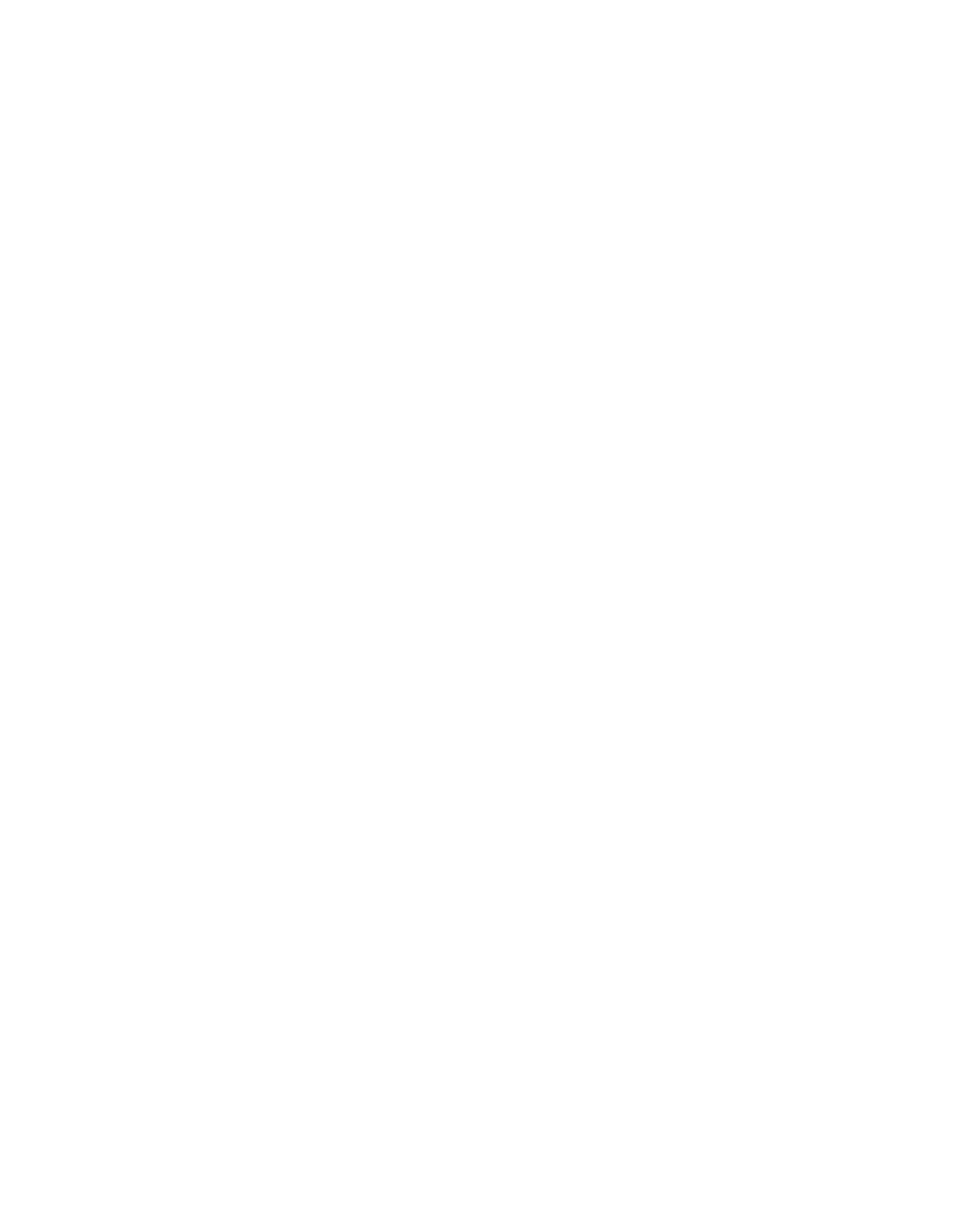## **Index**

| Administration and Coordination  11, 13, 14, 15,<br>16, 25, 26, 35, 36                              |
|-----------------------------------------------------------------------------------------------------|
|                                                                                                     |
|                                                                                                     |
|                                                                                                     |
|                                                                                                     |
|                                                                                                     |
|                                                                                                     |
| Sub-committee on Communications26                                                                   |
| Sub-committee on Financial Policy and                                                               |
| Sub-committee on Personnel23, 41                                                                    |
|                                                                                                     |
| Sub-committee on Property and Legal 50                                                              |
|                                                                                                     |
|                                                                                                     |
|                                                                                                     |
|                                                                                                     |
|                                                                                                     |
|                                                                                                     |
|                                                                                                     |
|                                                                                                     |
|                                                                                                     |
| Commission on Camping and Faith Formation 55                                                        |
|                                                                                                     |
|                                                                                                     |
|                                                                                                     |
|                                                                                                     |
| Congregational and Pastoral Care .52, 53, 54, 57,<br>58, 60, 61, 62, 63, 64, 66, 67, 68, 69, 76, 80 |

| Congregational and Pastoral Care Ministry67 |  |
|---------------------------------------------|--|
|                                             |  |
|                                             |  |
| Corresponding Members 13                    |  |
|                                             |  |
|                                             |  |
|                                             |  |
| Dissolution of Pastoral Relationship39      |  |
|                                             |  |
|                                             |  |
|                                             |  |
|                                             |  |
| Equal Employment Opportunity42, 57          |  |
|                                             |  |
|                                             |  |
| Expense Reimbursement 34, 56                |  |
|                                             |  |
|                                             |  |
|                                             |  |
|                                             |  |
|                                             |  |
|                                             |  |
|                                             |  |
|                                             |  |
| Manual of Administrative Operations         |  |
|                                             |  |
| McMurchie Scholarship 74,77                 |  |
| MDE See Ministry Development and Education  |  |
|                                             |  |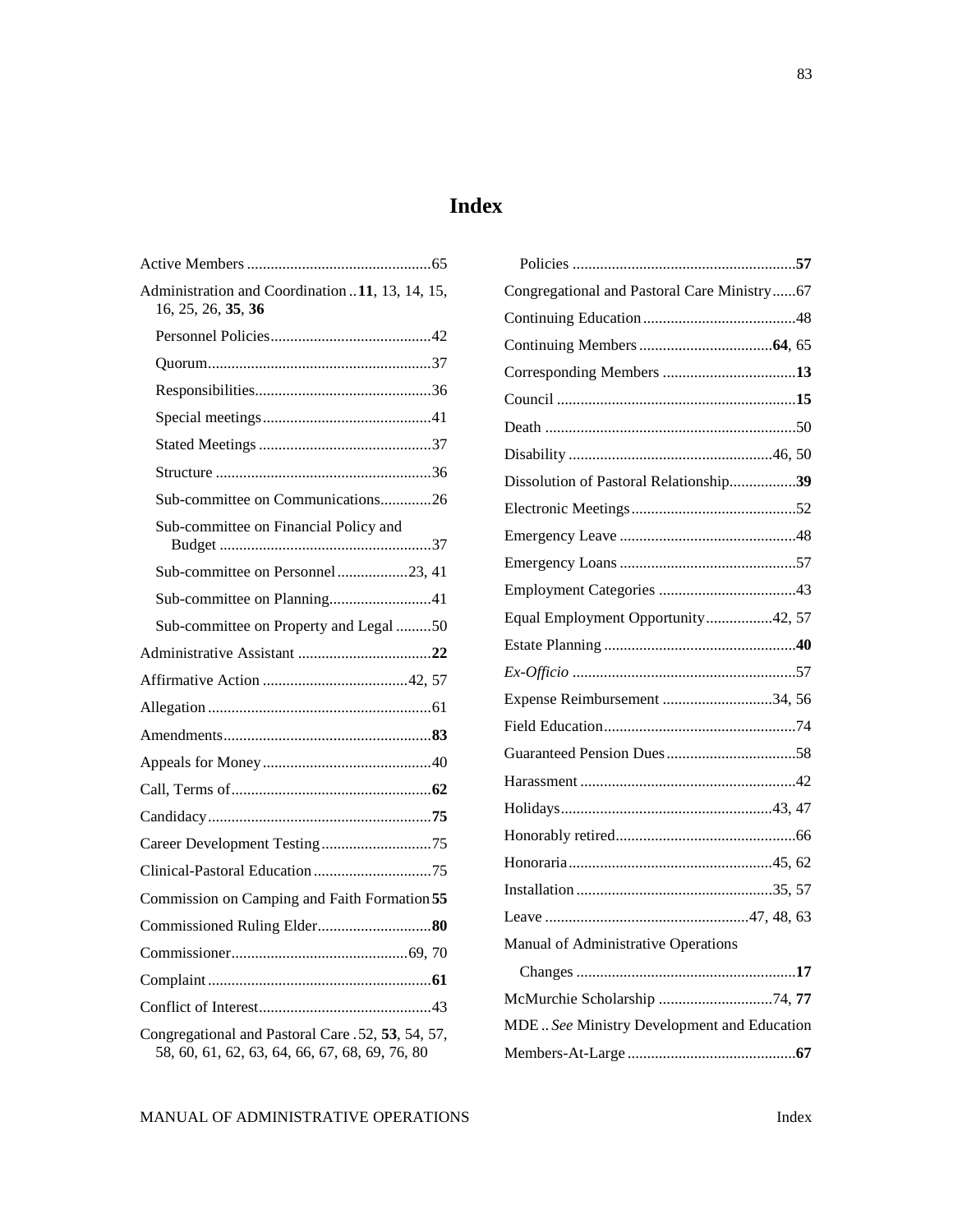| Ministry Development and Education 54, 72                         |
|-------------------------------------------------------------------|
|                                                                   |
| Ministry Resource . 33, 35, 36, 37, 54, 55, 56, 57,<br>60, 69, 70 |
|                                                                   |
|                                                                   |
|                                                                   |
|                                                                   |
|                                                                   |
|                                                                   |
|                                                                   |
|                                                                   |
|                                                                   |
|                                                                   |
|                                                                   |
|                                                                   |
|                                                                   |
|                                                                   |
|                                                                   |
| Permanent Judicial Commission 16, 56                              |
|                                                                   |
|                                                                   |
| Presbytery                                                        |
|                                                                   |
|                                                                   |
|                                                                   |
|                                                                   |
|                                                                   |
|                                                                   |
|                                                                   |
|                                                                   |
| <b>Presbytery Meetings</b>                                        |
|                                                                   |
|                                                                   |
|                                                                   |
|                                                                   |

| Expense Reimbursement 34         |  |
|----------------------------------|--|
|                                  |  |
|                                  |  |
|                                  |  |
|                                  |  |
|                                  |  |
|                                  |  |
|                                  |  |
| Temporary Committees 32          |  |
|                                  |  |
|                                  |  |
|                                  |  |
|                                  |  |
|                                  |  |
| Representatives                  |  |
|                                  |  |
|                                  |  |
|                                  |  |
| Response Coordination Team55, 60 |  |
|                                  |  |
|                                  |  |
|                                  |  |
|                                  |  |
|                                  |  |
|                                  |  |
|                                  |  |
|                                  |  |
| Sexual Misconduct 41, 42, 58, 59 |  |
|                                  |  |
|                                  |  |
|                                  |  |
|                                  |  |
|                                  |  |
|                                  |  |
|                                  |  |
|                                  |  |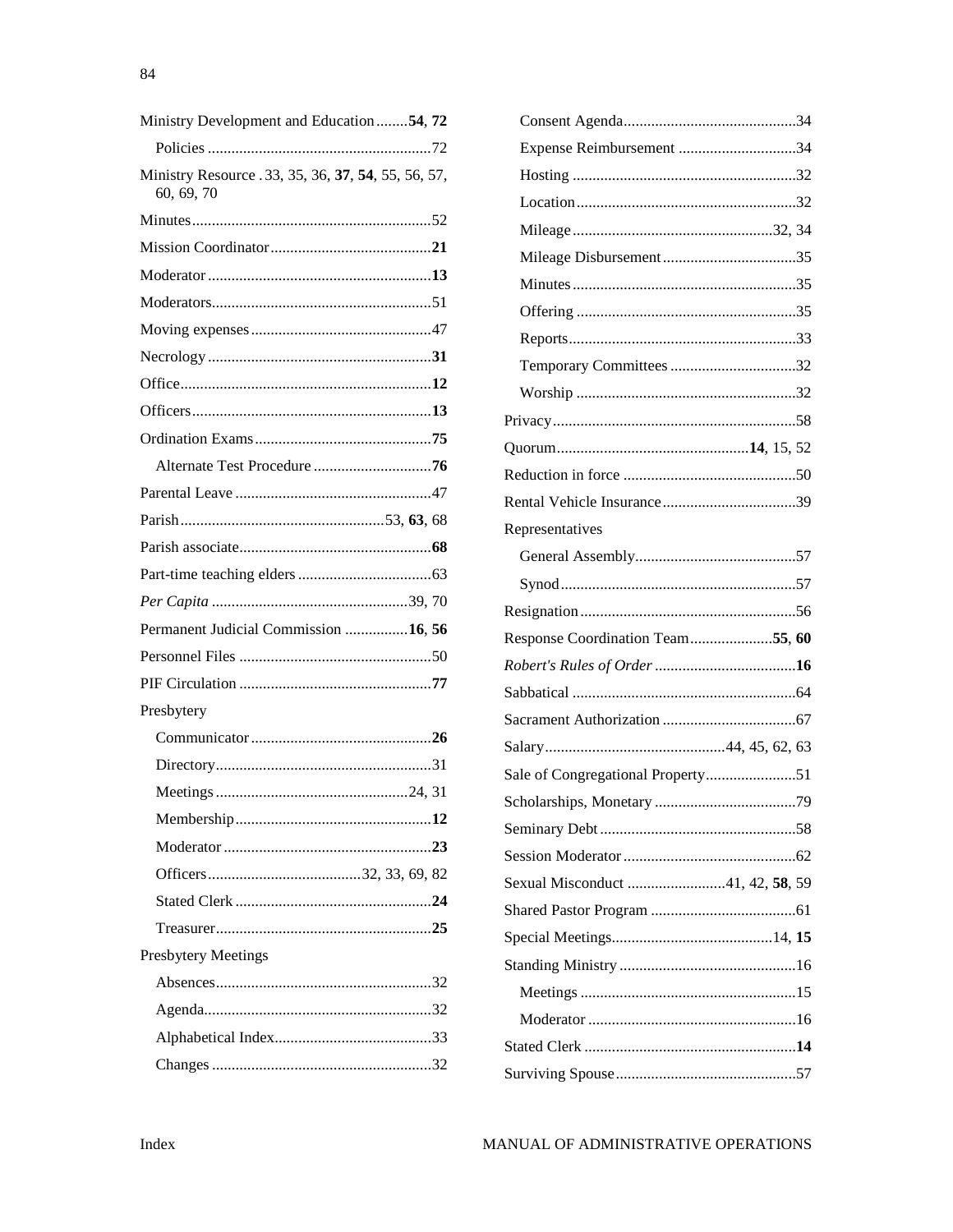| Wills Emphasis/Deferred Gifts40 |  |
|---------------------------------|--|
|                                 |  |
|                                 |  |
|                                 |  |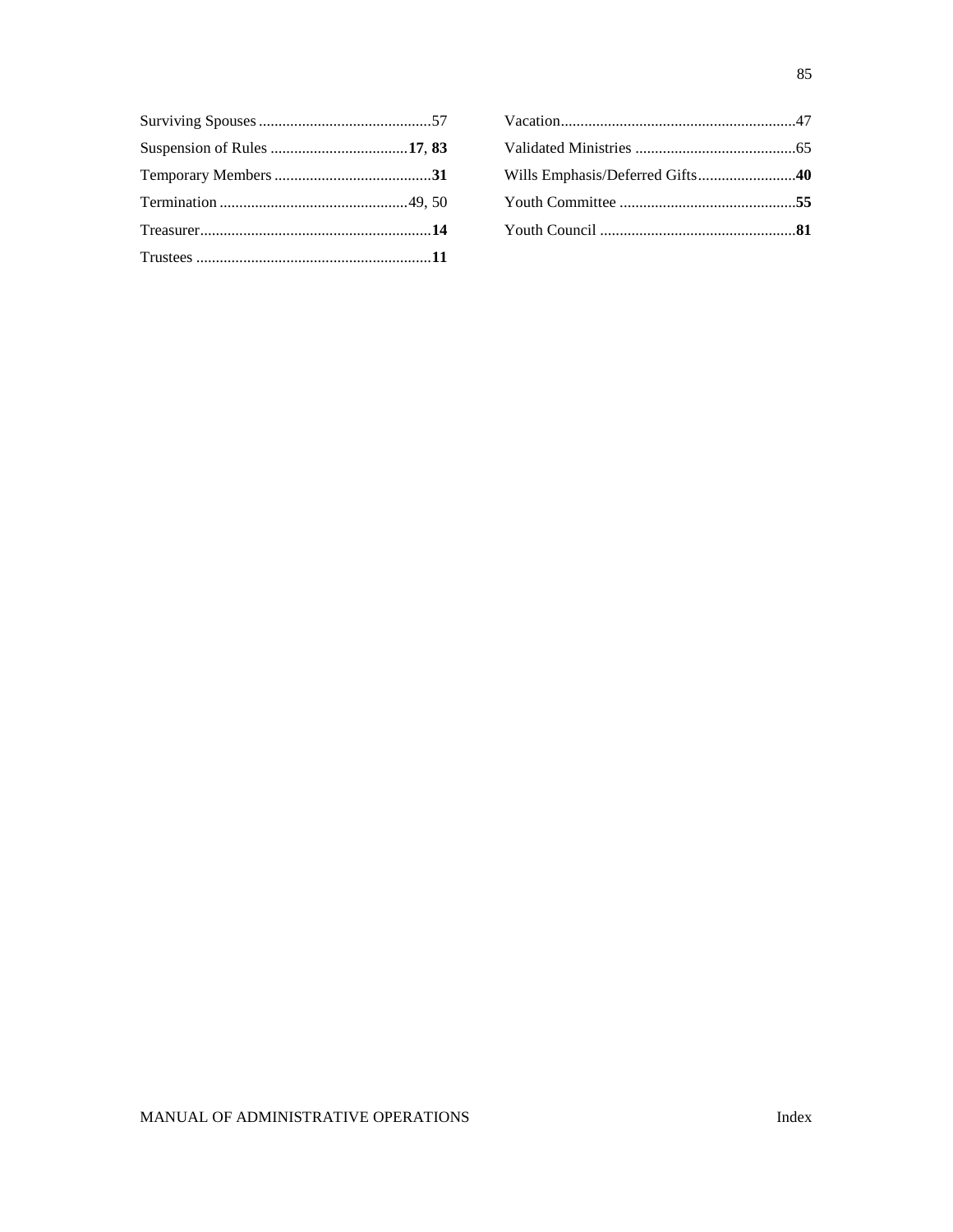# **CHILD PROTECTION POLICY**

## **Contents**

| APPENDIX A. COVER LETTER FOR VOLUNTEER APPLICATION FORM  11        |
|--------------------------------------------------------------------|
|                                                                    |
| APPENDIX C. AUTHORIZATION TO ACQUIRE CRIMINAL BACKGROUND CHECK  14 |
|                                                                    |
|                                                                    |
|                                                                    |
|                                                                    |
|                                                                    |
|                                                                    |
|                                                                    |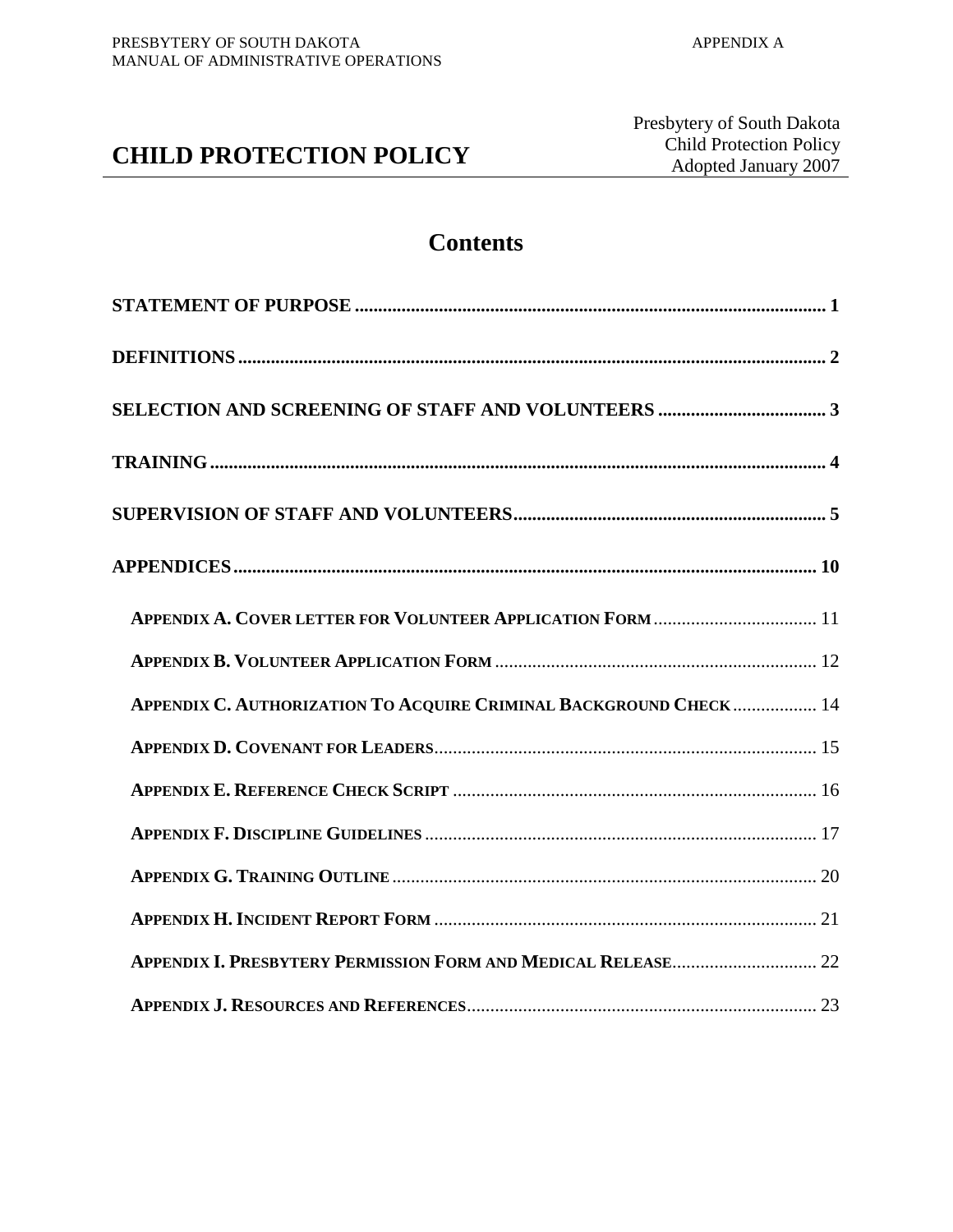## **Presbytery of South Dakota Child Protection Policy**

## **Statement of Purpose**

The members of the Presbytery of South Dakota believe that we are called by God to provide a safe and nurturing environment for all minor children and youth in our care during any Presbytery sponsored or cosponsored event. Minor is defined as anyone under the age of 18. The following policy was established to minimize the risk of any of our children and youth being subjected to physical, sexual, emotional/verbal abuse, and/or spiritual abuse. These policies and procedures are also intended to respect the rights and afford due process to persons accused of improper conduct.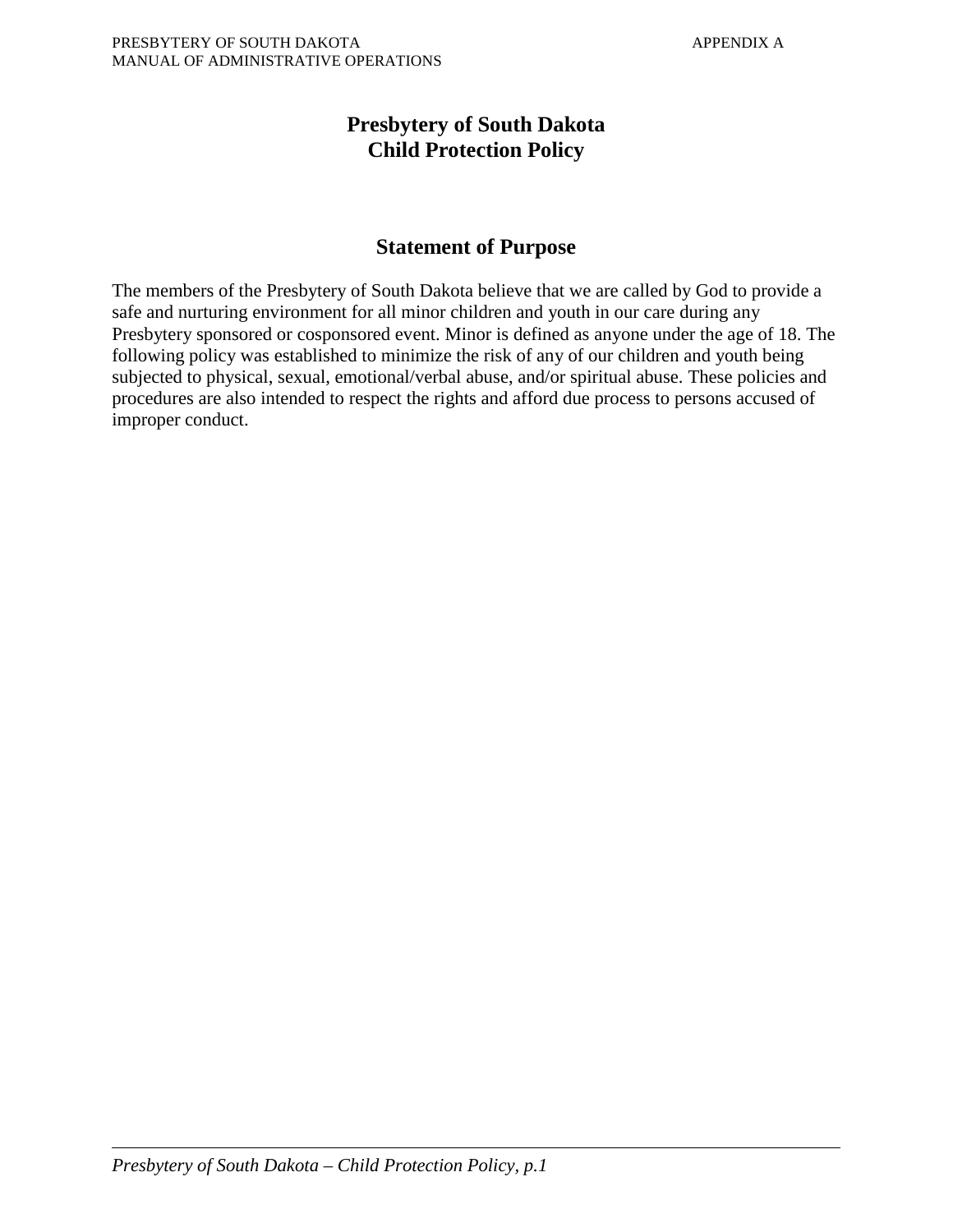## **Definitions**

**Physical Abuse** is physical harm, bodily injury or attempts to cause physical harm or injury or the infliction of fear of imminent physical harm or bodily injury

**Sexual Abuse** is defined as any sexual contact with children and/or youth in a leader's charge, including but not limited to:

- Fondling private parts
- Oral, genital, or anal penetration
- Sexual intercourse
- Forcible rape
- Suggestive sexual comments
- Showing pornography (sexual explicit materials)
- Exposing sex organs
- Allowing children to witness sexual activity

**Emotional/Verbal Abuse** including insults, name calling, bullying, belittling remarks, unfavorable comparisons with other children or youth, shaming, deliberately causing fear, or using speech to hurt.

**Spiritual Abuse** includes using Scripture or church authority to coerce, control or shame; using threats about condemnation from God or making threats about God withholding love to control behavior.

For the protection of our children, all persons working directly with children and/or youth whether paid or volunteer, at any Presbytery of South Dakota sponsored or cosponsored events are subject to the provisions of this policy. Criminal background checks will be done on all employees and volunteers who have overnight exposure, one on one exposure and/or a counseling/mentoring relationship with any minor. National background checks are required on employees. In addition, all such persons are expected to participate in pre-event training and orientation including but not limited to training to increase their sensitivity to the prevention of any form of abuse to and protection of children and youth.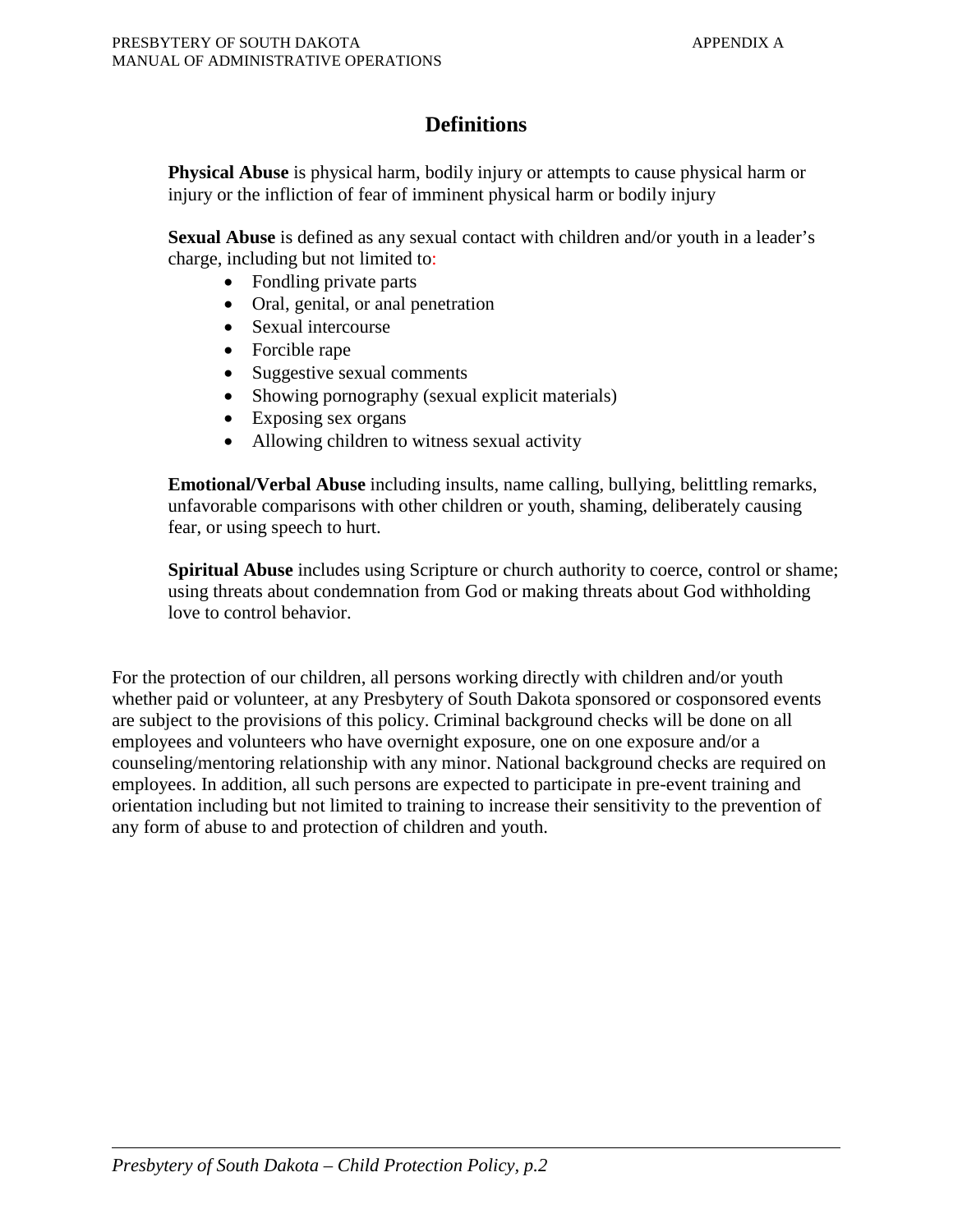## **Selection and Screening of Staff and Volunteers**

It is the policy of the Presbytery of South Dakota that all adults working with or supervising minors during any Presbytery sponsored or cosponsored activities and programs must satisfactorily complete an application form and criminal background check. The purpose of this policy is to provide a safe and secure environment for the children and youth who participate in our activities and programs. It is also the policy of the Presbytery that at least one member of a team working with children and/or youth must be an active member of a congregation within the bounds of the Presbytery of South Dakota.

### **Procedures**

- A cover letter (Appendix A), volunteer application form (Appendix B), release form for criminal background check (Appendix C), and a copy of the Covenant for Leaders (Appendix D) will be provided to all potential staff and volunteers by Presbytery staff. The applicant's consent forms will be kept on file at the Presbyter office.
- Forms must be completed and returned by the deadline set by the Planning Team or committee responsible for the program or event at which the applicant seeks to serve.
- All forms will be reviewed by a Presbytery staff member and at least one member of the Planning Team or committee responsible for the event or its designee. The review will include:
	- o Checking forms for completeness.
	- o Reviewing answers to questions.
	- o Checking references (see Appendix E for a Reference Check Script).
	- o Securing additional information as reviewers deem necessary.
	- o Securing appropriate criminal background check.
- The reviewers, using the information at their disposal, will decide whether or not the applicant will be approved. Their approval must be unanimous.
- Persons not approved will be notified in writing.
- Completed forms and related confidential information will be kept in confidential files in the Presbytery office.
- Approval will apply for the calendar year in which it was made, and for the next two calendar years. After that period, the applicant must reapply.
- No persons shall be exempt from these procedures.
- At all times, the Presbytery of South Dakota reserves the right to determine who shall serve.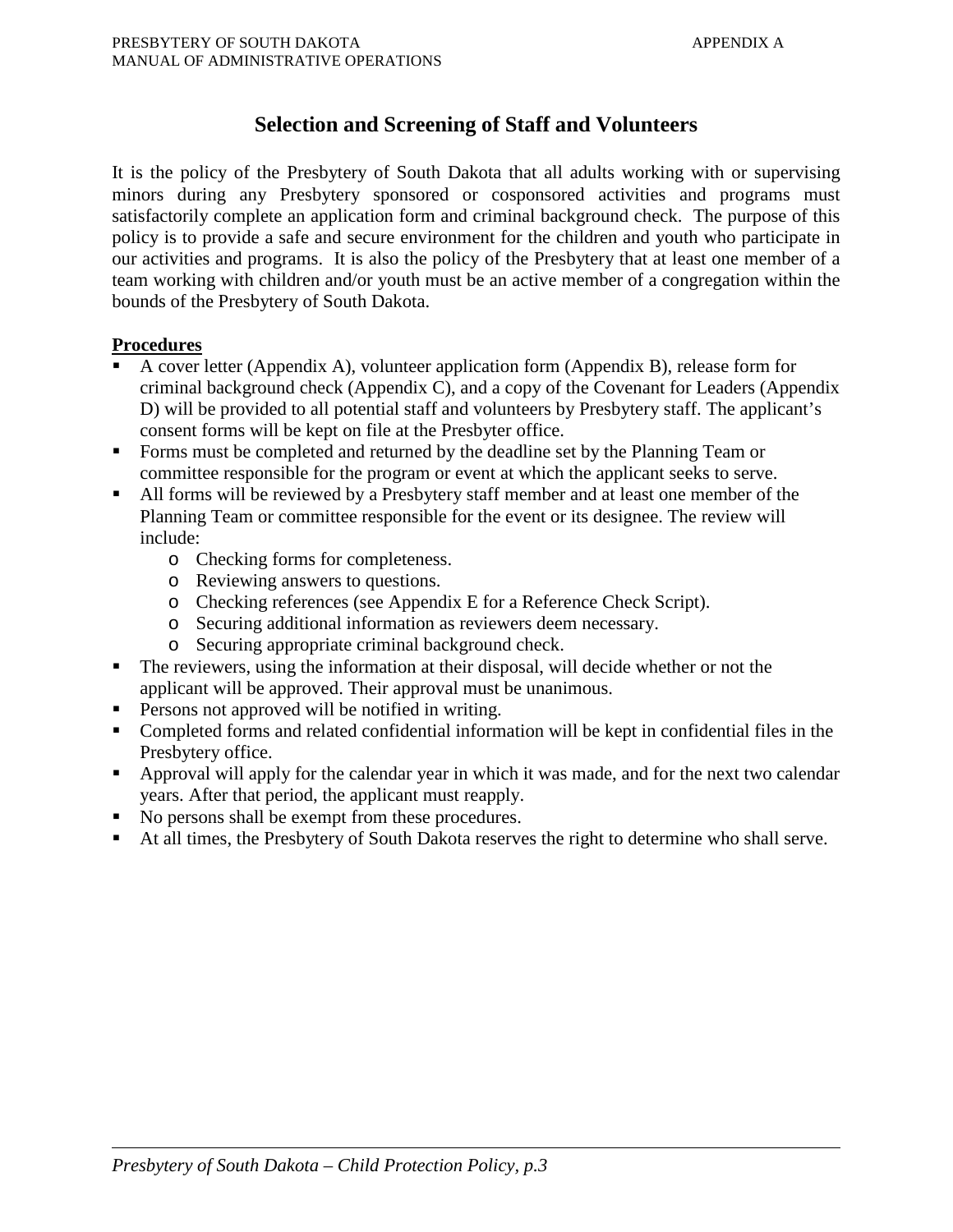## **Training**

The Presbytery will provide training on the importance of protecting children and youth from abuse and the specific provisions of the Presbytery's policy (appendices F and G). All persons working with and/or responsible for children and/or youth at Presbytery sponsored or cosponsored events and activities will be required to participate in this training. This training should be provided after recruitment and prior to the beginning of one's time of service. The Presbytery will make every effort to provide this training at a time and location which will allow those who are required to be trained to participate in an appropriate training event. In some instances this may mean providing more than one training event, however, it is the Presbytery's responsibility to provide reasonable opportunities for this training. No person who refuses or is otherwise unable to participate in planned training events will be allowed to be responsible for children and/or youth at a Presbytery sponsored or cosponsored event or activity.

Training will include the following components. Specific events and activities, by virtue of their unique qualities, may require additional components.

1. Scriptural basis for child advocacy, a few examples:

Deuteronomy 30:19, choose life Malachi 4:6, turning hearts of parents to their children Mark 9:36-37, welcoming the children Mark 10:13-16, Jesus blessing the children Luke 17:1-3, forgiveness? The dilemma 1Corinthians 3:16-17, our bodies are God's holy temple; called to be advocates for the victims Ephesians 6:4, relations between children and fathers

- 2. Importance of the issue for the church
- 3. The specific components of the Presbytery's Child Protection Policy
- 4. Review of specific safety procedures relevant for the event or activity
- 5. Concluding litany of affirmation or covenant for leaders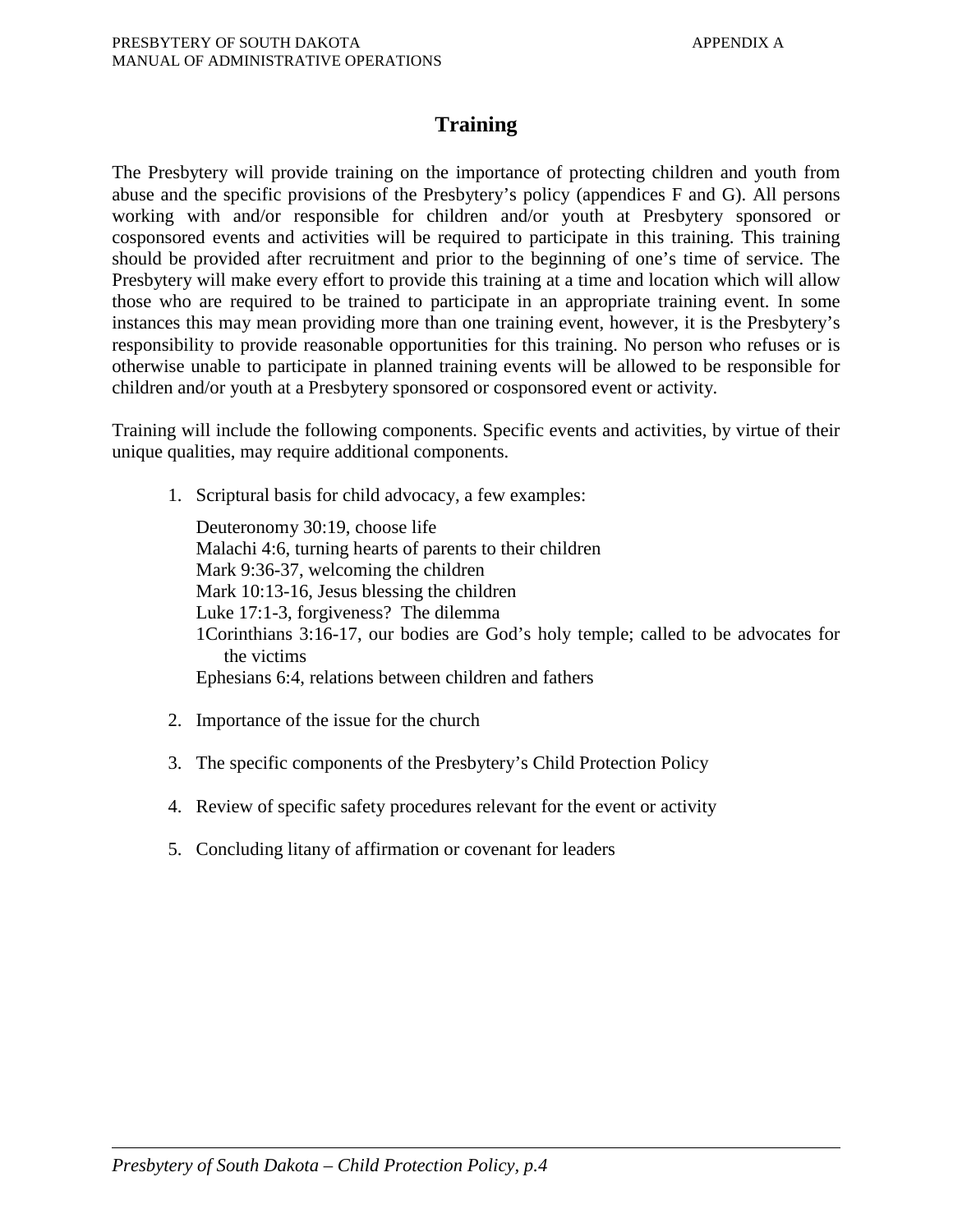## **Supervision of staff and volunteers**

In addition to careful screening procedures and training for all children/youth workers, the Presbytery will provide for supervision of all persons with responsibility for children and/or youth at Presbytery sponsored or cosponsored events and activities. This is for the protection not only of the children and youth in our care, but also for the persons working with them. This supervision will take the following forms:

- **Designation of a "Supervisor"** At each event during which there are programs or activities for children and/or youth, the Presbytery will recruit and/or designate an adult to supervise the children and/or youth activities and leadership. While the specific title of this position may vary from event to event, this person will have overall responsibility of the program and for the persons providing leadership. The person may or may not have responsibility for recruitment of leadership, but will be responsible for their performance of tasks and behavior during the event in relationship to their work with children and/or youth. Ordinarily this person will be the one to whom reports of alleged abuse will be made and who will initiate the official reporting process. It is the responsibility of this supervisor to be familiar with the details of the program design and plans and to know what is happening within classes, workshops, or other groupings of children and/or youth. When there is more than one person assigned supervisory responsibility for a program, specific assignments will be made for each person so that both the individual and the leaders/teachers will be clear about to whom and for whom they are responsible.
- **Two Adult Rule** There must be at least two adults working with each group of children and/or youth. In those cases when older youth are part of the caregiving team for children, an adult must always be present with the group. No one should be left alone, one on one, with a child or youth. The only exception to this two-adult policy would be in a situation in which the contact occurs in a public place and other persons are in and out of the areas where the adult is working with children and/or youth. This will be emphasized during the training of all leaders for children's and youth programs. This rule is intended to protect children and to protect the leaders from false accusation. The Presbytery is committed to providing adequate personnel for all events so that this rule may be maintained.
- **Open-Door Policy** The "open-door policy" requires doors to be open at all times or rooms or doors to have unobstructed windows.
- **Training** All volunteers who work with children and/or youth will be trained in understanding the nature of child abuse and its effects on the lives of children, in recognizing signs of possible abuse, and in the reporting requirements of the state in which the activity or event occurs. *(See Appendix F for Discipline Guidelines and Appendix G for Training*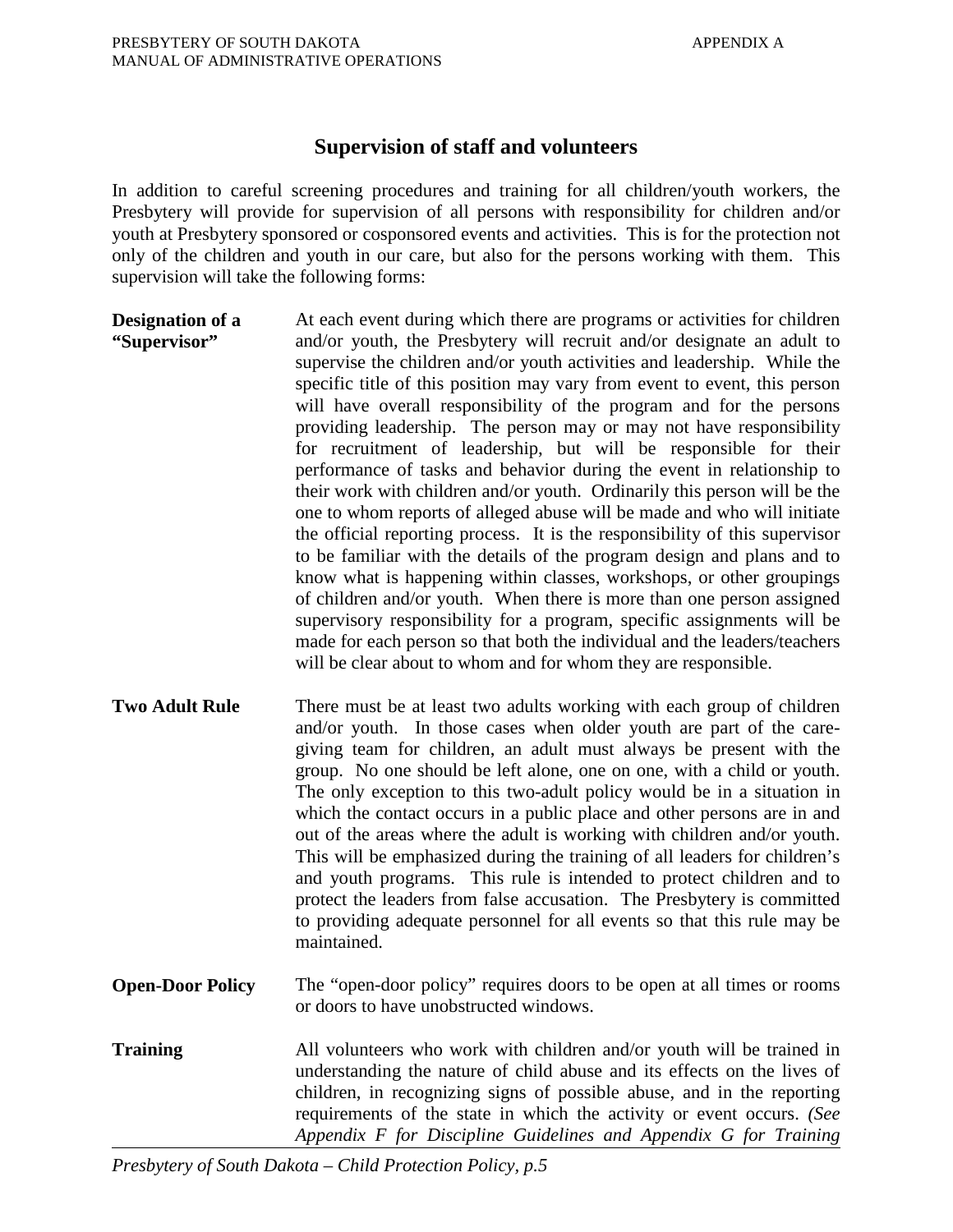### *Outline/Design)*

- **Suspicious Behavior** Supervisors and all persons providing leadership for programs for children and/or youth will be asked to be alert to and report any suspicious behavior which might suggest inappropriate conduct or relationships between an adult and a child or youth or between older and younger youth at the event. Such behavior should be dealt with immediately, either by commenting to the offending adult (in the case of a minor boundary violation deemed to be caused by ignorance) or reporting to the Supervisor or Event Staff. All such reports will be seriously considered, prompt warnings will be issued as appropriate, and situations carefully monitored. *(See Appendix H for Incident Report Form)*
- **Parental Permission** The Presbytery will seek parental permission for children and youth to participate in any Presbytery sponsored or cosponsored event during which the children and/or youth will be under the care of someone other than the parents. The permission forms will indicate the specific nature of the event or program, the type of adult leadership which will be provided, and any release from liability which may be requested. The Presbytery will also request insurance information and parental permission to seek medical treatment. *(See Appendix I for Presbytery Permission Form.)*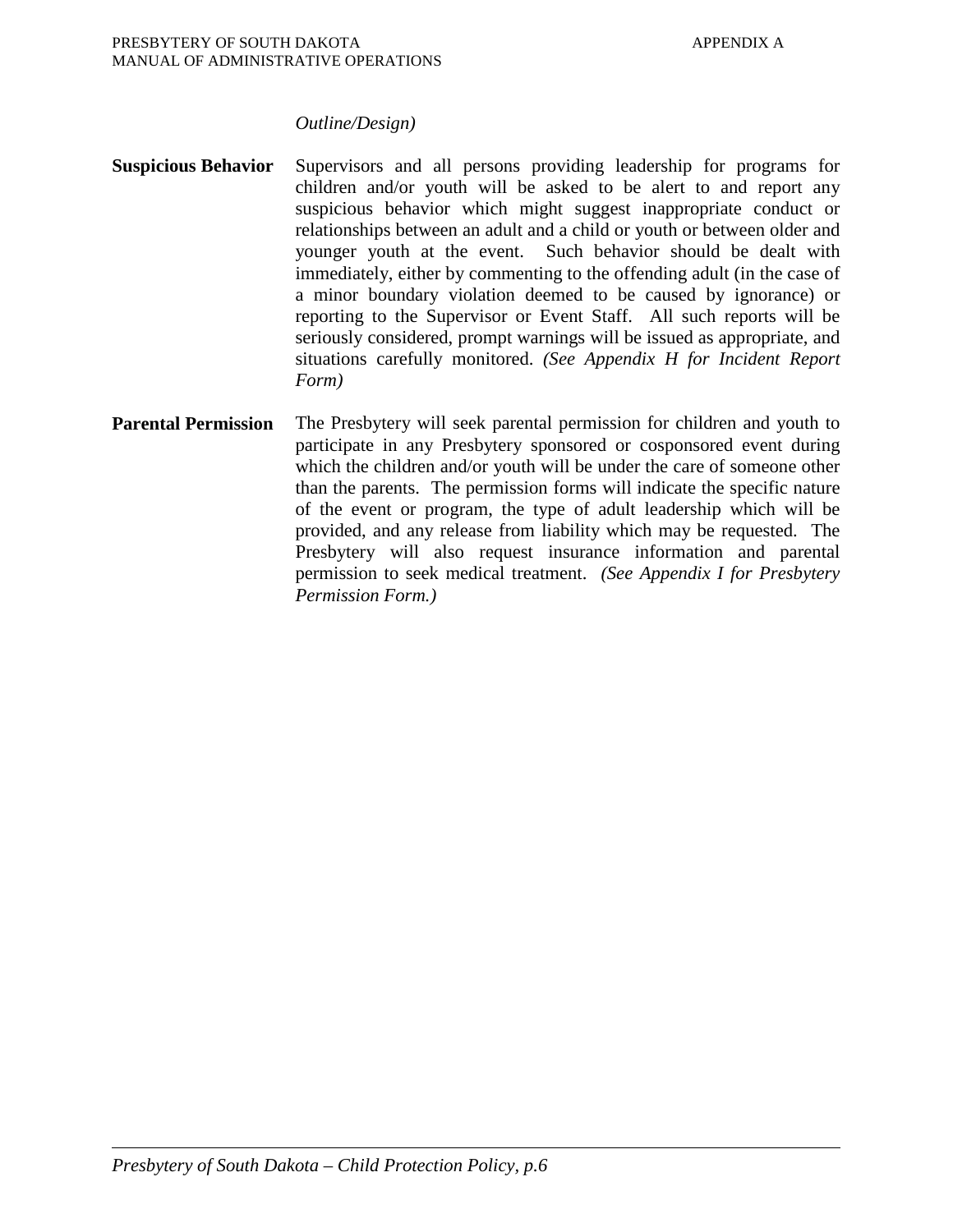## **Reporting Allegations and Incidents**

Anyone who has knowledge or suspicion that inappropriate conduct has occurred should report it immediately to the Supervisor of the Children or Youth Program or the Event Staff person. It is especially incumbent upon those in leadership positions within the children and youth program to be particularly sensitive and alert to warning signs of abuse and potential incidents. When an individual reports an incident or allegation, that person should refrain from engaging in questioning the alleged victim so that the appropriate investigative procedures may be followed.

| <b>Preliminary Steps</b>                                                            | The person observing and reporting an incident of alleged<br>inappropriate conduct should first:                                                                                                                                                                                                                                                                                                                                                                                                                                                                                                                                                                                                                                                                                                                                                                                                                                                                                             |  |  |  |
|-------------------------------------------------------------------------------------|----------------------------------------------------------------------------------------------------------------------------------------------------------------------------------------------------------------------------------------------------------------------------------------------------------------------------------------------------------------------------------------------------------------------------------------------------------------------------------------------------------------------------------------------------------------------------------------------------------------------------------------------------------------------------------------------------------------------------------------------------------------------------------------------------------------------------------------------------------------------------------------------------------------------------------------------------------------------------------------------|--|--|--|
|                                                                                     | 1. Secure the safety of the child/youth. This may include an<br>immediate call to emergency services as deemed necessary.<br>2. Secure the safety of others and stabilize the environment in<br>which the incident occurred. Under no circumstances should<br>a reporter who has responsibility for a group of children or<br>youth leave them unsupervised in order to report an incident.<br>Seek help from other caregivers who are close at hand.                                                                                                                                                                                                                                                                                                                                                                                                                                                                                                                                        |  |  |  |
| <b>Internal Reporting</b>                                                           | The following procedure should be used to report the incident to the<br>appropriate supervisors or staff at the event:                                                                                                                                                                                                                                                                                                                                                                                                                                                                                                                                                                                                                                                                                                                                                                                                                                                                       |  |  |  |
|                                                                                     | 1. Reporter reports orally to his/her immediate supervisor, the<br>alleged offender's supervisor, or to the Event Staff if the<br>supervisor is less accessible at the time of the incident or the<br>time of reporting. If the reporter is an event participant and<br>not someone providing leadership, it is appropriate to report<br>directly to the Event Staff. Event Staff is the member of the<br>Presbytery Staff or the delegated Presbytery volunteer<br>assigned to and on-site at the event.<br>2. Supervisor reports the allegation/incident to the Event Staff.<br>3. Event Staff:<br>a. investigates the facts of the incident/allegation.<br>b. prepares the official incident report (Appendix H).<br>c. initiates the response to the allegation and incident.<br>d. reports to Executive Presbyter and if deemed necessary to<br>the Presbytery Attorney regarding insurance or legal<br>implications.<br>e. contacts parents or responsible adults as soon as feasible. |  |  |  |
| <b>Reporting to Child</b><br><b>Protection or Other</b><br><b>Civil Authorities</b> | The State of South Dakota defines mandatory reporter in Codified<br>Law 26-8A-3. Mandatory reporting is also established within our<br>Book of Order for Ministers of Word and Sacrament (G-6.0204b),<br>Elders (G-6.0304b) and Deacons (G-6.0402b). The Presbytery<br>recognizes that it has a moral, if not legal, obligation to exercise the                                                                                                                                                                                                                                                                                                                                                                                                                                                                                                                                                                                                                                              |  |  |  |
|                                                                                     | care evidenced in Christ's invitation to the little children to "come to<br>him." Therefore, when the investigation of an incident or allegation<br>confirms that the incident or allegation is consistent with what would                                                                                                                                                                                                                                                                                                                                                                                                                                                                                                                                                                                                                                                                                                                                                                   |  |  |  |

*Presbytery of South Dakota – Child Protection Policy, p.7*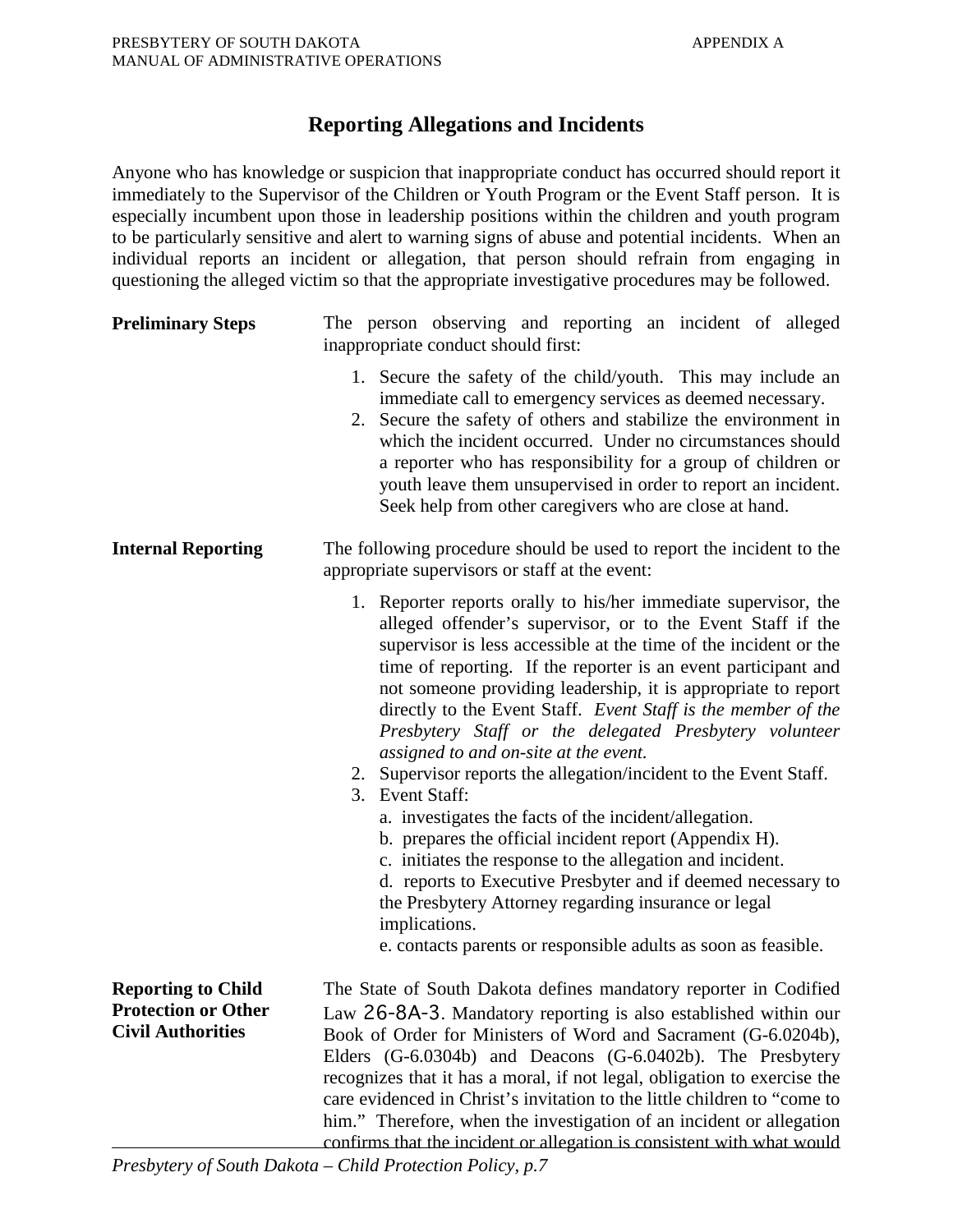require reporting to civil authorities, the Event Staff will do so. If the incident is such that it poses an immediate or imminent threat to the safety of the child or youth, any person witnessing the incident may report it to the appropriate authorities. All incidents so reported should also be reported to the Supervisor and/or Event Staff as soon as possible. Training for all children and youth leaders will include appropriate procedures for reporting and how to contact appropriate civil authorities if it should become necessary. **Record Maintenance** Appendix H (Incident Report Forms) will be kept in a confidential file in the Presbytery office.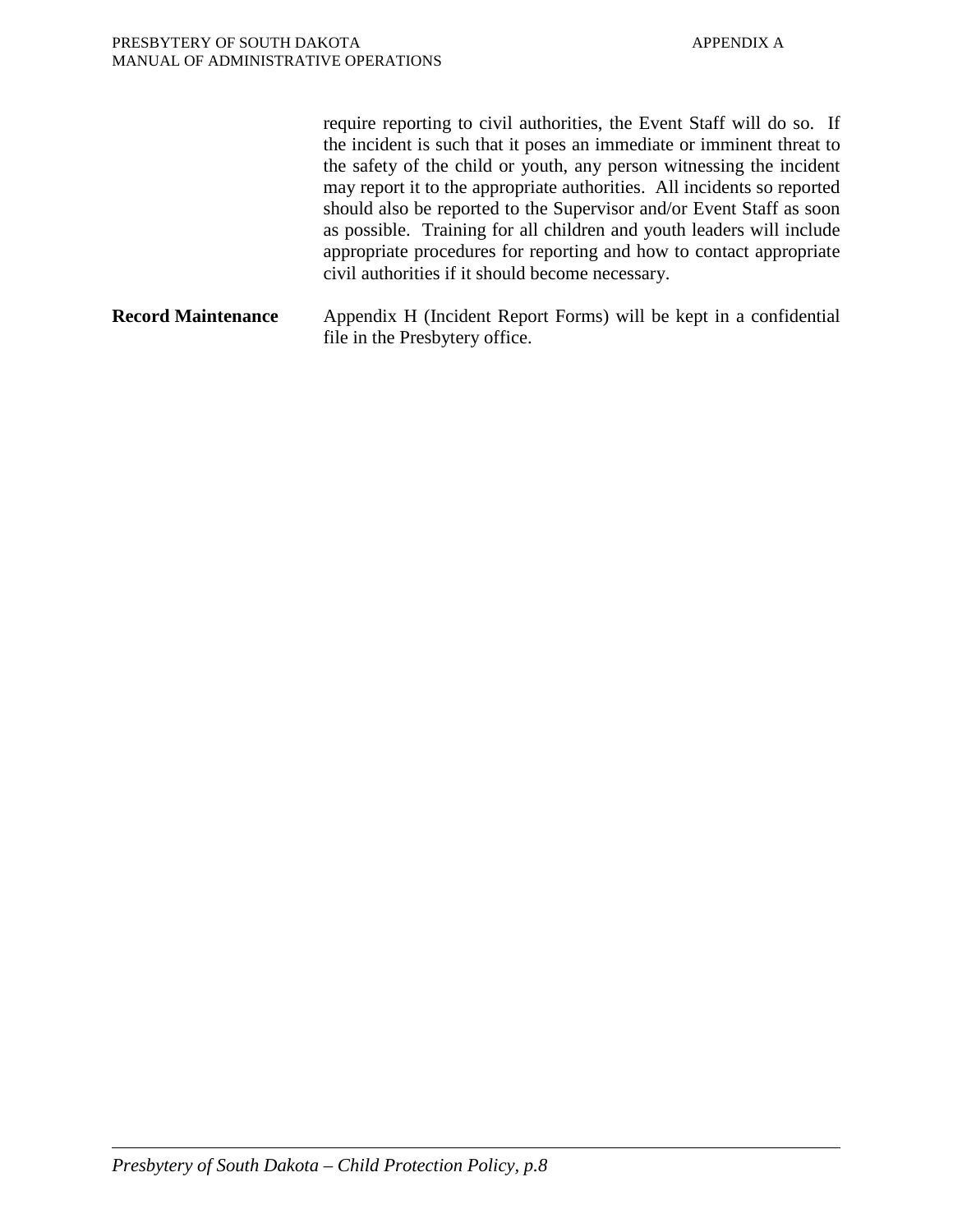## **Response to allegations**

The Presbytery recognizes that we have an obligation to respond to a number of individuals and audiences, depending on the facts of the particular allegation/incident.

The Presbytery also affirms that any response decision is at the sole discretion of the Event Staff person in consultation with the committee responsible for the event and in the best interest of the event. A determination of an unfounded accusation may nonetheless result in a leader being asked to relinquish their leadership responsibility and/or to leave the event if such separation is deemed in the best interests of the event and its participants.

The following guidelines shall apply as the Event Staff and committee or Planning Team determine the appropriate response:

| To victim(s)                        | Determine need for and provide appropriate care for and follow<br>up on immediate needs of the victim(s).                                                                                                                                                     |  |
|-------------------------------------|---------------------------------------------------------------------------------------------------------------------------------------------------------------------------------------------------------------------------------------------------------------|--|
| To the accused                      | 1. Remove the accused from leadership, at least temporarily,<br>until the investigation of facts is completed.                                                                                                                                                |  |
|                                     | 2. Report of an allegation is not a presumption of guilt and,<br>therefore, appropriate care will be exercised to provide the<br>accused with an opportunity to be heard.                                                                                     |  |
|                                     | 3. The Committee responsible for the event should meet to<br>determine the next steps regarding the accused's further<br>participation in and presence at the event.                                                                                          |  |
|                                     | 4. The Committee may recommend pursuance of any further<br>action needed (e.g. calling the police, Child Protection<br>Agency, Presbytery Sexual Misconduct Response Team, or<br>the accused's governing body of jurisdiction.)                               |  |
| To parents or responsible<br>adults | Share the facts of the incident, the committee's actions, and<br>provide care and follow up as appropriate.                                                                                                                                                   |  |
| To the Event                        | Event Staff or committee/Planning Team member reports the<br>facts of the incident to a plenary of event participants as necessary<br>and appropriate, exercising appropriate pastoral care for the<br>victim, the accused, and the other event participants. |  |
| To the Presbytery                   | Event Staff or committee/Planning Team member reports the<br>facts of the incident to the Executive Presbyter.                                                                                                                                                |  |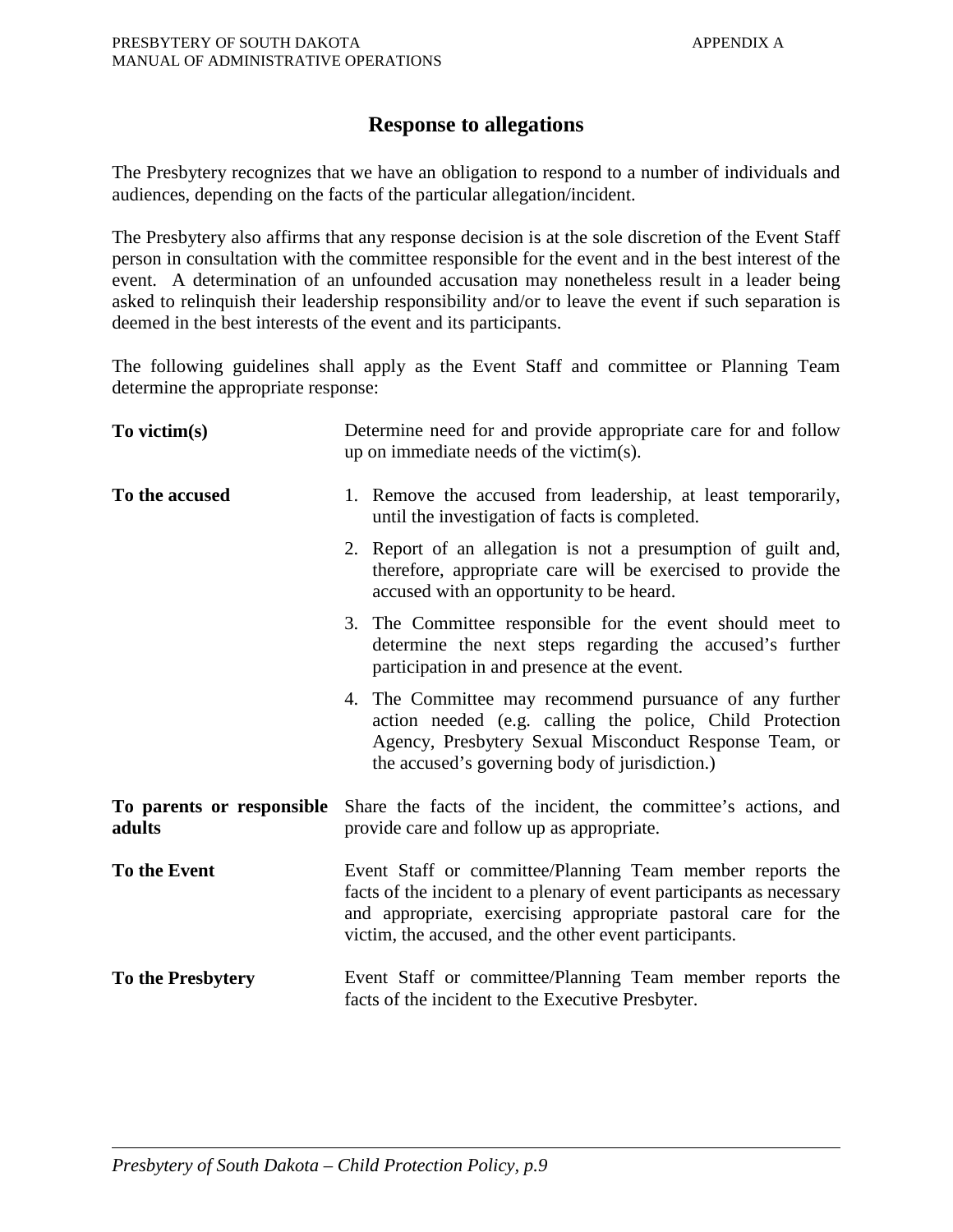**Appendices**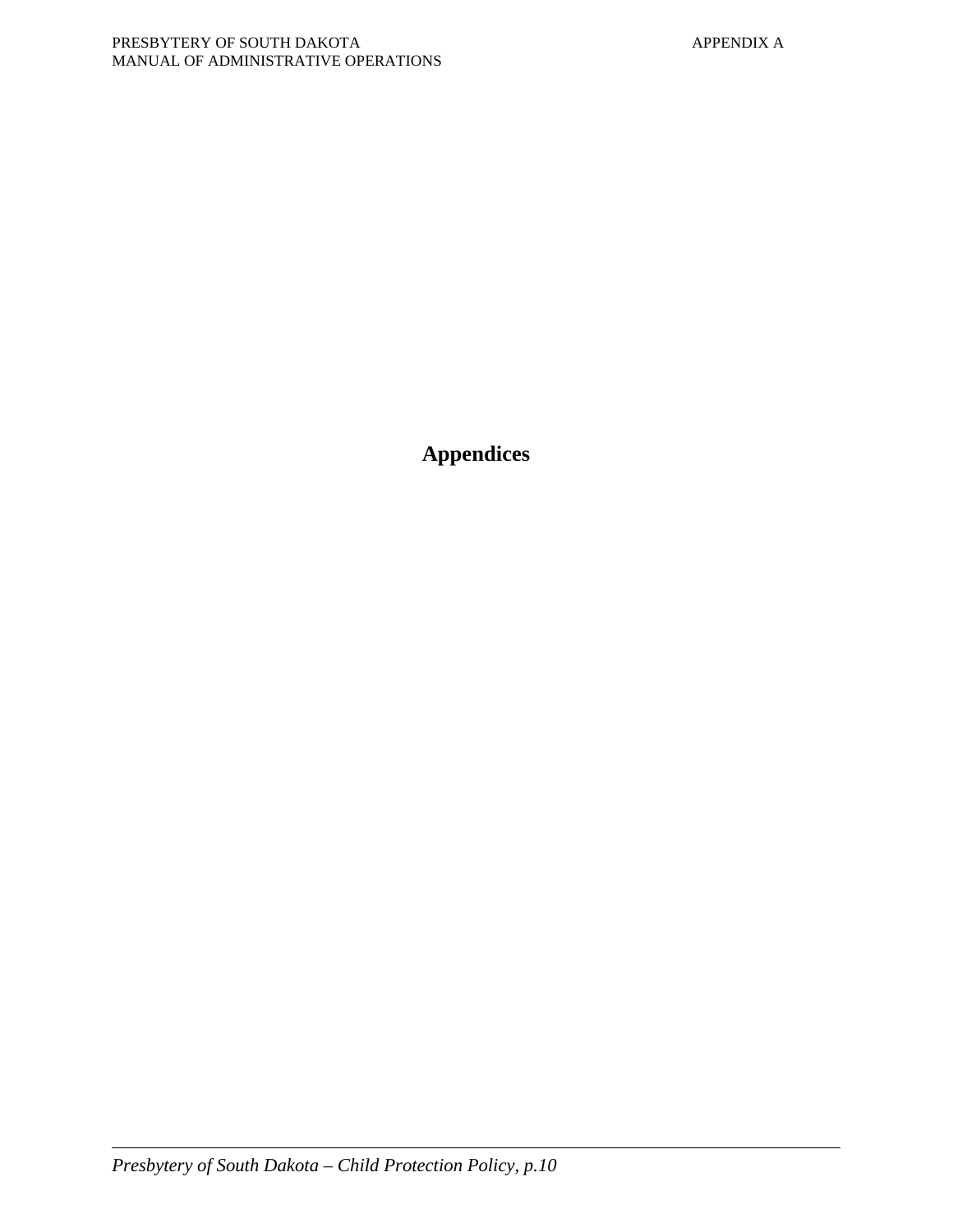## **Appendix A. Cover letter for Volunteer Application Form**

**«FirstName» «LastName» «Address1» «City», «State» «PostalCode»**

### **Dear «FirstName»:**

Thank you for your interest in volunteering to work with the children and youth of the Presbytery of South Dakota. Our programs include activities at Camp Rim Rock, Youth Rally, and activities held at various presbytery committee meetings.

Because of the growing awareness of child safety issues, especially in the area of sexual abuse, the Presbytery of South Dakota requires that every potential volunteer complete the attached application form. We realize that the information requested is of a personal nature, but we believe that this screening process is the best way to meet both our moral and legal obligations. Above all, we want to provide a safe and secure experience for our children and youth.

Please note that at least one of the adults providing supervisory leadership for children and/or youth in a particular situation must be a member of a congregation in the Presbytery.

Also understand that a yes answer to one or more of the questions does not automatically disqualify you from working with children and/or youth. It may simply mean that we will need some additional information.

Because of the potentially sensitive nature of the information on the form, access to your application will be very limited. Each application will be reviewed by a Presbytery staff member and at least one member of the planning team or committee responsible for the event. They will review the application, obtain any other necessary information, and decide whether or not to approve your application. All completed forms will be kept in a confidential file in the Presbytery Office. This information will be valid for the current year and the following two years after which an update will be required.

Please read all of the enclosed information carefully. When you have completed the attached form return it to the Presbytery office addressed:

> Presbytery of South Dakota Confidential Volunteer Application  $406$  S.  $2<sup>nd</sup>$  Avenue Sioux Falls, SD 57104

We look forward to sharing with you the joys and challenges of working with children and youth of the church.

Sincerely,

Enclosure: Volunteer Application Form Authorization to Acquire Criminal Background Check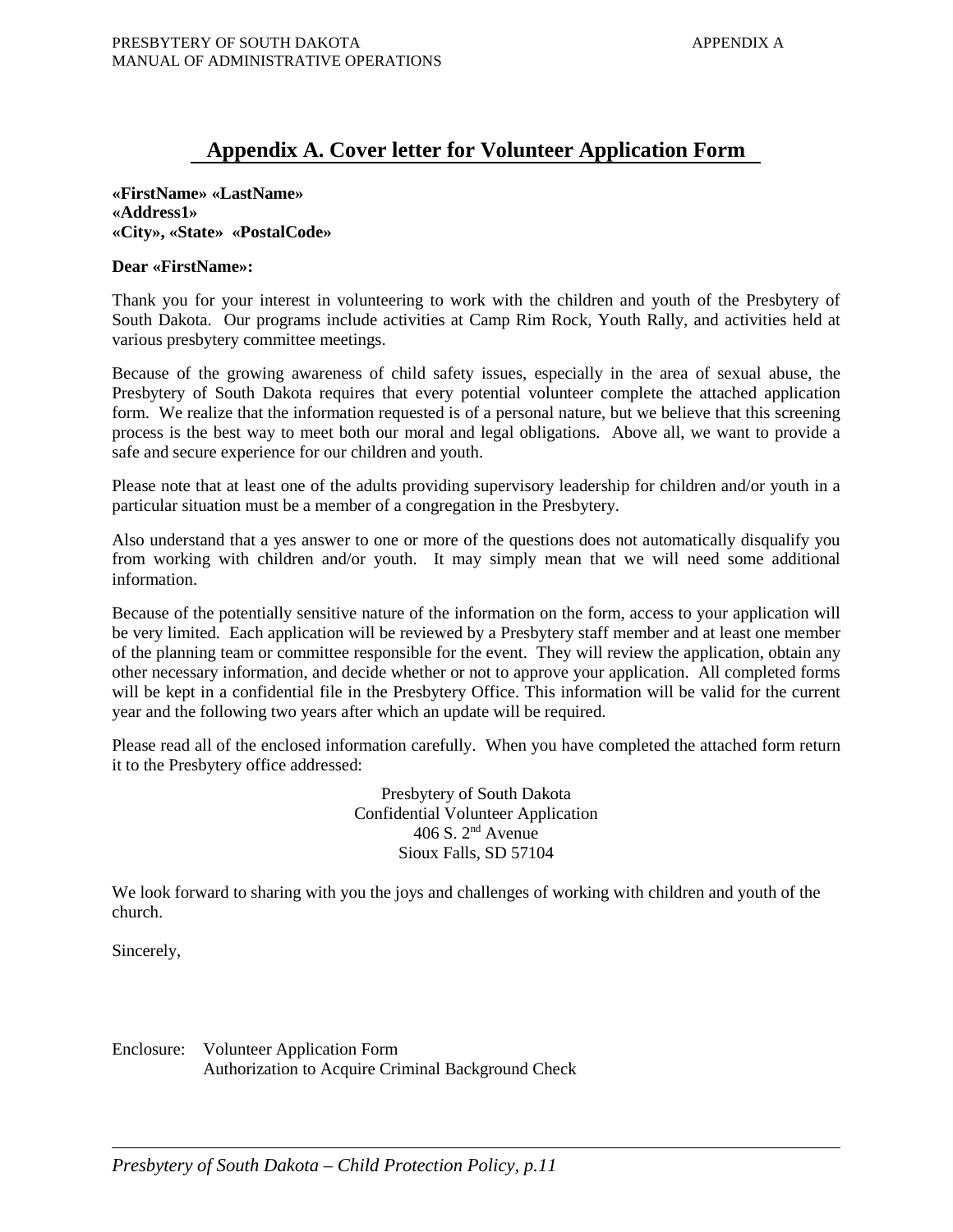## **Appendix B. Volunteer Application Form**

*This application is required of all volunteers working with or supervising minors. It is used to assist us in providing a safe environment for the children and youth who participate in our programs. The information is for Presbytery of South Dakota use only. Please send this completed form to the Presbytery of South Dakota at the address below.* 

| Name |                                                                                                                                                                                                                                |                                                                                   |
|------|--------------------------------------------------------------------------------------------------------------------------------------------------------------------------------------------------------------------------------|-----------------------------------------------------------------------------------|
| Last | First                                                                                                                                                                                                                          | Middle                                                                            |
|      |                                                                                                                                                                                                                                |                                                                                   |
|      |                                                                                                                                                                                                                                |                                                                                   |
|      |                                                                                                                                                                                                                                | Phone (H) (O) Birthdate                                                           |
|      |                                                                                                                                                                                                                                |                                                                                   |
|      |                                                                                                                                                                                                                                | Social Security Number (required for background check) __________________________ |
|      | <b>Enclose a photocopy of your Driver's License or Identification Card with this form.</b>                                                                                                                                     |                                                                                   |
|      |                                                                                                                                                                                                                                |                                                                                   |
|      |                                                                                                                                                                                                                                |                                                                                   |
|      |                                                                                                                                                                                                                                |                                                                                   |
|      |                                                                                                                                                                                                                                |                                                                                   |
|      | Address and the contract of the contract of the contract of the contract of the contract of the contract of the contract of the contract of the contract of the contract of the contract of the contract of the contract of th |                                                                                   |
|      |                                                                                                                                                                                                                                |                                                                                   |
|      |                                                                                                                                                                                                                                |                                                                                   |
|      |                                                                                                                                                                                                                                |                                                                                   |

## *In working with children and/or youth, we believe it is our responsibility to seek adult staff that is able to provide a healthy, safe, and nurturing environment. Please answer the following questions accordingly.*

1. Have you ever been convicted of or pled guilty to a violent or sexual crime or any crime involving children and/or youth? (Excluding misdemeanor traffic offenses)

 $Yes$  No\_\_\_\_\_\_

If yes, please describe:

2. Have you ever been formally charged with child abuse or neglect? Yes\_\_\_ No\_\_\_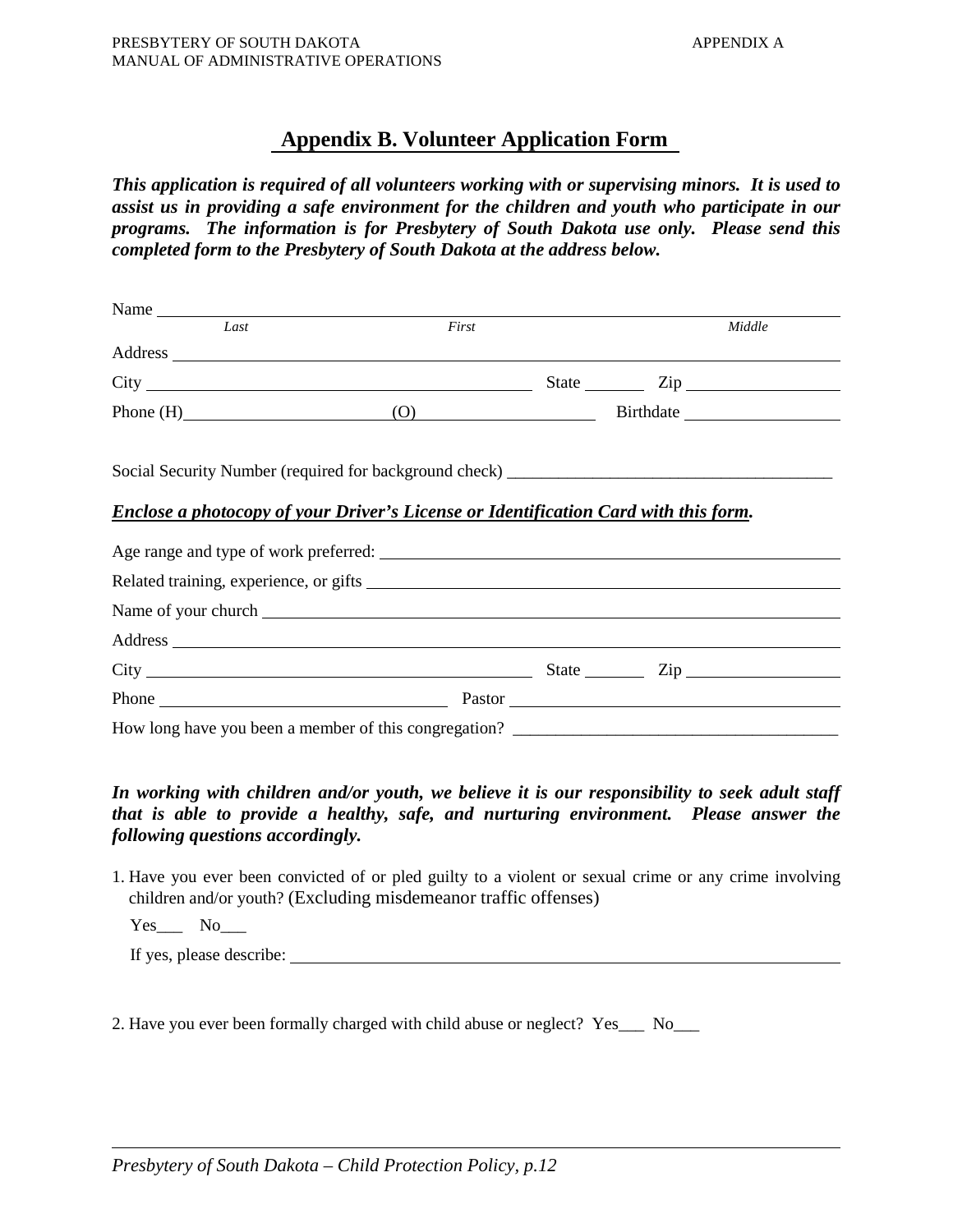### **Volunteer Application Form, page 2** Appendix B

## *Please list three personal references we can contact on your behalf. (not former employers or relatives)*

| 1. Name $\overline{\phantom{a}}$                                                                                                                                                                                               |                         |                      |  |
|--------------------------------------------------------------------------------------------------------------------------------------------------------------------------------------------------------------------------------|-------------------------|----------------------|--|
| Address and the contract of the contract of the contract of the contract of the contract of the contract of the contract of the contract of the contract of the contract of the contract of the contract of the contract of th |                         |                      |  |
|                                                                                                                                                                                                                                |                         | State <u>Cip</u> Cip |  |
|                                                                                                                                                                                                                                |                         |                      |  |
| 2. Name $\overline{\phantom{a}}$                                                                                                                                                                                               |                         |                      |  |
|                                                                                                                                                                                                                                |                         |                      |  |
|                                                                                                                                                                                                                                |                         | State <u>Cip</u> Cip |  |
| Phone                                                                                                                                                                                                                          |                         |                      |  |
| 3. Name $\overline{\phantom{a}}$                                                                                                                                                                                               |                         |                      |  |
| Address and the contract of the contract of the contract of the contract of the contract of the contract of the contract of the contract of the contract of the contract of the contract of the contract of the contract of th |                         |                      |  |
|                                                                                                                                                                                                                                | State $\_\_\_\_\_\_\_\$ |                      |  |
|                                                                                                                                                                                                                                |                         |                      |  |

The information contained in this application is correct to the best of my knowledge. I, the undersigned, authorize any references listed in this application to release any records or information related to my work with minors.

I understand that the information provided in this application will be held in confidentiality.

*Signature Date*

### **Return this completed form to:**

The Presbytery of South Dakota Confidential Volunteer Application 406 S. 2nd Avenue Sioux Falls, SD 57104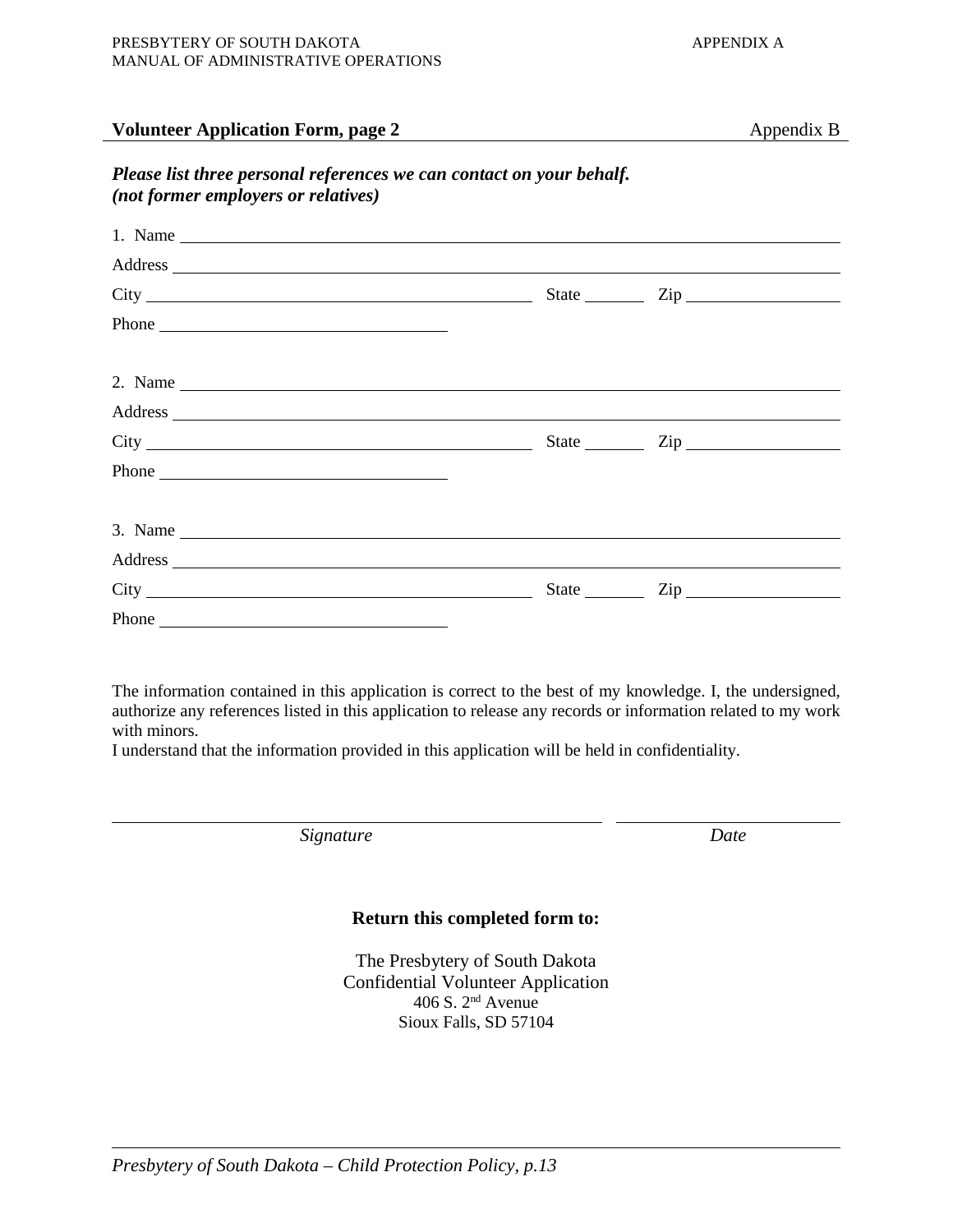## **Appendix C. Authorization To Acquire Criminal Background Check**

I, the undersigned, authorize the Presbytery of South Dakota to acquire a criminal background check on me.

| <b>Print Name</b>      |       |                  |
|------------------------|-------|------------------|
| Signature              | Date  |                  |
|                        |       |                  |
|                        | State | $\mathsf{Zip}\_$ |
| Social Security Number |       |                  |

## **Return this completed form to:**

The Presbytery of South Dakota Confidential Volunteer Application  $406$  S.  $2<sup>nd</sup>$  Avenue Sioux Falls, SD 57104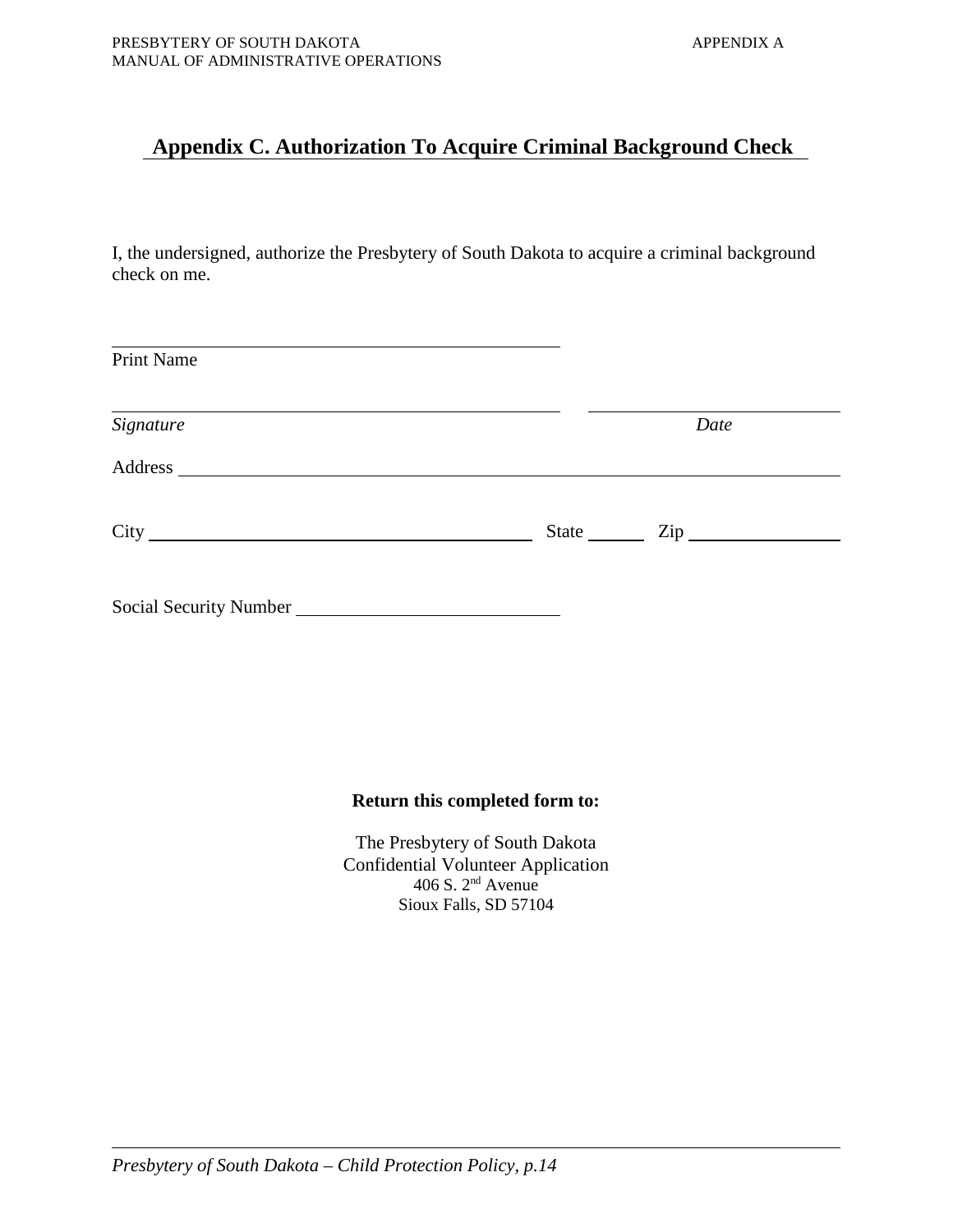## **Appendix D. Covenant for Leaders**

### Presbytery of South Dakota Child Protection Policy

### **COVENANT FOR LEADERS OF CHILDREN AND/OR YOUTH**

*I consider this a vow to God, a promise to those who planned this event, and a covenant between myself, the Presbytery of South Dakota, and the children and/or youth with whom I will work and their families.*

- During my time at (event) I will live as a Christian called to service in God's kingdom.
- $\triangleright$  I understand that I have been entrusted with the safety and welfare of all the children and/or youth assigned to me. At all times I will guard their physical safety and mental, emotional and bodily health.
- $\triangleright$  I understand that I have been entrusted with the spiritual health of all the children and/or youth assigned to me. At all times I will care for their faith development. I will care for their needs for friendship and security and I will work to build a caring, loving community within the classroom and within the (event).
- $\triangleright$  I will take care of my own physical and spiritual health.
- $\triangleright$  I understand that I must be careful of "suggestive" situations. I will never be alone with a child or youth in my care. If someone requests time alone with me, we will meet in sight of others, but not necessarily where others can hear us.
- $\triangleright$  I will never touch a child or youth in anger.
- $\triangleright$  I will use appropriate signs of affection and Christian caring. I will respect the feelings of those who do not enjoy even the slightest casual touch.
- $\triangleright$  I will guard my language. I will not swear or use inappropriate language in the presence of children and/or youth.
- $\triangleright$  I will set a good example of respecting the property where (event) is held and the property of others and I will be a good steward of God's earth.

**I have read the job description and covenant and agree to abide by these statements. I understand that if I do not abide by this agreement, my volunteer services can be terminated at the discretion of the Presbytery staff and/or committee or Planning Team for this event. By signing below, I am acknowledging this covenant between the Presbytery and myself.**

| Signature of Volunteer | Date | Under 18 Parental Agreement | Date |
|------------------------|------|-----------------------------|------|
|                        |      |                             |      |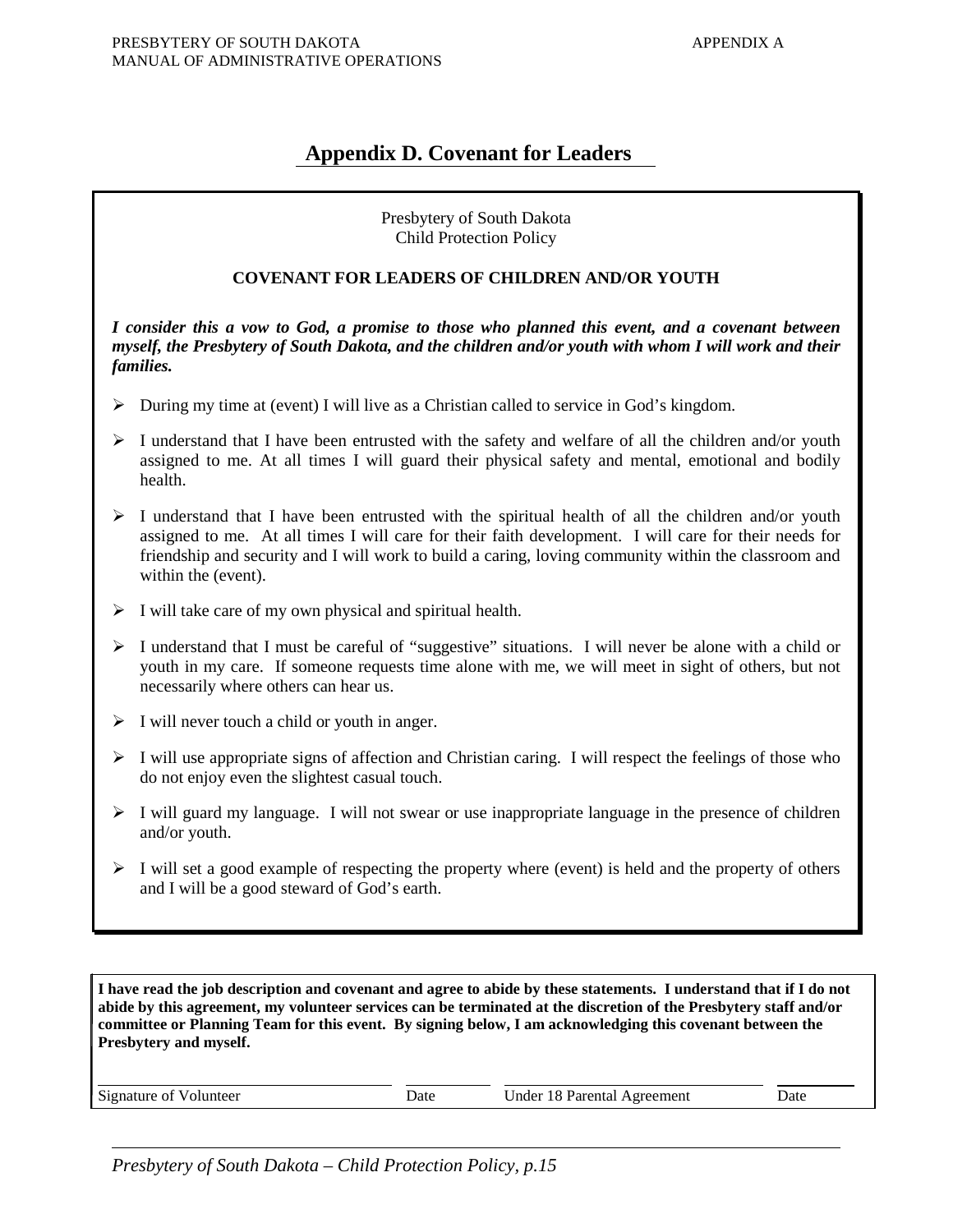## **Appendix E. Reference Check Script**

*The following script is suggested for telephone reference checks. If reference checks must be done in writing, this script may be adapted for inclusion in a letter requesting information. The person doing the telephone check should keep notes of the reference's responses. These should be placed in the person's file with their application form and other documentation.*

### **Suggested Script:**

My name is \_\_\_\_\_\_\_. (Briefly describe your role in the Presbytery – committee or Planning Team on which you serve, etc.).

(Name of person being checked) is being considered for a position as (be as specific as possible describing the work they will be doing and the event at which they will serve). He/She gave us your name as someone who could speak to us about his/her work with children and/or youth and has given us permission to contact you. Would you be willing to answer some questions for us?

- 1. What leadership or teaching responsibility that you are familiar with has \_\_\_\_\_ had with children and/or youth?
- 2. What specific gifts or talent do you believe \_\_\_\_\_ will bring to this position?
- 3. Our primary concern is for the health and safety of our children and youth. Do you believe that \_\_\_\_\_ can provide a healthy, safe, and nurturing environment for children and youth? On what do you base that judgment?
- 4. Are you aware of any problems which may have arisen while \_\_\_\_\_ was responsible for children and/or youth?
- 5. Do you have any hesitation in recommending \_\_\_\_\_ for (this position)?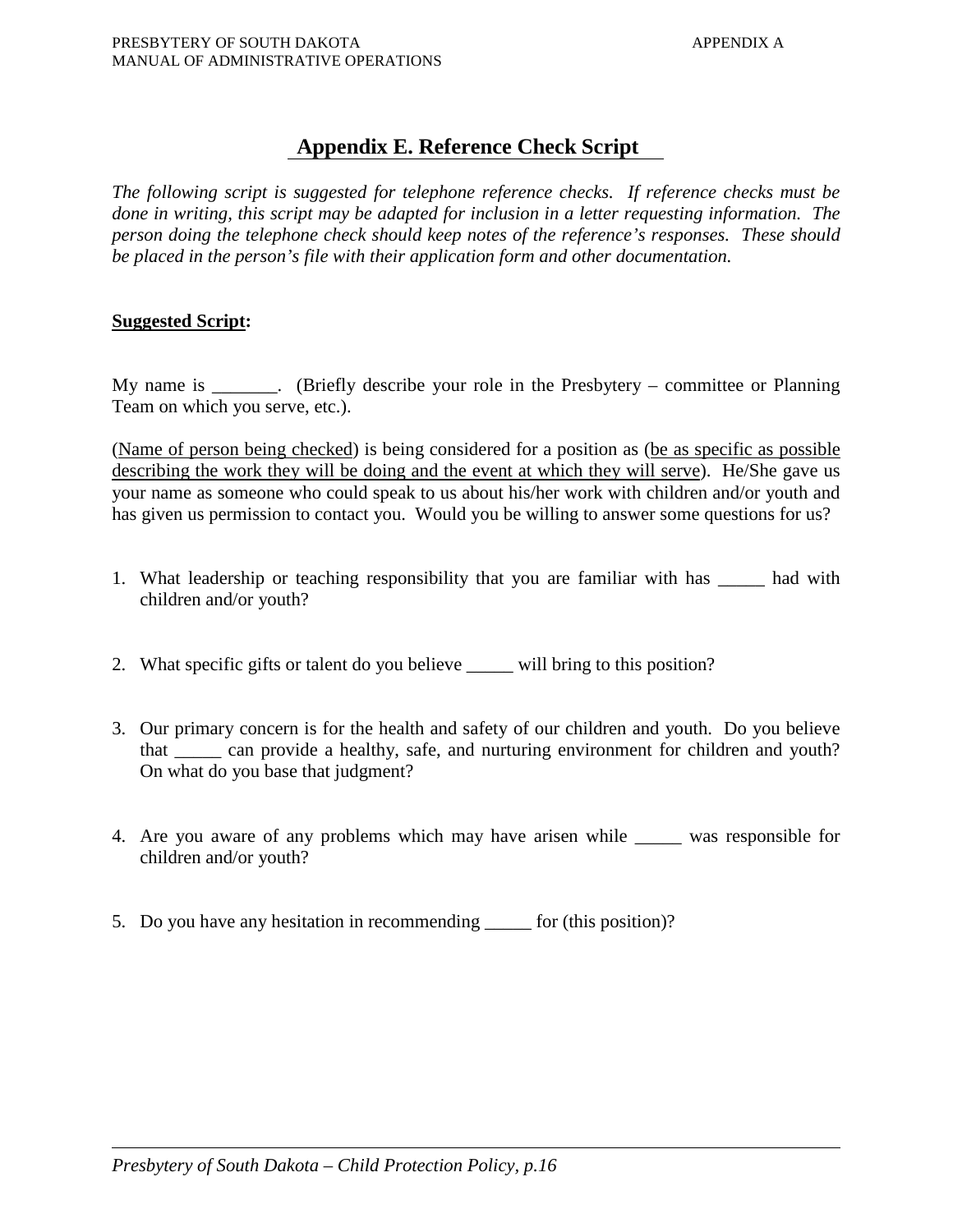## **Appendix F. Discipline Guidelines**

### **A. Discipline**

Almost everyone will encounter some circumstance where discipline is involved. To be effective we must know the basics, practice, and learn from our experiences.

In *How to Be a Great Camp Counselor*, David Burrow explains four reasons why discipline is necessary in a camp setting. Translated to a broader range of settings, his reasons are:

- 1. Discipline is for the child/youth. If a child/youth is misbehaving, she/he is missing out on our program.
- 2. Discipline is for the program/event. We not only have a responsibility toward the child or youth, but for every aspect of the program/event. One person cannot be permitted to spoil the atmosphere or destroy the facilities.
- 3. Discipline is created for all participants. No one person has the right to prohibit others from having a positive experience, or from feeling safe and secure while participating in a Presbytery sponsored or cosponsored event.
- 4. Discipline is for our leadership. Remaining in a role of leadership is crucial to the success of a program/event.

Therefore, the Presbytery has adopted the following philosophy for discipline at its events.

### **B. What is NOT Discipline**

Things will go wrong at times. Often, our reflexes are to act in a manner not conducive to promoting positive discipline – discipline that will help others learn and grow. Below are five methods of discipline that don't work when dealing with young people and should not be applied to anyone at a Presbytery sponsored or cosponsored event.

- 1. Physical Punishment No person with responsibility for the leadership of children and/or youth is permitted to touch another in anger. Not only is this method not permitted, it is not effective. Studies show that employing physical punishment tends to teach that violence and aggression are appropriate solutions to problems. This is not a lesson which we want to teach.
- 2. Ignoring the Problem Problems will not just vanish. By not acting, the young person is learning that the inappropriate behavior is acceptable.
- 3. Permissiveness This method will not teach young people to deal with their mistakes, and only contribute to continued misbehavior.
- 4. Answering in Kind This is the "bigger and better" game many enjoy playing. Do not allow yourself to respond in a similar, negative manner to that of a young person. Remember that there are reasons for misbehavior and answering in a frustrated or angered tone will only make the situation worse.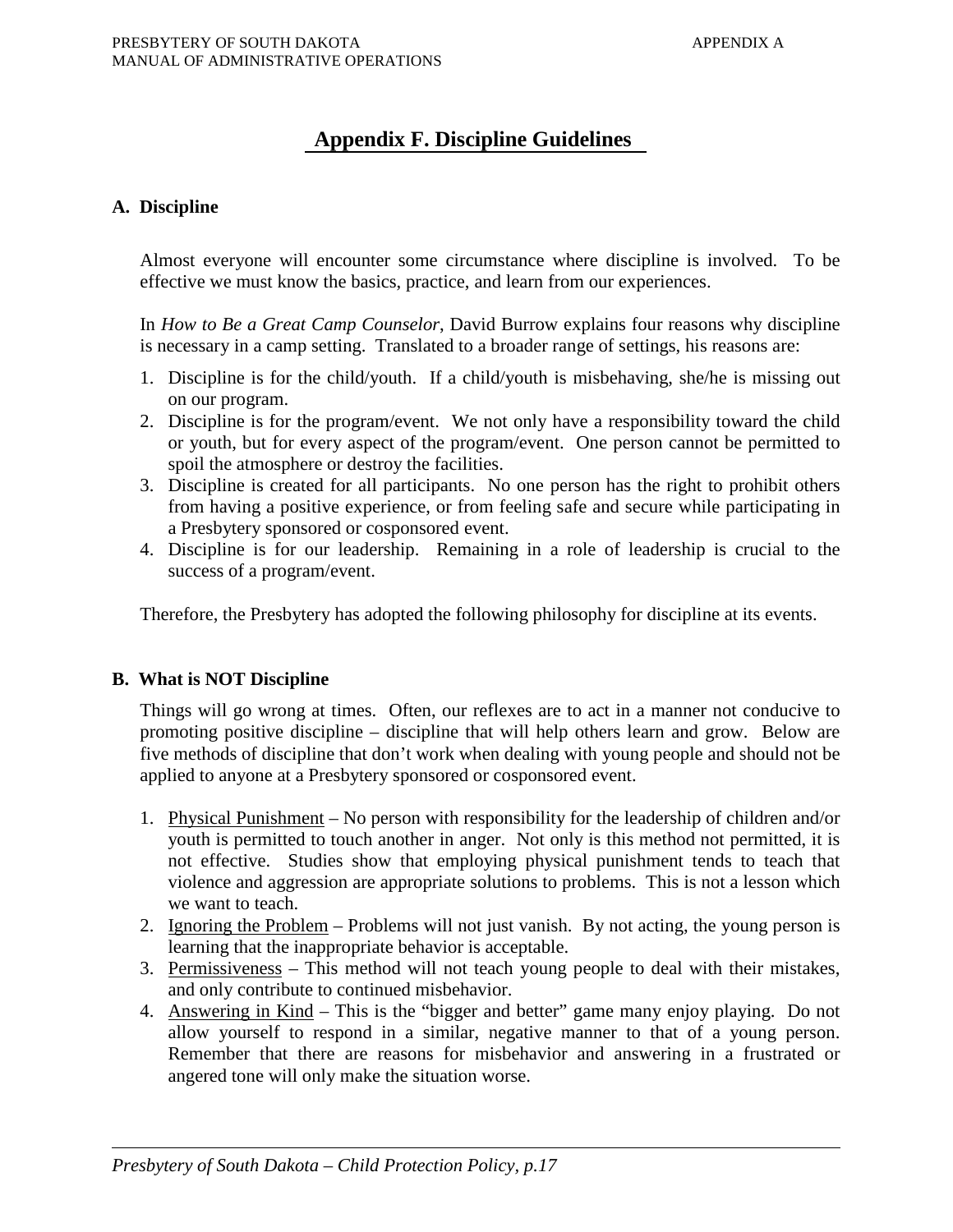### **Discipline Guidelines,** page 2 Appendix F

5. Sarcasm – This is a popular method of communication in our culture, but not an effective means of discipline. Sarcasm only hurts the young person and may serve to destroy your relationship with him or her, destroying any hopes for restoring a positive atmosphere. With young children, sarcasm is often misunderstood and is likely to create more distraction than cure.

## **C. Basic Rules**

Rule for dealing with One Another: Everyone is to treat everyone else as a Child of God. No one has the right to treat others as if they do not matter.

Rules for being at a Presbytery sponsored or cosponsored event:

- 1. Tell adults where you will be at all times. Do not leave the grounds without adult supervision.
- 2. Do not bring tape players, walkmans, CD players, electronic games, cell phones, etc. with you to an event unless they come with your parents.
- 3. Alcohol, illegal drugs, firearms and weapons are not permitted at any Presbytery event. Violation can result in immediate expulsion from the event at parents' expense, based on the discretion of the Event Staff. All prescription drugs and over-the-counter medications must be turned over to the Event Staff unless parents are present to be responsible.
- 4. Be careful in your use of the property and equipment provided for the event. If anything does get broken, or you notice anything on the grounds that needs attention, please tell your teachers or the Event Staff. Participants will be held responsible for reimbursing the Presbytery for any property damaged as a result of misbehavior.
- 5. Children and youth are expected to follow the daily schedule for the event in which they participate. This includes lights out and curfew times.

### **D. Guidelines for Dealing with Misbehavior**

- 1. Define the Misbehavior
	- a. Gather information concerning the incident. Give everyone involved the opportunity to explain the situation.
	- b. State explicitly the misbehavior.
- 2. Determine Possible Causes or Reasons for Misbehavior
	- a. Discuss with the child/youth possible reasons for misbehavior, separating emotions from actions.
- 3. Options for Action
	- a. Consult and advise Supervisor or Event Staff.
	- b. Try to establish and maintain an understanding relationship with the child/youth.
	- c. Recognize that there are usually specific reasons why a child misbehaves. Try to discover what his/her reasons are. Keep it private, if possible.
	- d. Attempt to determine if behavior occurs at home and school as well to see how it is handled in these settings.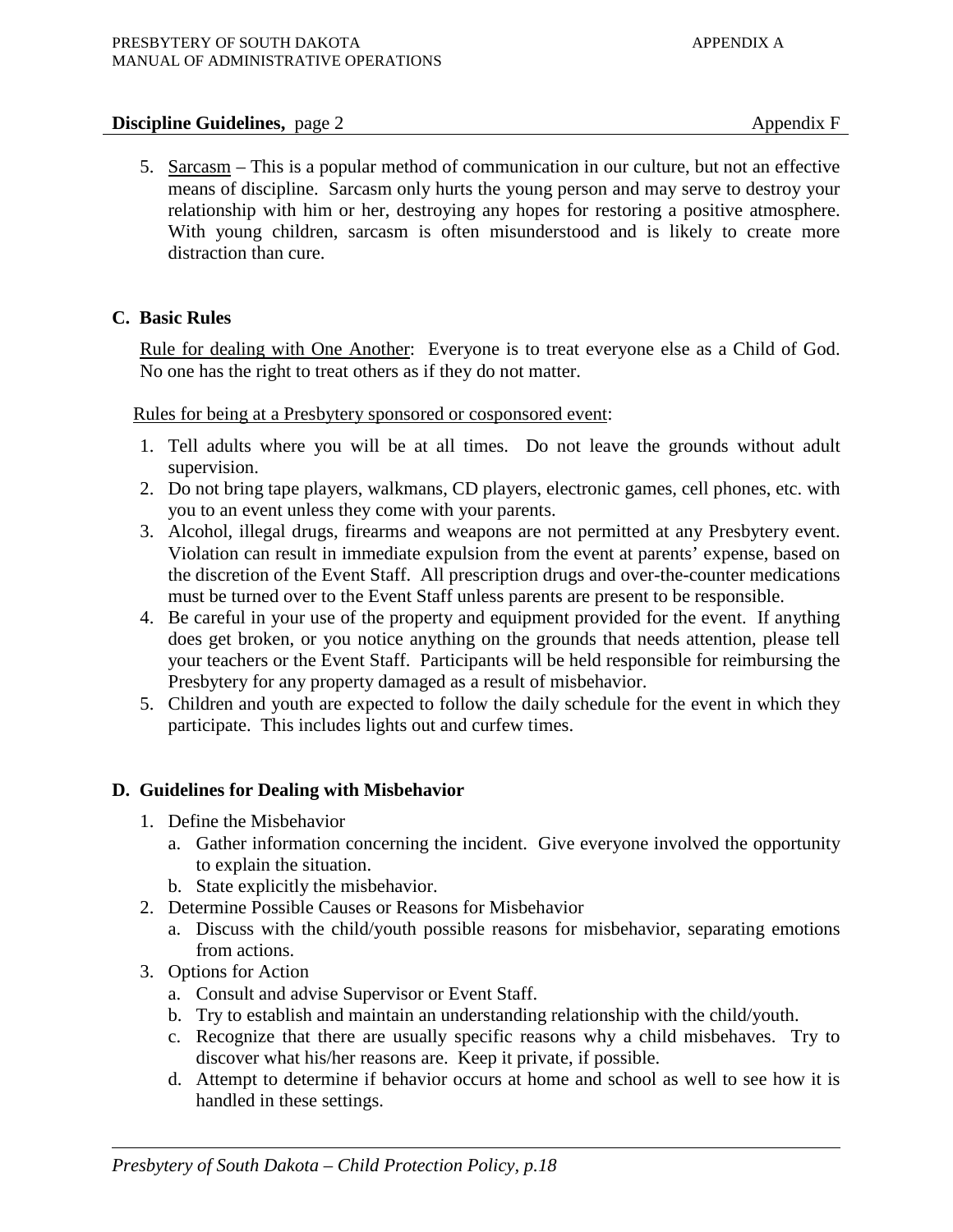- e. Try to determine if the child/youth behaved in this manner because he/she wishes to be caught, reprimanded or punished.
- f. Keep others informed of the incident as necessary, upholding confidentiality when appropriate.
- g. Make every effort to get the misbehaving child/youth to develop greater self-control.
- h. Approach the child/youth with kindly firmness, justice and mercy.
- i. In serious situations, after consultation with the Supervisor and/or Event Staff, contact parents to discuss the matter in a sense of cooperation.
- j. Be sure to conform to the basic principle of discipline and control: consistence, suitability, flexibility.
- k. Create meaningful and just consequences for misbehavior. Be sure to not create a greater sense of resentment on the part of the child/youth.
- 4. What to Avoid
	- a. Disciplining in anger.
	- b. Public condemnation of the child/youth.
	- c. Use of derogatory terms
	- d. A defensive approach
	- e. Driving the child/youth away from the group
	- f. Loss of communication and contact with the child/youth
	- g. Threatening punishment that cannot or will not be enacted
	- h. STRIKING A CHILD/YOUTH
- 5. Specific Steps to Prevent Occurrence or Reoccurrence of Misbehavior
	- a. Discuss and establish standards, policies and practices for issues such as personal property, appropriate language, respect for one another (and staff) and use of facilities.
	- b. Reaffirm individual's rights to privacy.
	- c. Reaffirm rights of the group
	- d. Create covenants for the group

### **E. Suggestions for Being a Good Disciplinarian**

- 1. Begin with yourself. Set a good example by following all the rules and policies. Keep a positive attitude.
- 2. Be consistent and fair. Get help when you need it.
- 3. Do not "label" children.
- 4. Do not assume the worst.
- 5. Reward the good.
- 6. Catch behavior problems at the beginning.
- 7. Change the arena or atmosphere.
- 8. Avoid defensive confrontation.
- 9. Use modification to change behavior.
- 10. Allow for restitution when needed.
- 11. Think before you react.
- 12. Keep a sense of humor.

*Adapted from Calvin Crest's "Discipline Guidelines", 1997.*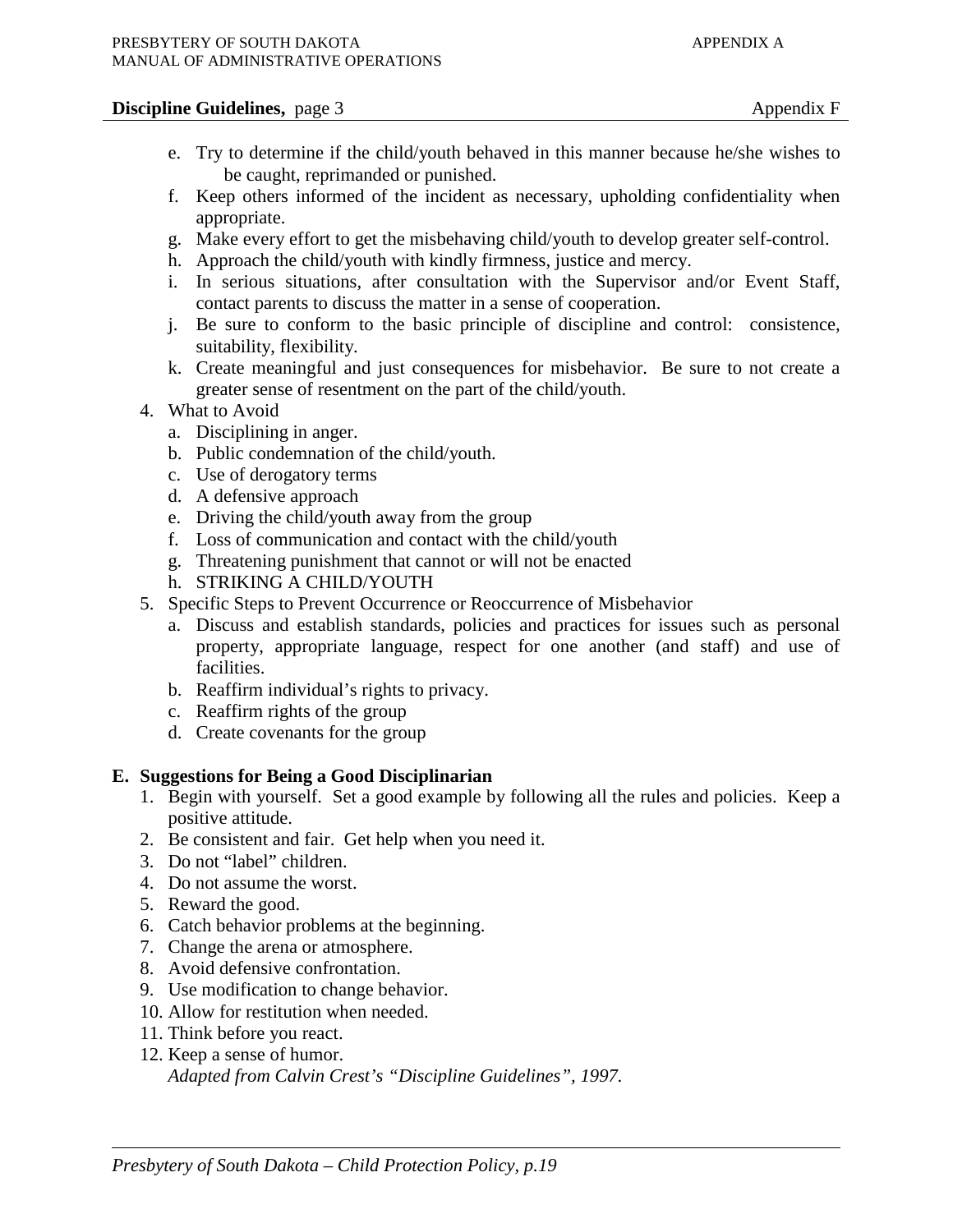## **Appendix G. Training Outline**

## **Goals:**

Each person who participates will

- Understand why this policy has been adopted by the Presbytery.
- Increase sensitivity to the prevention of any form of abuse.
- Become familiar with the provisions of the policy and the individual's role in implementation.

### **Design**

| <b>Time</b>      | <b>Content</b>                                                                                                                                                                                                                                                                                                                                                                                                                                                                                                                                                                                                                                                                                                                                                                                                                                                                                                                                                                                          | <b>Resource</b>                               |
|------------------|---------------------------------------------------------------------------------------------------------------------------------------------------------------------------------------------------------------------------------------------------------------------------------------------------------------------------------------------------------------------------------------------------------------------------------------------------------------------------------------------------------------------------------------------------------------------------------------------------------------------------------------------------------------------------------------------------------------------------------------------------------------------------------------------------------------------------------------------------------------------------------------------------------------------------------------------------------------------------------------------------------|-----------------------------------------------|
| 3 min.           | Scripture Reading and Prayer                                                                                                                                                                                                                                                                                                                                                                                                                                                                                                                                                                                                                                                                                                                                                                                                                                                                                                                                                                            |                                               |
| 10 min.          | Explanation of policies and why we have them.                                                                                                                                                                                                                                                                                                                                                                                                                                                                                                                                                                                                                                                                                                                                                                                                                                                                                                                                                           | Copy of policy                                |
| 15-20 min.       | Show video and debrief                                                                                                                                                                                                                                                                                                                                                                                                                                                                                                                                                                                                                                                                                                                                                                                                                                                                                                                                                                                  | "Reducing the Risk of Child"<br>Sexual Abuse" |
| 30 min.          | Review policy step by step adding specific procedures:<br>1. Discipline Situations<br>• physical contact – hitting, biting, shoving<br>$\bullet$ verbal – name calling, insults, put-downs of<br>children, activity or teacher<br>• leaving the group<br>• noncompliance with directions<br>• if adult leader has a personality with child or<br>youth let another adult handle the situation<br>2. Giving Support<br>• stay positive<br>• insults are not true<br>• hugs are OK if child or youth wants them (be)<br>sensitive)<br>• verbal communication<br>3. Restroom<br>• clear of all adults before children go in<br>• if child needs help have two adults present<br>• when changing diapers, have two adults present<br>• teens go in pairs<br>4. When Hurt<br>• check on seriousness and respond to the<br>immediate need<br>• if need for medical care, go to office and ask to<br>have nurse called<br>• leave when the child is comfortable with the<br>adults who are taking care of them |                                               |
| $3 \text{ min.}$ | Closing – Litany of Affirmation for Leaders                                                                                                                                                                                                                                                                                                                                                                                                                                                                                                                                                                                                                                                                                                                                                                                                                                                                                                                                                             |                                               |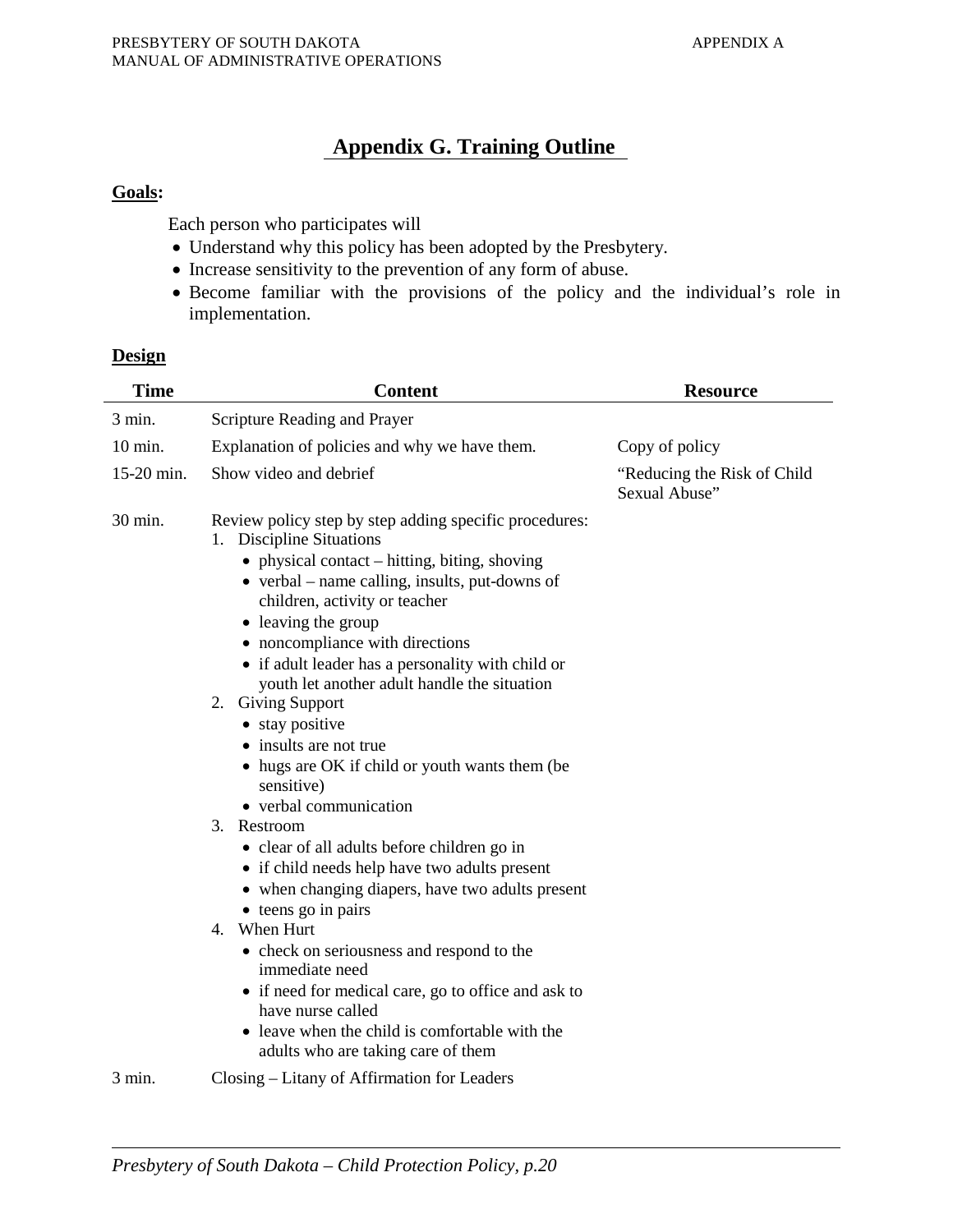# **Appendix H. Incident Report Form**

| Reason for report                                                                                                                                                     |                                                                                          |  |
|-----------------------------------------------------------------------------------------------------------------------------------------------------------------------|------------------------------------------------------------------------------------------|--|
|                                                                                                                                                                       | Time                                                                                     |  |
|                                                                                                                                                                       |                                                                                          |  |
|                                                                                                                                                                       |                                                                                          |  |
| the contract of the contract of the contract of the contract of the contract of the contract of the contract of                                                       | Title<br>the contract of the contract of the contract of the contract of the contract of |  |
|                                                                                                                                                                       |                                                                                          |  |
| Briefly describe child's/youth's demeanor/appearance: ___________________________<br>,我们也不会有什么。""我们的人,我们也不会有什么?""我们的人,我们也不会有什么?""我们的人,我们也不会有什么?""我们的人,我们也不会有什么?""我们的人 |                                                                                          |  |
| ,我们也不会有什么?""我们的人,我们也不会有什么?""我们的人,我们也不会有什么?""我们的人,我们也不会有什么?""我们的人,我们也不会有什么?""我们的人                                                                                      |                                                                                          |  |
| What action did you take?                                                                                                                                             |                                                                                          |  |
|                                                                                                                                                                       |                                                                                          |  |
| Were there any witnesses?<br>Yes<br>No                                                                                                                                |                                                                                          |  |
|                                                                                                                                                                       |                                                                                          |  |
| Report submitted to:                                                                                                                                                  |                                                                                          |  |

*Presbytery of South Dakota – Child Protection Policy, p.21*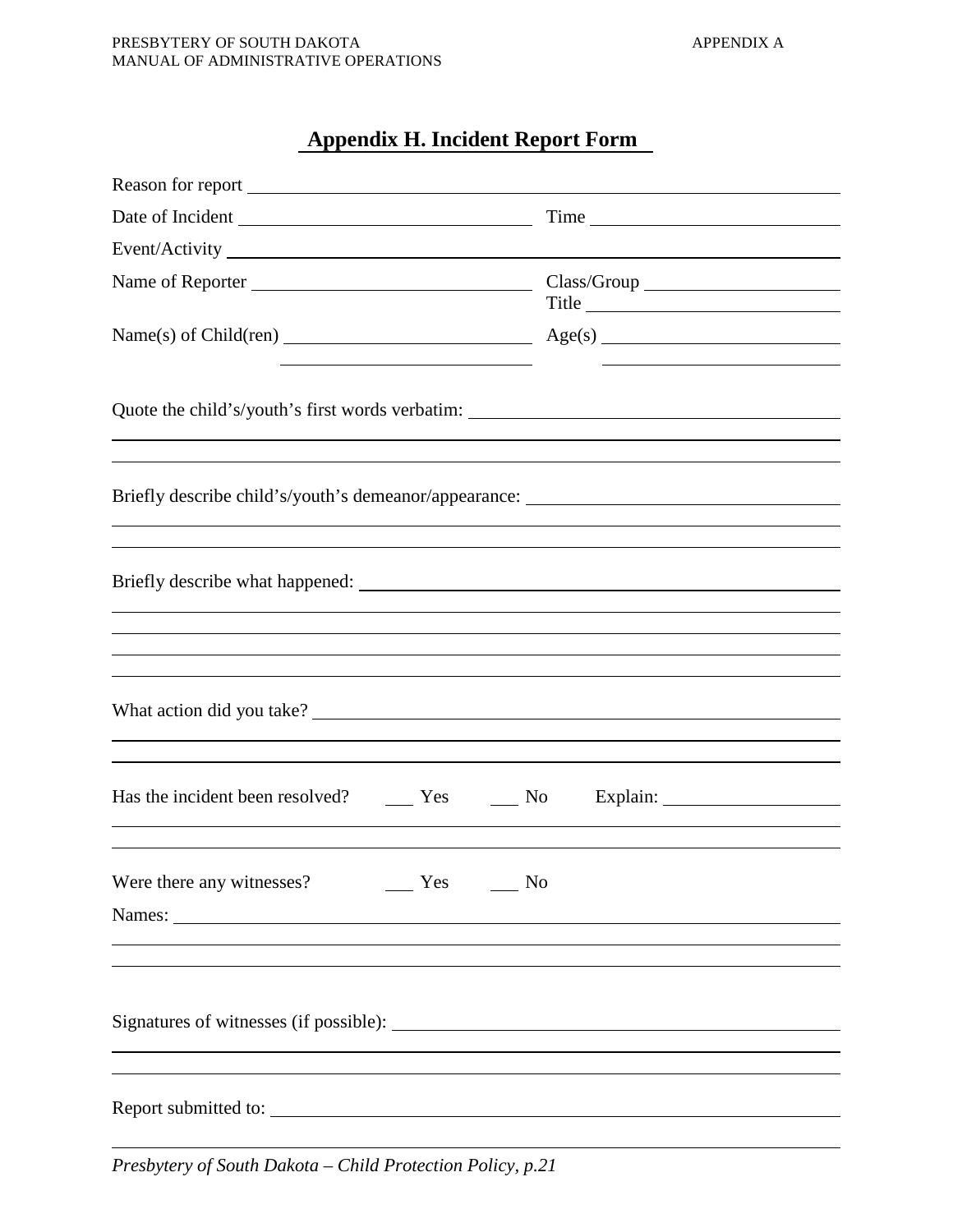| <b>Appendix I. Presbytery Permission Form and Medical Release</b><br><b>Please print</b> |                                                                                  |  |
|------------------------------------------------------------------------------------------|----------------------------------------------------------------------------------|--|
|                                                                                          |                                                                                  |  |
|                                                                                          |                                                                                  |  |
| (full name)                                                                              | (name of event)                                                                  |  |
|                                                                                          |                                                                                  |  |
|                                                                                          |                                                                                  |  |
| <b>FOR OUR INFORMATION</b>                                                               |                                                                                  |  |
|                                                                                          |                                                                                  |  |
|                                                                                          |                                                                                  |  |
|                                                                                          | POLICY NUMBER ______________________GUARANTOR __________________________________ |  |
| <b>MEDICAL HISTORY:</b>                                                                  | ALLERGIES<br>MEDICATIONS                                                         |  |

*Please provide us with a copy of your insurance card or other form of insurance support*

WHAT SPECIAL NEEDS SHOULD TEACHERS BE AWARE OF?

In case we cannot be reached during an emergency, I (we) the undersigned give permission for our child to be treated by a licensed physician, and for said physician to administer whatever care is necessary, including anesthesia, for his/her safety and care.

Signature of Parent/Guardian Date

## **THE FOLLOWING MUST BE SIGNED BY PARENT(S) AND YOUTH**

I will keep my words and actions within the bounds of those that build community, rather than break community.

I understand that if I choose to drink alcohol or have it in my possession, take illegal drugs or have them in my possession, I am choosing to return home at my own expense.

\_\_\_\_\_\_\_\_\_\_\_\_\_\_\_\_\_\_\_\_\_\_\_\_\_\_\_\_\_\_\_\_\_\_\_\_ \_\_\_\_\_\_\_\_\_\_\_\_\_\_\_\_\_\_\_\_\_\_\_\_\_\_\_\_\_\_\_\_\_\_\_\_\_

Youth Signature Parent Signature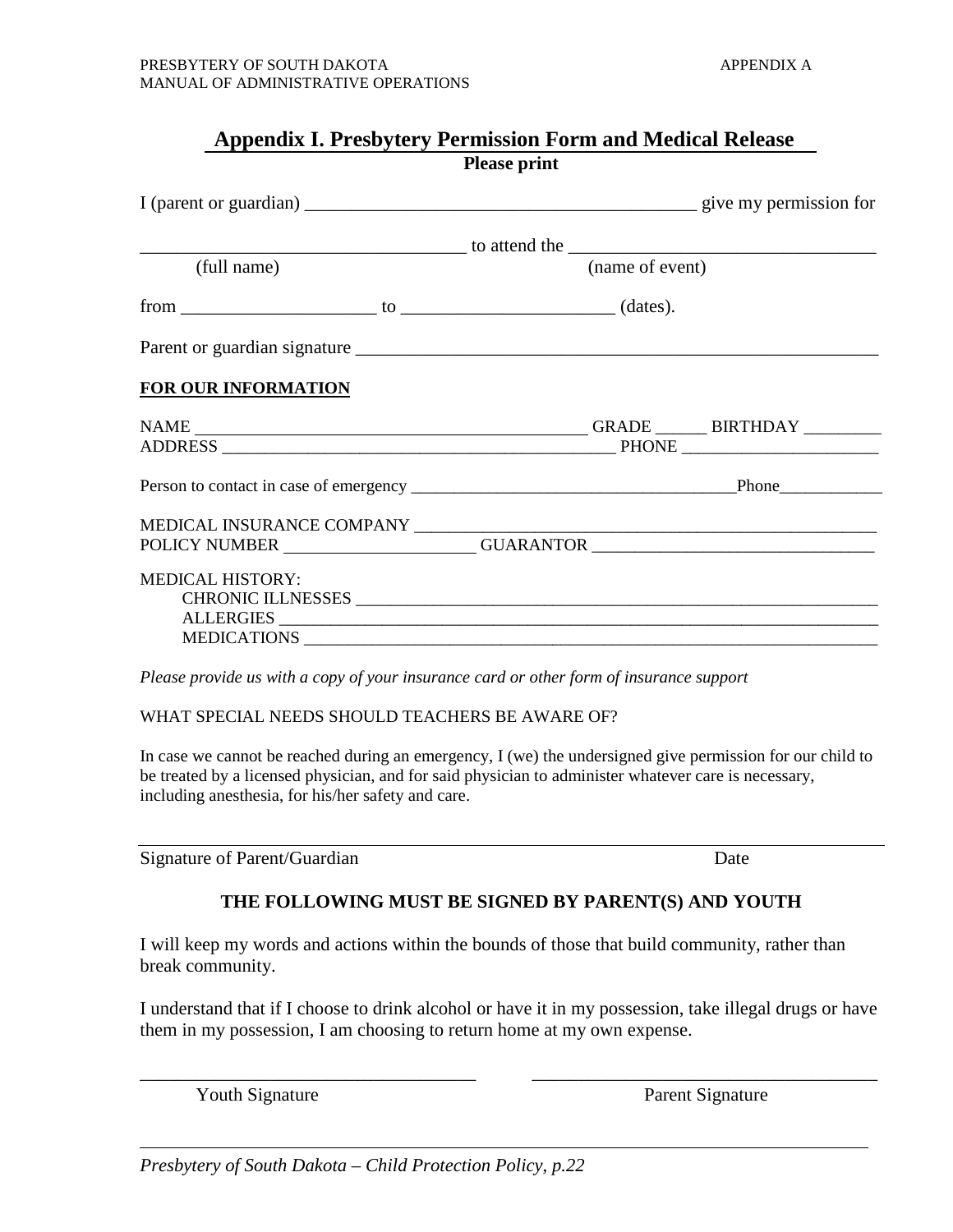# **Appendix J. Resources and References**

The Presbyterian Church (U.S.A) has developed several studies and resources addressing child abuse, which include the following resources from our denomination:

*Surely Heed Their Cry, A Presbyterian Guide to Child Abuse Prevention, Intervention and Healing* (1993, PDS #257-93-010) *Striking Terror No More, The Church Responds to Domestic Violence*, Bridge Resources (1997, PDS #095516) *The Whole World in Gods Hands?, Church & Society* (2000) *Turn Mourning Into Dancing! A Policy Statement On Healing Domestic Violence*, (2001, PDS #OGA-01-018) *We Won't Let it Happen Here: Preventing Child Abuse in the Church*, (Second Edition, 2002, PDS #72-651-02-002) *Anguished Hearts: A Study Guide to Accompany Turn Mourning Into Dancing!* (2003, PDS #70-270-03-025) *Resolution on Allegations of Child Sexual Abuse Against Educators* (2004, PDS #OGA-04- 090).

# **Additional Resources/Reference**

*Bless Our Children: Preventing Sexual Abuse*. Video. Seattle, WA: Center for the Prevention of Sexual and Domestic Violence.

*Hear Their Cries: Religious Responses to Child Abuse*. Video. Seattle, WA: Center for the Prevention of Sexual and Domestic Violence.

*Reducing the Risk of Child Sexual Abuse in Your Church*. Video, study guides, and resource booklet for policy development including models for forms and policy statement. Church Law and Tax Report, Christian Ministry Resources, PO Box 1098, Matthews, NC 28106.

Burrow, David, *How to be a Great Camp Counselor,* 1995, McElroy Publishing.

The Presbytery of South Dakota acknowledges the Child Protection Policy of the Synod of Lakes and Prairies which served as a model for this policy.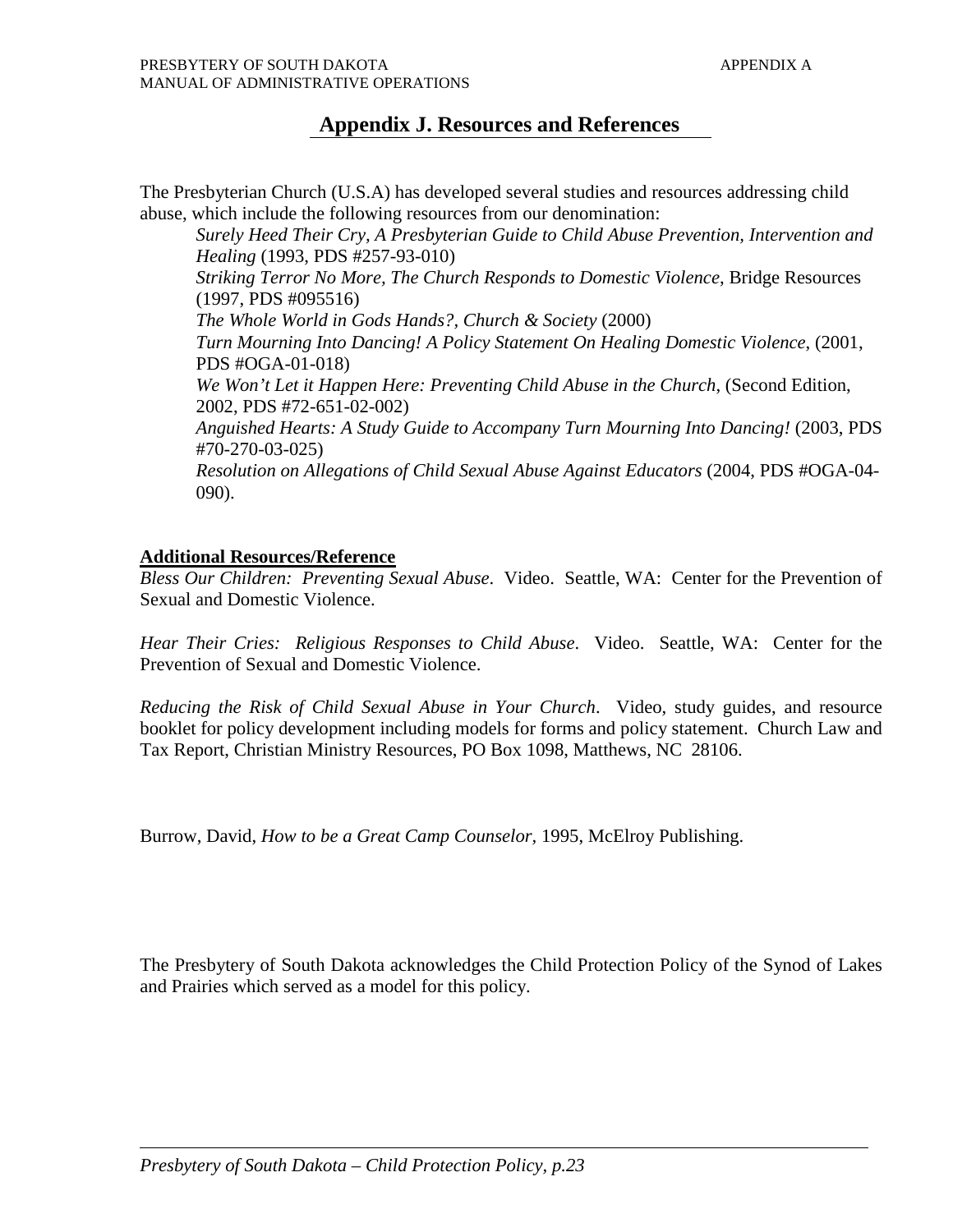#### **APPENDIX B**

#### **Synod Interaction with Presbytery Personnel Functions**

(This is a Synod of Lakes and Prairies policy statement on Synod interaction with Presbytery personnel functions—January 18, 1996)

#### INTRODUCTION

Over the years, the Synod of Lakes and Prairies has developed a close and mutually beneficial interaction between the synod and its constituent presbyteries regarding the implementation of personnel functions.

Churchwide there are many models for providing staff support to the work of governing bodies within the Presbyterian Church (U.S.A.). In many areas, synods deploy their staff to the presbyteries or mission areas, while others establish expectations that presbytery staff are adjunct synod staff. Within the Synod of Lakes and Prairies both models are present. Synod staff are deployed to presbyteries for particular functions, and Executive/General Presbyters represent the synod's interests in others. In addition, Presbytery staff persons often resource one another across Presbytery lines. This partnership across governing body lines makes it even more important that we share common understandings of our intersecting roles and responsibilities.

The *Constitution of the Presbytery Church (U.S.A.)* states that Synod will "develop and provide resources...as well as guidelines and criteria for evaluation (G-12.0102e), "in areas that include the 'establishment of administrative positions, compensation, personnel policies and fair employment practices (G-12.0102f).'" In response, the Synod of Lakes and Prairies has maintained equitable salary ranges for administrative positions within its bounds, developed and utilized a comprehensive "Manual for Executive/General Presbyter Search Processes," and overseen a process for annual and comprehensive personnel reviews.

In its interaction with Presbytery Personnel Committees the synod seeks to insure consistency and confidentiality in all personnel processes. It does so by proposing policies and procedures and providing confidential administrative support from experienced Synod staff. Its resources and direct participation help to protect the interests of the presbytery and incumbent staff. All expenses of the synod's participation are borne by the synod.

This policy seeks to clarify the expectations the synod has regarding how it will fulfill its constitutional responsibilities, as well as clarify and define intersection roles and responsibilities. In all instances the synod seeks to be a partner with the presbyteries, so that their unique needs may be addressed and resourced.

#### POLITY FOUNDATIONS

It is the nature of Presbyterian polity (G-9.0404) to require that "each governing body shall consult through appropriate representatives with governing bodies below and above it concerning mission priorities, program, budgeting, the establishment of administrative staff positions, equitable compensation, personnel policies, and fair employment practices." The synod's interaction with presbytery personnel procedures derives from these historic principles.

#### ESTABLISHMENT OF ADMINISTRATIVE STAFF POSITIONS

The synod expects to be informed whenever a presbytery considers modification of the presbytery's staffing rationale. It will also provide the means whereby the presbyteries will be consulted regarding the synod's staffing rationale (G-9.0404).

When requested, Synod staff assistance is available, upon assignment of the synod executive, to assist the presbytery in reviewing options and exploring alternative staffing patterns.

#### TRANSITION IN EXECUTIVE OR ADMINISTRATIVE STAFF LEADERSHIP

1. Exit Interviews. When an Executive/General Presbyter indicates their intent to leave their position, the Presbytery Personnel Committee should schedule an exit interview in which the incumbent would be given the opportunity to: reflect on their accomplishments and disappointments, the "state of the

February 1, 2004 62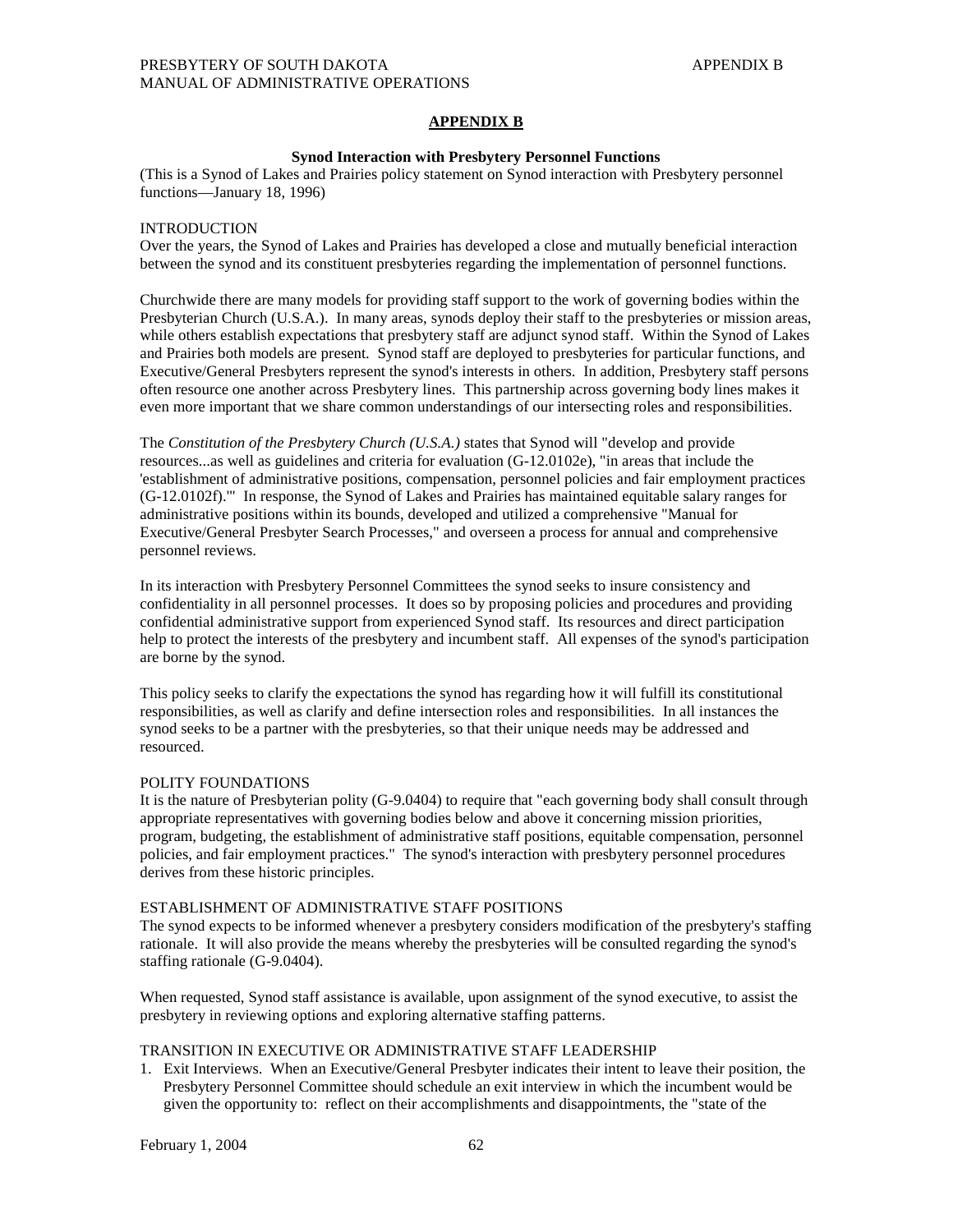### PRESBYTERY OF SOUTH DAKOTA APPENDIX B MANUAL OF ADMINISTRATIVE OPERATIONS

 presbytery," needed structural or operational modification, ongoing agenda items and the assigned points of accountability, and the location of resource materials.

 The synod, through its personnel committee and/or the synod executive expects to be a participant in the exit interview. The synod also expects that the exit interview will be summarized in writing by the Presbytery Personnel Committee and that a copy of the summary will be maintained in the synod's confidential personnel files.

 When requested, the synod executive is available to assist the Presbytery Personnel Committee in developing specific questions and processes for the exit interview, and will prepare a written summary of the exit interview.

2. Executive/General Presbyter Search Processes. When a Presbytery decides to authorize the administrative staff services of an executive presbyter, G-9.0701 and G-11.0303 requires consultation with the synod.

 The synod expects to be a full participant in the search process. The synod through its personnel committee will appoint a liaison from another presbytery to the search committee, who should function as an ex officio member. The synod executive, or his/her designee, will ordinarily attend all meetings as a staff resource. In addition, the synod expects that the "Manual for Executive/General Presbyter Search Processes" will be the basis upon which the search committee will proceed.

 When requested, the office of the synod executive is available to provide staff resources to the search committee, including the administrative oversight of: correspondence, publicizing of the position, application processes, budget oversight, and meeting arrangements. The synod executive is also available to assist the search committee in reference checks.

3. Search Processes for Other Administrative Staff. The synod expects to be informed whenever a presbytery considers filling other administrative staff positions.

 When requested, Synod staff assistance is available, upon assignment of the synod executive, to assist the presbytery in its search process for other administrative staff.

#### ANNUAL AND COMPREHENSIVE PERSONNEL REVIEWS

Presbytery Personnel Committees should schedule annual personnel reviews in which the goal is to support and counsel the incumbent, and periodic comprehensive reviews in which the goal is to explore, in depth, the congruency of the incumbent's skills and interests with the goals and direction of the presbytery.

The synod, through its personnel committee and/or the synod executive, expects to be a participant in annual comprehensive reviews. The synod also expects that the review will be summarized in writing by the Presbytery Personnel Committee and that a copy of the summary will be maintained in the synod's confidential personnel files.

When requested, the synod executive is available to assist the Presbytery Personnel Committee in implementing an established procedure for review or in developing unique questions and processes.

Ordinarily, the synod executive will prepare a collation of any data gathered for use in the review, a written summary of any data gathered, and/or a written summary of the review itself.

When requested, the office of the synod executive is available to provide staff resources to the Presbytery Personnel Committee, including the administrative oversight of data gathering.

#### SALARY ADMINISTRATION

The synod expects that all administrative staff positions within the synod will be rated in accordance with denominational policies and that salary ranges will be established for each position based upon that rating. Presbytery Personnel Committee should oversee salary administration within those parameters.

February 1, 2004 63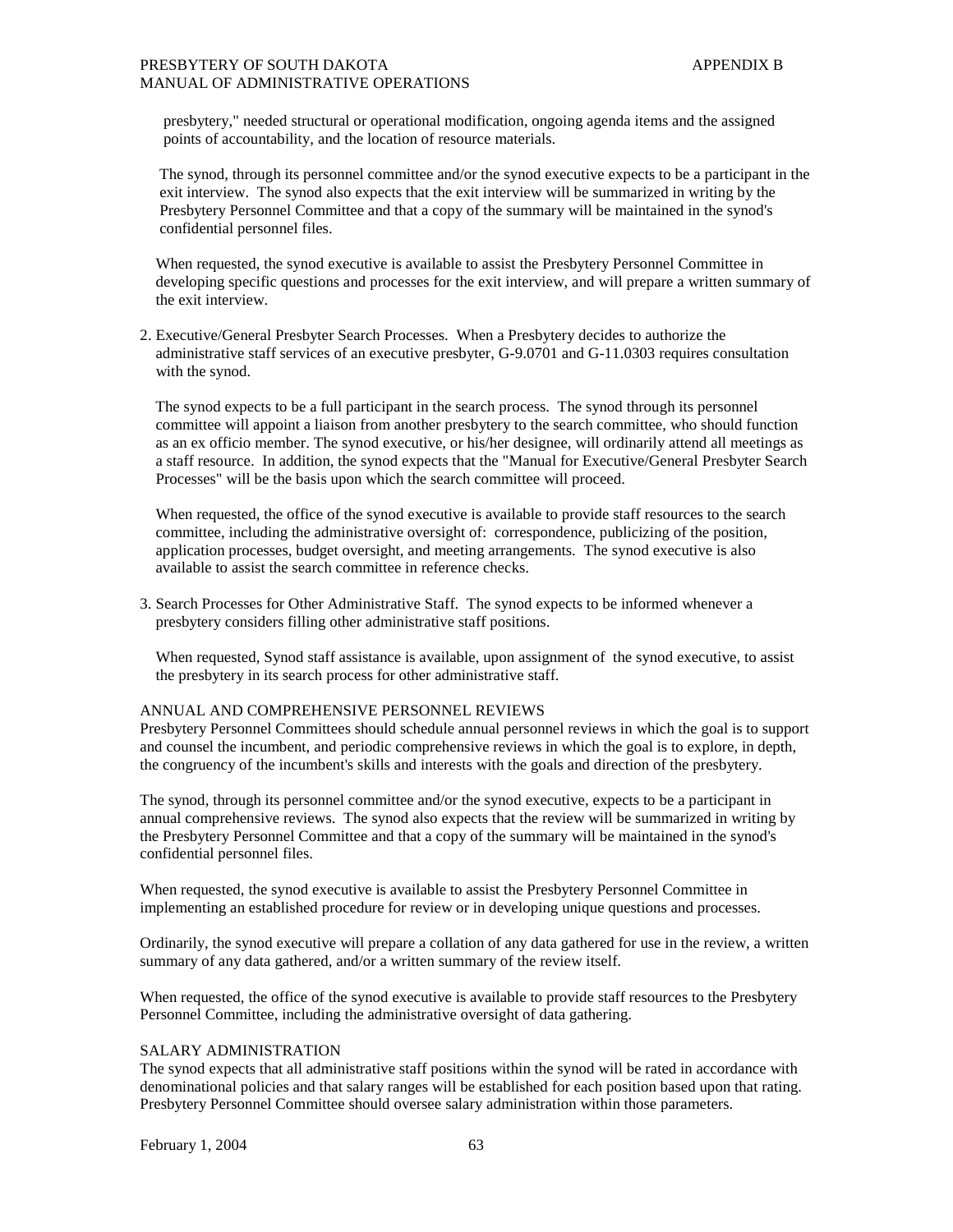Annually, the synod will revise the salary ranges for established positions based upon the consumer price index for the second most preceding year, and communicate the new ranges to the presbyteries for their consideration.

- 1. Consultation. Upon request, the synod, through its personnel committee and/or the synod executive, is available to consult with Presbytery Personnel Committees regarding:
	- a. the inclusion of clear statements in the presbytery's "Manual of Operation" of the responsibilities, process of calling, method of annual review of work, and the matter of reelections or termination of employment for administrative staff as required by G-9.0701a,
	- b. the training of Presbytery committees regarding their responsibilities in areas such as supervision, salary administration, annual and comprehensive reviews, crisis intervention, ensuring inclusiveness, etc., and
	- c. emerging problems that should not be addressed in annual or comprehensive reviews.
- 2. Payroll. Upon request, the synod will provide comprehensive oversight and management of payroll and benefits for presbytery staff.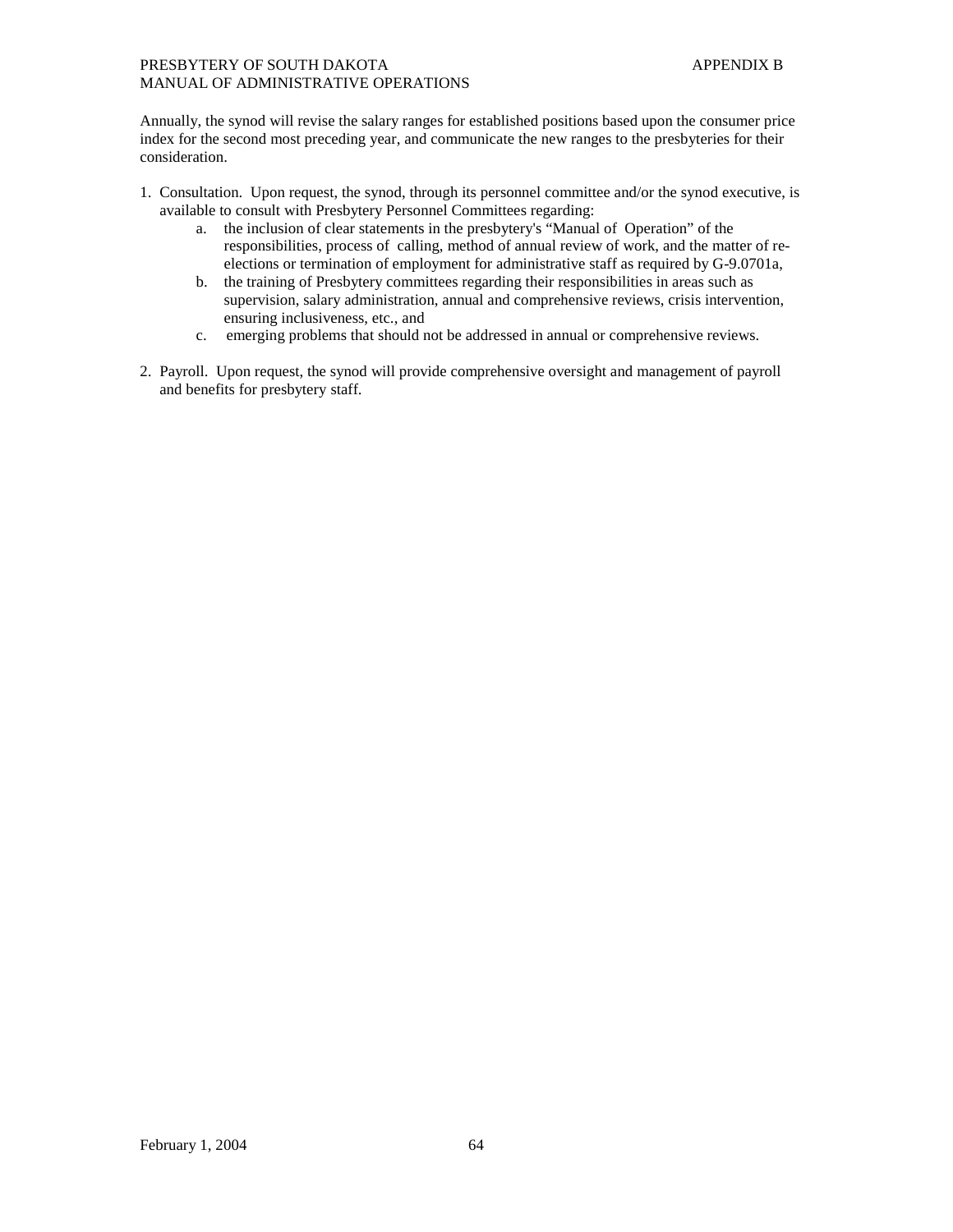# New Church Development Manual Presbytery of SD

In 2007 the Presbytery of South Dakota charged the Congregational Transformation/Congregational Development Committee (CT/DC) with the production of a manual for new church development. The impetus for the revision came, in part, from frustration over a number of unsuccessful new church development attempts.

The CT/DC has studied the documents available regarding these attempts and conducted interviews with individuals familiar with the events. We have studied the previous New Church Development Manual of the POSD, explored models of new church development in other denominations, read books on the subject and utilized our Synod (SLAP) as well as GA personnel attempting to be faithful to our charge. We have spent time discussing new church development from an historical, social, economic, theological and scriptural basis. Most importantly, we have spent time in prayer and scripture as a committee seeking the guidance of the Holy Spirit. We have done our best to be faithful to the call of Jesus Christ through the voice of the Presbytery Of South Dakota in producing a document that we hope will be both edifying and often used for the body of our Lord and Savior, Jesus Christ.

The committee has functioned under the following assumptions:

1) Jesus Christ alone is head of the Church (Eph 5:23) and it is only His calling through the power of the Holy Spirit which makes any particular church abide. (Zech. 4:6, Acts 5:38,39). We recognize that no human endeavor can ever manufacture a true church. Our challenge is to create an institutional procedure manual that will allow for the primacy of the Holy Spirit and also provide guidelines for an orderly church-manufacturing process.(1 Cor. 14:40, Col 2:5).

2) The visible church is any body of believers where "the Gospel is proclaimed, the sacraments rightly administered and public worship regularly offered." (Westminster Confession chapter 25, section 4).

Specifically, a church is not to be defined by size, budget, nor building, but by faithful attention of the Word, sacraments and worship. This addresses what may have been a shortcoming of our previous manual: lacking the flexibility to recognize an alternative church model. Accountability in leadership is also essential but we do not believe that leadership must be limited to ordained clergy.

Our effort has been, and our prayer is, that this manual will allow for sufficient oversight and accountability without being overbearing. We also hope that we have been faithful to produce a manual of sufficient flexibility so as to be applied to any number of models (addendum #2). The fact that in our previous NCD attempts there was any success at all is witness to the work of the Holy Spirit and the hard work of many faithful Christians. Still, as a "church reformed, always to be reformed" we need to be continually open to the call of the Holy Spirit who can use even the polity and procedures of an imperfect church to fulfill God's purposes. Should any future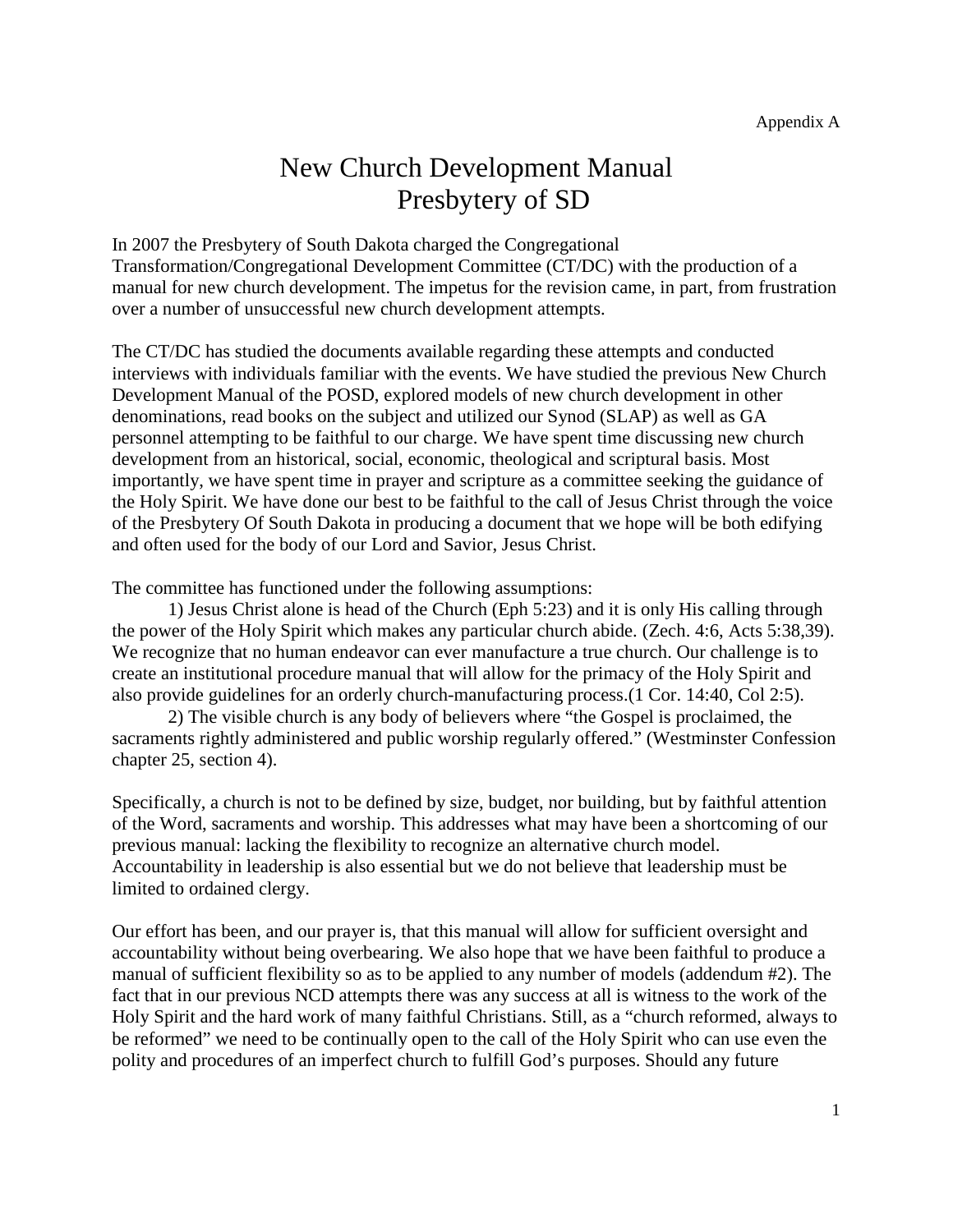restructuring of the POSD eliminate the CT/DC, its successor should function in the same manner as delineated below.

# NCD Procedure:

# **Invitation**

The invitation to explore a NCD may come from any source to the POSD.

# **Investigation**

Once received, the POSD shall relay the invitation to the Congregational Transformation/Congregational Development Committee. The CT/DC shall then appoint a Task Force designated for further investigation of the NCD invitation.

# **Task Force**

The NCD Task Force shall be composed of a representative of the CT/DC and no less than 3 Presbyterians who are familiar with the geographic area of inquiry (4 member minimum). The NCD Task Force will function under the budget and supervision of the CT/DC. The NCD Task Force reports quarterly and as requested to the CT/DC.

The NCD Task Force shall undertake a preliminary feasibility study in order to identify which model of church development seems most appropriate. Christian optimism and gracious latitude should be the guiding principles of this initial exploration. After a period of two to six months the Task Force will report the findings with notation of the following:

- A) Geographic area of ministry and location options
- B) The vision for the future church
- C) Other Christian ministries in the area of interest
- D) Projected finances
- E) Other factors which may be deemed significant

The NCD Task Force should offer to the CT/DC its recommendation to proceed or halt. After prayerful consideration by the CT/DC, a recommendation will be made to the POSD. If the POSD declines to pursue the invitation further, the NCD Task Force is to be dismissed with thanks.

Should the POSD concur that the Holy Spirit is calling us to further explore the NCD, the CT/DC shall authorize and finance the NCD Task Force to identify and train leadership for the NCD. Leadership is key for any NCD model, although the gifts and styles of leadership may vary with the envisioned model of the church. The NCD Task Force should be very familiar with the principle of matching leadership gifts to ministry, and should be diligent to match church model and leadership style.

Should no suitable leadership be identified within an 18 month time frame the CT/DC should seek the wisdom and will of the POSD. If the POSD discerns a call to continue, the process of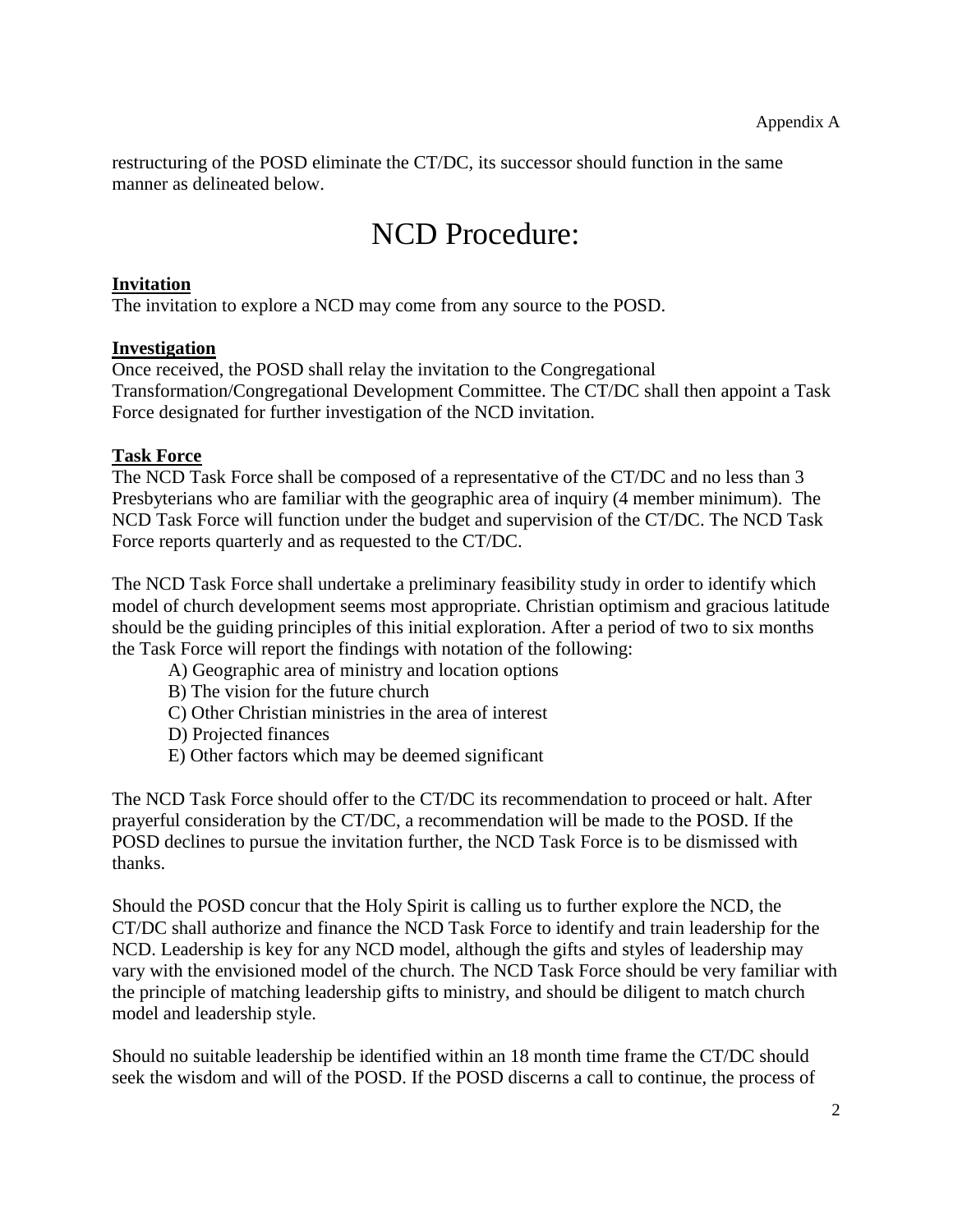leadership identification shall continue. Thereafter, the POSD shall review the proposed NCD every 12 months until leadership is identified or the NCD is closed. If the POSD chooses to terminate the effort, the CT/DC shall dismiss the NCD Task Force with thanks.

If leadership is identified, the process of visioning for the NCD should be repeated. This model and plan will then be brought back to the CT/DC for review. If the way be clear, the CT/DC will recommend to the POSD the creation of a Steering Committee. Upon creation of the NCD Steering Committee, the Task Force is dismissed with thanks.

The POSD Moderator, with the advisement of the CT/DC Committee, will appoint the NCD Steering Committee before the close of the next regularly scheduled meeting of the POSD.

# **Steering Committee**

Composition of the Steering Committee should include at least two members who have served on the NCD Task Force. The Steering Committee reports to the CT/DC Committee.

Pursuant to the latest version of the Book of Order PCUSA, the NCD Steering Committee shall function effectively as a Session, with additional oversight from the CT/DC (addendum #3).

Particular attention should be paid to at least annual re-evaluations of the NCD vision.

Leadership evaluations performed by the Steering Committee in conjunction with the CT/DC should be conducted at least quarterly for the purpose of promoting and assisting the identified ministry.

Financial oversight of the NCD is a priority and responsibility shared with the CT/DC. Financial reports shall be reviewed by the CT/DC at least quarterly and as requested.

Special attention should be paid to fostering the growth of the church. Growth is to be understood both in terms of depth of Faith and grounding in Reformed/Presbyterian Tradition as well as commitment to serve in ministry and mission for the sake of the Gospel. (addendum #4)

# **Charter**

A NCD may request charter and admission to the PCUSA through the POSD no sooner than 2 years after formation of the Steering Committee. Prior to requesting charter, the NCD must undertake a period of study to identify the vision, model and purpose of the particular church. In some congregations, this may be called the Mission Design. This report is to address, at a minimum, the following:

- A) The place where God has called them to be a church
- B) The scheduled time of worship
- C) Ministries to the membership
- D) The mission to non-members
- E) Finances of the church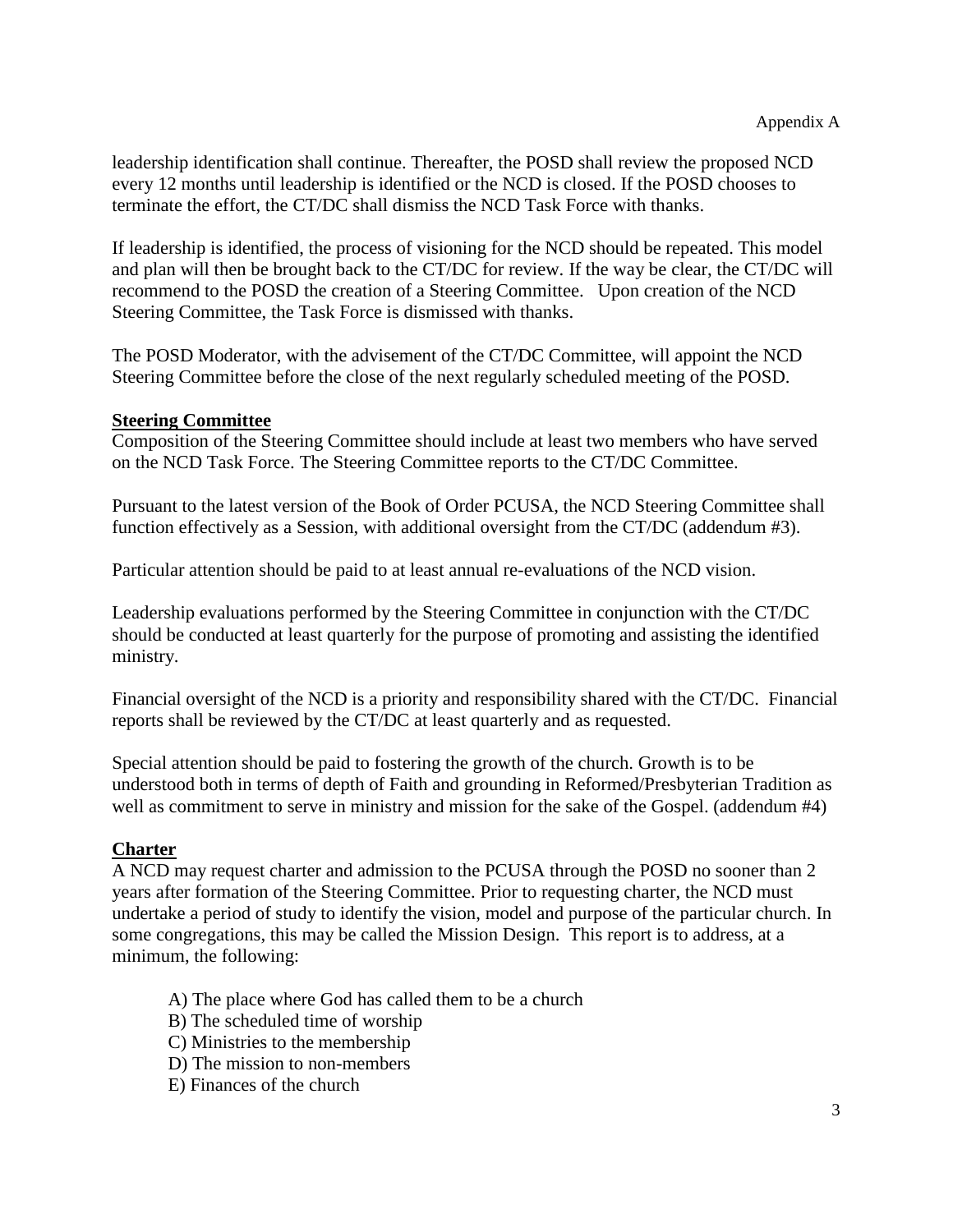Request for charter of a new church is forwarded to the CT/DC. After evaluation of ministry, mission, and sustainability, the CT/DC shall present the request and its recommendation to the POSD. If the POSD concurs with the charter request, the congregation elects the Session of the church and responsibilities for oversight are shifted to the COM of the Presbytery. A NCD is under no time constraint to request charter from the POSD. It can function as a NCD as long as necessary.

# **Flow Chart of Process**

(pending)

# **Acknowledgements**

The Congregational Transformation/Congregational Development Committee of the POSD stands in debt to the Christians who worked so diligently to produce the preceding NCD Manual. We gratefully acknowledge the help and assistance of the Rev. Steve Boots from the GA of the PCUSA and Synod Of Lakes And Prairies. Thanks are also extended to our Methodist brothers and sisters who kindly shared with us their own NCD Manual of the Dakotas Conference of the United Methodist Church. Most of all, Soli Deo Gloria. May we all be blessed to His service.

CT/DC Committee, POSD May 2008 AD

# **Addenda:**

# **1) Abbreviations:**

| <b>COM</b>                                                         | Committee On Ministry      |
|--------------------------------------------------------------------|----------------------------|
| CT/DCCongregational Transformation/Congregational Development Com. |                            |
| <b>NCD</b>                                                         | New Church Development     |
| <b>POSD</b>                                                        | Presbytery of South Dakota |
| SC.                                                                | <b>Steering Committee</b>  |
|                                                                    |                            |

# **2) NCD Development Models**

There is not one Biblical model of new church development. Demographics, socio-economic factors and many other issues contribute to a unique picture for every location and church. NCD literature points to several models which are common across Denominations. Identified models include:

Parachute (Drop a NCD Pastor into a location) Birthing (An established congregation supports a nearby NCD) Restart (A struggling congregation is "razed" for a fresh start) Second Campus (One Pastoral staff serves two locations) Colonization (A group from one congregation jump starts a NCD) Faith Communities (A church focused on one subgroup or special interest) Home Church (Informal association of Christians meeting in home/s)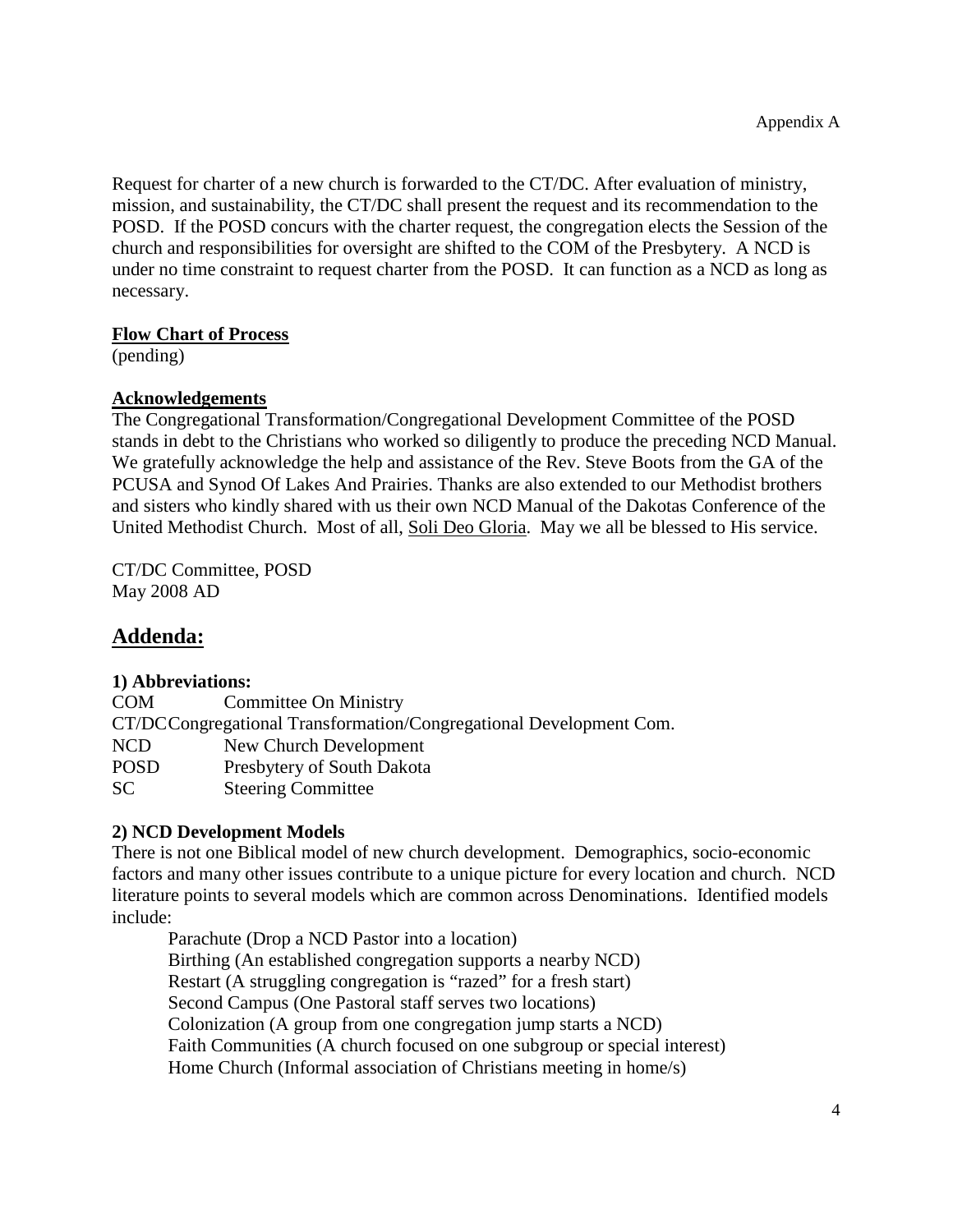Almost every resource the committee utilized identifies the key to any NCD as the leadership. Studies show location to be helpful but not nearly so important as the person or people God uses for leadership in a NCD. Each type or model of NCD requires special gifts on the part of the Leadership.

The Birthing Model is generally the most cost effective model but it is very important for the church/churches associated with the NCD to be healthy. Churches struggling with functional ministry or mission issues become readily overwhelmed by a NCD. It is imperative for the NCD Task Force and the visioning work to be very intentional to find the most gifted leadership and the most appropriate NCD model. While every NCD must maintain some flexibility lest we "put out the Spirit's fire" (1 Thes. 5:19) it is equally important to remember that we serve a God of order and not disorder (1 Cor. 14:33). Perhaps nowhere is the traditional Presbyterian mantra of "order and ardor" more fitting than in NCD. Every NCD is an ongoing process of prayerful discernment to match gifts and models with local need and opportunity.

# **3) CT/DC Oversight of Steering Committee**

In the process of researching the previous POSD attempts at new church development it became apparent that some of the difficulties encountered were the flip side of the same issue, oversight. A NCD can suffer if the oversight is too lax or too restrictive. We have had examples of both in our recent history. The goal of the CT/DC in this manual is to provide adequate oversight while maintaining flexibility and unity of purpose. The oversight is intended as an aid to the NCD, not a hindrance. Understandably, there needs to be some Christian pride of independence on the part of the NCD but there needs to likewise be equally a Christian pride of connectionalism. The model of parenting is perhaps apropos as youthful vigor and independence may need from time to time some parental guidance, wisdom and even occasionally restriction. This can and should be done without any sense of paternalism but in honest dialogue and prayerful discussion. The pride demonstrated in a NCD must never be a human pride of independence nor control. (Matt. 20:25)

# **4) Church Growth**

The committee discussed the need to broaden the definition of growth beyond numbers alone. Growth is depth, breadth and height. A church in an area of very limited population may not be able to demonstrate much membership gains (breadth) but should demonstrate growth in depth of Christian maturity and commitment (1 Cor. 3:1,2; Heb 5:12). Likewise, a ministry of refugees or a linguistic subculture should not be assessed on numbers alone. All churches and ministries should demonstrate growth in depth of service and commitment to serve (height). Service occurs in two realms: Ministry within the church to fellow believers, and mission to those who have not yet accepted the saving grace of Jesus Christ. All churches must answer for their growth but to understand such in terms of numbers alone is contrary to Biblical modeling. The committee believes that a church, which is growing in depth of faith, ministry and mission, will find numerical growth. (God does, however, choose from time to time to prune and cut back the church. Rom 11:1-6, 1 Kings 19:18, Jeremiah 23:3)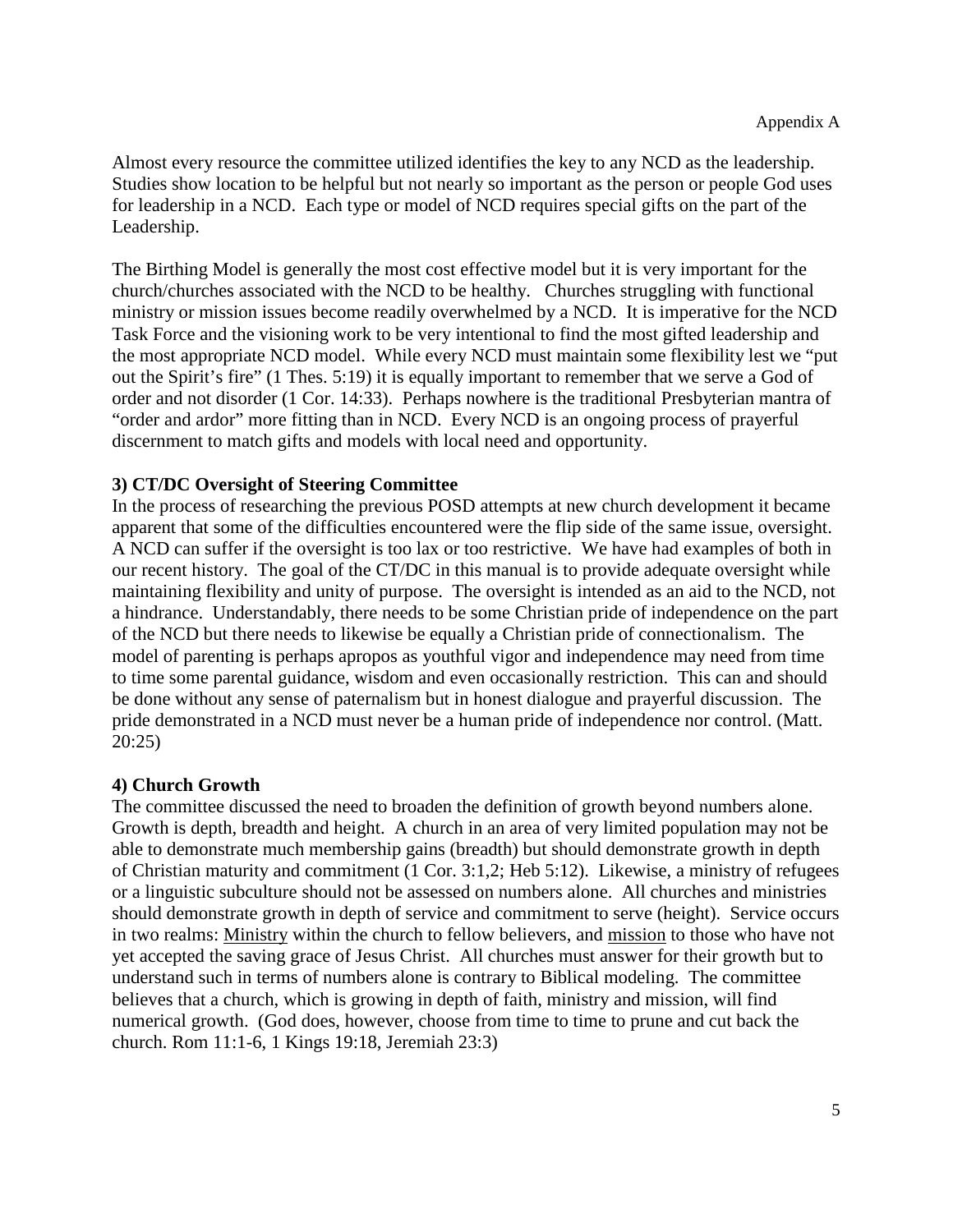# **PRESBYTERY OF SOUTH DAKOTA COMMISSION FOR CAMPING AND FAITH FORMATION MINISTRY BY-LAWS**

# **ARTICLE I NAME AND FUNCTION**

#### Sec. 1 Name

The name of this commission is Presbytery of South Dakota Commission for Camping and Faith Formation Ministry.

### Sec. 2 Scope of Power

This commission shall be responsible for establishing policy and monitoring both the program and the facilities of camps owned by and under the authority of the Presbytery of South Dakota. The scope of the power of this commission granted by the Presbytery of South Dakota includes:

- 1. Developing and overseeing the mission of camping ministry as a witness to Christ's sovereign activity in the world (see G-3.0201)
- 2. Developing an annual budget and a process for financial transactions and accounting
- 3. Overseeing insurance and liability coverage in cooperation with the Presbytery
- 4. Determining curriculum and seeing to its implementation
- 5. Hiring and supervising camp staff
- 6. Maintaining stewardship of property (physical plant, environmental, and user needs)
- 7. Developing and planning benevolent giving for the camping ministry
- 8. Overseeing and planning site use and development
- 9. Promoting and planning camp use among the congregations of the presbytery, synod, and beyond
- 10. Maintaining contact and membership within PC(USA) denominational camping resources and organizations
- 11. Responsibility for the youth programs of the presbytery.

## **ARTICLE II MEMBERS**

# Sec. 1 Elected members

The Presbytery of South Dakota shall elect a total of nine (9) members to the Commission for Camping and Faith Formation. Terms of service shall be three (3) years and will commence on the date of the presbytery meeting at which they are elected, unless elected to fill an unexpired term.

Service to unexpired terms shall begin on election by Presbytery. Commission members may not serve more than three (3) consecutive terms.

### Sec. 2 *Ex Officio* Members

The following shall be *Ex Officio* members of the Commission for Camping and Faith Formation:

- A. The Moderator of the Presbytery of South Dakota
- B. The Camp Director

## **ARTICLE III MEETINGS**

### Sec. 1 Annual Meeting

The Annual Meeting of the Commission shall be held in October. The Commission Moderator shall have the authority to reschedule the annual meeting if forced to by weather or lack of a quorum.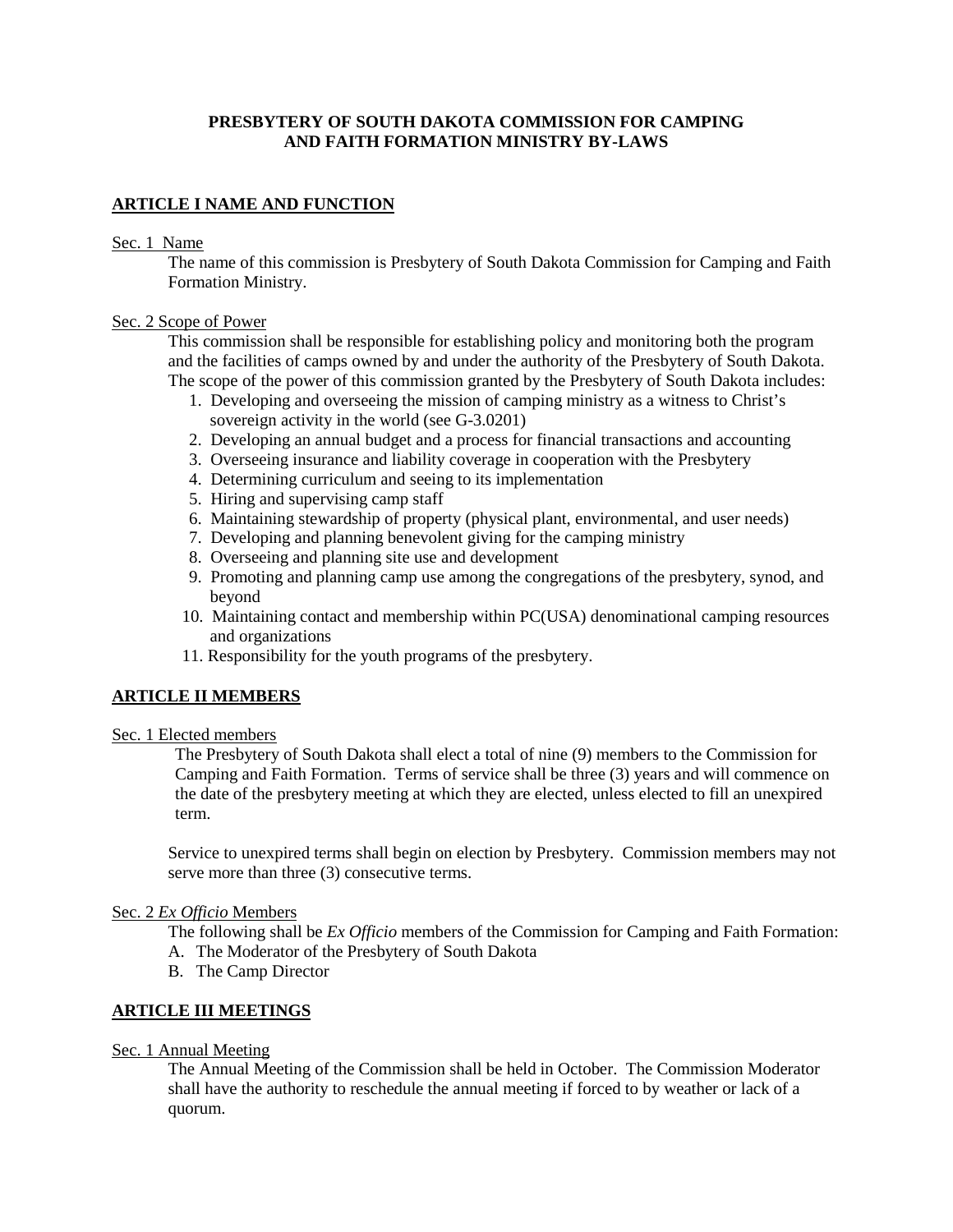#### Sec. 2 Regular Meetings

The Commission shall meet at least six times annually, with the dates, time, manner and place of meeting being set by the moderator.

### Sec. 3 Special Meetings

The Commission shall meet at the call of the moderator or any two (2) members upon written notification seven (7) days prior to the meeting date.

#### Sec. 4 Quorum

A quorum at any meeting shall be not less than four (5) members.

### Sec. 5 Proxy Voting

Voting by proxy shall not be permitted.

#### Sec. 6 Vacancies

Vacancies on the Commission for Camping and Faith Formation may be filled by the Moderator of the Presbytery until elected at the next Presbytery meeting.

#### Sec. 7 Opening and Closing Meetings

All meetings of the Commission shall be opened and closed with prayer.

#### Sec. 8 Presbytery Reporting

The Commission will make a formal presentation to the Presbytery at the Fall Presbytery meeting each year. The commission shall present the stated clerk the full records of its actions for inclusion in Presbytery's minutes (G-3.0109b).

### **ARTICLES IV OFFICERS**

#### Sec. 1 the Officers of the Commission

The officers of the commission shall be Moderator, Vice Moderator, Secretary and Treasurer.

### Sec. 2 Moderator

The Commission shall elect each year at its Annual Meeting, a Moderator, who shall be an elected member of the Commission, and shall preside over the meetings and activities of the Commission.

#### Sec. 3 Vice Moderator

The Commission shall elect each year at its Annual Meeting, a Vice Moderator, who shall be an elected member of the commission and who shall serve in the absence of or at the request of the moderator.

### Sec. 4 Secretary

The Commission shall elect each year at its Annual Meeting, a Secretary, who shall be an elected member of the commission and who shall keep the minutes of the commission meetings. Minutes of every meeting shall be given to the Stated Clerk of the Presbytery annually for inclusion in the Presbytery Minutes and Administrative Review.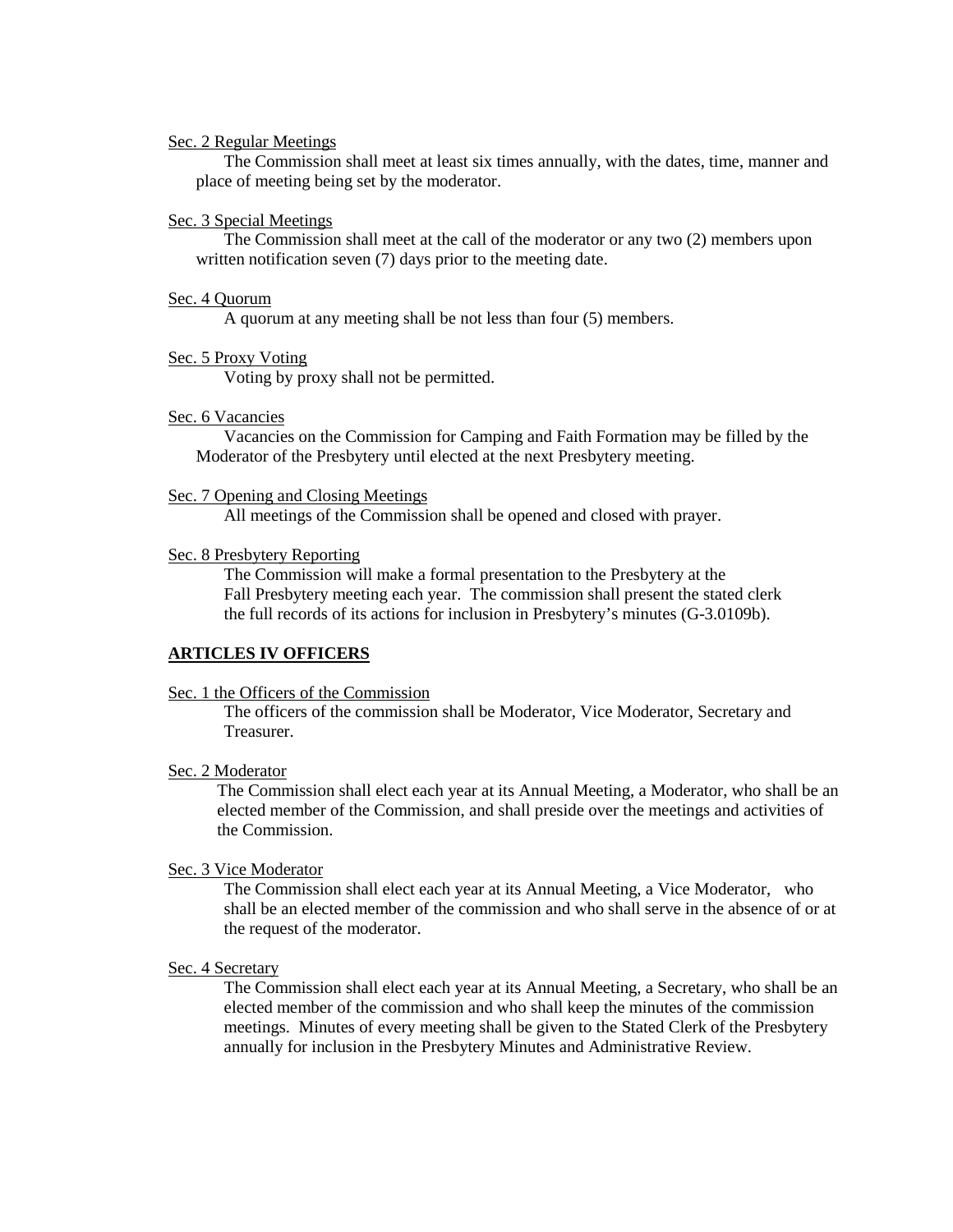### Sec. 5 Treasurer

The Commission shall elect each year at its Annual Meeting, a Treasurer, who need not be an elected member of the commission and who shall be responsible for all financial transactions and accounting. The treasurer may be assisted in these duties by a Financial Secretary, to be appointed by the commission. A monthly and annual Financial Report shall be made to the commission and to the Presbytery of South Dakota. An annual full financial review shall be conducted by qualified, unrelated parties and a full professional audit every five years and included as part of the annual Financial Report."

### **ARTICLE V COMMITTEES**

Sec. 1 Committees or Sub-Committees

The Commission may appoint committees and sub-committees as needed.

#### Sec. 2 Special Committees or Task Forces

Subject to the approval of the Commission, the moderator may appoint task forces or special committees, which shall function at the discretion of the commission.

### **ARTICLE VI MISCELLANEOUS**

#### Sec. 1. Amendments

All amendments to these by-laws are subject to approval by the Presbytery of South Dakota. Amendments originating from the Commission for Camping and Faith Formation must be approved by a two-thirds vote of the Camping Commission, providing a printed distribution of the proposed amendment shall have been made to all members no less than fourteen (14) days before the meeting at which the amendment shall be acted upon. Amendments originating from the Presbytery of South Dakota must include consultation with the Commission for Camping and Faith Formation before presentation at a meeting of Presbytery.

### Sec. 2 Other Authority

Any authority pertaining to camping ministry and mission not specifically assigned or delegated by these by-laws and which is not designated by the Constitution of the Presbyterian Church (U.S.A.) shall reside in the Commission for Camping and Faith Formation.

### Sec. 3 Capital Improvement Projects

Five members of the Commission shall vote approval of all capital improvements costing \$35,000 or more.

## Sec. 4 Member Expenses

Members of the Commission and its committees shall be allowed travel and other necessary expenses incurred in the fulfillment of their duties. Mileage will be reimbursed at the current Presbytery of South Dakota committee reimbursement rate.

#### Sec. 5 Nominating Committee

A nominating committee, composed of commission members, shall be appointed by the moderator to secure and nominate a slate of members for the Commission to be presented to the Ministry Resource of the Presbytery of South Dakota.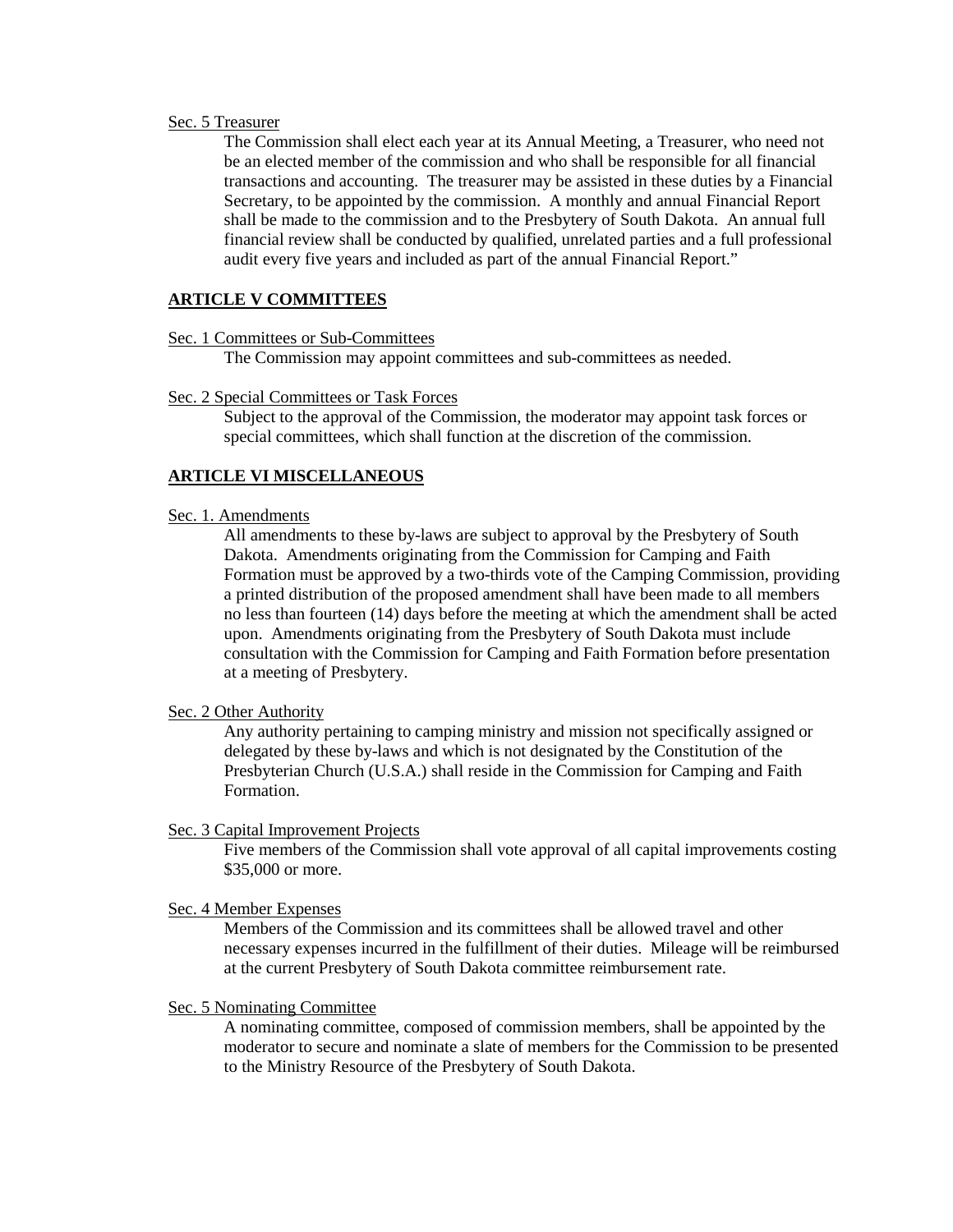# Sec. 6. Debt Limitation

The Commission shall not incur total aggregate indebtedness exceeding \$75,000 without prior formal approval from the Presbytery of South Dakota.

### Sec. 7 Attendance at Commission Meetings

Commission members are responsible to attend the scheduled Commission meetings. If a member misses three successive meetings, the Commission, at its discretion, may request the member's resignation or may terminate his/her membership on the Commission.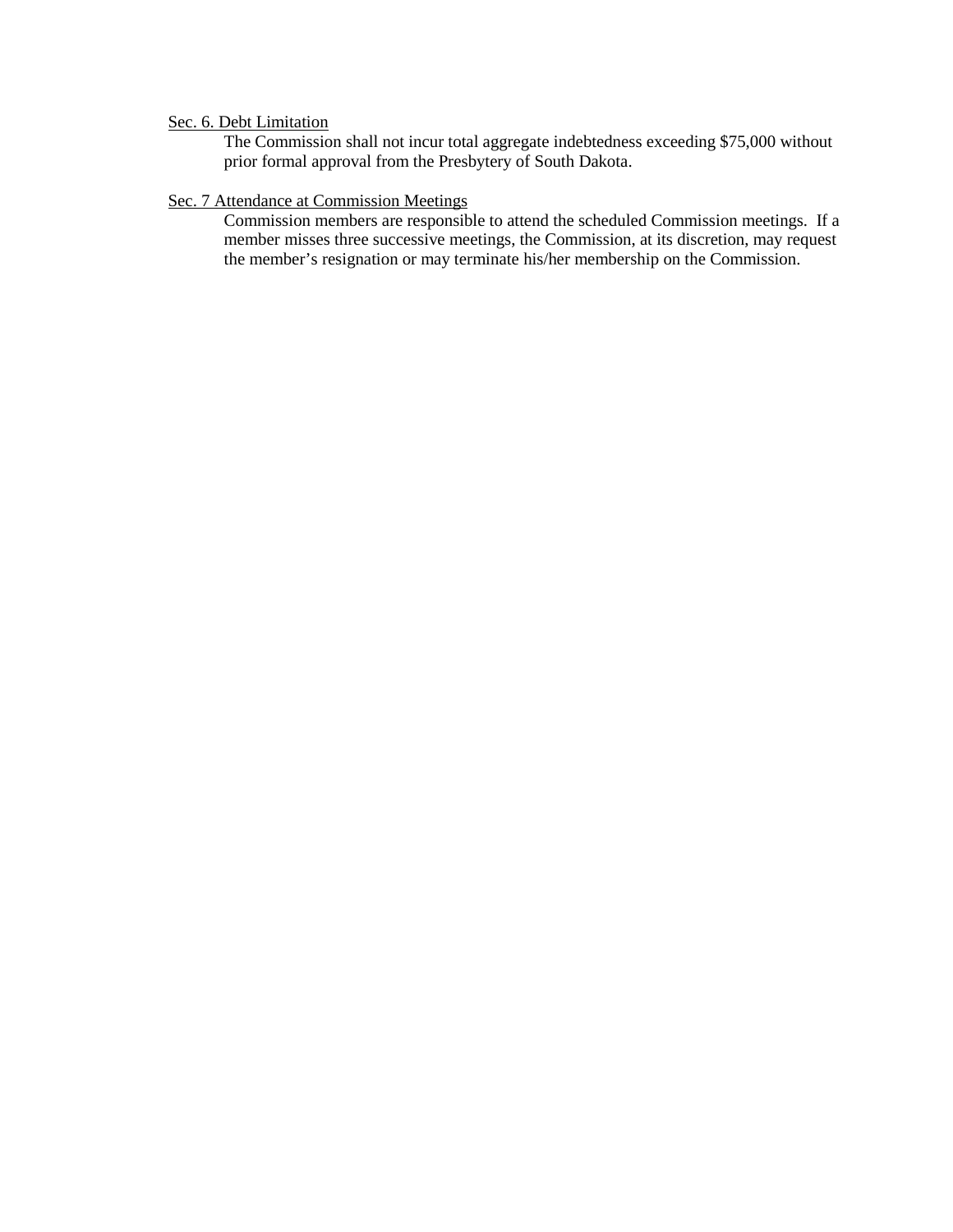# **A Process for Discerning God's Will In the Relationship between The Presbytery of South Dakota and Its Member Congregations When Member Churches Seek Dismissal From the Presbyterian Church (U.S.A.) to another Reformed Body**

**The Discernment Process was amended by Presbytery at its meeting on February 28, 2014. The following statements were approved by Presbytery:**

**For the purpose of discerning whether reconciliation is possible, begin with an Administrative Commission appointed by the POSD to meet with the Session. This Administrative Commission is encouraged to use the current Discernment Process, or parts thereof, as a reference.**

**After the Administrative Commission has completed its work, if no reconciliation can be reached, the POSD will appoint a Dismissal Commission to move toward a gracious separation. For continuity purposes, it is recommended that the Dismissal Commission some of the same members who served on the Administrative Commission.**

# **PREAMBLE**

The Presbytery of South Dakota seeks to serve God by developing, encouraging, supporting, and celebrating our common ministry given to us by Jesus Christ. Our work is best accomplished in organic spiritual unity found in the grace of our Lord Jesus Christ, the love of God, and the fellowship of the Holy Spirit (*2 Corinthians 13:14*).

We recognize that we live in a time when our unity in Christ is being tested and our ability to work together in mission is being tried. We covenant that even in times of disagreements and conflict we will seek to uphold one another, build up one another, respect one another, and love one another, to the end that the mission of Christ be fulfilled. Together we seek to further the peace, unity, and purity of the church, minimizing confrontations while we seek to discern and follow the will of Christ.

The Presbytery of South Dakota is committed to pursuing God's mission with pastors, sessions, and congregations who are seeking or considering dismissal from the denomination. Whether God's mission takes the form of dismissal or mutually accepted recommitment to the presbytery-congregational relationship, it is the will of this Presbytery to create a gracious context and process in which the will of God is sought for the life, ministry, and calling of the particular congregation. The Presbytery commits itself and invites all its congregations to pursue a broad understanding of God's mission with a graciousness befitting those who claim Jesus as Lord.

The history of the church, from the beginning, has been a history of controversy. Men and women of good will and sincere faith sometimes disagree. Paul and Barnabas had to separate for a season in order to continue their respective ministries (*Acts 15:39*). The church of Jesus Christ is divided into three great traditions: Protestant, Catholic and Orthodox. The Protestant tradition is again divided into Anglican, Lutheran, Reformed (Presbyterian), and Anabaptist communions. In recent generations, we have also witnessed the reuniting of bodies that were once separated. God, in his wisdom, has permitted the church to grow through and in spite of these actions.

In all matters relating to this subject, the following three questions will be deemed paramount:

a. Is God leading this particular congregation to seek dismissal from the Presbyterian Church (U.S.A.) or toward restoration of fellowship with the Presbyterian Church (U.S.A)? And,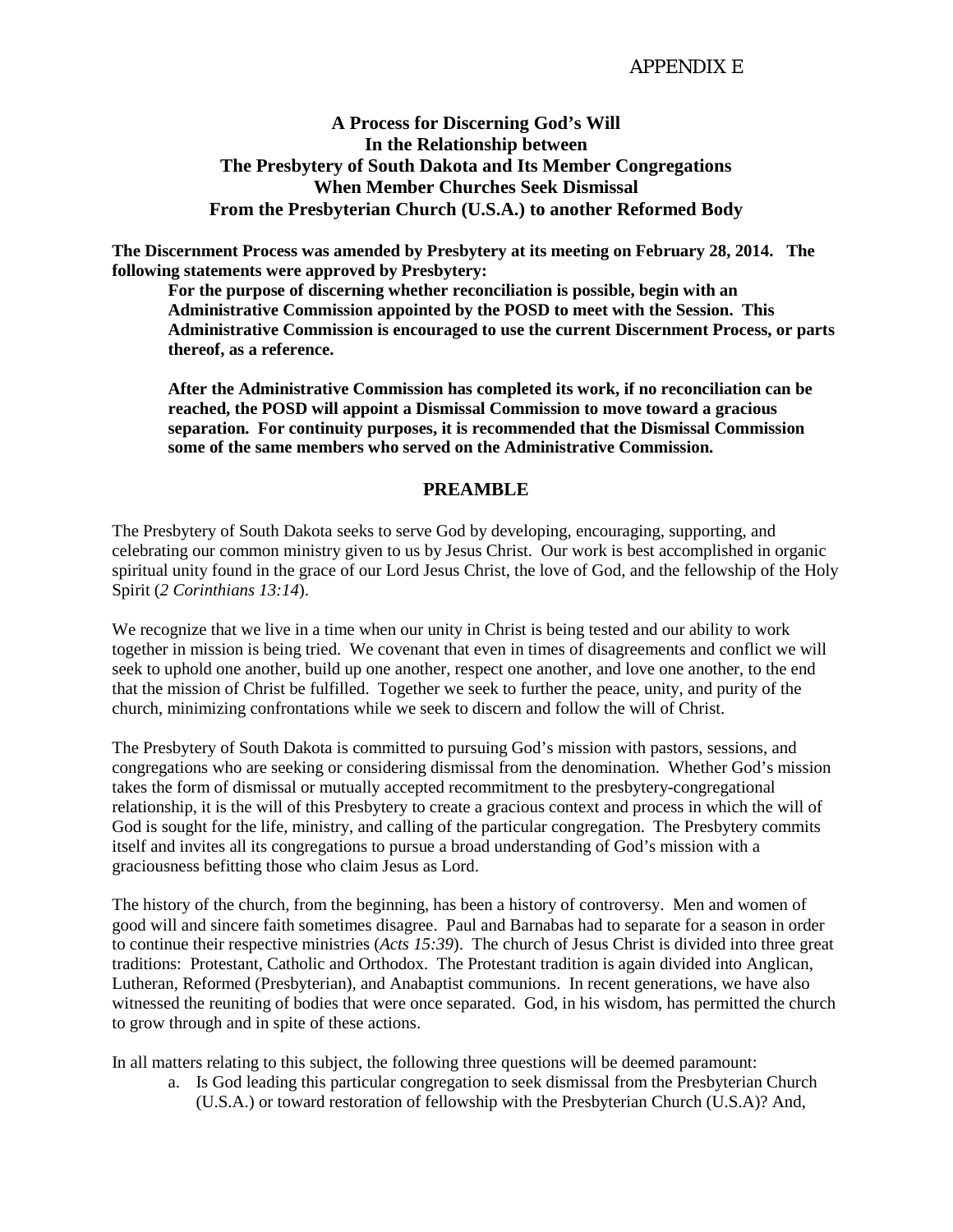- b. If God is leading this congregation to seek dismissal from the Presbyterian Church (U.S.A.), how can that be accomplished in a way that honors Jesus Christ and strengthens both the congregation and the Presbytery?
- c. If God is leading this congregation toward restoration of fellowship with the Presbyterian Church (U.S.A.), how can that be accomplished in a way that honors Jesus Christ and strengthens both the congregation and the Presbytery?

# **REAFFIRMING THE COVENANT**

The Presbytery asks that any Session considering dismissal from the denomination will covenant with the Presbytery to enter into a defined process of mutual discernment to determine God's purpose for the church's ministry. The following principles are of paramount importance to the integrity of the covenant:

- The Presbyterian Church (U.S.A.) is but one denomination with the Church.
- Our Constitution states that all church property is held in trust for "the use and benefit of the Presbyterian Church (U.S.A) (G-4.0203).
- $\bullet$  A congregation must have written permission from the presbytery before it (1) sells or encumbers any of its property, (2) leases any property for the purposes of worship, or (3) leases any property for more than 5 years (G-4.0206).
- Presbyteries have the express power (a technical term meaning they are the only ones who can take this action) to dismiss a congregation (G-3.0301a).
- Only a presbytery may dismiss a congregation (PCUS, 1976, pp. 92-99, Strong and Bagby v. Synod of Mid-South (No. 1-1976).
- Presbyteries have the authority to evaluate questions concerning church property in light of the particular circumstances presented in each instance and to exercise good judgment in accordance with Authoritative Interpretations of G-3.0301a (formerly G-11.0103) made by the General Assembly in 1988, 1989, and 1990.
- It is the duty of every church member to follow the biblical model of reconciliation and mediation rather than judicial proceedings (D-1.0103—which says "unless after prayerful deliberation they are determined to be necessary to preserve the purity and purposes of the church").
- To seek God's will requires significant time and energy.
- We believe that a matter of this magnitude deserves focused attention and prayer by the Presbytery and local congregation, whatever the specific outcome may be. Deliberate and thoughtful consideration of such a weighty matter will allow the outlook of the connectional Presbytery to seep throughout the process. The process should take no less than four months and may take more than a year.
- The integrity of the process rests heavily upon each party's having full and accurate information.
- Each member of the congregation considering or seeking dismissal should feel assured that (s)he will have opportunities to voice her/his thoughts in a safe environment.

The Presbytery is committed to this process and covenants to avoid litigation wherever and whenever possible. In fulfillment of Resolution 04-28 adopted by the 218<sup>th</sup> General Assembly, we recognize that the exercise of the process to "divide, dismiss, or dissolve churches in consultation with their members," if accomplished by litigation, "is deadly to the cause of Christ…and witness to Christ in the world around us." Therefore, we will carefully follow the principles of consistency, pastoral responsibility, accountability, gracious witness, openness and transparency.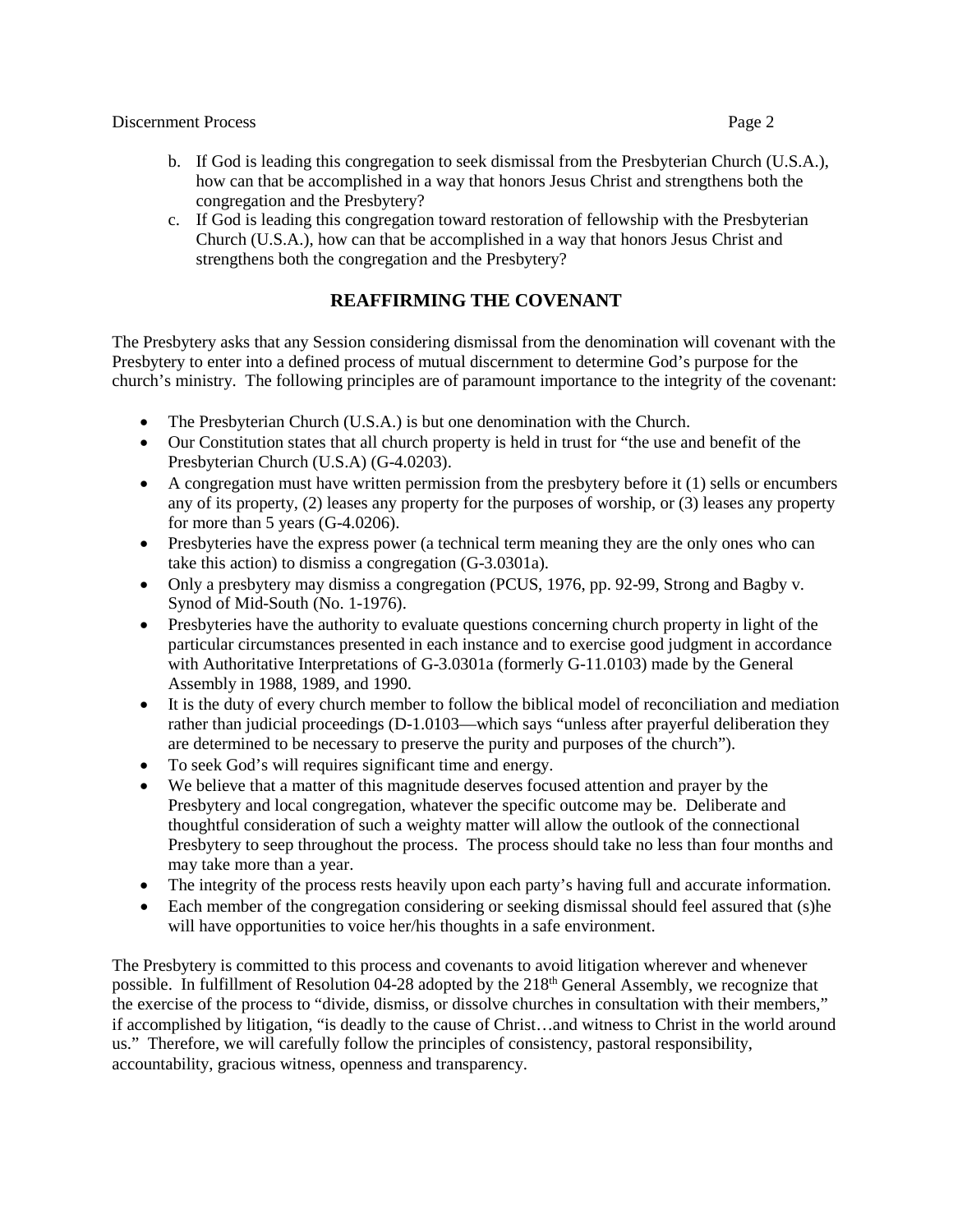Presbytery and the session will work together to create a media plan, designating who will provide information to the media from the presbytery and the session, and committing to work in concert on such contacts in order to maintain a witness to Christ in the world. It is recommended that neither party speak to the media until the process is completed and the outcome is agreed. In a similar manner, all documents that may become part of the public domain shall be developed together by the Discernment Team. A

The Trust Clause (G-4.0203) is meant to reflect the church's organic unity as it fulfills "The Great Ends of the Church," strengthening its ability to guide its member churches into their witness to the broader community. Because the trust clause is meant as a means of witness to our unity in the covenant of common mission, it is incumbent upon the presbytery to act in a pastoral manner rather than in an adversarial manner toward its member churches in regard to its provisions.

# **ADMINISTRATIVE PROCEDURE**

A Session wishing to initiate this procedure shall put the matter to a vote at a special Session meeting called for this purpose. If the majority of the session votes to initiate the discernment procedure, the Clerk of Session shall inform in writing the Stated Clerk of this desire. The Stated Clerk will notify the moderator of the Council, who will call a meeting of the Council, inviting also the moderator of the Committee on Ministry.

Seeking parity between teaching elder and ruling elder representatives, the Presbytery Council shall appoint four members of the presbytery to a Discernment Team and from among those four, the moderator of the Discernment Team, whose purpose is to facilitate the conversation so that each member has an equal chance to participate. The moderator shall have an equal voice and vote with the other members of the Discernment Team.

The session of the congregation shall also appoint four representatives from the church to the Discernment Team and report these to the Presbytery Council. These representatives shall be two active ruling elders and two members-at-large.

No member of the Discernment Team may be an officer of either the presbytery (i.e., Stated Clerk or Moderator) or the session of the congregation (i.e., Clerk of Session or Moderator). The Stated Clerk of the Presbytery will serve as a resource to the Discernment Team and shall attend meetings as available. The Discernment Team shall meet together at least three times. The Presbytery will bear any expenses associated with this process.

Prior to the first meeting of the Discernment Team, team members will attend an orientation provided by the Stated Clerk and a person trained in the discernment process. Only team members, the Stated Clerk, and the person providing instruction in discernment skills will attend this orientation. Also prior to the first meeting of the Discernment Team, the moderator of the team will mail a letter to each member of the congregation explaining the session's vote and the process of discernment which will ensue, introducing the Discernment Team and providing contact information for each team member, encouraging the members of the congregation to participate in the opportunities that the discernment policy provides for their input into the process, and emphasizing that the integrity of the process relies heavily upon the team's learning the true range of perspectives within the congregation.

The Discernment Team will meet at least three times within a six-month period. Team members should prepare for two hours at each meeting. Members of the congregation who are not serving on the Discernment Team are strongly encouraged to attend Team meetings in order to listen to the content of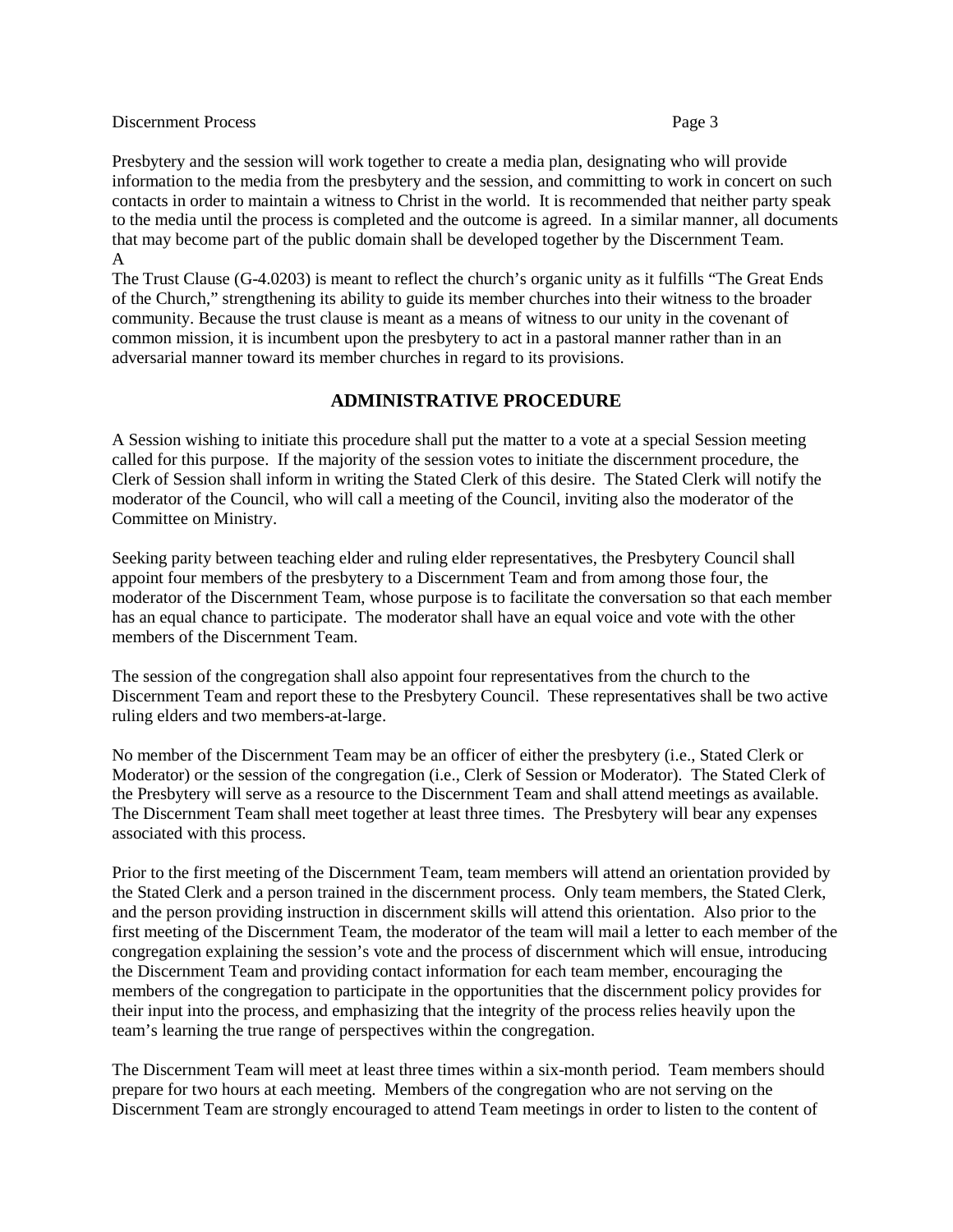the discussion. In each meeting, time shall be provided for input from the congregational members present. This feedback will help determine the content of the third and any subsequent meetings. The Discernment Team may offer such additional opportunities for members of the congregation to share their views as small group gatherings, individual private conversations with Team members, letters, and emails.

### First Meeting

During the first meeting, Discernment Team members will exchange extended introductions, sharing a portion of their faith stories and their understanding of the spiritual and theological issues at stake in the conflict between the church and the denomination/presbytery. The first meeting will primarily be a listening session.

*Scripture teaches us to "honor everyone (1 Peter 2:17). We recognize each participant in this process as a child of God, possessing a conscience formed by the Spirit of Christ under the guidance of Scripture. Presbyterian tradition recognizes that there are "truths and forms with respect to which persons of good character and principle may differ" and with regard to these differences it is our Christian duty "to exercise mutual forbearance toward each other" (F-3.0105).*

### Second Meeting

The second meeting will consist of a guided dialogue, facilitated by the moderator of the Discernment Team, on foundational theological issues. Members will be invited to share in their personal understanding of various theological issues. The purpose of this discussion is to determine how much common theological ground exists between the congregation and the presbytery/denomination. Are the theological differences confined to certain issues or do the conflicts run deeper to ecclesiological, Christological, or other foundational theological issues?

*Estrangement and alienation between Christians are a consequence of sin. We cannot say to one another "I do not belong to the body" or "I have no need of you" (1 Corinthians 12:14, 21). All of us must be willing to hear from each other the ways that we have hurt, excluded, and offended. Then we must admit our sin and ask God for the grace of repentance and the mercy of forgiveness.*

## Third and Subsequent Meetings

The content of the third and subsequent meetings will be determined mutually by the members of the Discernment Team. In determining the content of these meetings, the team will consider feedback received from congregants who have observed the discernment process.

*It is the Presbytery's hope that through this process we will remember the consolation we have from love, the sharing in the Spirit we have enjoyed, and the compassion and sympathy we have for one another. Further, we will strive to do nothing from selfish ambition or conceit, but in humility regard others as better than ourselves. We will not look to our own interests but to the interests of others. Above all else, we will seek to have within us the mind of Christ who came as servant to all. (Philippians 2:1-11).*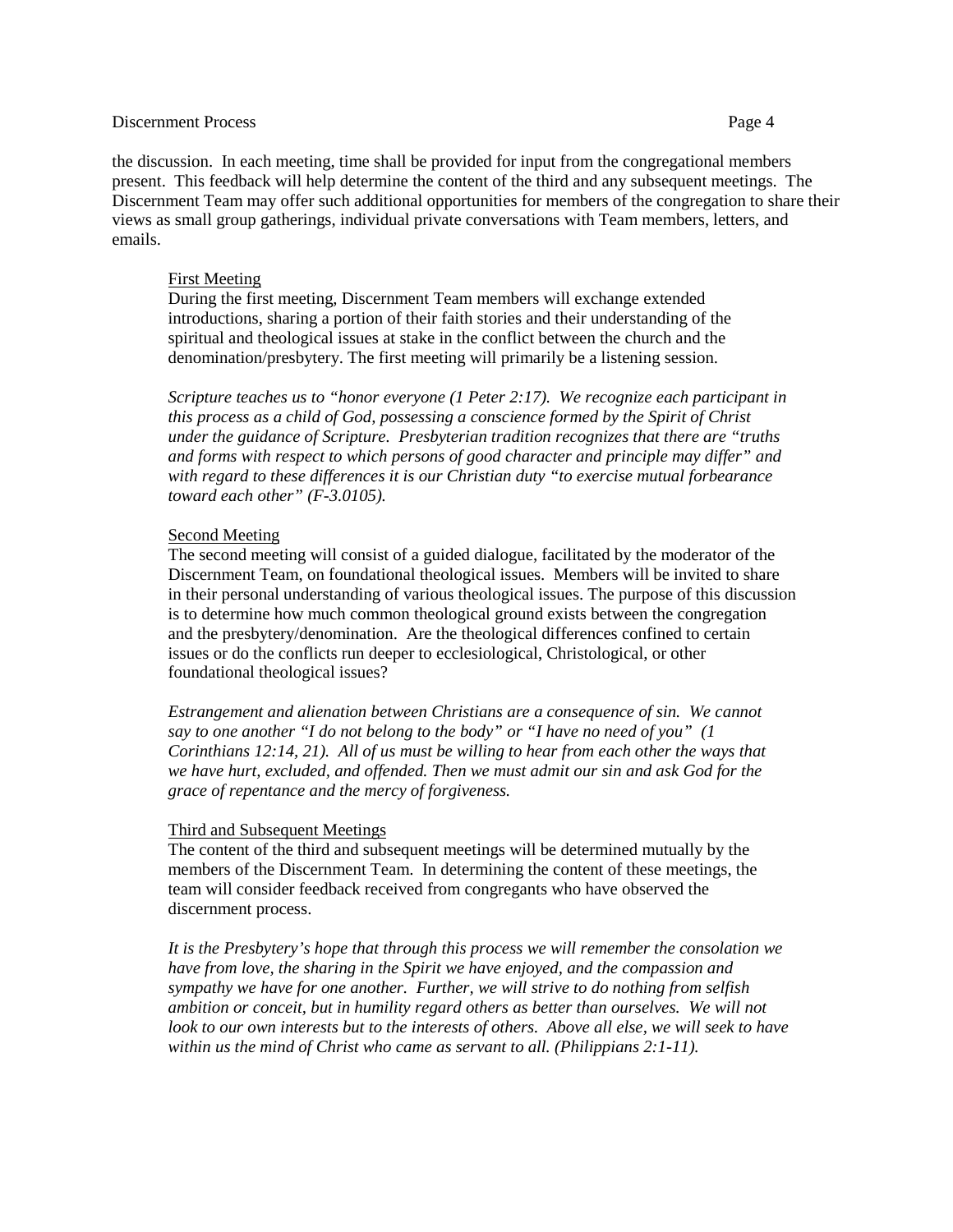After completing these sessions, the Discernment Team shall make a report and recommendation to the session and to the Presbytery Council regarding the future of the relationship between the presbytery and the congregation.

If the Discernment Team perceives that the congregation and the presbytery are still called by God to work together in covenant relationship and recommends restoration of fellowship between the congregation and the presbytery, it is the presbytery's hope that the church will be led by this recommendation and that both parties will work together through the Presbytery's Committee on Ministry to craft a process to heal the broken relationship.

If, after completing this process, the Discernment Team perceives that God is no longer calling the congregation and presbytery to work together in covenant relationship and recommends dismissal to another specified Reformed body, such recommendation will be reported to the Presbytery Council and the session. It is our hope that the presbytery will affirm the Discernment Team's decision and support the congregation as it enters into the process of seeking dismissal as outlined in "The Process of Seeking Dismissal to another Reformed Body" beginning with section 4.

In the event that the Discernment Team cannot arrive at an agreement, then the Team shall submit reports from both perspectives to the Presbytery Council.

These policies and procedures shall take effect on such date as the presbytery approves.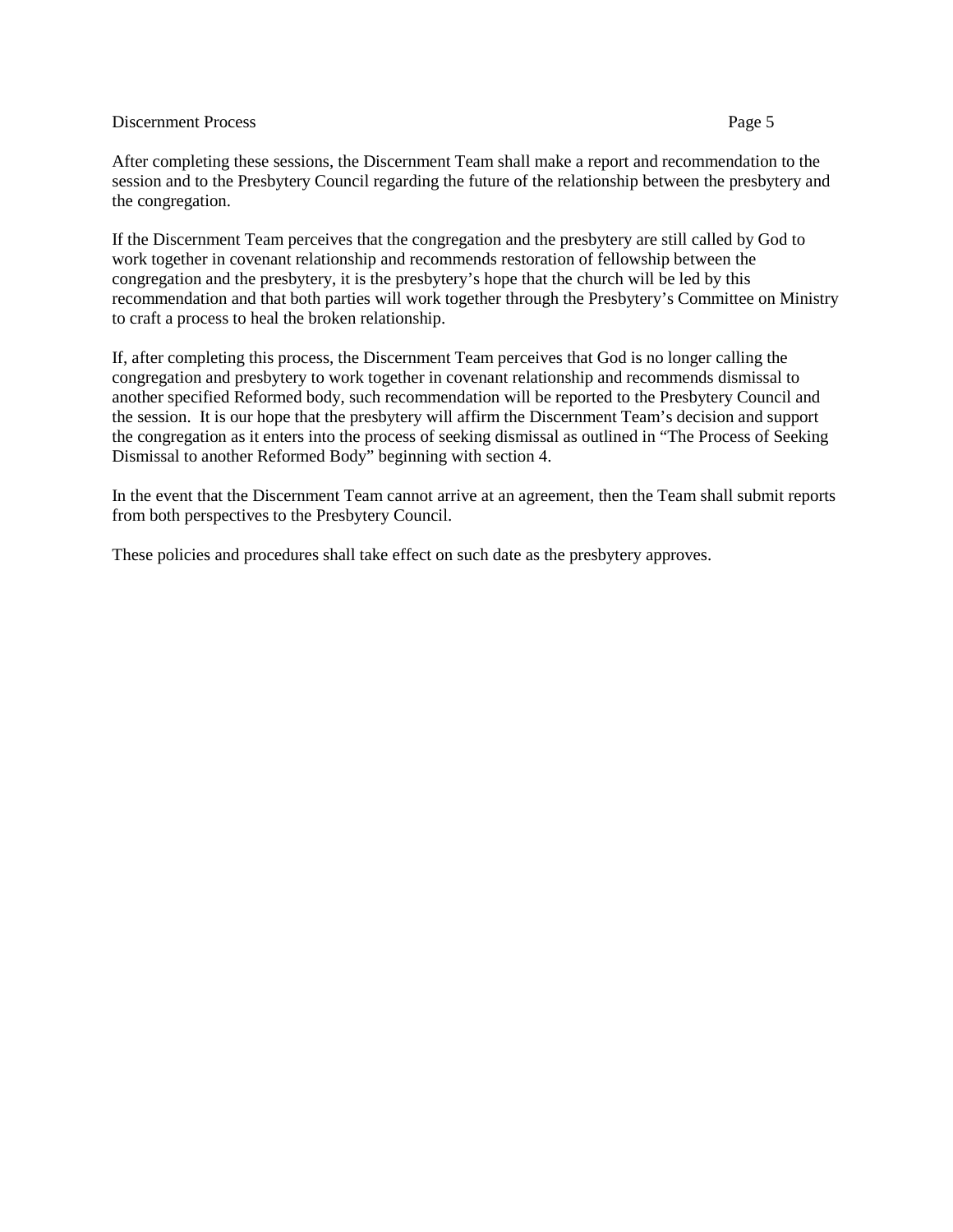# **Process of Seeking Dismissal to another Reformed Body**

Upon completion of the discernment process between the Presbytery of South Dakota and a congregation seeking dismissal and the presbytery establishing an administrative commission, the procedure for dismissal to another specific Reformed Body shall be as follows:

- 1. The Administrative Commission shall call a special congregational meeting for the purpose of asking the presbytery for dismissal of the congregation to another specific Reformed Body. Advance notice for the congregational meeting shall be by written letter to each member on the active roll of the congregation, as well as announcements in the Sunday worship bulletin. Included with notice of the meeting shall be a written summary of the reasons the session seeks dismissal, the results of the Discernment Process, and the sole authority of Presbytery to grant the dismissal (G-3.0301a). The letter must be mailed at least thirty days in advance of the congregational meeting date. Sunday worship announcements will be posted for at least four consecutive Sundays before the meeting. Representatives of the presbytery shall also be invited with the right of voice at the congregational meeting.
- 2. All active members of the congregation present and the representatives of Presbytery shall be given an orderly opportunity to speak to the issue at the meeting. When the discussion has concluded, the vote shall be taken by written ballot. At least two-thirds of the active membership must vote in favor of requesting dismissal to another specific Reformed Body in order for the proposal to be considered passed.
- 3. The Clerk of Session shall inform the Stated Clerk of the Presbytery in writing of the results. The Stated Clerk shall report this decision to the Presbytery Council. If the vote was for seeking dismissal, the administrative commission will begin the process to negotiate with the session of the local congregation the terms of dismissal to be proposed. (Amended 2/28/2014)
- 4. These terms of dismissal shall be in accordance with the PC(USA) *Book of Order* and the "Manual of Administrative Operations" of the Presbytery of South Dakota (P3-4.6.3 and B1-2) and shall at a minimum include:
	- financial and property matters (including insurance)
	- payment of extended per capita and/or shared mission of Presbytery
	- the settlement of any debt or legal obligations of the congregation
	- the disposition of the name and ministry of the congregation
	- the status of ministers and church workers called or employed by the congregation including support to pursue standing in the new church or to transition in seeking a call or appointment in another PC(USA) church
	- the process to transfer membership or retain a PC(USA) presence among those wishing to remain within the PC(USA)
	- and any legal requirements of civil, tax, corporate or ecclesial standing.
- 5. The Administrative Commission shall call another congregational meeting at the conclusion of these negotiations. Advance notice of this second congregational meeting shall be written notice to all active members on the roll thirty days prior and worship announcements as previously outlined.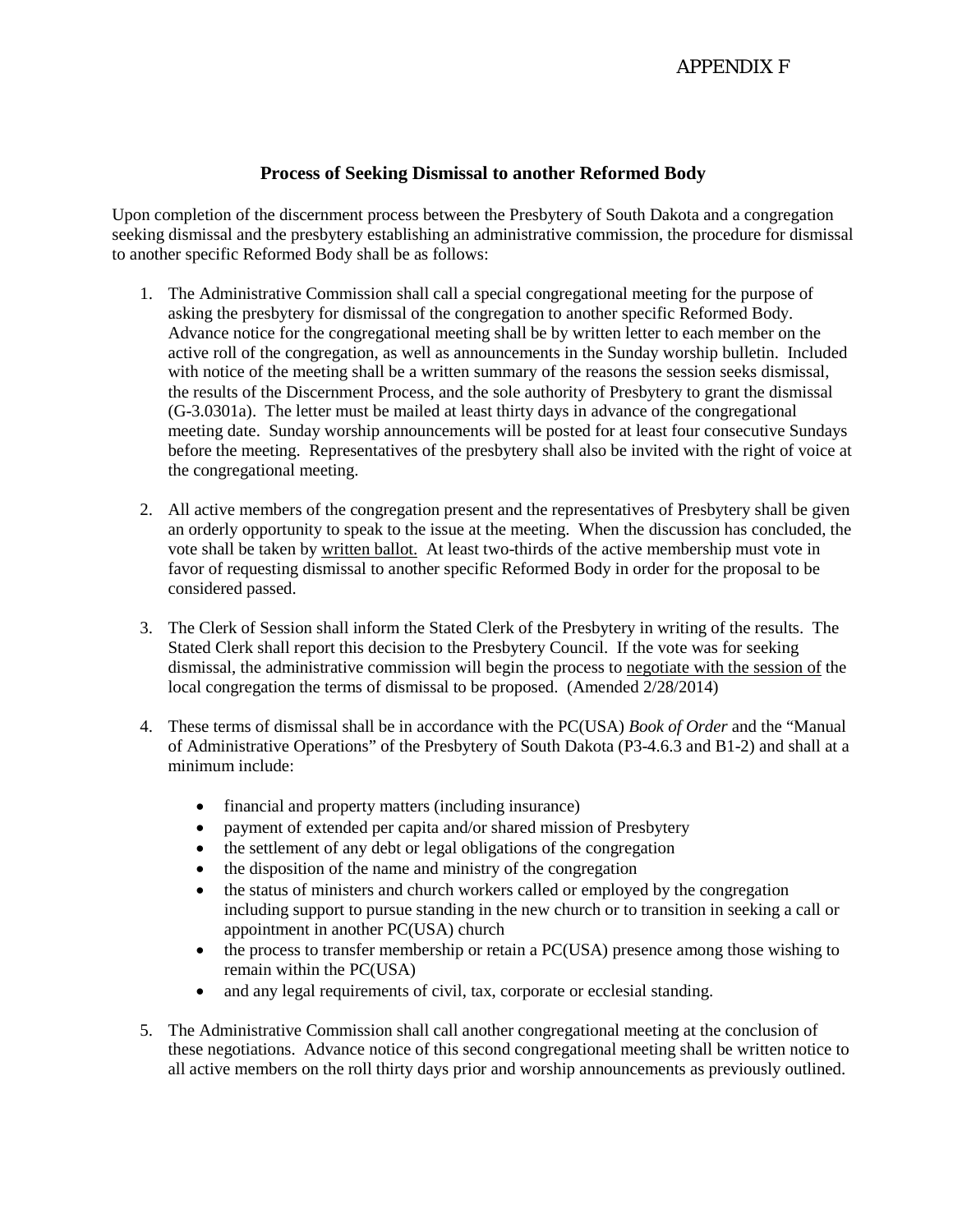6. The Administrative Commission shall present the terms of dismissal to the congregation and may take questions from the congregation. The terms are considered acceptable to the congregation Dismissal Process **Page 2 Page 2** 

upon a simple majority of those present voting to accept. If the terms are accepted, the moderator of the commission shall report the vote to the Stated Clerk of the Presbytery and the terms and request for dismissal shall be given to Presbytery for approval at the next stated meeting of Presbytery. (Amended 2/28/2014)

- 7. If the terms are not accepted by the congregation, then two choices are open:
	- a. The congregation may vote to further negotiate terms with the Administrative Commission, the results of which need to follow the process outlined above to be accepted at a different congregational meeting
	- ---or-- b. The congregation may vote to rescind its earlier request by a simple majority. If this action is taken, the moderator of the Committee on Ministry (COM) shall be notified and the church and the presbytery through the COM shall continue to work together with the goal of enhancing the relationship and ministry between the presbytery and congregation.
- 8. In the event the congregation is approved by Presbytery for dismissal to another specific Reformed Body, the presbytery and the congregation shall take all steps possible in order to provide for the pastoral care and congregational life of those members who do not wish to depart the PC(USA). Their protection and nurture shall be a matter of paramount concern to the departing congregation and the presbytery. The session of the departing congregation shall cooperate closely and diligently with the presbytery to assist in the transfer of membership of any members wishing transfer from the departing congregation.
- 9. The congregation being dismissed shall pay off any outstanding loans to any entity of the Presbyterian Church (U.S.A.). Any bequests or endowments naming the Presbytery of South Dakota or the PC(USA) as a beneficiary shall be transferred to the Presbytery of South Dakota. Matters of loans of the congregation held by non-Presbyterian entities are the sole responsibility of the departing congregation and the Presbytery of South Dakota shall be legally relieved of any responsibility related to such loans.
- 10. A congregation dismissed by this policy shall be required to close out its financial and membership books as of the official date of dismissal as approved by Presbytery. Membership rolls/registers, minutes and financial records shall be submitted to the Stated Clerk of the Presbytery of South Dakota. The departing congregation may obtain copies of these documents at their own cost. All original documents shall be retained by the presbytery or forwarded to the Presbyterian Historical Society.
- 11. Upon approval of dismissal by Presbytery, the presbytery and the departing congregation shall hold a final worship service to celebrate our common life in Jesus Christ and to pray for the effectiveness and well-being of the congregation and the presbytery. Those departing the PC(USA) will be commissioned by the presbytery to further their work for the kingdom as they go forward in ministry. The service shall be planned jointly by the presbytery and the session of the departing congregation and all congregations of the Presbytery of South Dakota shall be invited to attend. This worship service shall not be on a Sunday morning but at a time that best facilitates the participation of the presbytery.